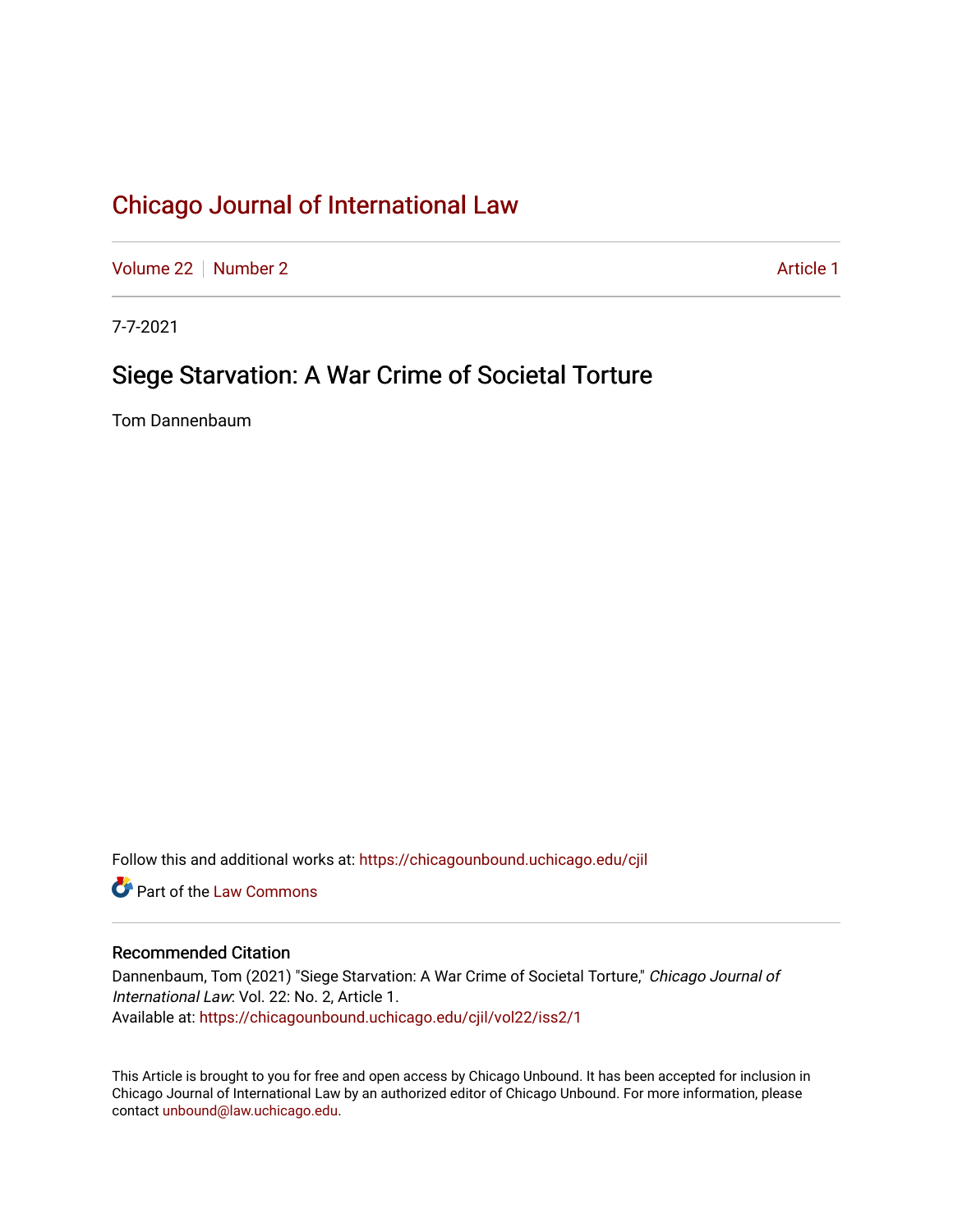# Siege Starvation: A War Crime of Societal Torture Tom Dannenbaum

## **Abstract**

*A recent amendment to the Rome Statute of the International Criminal Court has drawn unprecedented attention to the war crime of starvation of civilians as a method of warfare. It comes at a time when mass starvation in war is resurgent, devastating populations in Yemen, Ethiopia, Syria, South Sudan, Nigeria, and elsewhere. The practice has also drawn the scrutiny of the United Nations Security Council. And yet, despite this heightened profile and sharpened urgency, what precisely is criminally wrongful about starvation methods remains underspecified.* 

*A common way of thinking about the criminal wrong is as a form of killing or harming civilians. Although its differentiating particularities matter, the basic wrongfulness of the crime inheres, on this view, in it being an attack on those who ought not be attacked. For some, this supports a broad interpretation of the starvation ban. However, for others, the graduality of starvation preserves the continuous possibility of the avoidance or minimization of civilian death or harm in a way that direct kinetic attacks do not. In combination with the method's purported military utility, this distinctive incrementalism has underpinned arguments for the permissibility of certain forms of siege and other deprivation and a narrow interpretation of the starvation crime.*

*Drawing on the moral philosophy of torture, this Article offers a different normative theory of the crime. Starvation, like torture, is peculiarly wrongful in its distortion of victims' biological imperatives against their capacities to formulate and act on higher-order desires, political commitments, and even love. This process does not merely raise the cost of fulfilling those commitments. Instead, starvation tears gradually at the very capacity of those affected to prioritize their most fundamental commitments, regardless of whether they would choose to do so under the conditions necessary to evaluate matters with a "contemplative attitude." Rather than palliating, the slowness of starvation methods is at the crux of this torturous wrong. Recognizing this redefines the meaning and place of the crime in the framework of international criminal law.*

Assistant Professor of International Law, The Fletcher School of Law & Diplomacy, Tufts University. The author is grateful for conversations on this and earlier working papers from which it was derived at the Hauser Colloquium at New York University School of Law, the Junior International Law Scholars Association Workshop at Cornell Law School, and the ICC Scholars Forum, hosted virtually by Leiden University. Thanks also to the editors of the *Chicago Journal of International Law* for their outstanding work. All errors are the responsibility of the author.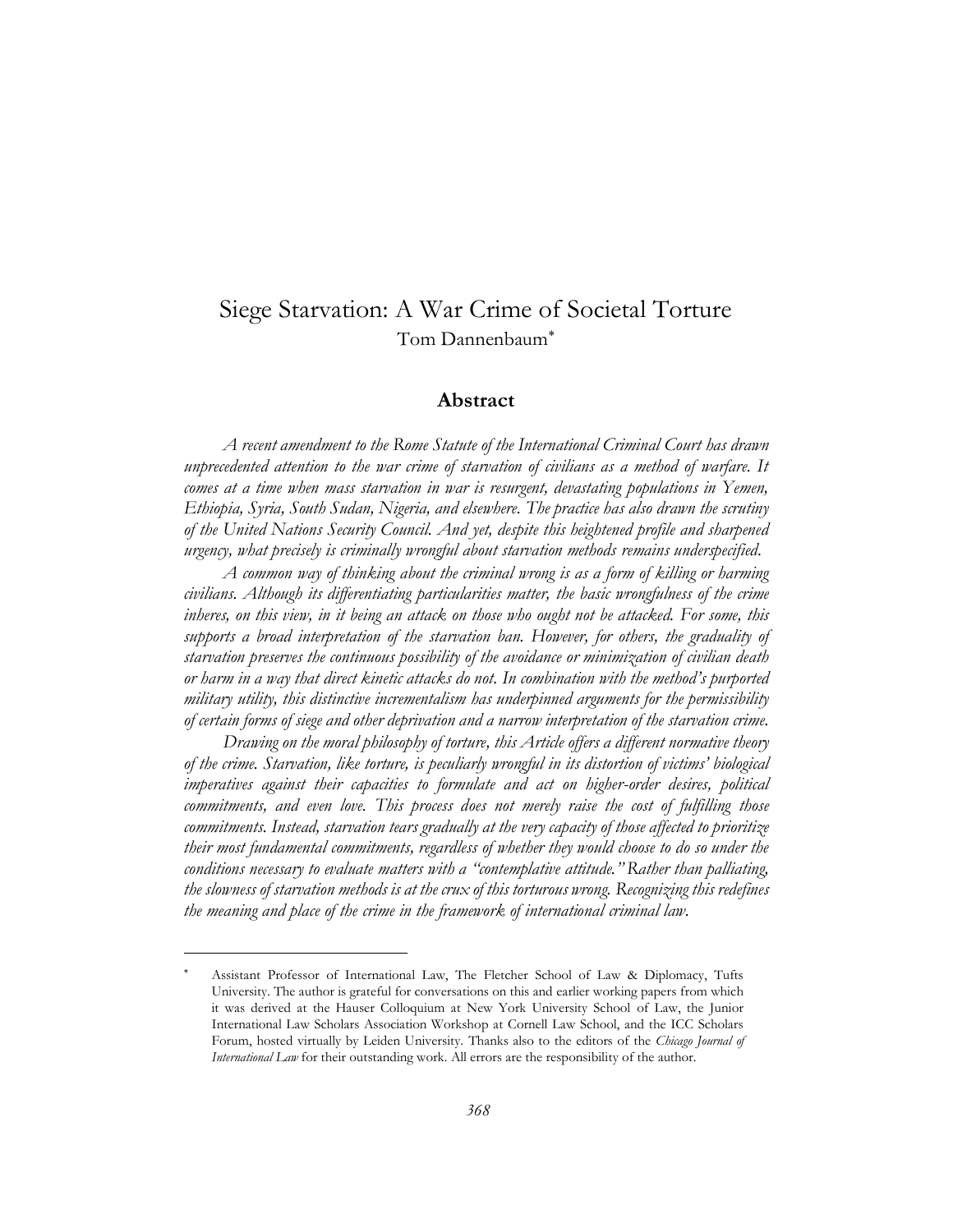# Table of Contents

| A. The Purported Necessity of Comprehensive Encirclement Starvation386       |  |
|------------------------------------------------------------------------------|--|
|                                                                              |  |
| C. Necessity, Humanity, and Categorical Prohibitions 390                     |  |
| D. The Normative Posture of International Criminal Law 394                   |  |
|                                                                              |  |
|                                                                              |  |
|                                                                              |  |
| A. The Distinct Role of the Starvation Crime Among Attacks on Civilians. 403 |  |
|                                                                              |  |
| V. Torture, Necessity, and the War Between Biology and Self 414              |  |
|                                                                              |  |
|                                                                              |  |
| C. Connecting the Moral Theory of Torture with the Law 420                   |  |
|                                                                              |  |
|                                                                              |  |
| B. The Distortion of Biological Imperatives Against Political Commitments in |  |
|                                                                              |  |
| C. The Distortion of Biological Imperatives Against Social Bonds in Mass     |  |
|                                                                              |  |
| D. Moral Dimensions and Being Turned Against One's Higher-Order              |  |
|                                                                              |  |
|                                                                              |  |
|                                                                              |  |
| A. A Genus of Crimes Involving the Distortion of Biological Imperatives .435 |  |
| B. The Multifaceted Nature of the Starvation Wrong and the Interpretive      |  |
|                                                                              |  |
|                                                                              |  |
|                                                                              |  |
|                                                                              |  |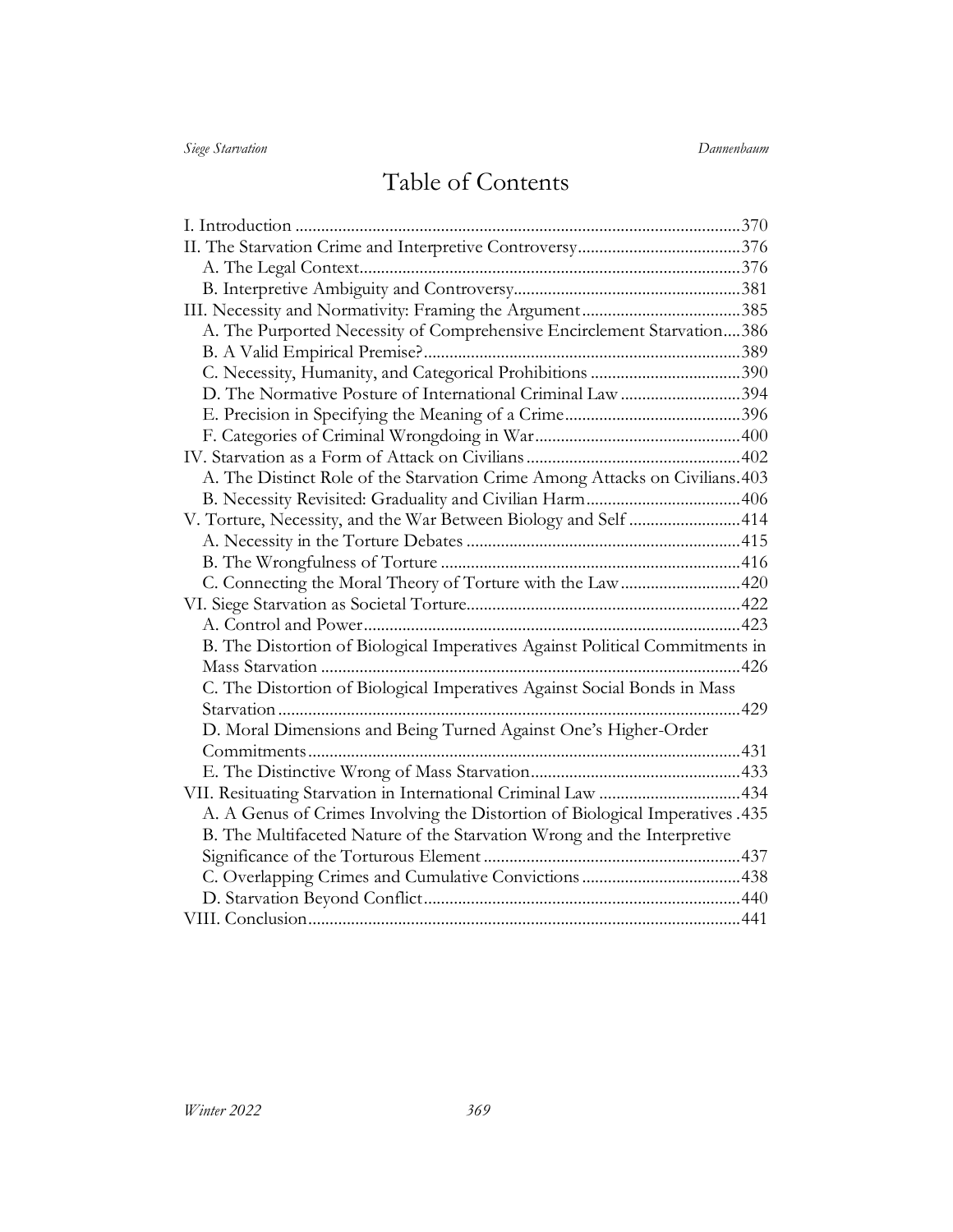## <span id="page-3-4"></span><span id="page-3-3"></span><span id="page-3-1"></span>I. INTRODUCTION

<span id="page-3-0"></span>In 2019, the 123 States Parties to the International Criminal Court (ICC) approved a statutory amendment incorporating the war crime of starvation of civilians as a method of warfare in non-international armed conflicts (NIACs). 1 The new provision marks the first step towards closing a consequential gap in the ICC system. <sup>2</sup> Prior to the amendment, the Rome Statute had criminalized the practice only in international armed conflicts (IACs)—the decidedly less common of the two categories of contemporary war.<sup>3</sup>

<span id="page-3-2"></span>The change comes at a moment when the infliction of mass starvation in war is resurgent. <sup>4</sup> Millions of civilians across multiple conflicts have suffered severe deprivation, $5$  often in ways that are attributable directly to the strategies of

<sup>1</sup> Resolution on Amendments to Article 8 of the Rome Statute of the International Criminal Court, ICC-ASP/18/Res.5 (Dec. 6, 2019); Rome Statute of the International Criminal Court art. 8(2)(e)(xix), July 17, 1998, 2187 U.N.T.S. 90 (last amended Dec. 6, 2019, depository notification C.N.394.2020.TREATIES-XVIII.10.g) [hereinafter Rome Statute].

<sup>&</sup>lt;sup>2</sup> It is just the first step because the amendment will only enter into force on a state-by-state basis, as States Parties ratify the amendment individually. Rome Statute, *supra* not[e 1,](#page-3-1) art. 121(5).

<sup>3</sup> *See* Rome Statute, *supra* not[e 1,](#page-3-1) art. 8(2)(b)(xxv). The amendment had been proposed by Switzerland. *See* Annex IV, *in* Int'l Criminal Ct. Assembly of States Parties, *Report of the Working Group on Amendments*, ICC-ASP/17/35 (December 5–12, 2018); Int'l Criminal Ct. Assembly of States Parties, *Report of the Working Group on Amendments*, ICC-ASP/18/32 (Dec. 3, 2019). On the pre-history to this codification, see Nicholas Mulder & Boyd van Dijk, *Why Did Starvation Not Become the Paradigmatic War Crime?*, *in* CONTINGENCY IN INTERNATIONAL LAW 370 (Kevin Jon Heller & Ingo Venzke eds., 2021). On the peculiar lack of clarity regarding the reasons for the initial restriction of the crime to IACs, see *infra* not[e 50.](#page-11-0)

<sup>4</sup> On the resurgence, see ALEX DE WAAL, MASS STARVATION: THE HISTORY AND FUTURE OF FAMINE ch. 10 (2018). On the history of starvation tactics in war, see, for example, *id.* ch. 4; Esbjörn Rosenblad, *Starvation as a Method of Warfare: Conditions for Regulation by Convention*, 7 INT'L LAWYER 252, 255–56 (1973); Charles A. Allen, *Civilian Starvation and Relief during Armed Conflict: The Modern Humanitarian Law*, 19 GA J. INT'L & COMP. L. 1, 4–8, 31–32 (1989); James Kraska, *Siege*, *in* MAX PLANCK ENCYCLOPEDIA OF PUBLIC INTERNATIONAL LAW ¶¶ 3, 8 (2009); Wolff Heintschel von Heinegg, *Blockade*, *in* MAX PLANCK ENCYCLOPEDIA OF PUBLIC INTERNATIONAL LAW ¶¶ 6–22 (2015); Bridget Conley and Alex de Waal, *The Purposes of Starvation*, 17 J.INT'L CRIM. JUST. 699, 709– 11 (2019).

<sup>5</sup> In 2017, the Security Council was briefed that more than 20 million people across conflicts in Somalia, Yemen, South Sudan, and Nigeria "face[d] starvation and famine." Associated Press, *World Faces Worst Humanitarian Crisis since 1945, says UN Official*, GUARDIAN (Mar. 10, 2017), https://perma.cc/LD78-3Q5D. Alex de Waal described O'Brien's framing as "hyperbolic" but agreed that "2017 marks a critical turning point, a moment at which famine could return." DE WAAL, *supra* note [4,](#page-3-2) at 154. Briefings in 2020 were similarly dire. Mark Lowcock, Under-Secretary-General for Humanitarian Affairs and Emergency Relief Coordinator, Remarks to the Security Council on "Protection of civilians in armed conflict: indispensable civilian objects" (Apr. 27, 2021), https://perma.cc/Y2XW-GQJD; Peter Maurer, President of the International Committee of the Red Cross, Remarks to the U.N. Security Council Open Debate on the Protection of Objects Indispensable to the survival of the civilian population (April 27, 2021), https://perma.cc/P2M5-HSRA.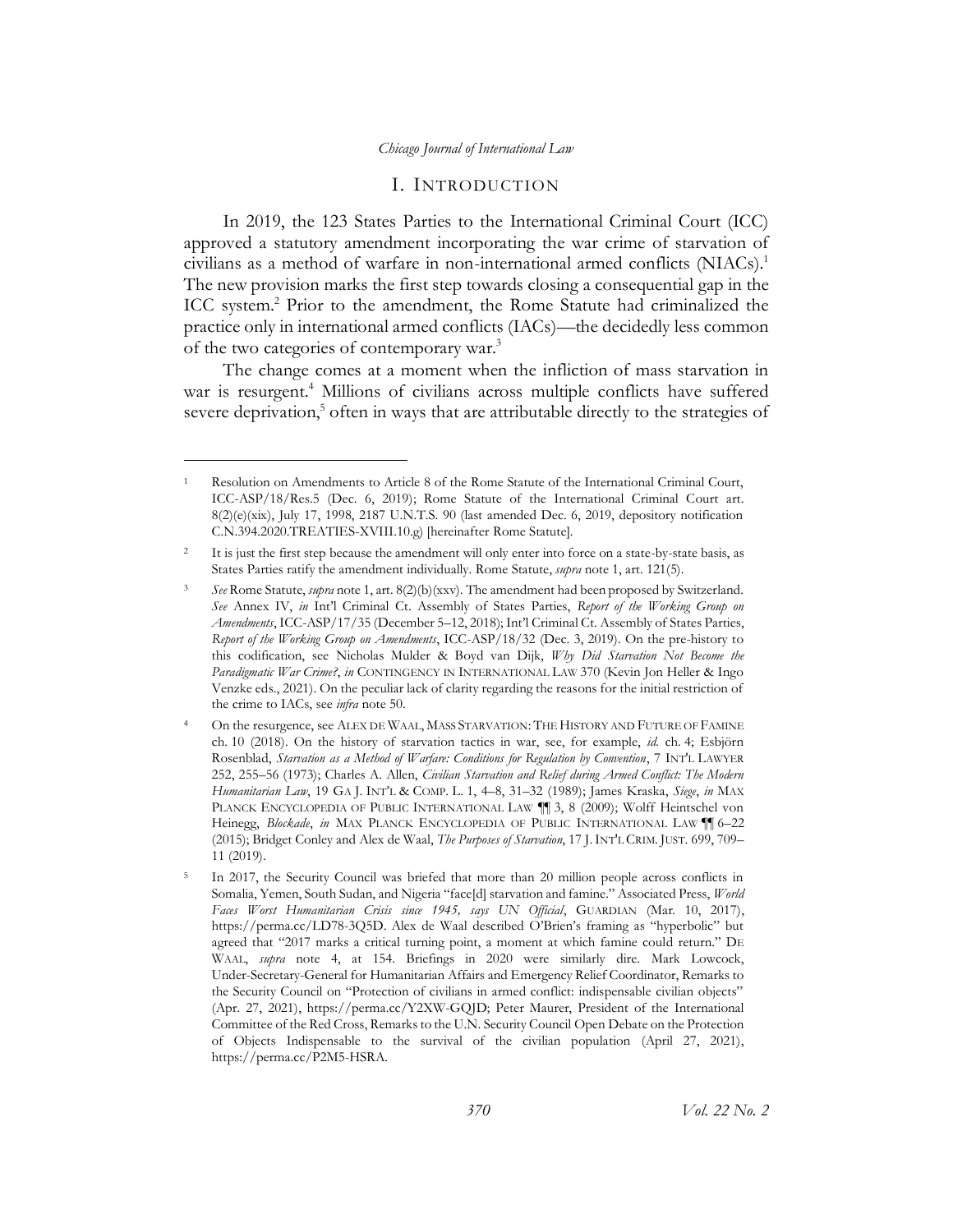<span id="page-4-3"></span><span id="page-4-1"></span><span id="page-4-0"></span>the belligerent parties. 6 Isolated by a Saudi- and Emirati-led blockade on one side and subject to the confiscation of food and medicine by the Houthis on the other, the people of Yemen have endured years of what remains one of the world's gravest humanitarian crises. 7 In Myanmar, the destruction, pillage, and denial of food and other essentials have been key components of the military's counterinsurgency strategy, contributing to the ethnic cleansing and alleged genocide of the Rohingya population.<sup>8</sup> In 2020, almost half of the population of South Sudan was in "crisis" or worse due to food deprivation arising in significant part from the actions of the warring parties. <sup>9</sup> The Independent International Commission of Inquiry on Syria has described "modern day sieges in which perpetrators deliberately starved the population along medieval scripts," imposing "indefensible and shameful restrictions on humanitarian aid."<sup>10</sup> Most recently, Ethiopian and Eritrean belligerents have used a range of starvation tactics in

<span id="page-4-2"></span><sup>6</sup> *See* DE WAAL, *supra* not[e 4,](#page-3-2) at 6–7. For earlier iterations of the claim that famine is caused by political choices, see ALEX DE WAAL, FAMINE CRIMES: POLITICS AND THE DISASTER RELIEF INDUSTRY IN AFRICA 7 (1997); AMARTYA SEN, DEVELOPMENT AS FREEDOM 175 (1999); David Marcus, *Famine Crimes in International Law*, 97 AM. J. INT'L L. 245, 245 (2003).

<sup>7</sup> *See* Hannah Summers, *Yemen on Brink of 'World's Worst Famine In 100 Years' If War Continues*, GUARDIAN (Oct. 15, 2018), https://perma.cc/Z6NL-3UUR; Hum. Rts. Council, Rep. of the Detailed Findings of the Group of Eminent International and Regional Experts on Yemen, ¶¶ 768– 71, U.N. Doc. A/HRC/42/CRP .1\* (Sept. 3, 2019) [hereinafter, Group of Experts on Yemen, Detailed Findings (2019)]; Jane Ferguson, *Is Intentional Starvation the Future of War?*, NEW YORKER (July 11, 2018). In 2019, World Food Programme spokesperson Herve Verhoosel warned that approximately 10 million Yemenis were "one step away from famine." *10 Million Yemenis 'One Step Away from Famine', UN Food Agency Calls for 'Unhindered Access" to Frontline Regions*, U.N. NEWS (Mar. 26, 2019), https://perma.cc/9Q2Y-P7TH. Cuts to essential aid and the COVID-19 pandemic exacerbated the crisis, see generally Vivian Yee, *Yemen Aid Falls Short, Threatening Food and Health Programs*, N.Y. TIMES (June 2, 2020), https://perma.cc/HQX4-8CAM; Mark Lowcock, Under-Secretary-General for Humanitarian Affairs and Emergency Relief Coordinator, Briefing to the Security Council on the humanitarian situation in Yemen (Apr. 15, 2021), https://perma.cc/F6KK-VN7S (describing the situation in Yemen as "the world's largest humanitarian crisis" and one that was "getting worse").

<sup>8</sup> *See, e.g.*, Hum. Rts. Council, Detailed Findings of the Independent International Fact-Finding Mission on Myanmar, ¶¶ 10, 49–50, 411, U.N. Doc. A/HRC/42/CRP.5 (Sept. 16, 2019) [hereinafter, IIFFMM, Detailed Findings (2019)]; Hum. Rts. Council, Rep. of the Detailed Findings of the Independent International Fact-Finding Mission on Myanmar*,* ¶¶ 1367–69, U.N. Doc. A/HRC/39/CRP.2 (Sept 17, 2018) [hereinafter, IIFFMM, Detailed Findings (2018)]; Andray Abrahamian, *The Tamadaw Returns to the 'Four Cuts' Doctrine,* INTERPRETER (Sept. 4, 2017), https://perma.cc/9X2W-6Q7S.

<sup>9</sup> Comm'n. on Hum. Rts. South Sudan, *"There Is Nothing Left For Us": Starvation As a Method of Warfare in South Sudan*, ¶ 4, U.N. Doc. A/HRC/45/CRP.3 (Oct. 5, 2020).

<sup>10</sup> Hum. Rts. Council, Rep. of the Independent International Commission of Inquiry on the Syrian Arab Republic ¶ 96, U.N. Doc. A/HRC/46/54 (Jan. 21, 2021) [hereinafter IICISyria Report 2021].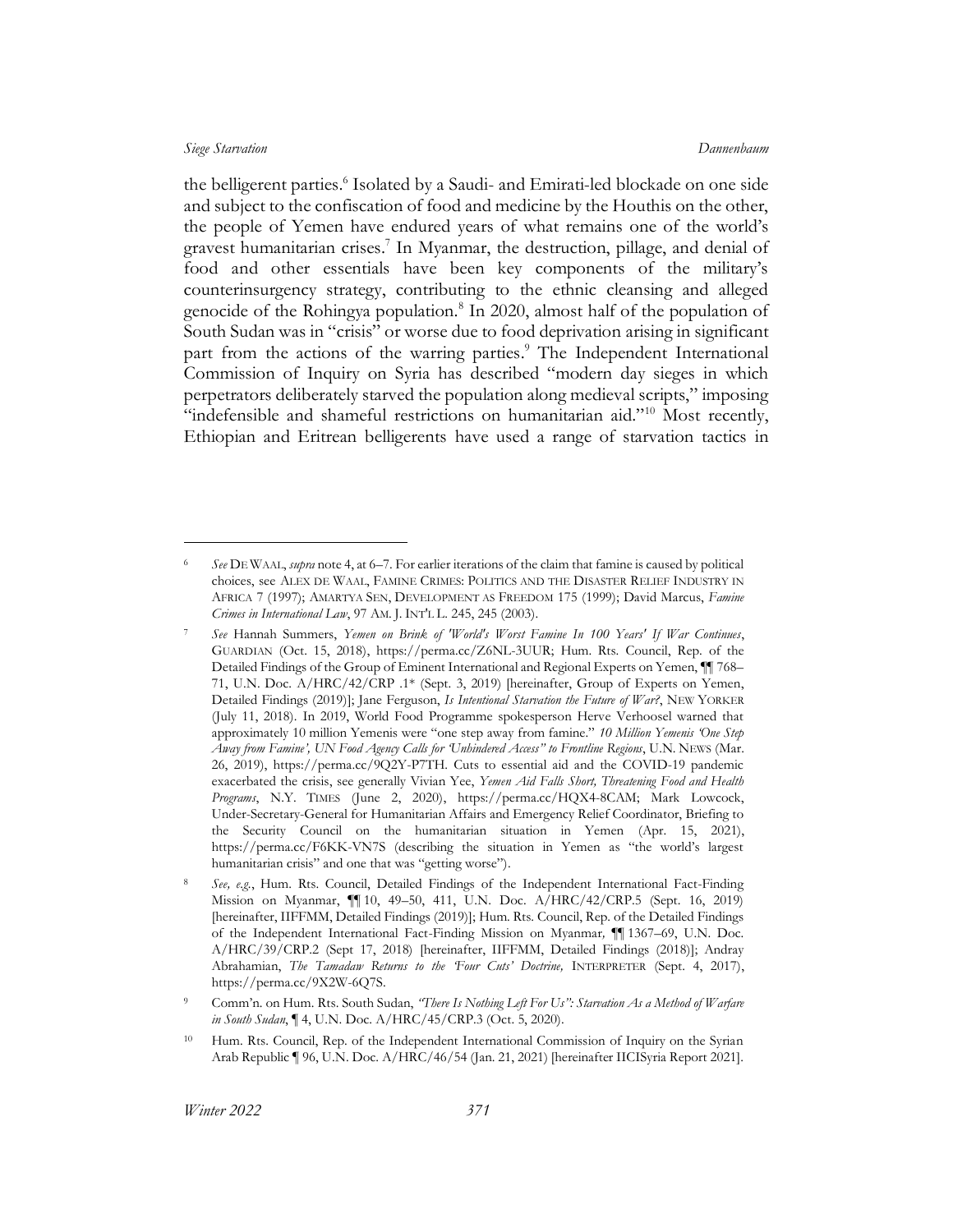<span id="page-5-0"></span>Tigray in what has quickly become one of the world's most severe humanitarian catastrophes. 11

It is in this context that the starvation crime will take shape. The agreement on the new ICC provision was preceded by a landmark resolution in which the U.N. Security Council "strongly condemn[ed]" starvation methods in armed conflict and warned that they "may constitute a war crime."<sup>12</sup> There is now an unprecedented level of attention among academics and practitioners on a criminal prohibition that had been dormant and largely ignored since its first treaty codification (in IAC form) in 1998. 13

And yet, much remains uncertain. In light of the IAC crime's dormancy and the NIAC crime's recency, there is not the case law or broader jurisprudence that might help to settle incipient, but consequential interpretive disputes.<sup>14</sup> Particularly thorny are questions around intent and purpose. Views differ as to whether the crime would attach to the act of blocking the delivery of essentials, such as food and water, to an encircled and starving population when that obstruction is performed with the goal of starving out ensconced enemy forces. <sup>15</sup> On one view, for the crime to attach, it would need to be established that the besieging party acted with a view to weaponizing the attendant civilian suffering. On an alternative view, engaging in deprivation with the knowledge that it would cause civilians to starve would suffice. These views diverge significantly in terms of both the range of operations to which the crime might attach and the subset for which prosecution would be viable from an evidentiary perspective.

<sup>11</sup> *See* WORLD PEACE FOUND., STARVING TIGRAY: HOW ARMED CONFLICT AND MASS ATROCITIES HAVE DESTROYED AN ETHIOPIAN REGION'S ECONOMY AND FOOD SYSTEM AND ARE THREATENING FAMINE 23–52 (2021), https://perma.cc/ENL6-HK5A; Tom Dannenbaum, *Famine in Tigray, Humanitarian Access, and the War Crime of Starvation*, JUST SEC. (July 26, 2021), https://perma.cc/LZ76-XLAB.

<sup>12</sup> S.C. Res. 2417 (May 24, 2018).

<sup>13</sup> The IAC codification at the ICC, *supra* note [3,](#page-3-3) was the first codification of the starvation crime in an international instrument. Exemplifying the renewed attention, see generally *Special Issue Starvation in International Law,* 17 J. INT'L CRIM. JUST. 673–929 (2019); *A Pandemic of Hunger: Implementing UN Security Council Resolution 2417*, GLOB. RTS. COMPLIANCE (May 2021), https://perma.cc/54CZ-7HEB.

<sup>14</sup> For a limited domestic exception to the lack of case law, see Public Prosecutor v. M.P. et al (K. 74/96), verdict, District Court in Zadar, Croatia (Apr. 24, 1997), *unofficial translation of the verdict available at* https://perma.cc/U4M9-HC54. The Swedish Prosecution Authority's recently announced intention to prosecute Lundin Oil AB executives for complicity in alleged war crimes in Sudan between 1999 and 2003 includes mention of the "burning [of] . . . crops so that people did not have anything to live by" as a "grave war crime[]." Press Release, Åklagarmyndigheten (Swedish Prosecution Authority), Prosecution for Complicity in Grave War Crimes in Sudan (Nov. 11, 2021), https://perma.cc/8ZQC-SM6T. However, it does not appear that this will be prosecuted as the specific crime of starvation of civilians as a method of warfare. For a comprehensive overview of jurisprudence relevant to starvation, see *Starvation Jurisprudence Digest,* GLOB. RTS. COMPLIANCE, https://perma.cc/27RQ-JAWJ.

<sup>15</sup> *See infra* Sectio[n II.B.](#page-14-0)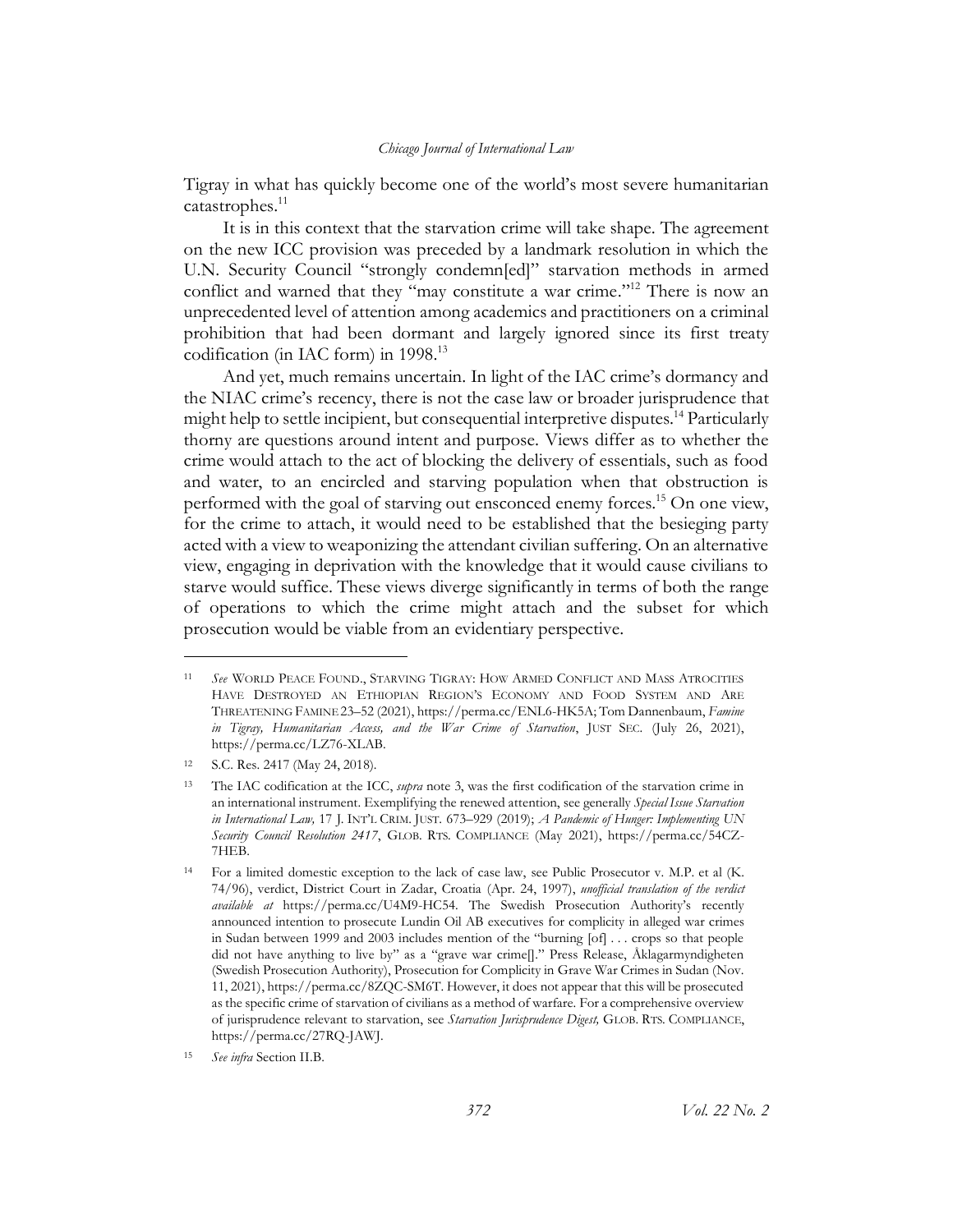<span id="page-6-1"></span>

But confusion is not confined to questions of interpretation. Underpinning those disputes lies a deeper lack of normative clarity as to what the starvation crime is really about. Those who assert a narrow definition of the legal prohibition tend to invoke military necessity as an underlying principle of international humanitarian law (IHL) and the guiding norm in this instance.<sup>16</sup> Siege, they argue, is an essential tool of warcraft and cannot be performed effectively without the complete sequestration of the entire encircled population. Whatever one makes of the empirical assumptions embedded in that claim, it raises further normative questions. The invocation of necessity is compelling only if the *pro tanto* wrong associated with inflicting starvation conditions on civilians is of a kind that is amenable to a necessity justification in the first place. Whether it is depends in part on what makes starving civilians as a method of warfare criminally wrongful.<sup>17</sup>

A potent normative account of the starvation crime would explain not just why the conduct is condemnable, but why it warrants a criminal prohibition separate and distinct from other potentially applicable war crimes or crimes against humanity, such as attacking civilians, murder, extermination, forced displacement, or willfully causing great suffering or serious injury to body or health.<sup>18</sup> Distilling that normative core is important both for honing international criminal law's message in starvation cases and for clarifying what is at stake in interpretive disputes regarding the scope of the crime.<sup>19</sup>

<span id="page-6-0"></span>With that in mind, this Article analyzes criminality in the context of siege starvation—the encircling and cutting off of a defended and populated locality in order to elicit the capitulation of the besieged party and thereby avoid the need to take the area by assault.<sup>20</sup> To focus on this specific form of the method is neither to ignore other modalities of starvation warfare,  $^{21}$  nor to dismiss the use of mass

<sup>16</sup> *See infra* Sectio[n III.A.](#page-19-0)

<sup>17</sup> *See infra* Section [III.](#page-18-0) On the notion of a normative account of an international crime, see, for example, Tom Dannenbaum, *Why Have We Criminalized Aggressive War?*, 126 YALE L.J. 1242, 1249– 54 (2017).

<sup>&</sup>lt;sup>18</sup> On identifying various paths to criminal accountability for the infliction of mass starvation, see, for example, Federica D'Alessandra & Matthew Gillett, *The War Crime of Starvation in Non-International Armed Conflict*, 17 J.INT'L CRIM. JUST. 815, 826 (2019); Rogier Bartels, *Denying Humanitarian Access as an International Crime in Times of Non-International Armed Conflict*, 48 ISRAEL L. REV. 281, 299–301 (2015).

<sup>19</sup> *See infra* Sections [II.B,](#page-14-0) [III.D,](#page-27-0) [III.F.](#page-33-0)

<sup>&</sup>lt;sup>20</sup> There is no legal definition of "siege" or "encirclement" (unlike blockade). On the legal elements of blockade, see SAN REMO MANUAL ON INTERNATIONAL LAW APPLICABLE TO ARMED CONFLICTS AT SEA ¶¶ 93–104 (Louise Doswald-Beck ed., 1995); Declaration Concerning the Laws of Naval War, Feb. 26, 1909, 208 Consol. T.S. 338, *reprinted in* THE DECLARATION OF LONDON 112, arts. 1– 21. (James B. Scott ed., 1919).

<sup>&</sup>lt;sup>21</sup> Other modalities may be part of encirclement warfare but can also occur independently. They include attacks on humanitarian workers; the destruction, looting, or rendering useless of livestock,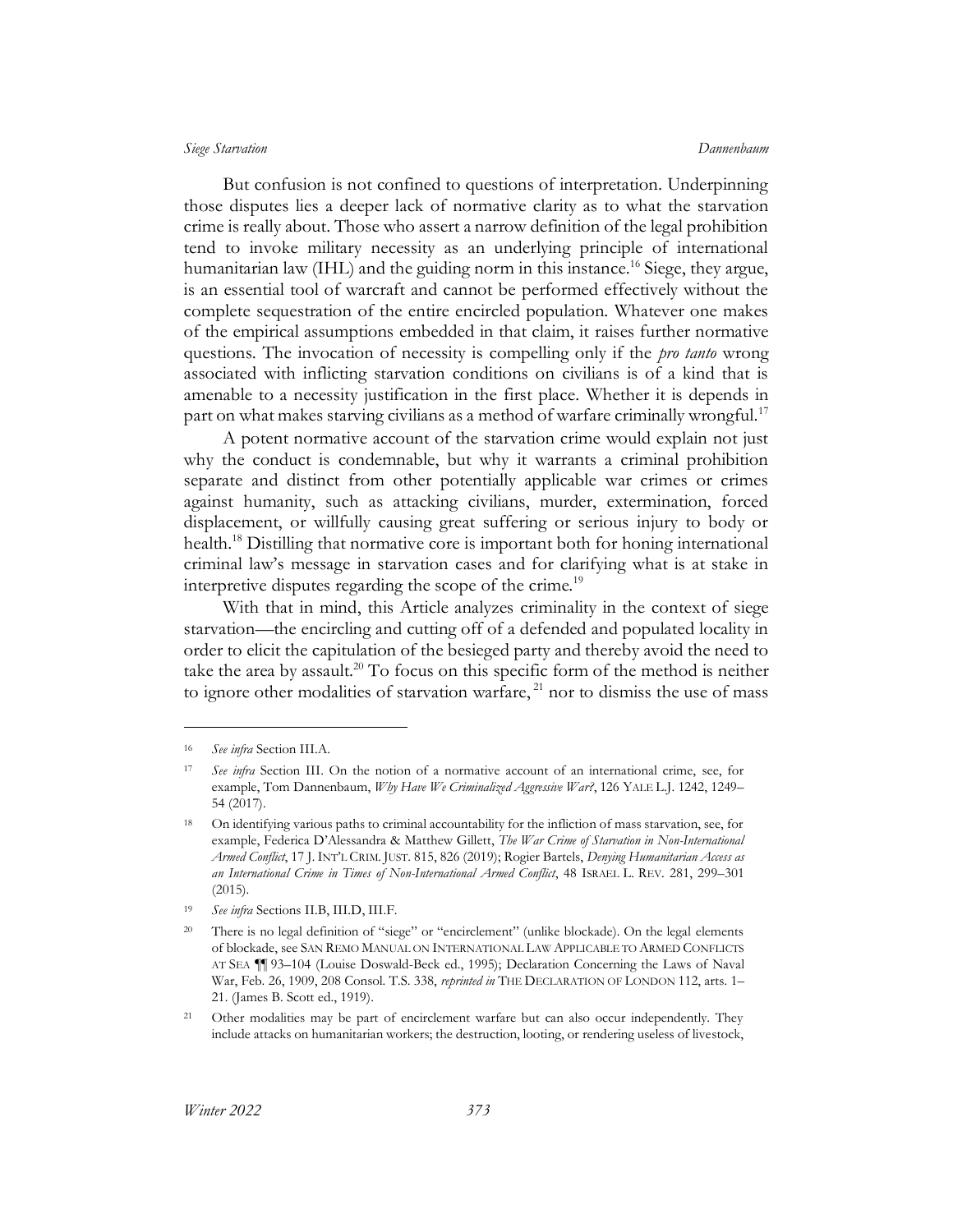<span id="page-7-0"></span>starvation to punish, subjugate, or exterminate.<sup>22</sup> It is instead to respond to the status of encirclement deprivation as both the quintessential form of starvation as a method of warfare—prevalent historically<sup>23</sup> and today<sup>24</sup>—and the form most likely to be defended, legally and morally.<sup>25</sup> With sieges arguably becoming "a defining feature of modern warfare,"<sup>26</sup> encirclement deprivation is the form most capable of shedding light on the normative underpinnings of the starvation crime.

<span id="page-7-1"></span>The most straightforward way of thinking about starving civilians as a method of warfare is as a specific instantiation of the broader criminal category of attacks on civilians. Indeed, this appears to be the standard view of the crime.<sup>27</sup> Although recognizing the distinctive features of starvation, this conceptualization

<sup>25</sup> *See infra* Sections [II.B](#page-14-0)[–](#page-19-0)[III.A.](#page-19-0)

crops, farmland, fishing systems, water and irrigation infrastructure, markets, and humanitarian aid; the impeding of pastoralists' rights of free movement; the disruption of coping strategies; and attacks on civilians seeking to access essentials. *See* Tom Dannenbaum, *Starvation in an Age of Mass Deprivation in War*, 54 VAND. J. TRANSNAT'L L. (forthcoming 2022).

<sup>&</sup>lt;sup>22</sup> Bridget Conley and Alex de Waal identify nine reasons that those with the power to do so inflict starvation on others: (i) extermination or genocide; (ii) control through weakening a population; (iii) gaining territorial control; (iv) flushing out a population; (v) punishment; (vi) material extraction or theft; (vii) extreme exploitation; (viii) war provisioning; and (ix) comprehensive societal transformation. Conley & de Waal, *supra* not[e 4.](#page-3-2)

<sup>23</sup> *See supra* not[e 4.](#page-3-2)

<sup>24</sup> *See generally* Comm'n. on Hum. Rts. South Sudan, *supra* note [9,](#page-4-0) ¶¶ 101, 105–06, 109, 124–27; IIFFMM, Detailed Findings (2019), *supra* note [8,](#page-4-1) ¶¶ 156–60, 168–69, 584–85 (impediments to transferring essentials or delivering humanitarian aid), 404–06 (import bans); IIFFMM, Detailed Findings (2018), *supra* note [8,](#page-4-1)  $\P$  575–77 (denial of humanitarian access), 1165–68 (encirclement); Hum. Rts. Council, Rep. of the Int'l Comm'n of Inquiry on Libya, ¶¶ 21, 88, 90, 128, 160, 542, 563, U.N. Doc. A/HRC/19/68 (Mar. 2, 2012); IICISyria Report 2021, *supra* note [10,](#page-4-2) ¶¶ 39, 46; Hum. Rts. Council, Findings of the Group of Eminent International and Regional Experts on Yemen, U.N. Doc. A/HRC/39/43 (Aug. 17, 2018); Rep. of the Panel of Experts on the Sudan (2020), transmitted by Letter dated 14 January 2020 from the Panel of Experts. Established Pursuant to Resolution 1591 (2005) Concerning the Sudan Addressed to the President of the Security Council, ¶ 132, U.N. Doc. S/2020/36 (Jan. 14, 2020); Rep. of the Panel of Experts on Somalia (2020), transmitted by Letter dated 28 September 2020 from the Chairman of the Security Council Comm. Established Pursuant to Resolution 751 (1992) Concerning Somalia Addressed to the President of the Security Council, ¶ 124, U.N. Doc. S/2020/949 (Sept. 28, 2020); MARTHA MUNDY, REPORT STRATEGIES OF THE COALITION IN THE YEMEN WAR 2-3, 7 (Oct. 9, 2018), https://perma.cc/V9DT-SUJL; AMNESTY INT'L, WE LEAVE OR WE DIE: FORCED DISPLACEMENT UNDER SYRIA'S RECONCILIATION AGREEMENTS 18 (2017) https://perma.cc/FK8L-GBDR; Prosecutor v. Dragomir Milošević, Case No. IT-98-29/1-T, Judgment, ¶¶ 208, 937 (Dec. 12, 2007); Prosecutor v. Krstić, Case No. IT-98-33-T, Judgment, ¶¶ 26, 28, 566 (Aug. 2, 2001); Prosecutor v. Karadžić, Case No. MICT-13-55-A, Judgment, ¶¶ 565–73 (Mechanism for Int'l Crim. Tribs. Mar. 20, 2019).

<sup>26</sup> Amos C. Fox, *The Reemergence of the Siege*, 18 INST. LAND WARFARE 2 (2018). Others suggest that siege warfare is poised to become "even more relevant" over time. Lionel M. Beehner, Benedetta Berti, & Michael T. Jackson, *The Strategic Logic of Sieges in Counterinsurgencies*, 47 PARAMETERS 77, 78 (2017).

<sup>27</sup> *See infra* Sectio[n IV.](#page-35-0)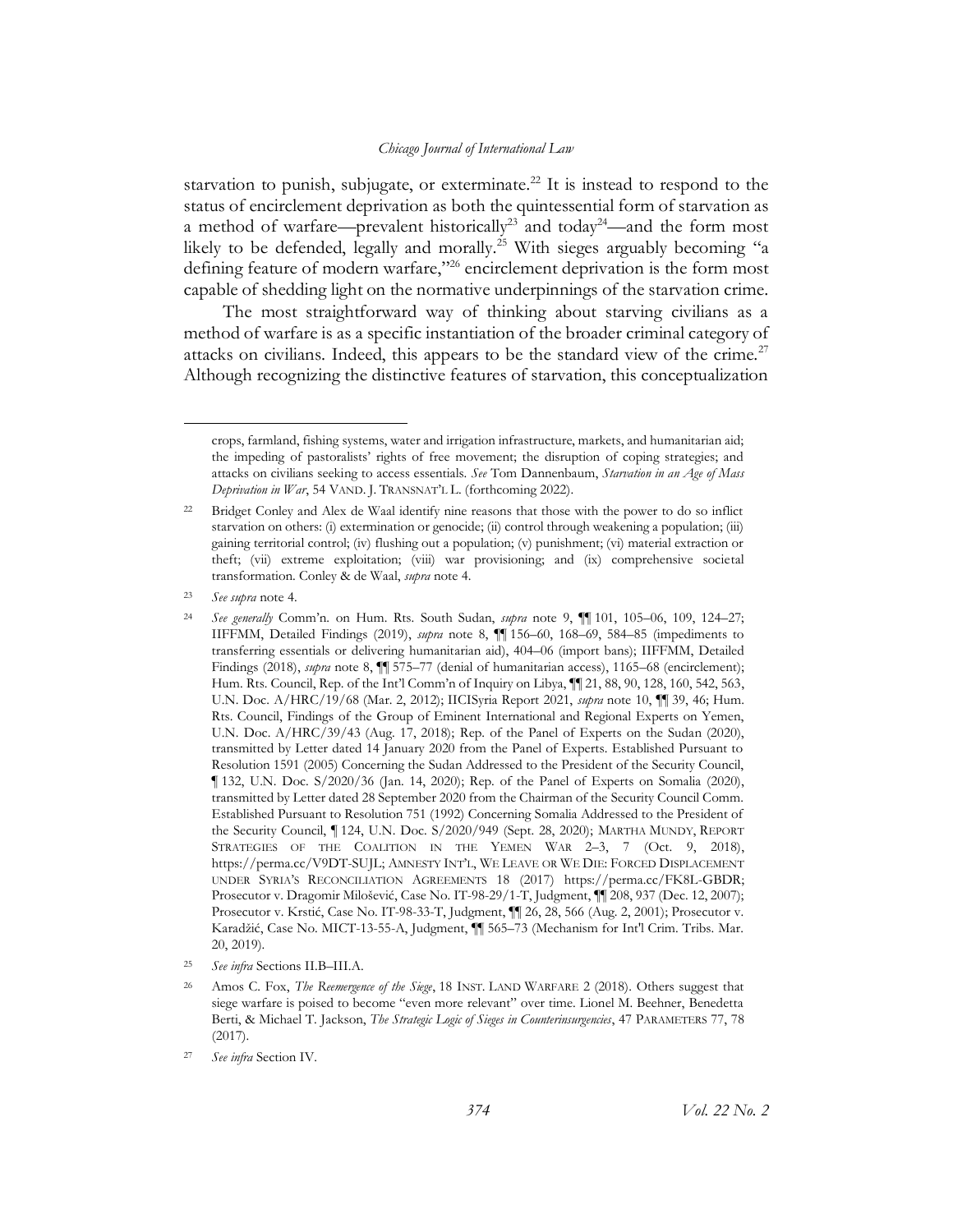identifies the method's wrongfulness as inhering fundamentally in it being an attack on those who ought not be attacked.

This way of understanding the crime can be taken in divergent interpretive directions. On the one hand, it might be thought to underpin a categorical prohibition of encirclement starvation on the analogical basis that it would be prohibited to subject an identical besieged population to kinetic attack without discriminating between its civilian and combatant constituencies. <sup>28</sup> On the other hand, some might single starvation out among attacks on civilians on the grounds that its slow and incremental nature allows for civilian harm to be avoided or minimized in a way that kinetic attacks preclude. <sup>29</sup> That, in turn, might be thought to open the door to the justificatory invocation of necessity, particularly in contexts in which civilians would not be the specific targets of the operation.

Whatever one makes of those divergent lines of reasoning, the central claim of this Article is that their shared normative premise is incomplete. Plainly, the fact that criminal starvation methods can be characterized as harmful and lethal attacks on civilians is an important aspect of their criminality. However, that framing risks obscuring an additional dimension of the wrong—one that is particularly potent in explaining the independent criminalization of starvation methods and in clarifying the normative implications of the method's graduality. This dimension is best illuminated by way of a societal analogy to torture.  $30$ 

Both torture and encirclement starvation involve the infliction of suffering (and potentially death). However, the feature that sets these crimes apart from the other legal categories under which they could be prosecuted is the way that these methods turn victims' biological imperatives against their fundamental capacities to formulate and act on higher-order desires, political commitments, and even love.<sup>31</sup> The process is not simply coercive; the distortion of biological imperatives does not merely raise the cost of fulfilling higher-order commitments. Instead, it slowly crowds out the capacity of victims to decide whether to do so.

Seen in this way, the graduality of starvation, as compared to other forms of attack, is not a mitigating factor that opens the possibility of harm minimization and thus permissibility. Rather, it is central to the distinctively torturous wrong that defines the method. Starvation tears gradually at the capacity of those affected to prioritize their most fundamental commitments, regardless of whether they would choose to do so under the conditions necessary to evaluate matters with a "contemplative attitude."<sup>32</sup> This process works only through the incremental and sustained accumulation of suffering and the imperative to break free from it.

<sup>28</sup> *See infra* text accompanying notes [216](#page-39-1)–22.

<sup>29</sup> *See infra* Sectio[n IV.B.](#page-39-0)

<sup>30</sup> *See infra* Sectio[n VI.](#page-55-0)

<sup>31</sup> *See infra* Sections [V](#page-47-0)–[VI.](#page-55-0)

<sup>32</sup> *See infra* not[e 293](#page-52-0) and accompanying text.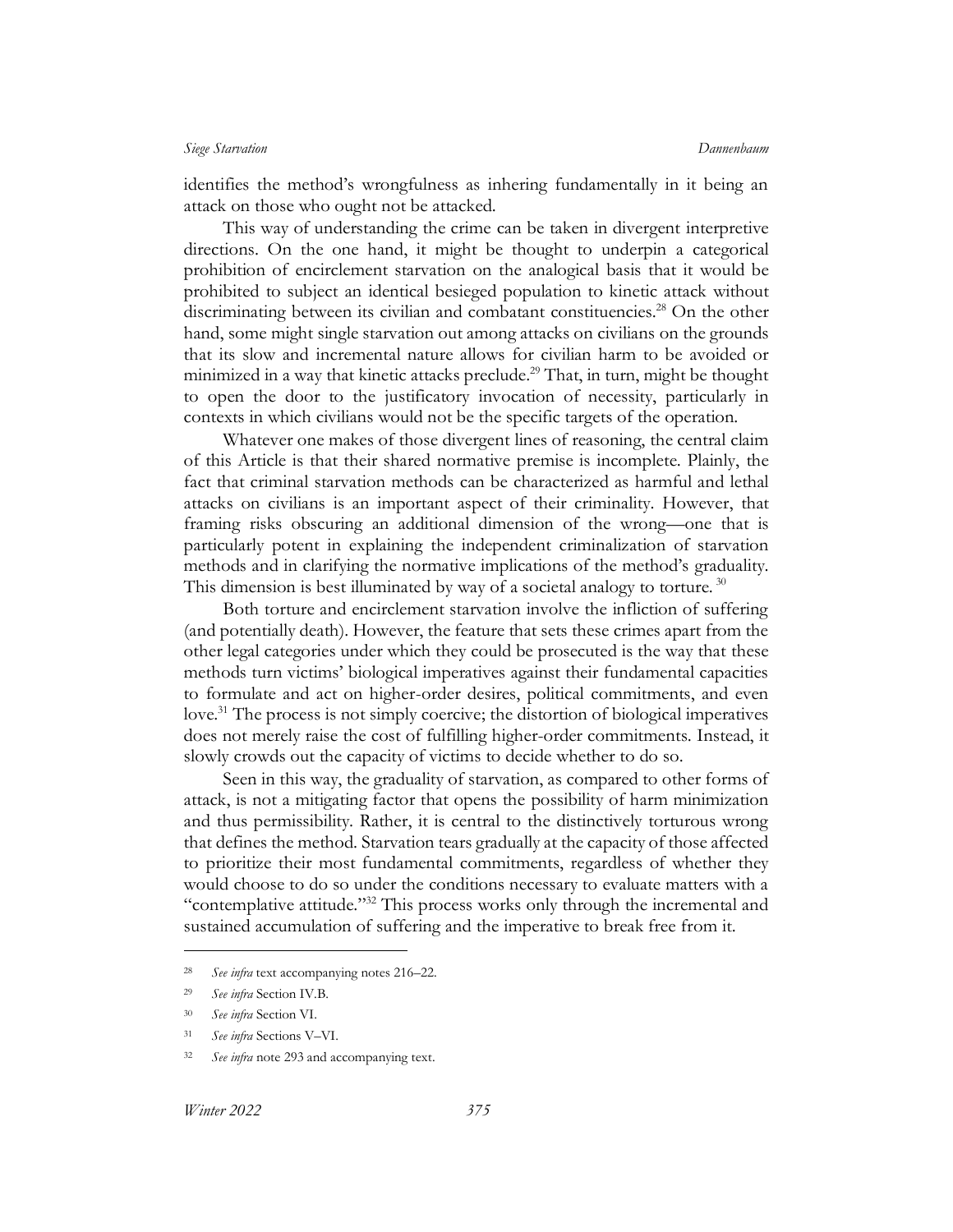In advancing this theory of the crime, the Article proceeds as follows. Section II provides a brief outline of the legal framework and some of the key doctrinal debates regarding the scope of the crime. Section III identifies the normative role of military necessity in underpinning arguments for a narrow prohibition, emphasizes the need to consider necessity in light of the moral stakes of the conduct in question, and situates that endeavor within a theory of international criminal law as an expressive regime. Section IV elaborates what appears to be both the standard account of the wrong underpinning the starvation crime and the account assumed by those who argue for its narrow scope on necessity grounds. Section V considers the relevance of the moral philosophy of torture in illuminating its criminal wrongfulness and responding to the use of necessity by torture advocates. Section VI draws on that philosophical insight to offer a normative account of starvation of civilians as a method of warfare, framing it as a war crime of societal torture. Section VII situates that insight in the framework of international criminal law as a whole.

## <span id="page-9-0"></span>II. THE STARVATION CRIME AND INTERPRETIVE **CONTROVERSY**

## <span id="page-9-1"></span>A. The Legal Context

Starvation of civilians as a method of warfare is a relative latecomer to international criminal law. The innovative charge of "[d]eliberate starvation of civilians" was considered fleetingly when the Allies were planning to prosecute their defeated foes after World War  $I<sub>1</sub><sup>33</sup>$  but international prosecution efforts collapsed, and the crime was never established. $34$  Two and a half decades later, senior Nazi defendants were convicted at Nuremberg of starving prisoners of war, occupied populations, the enslaved, and others under their control.<sup>35</sup> However, starvation in the conduct of hostilities was treated quite differently. Members of the German High Command were acquitted of any legal violation arising from the siege of Leningrad, in which over one million Russians died.<sup>36</sup> The American-run

Report of the Commission on Responsibility of the Authors of the War and on Enforcement of Penalties, Report Presented to the Preliminary Peace Conference (March 29, 1919), *reprinted in* 14 AM J. INT'L L. 95, 114 (1920).

<sup>34</sup> On the efforts to pursue criminal justice for alleged German perpetrators after World War I, see Matthias Neuner, *When Justice Is Left to the Losers: The Leipzig War Crimes Trials*, *in* 1 HISTORICAL ORIGINS OF INTERNATIONAL CRIMINAL LAW 333 (Morten Bergsmo, Cheah Wui Ling & Yi Ping, eds., 2014); GARY JONATHAN BASS, STAY THE HAND OF VENGEANCE: THE POLITICS OF WAR CRIMES TRIBUNALS ch. 3 (2002).

<sup>35</sup> *See, e.g.*, *Judgment* (Sept. 30, 1946), *in* 22 TRIAL OF THE MAJOR WAR CRIMINALS BEFORE THE INTERNATIONAL MILITARY TRIBUNAL, 411, 456, 472, 474, 478, 480, 482, 484, 495, 542–44, 541 (1948).

<sup>36</sup> *Id.*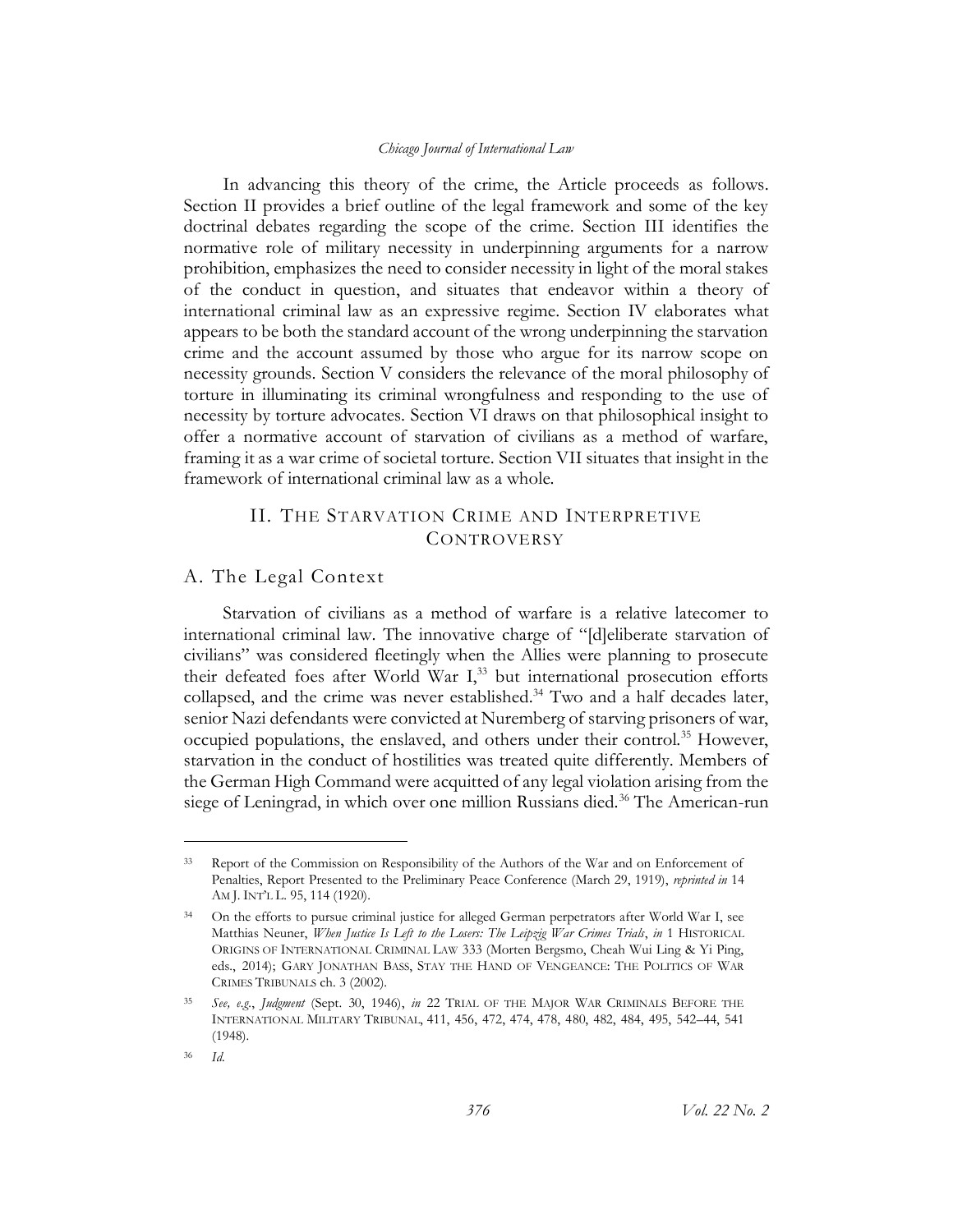tribunal hearing the case affirmed the legal "propriety of attempting to reduce [a place controlled by the enemy to] starvation," holding that "the cutting off of every source of sustenance from without" in such a context was fully compatible with existing international law.<sup>37</sup> It was a tactic the Allies had used themselves.<sup>38</sup>

<span id="page-10-2"></span><span id="page-10-0"></span>Soon thereafter, international humanitarian law (IHL) underwent a significant revision. However, except in the narrow context of belligerent occupation,<sup>39</sup> the Geneva Conventions of 1949 retained a permissive posture towards starvation tactics.<sup>40</sup> They require that parties allow "essential foodstuffs" through to adversary territory only when those consignments are "intended for children under fifteen, expectant mothers and maternity cases" *and* the besieging party has no "serious reasons for fearing" that they may be diverted, controlled ineffectively, or provide a "definite advantage" to the adversary by substituting for goods that it would have provided.<sup>41</sup> In the context of siege warfare, parties are required only to "endeavour to conclude local agreements" for the removal of "wounded, sick, infirm, and aged persons, children and maternity cases"; there is no requirement to succeed in those endeavors, no requirement to allow persons in the protected categories out in the absence of an agreement, and no requirement to even try to conclude agreements allowing other civilians to exit.<sup>42</sup> The notion that starvation methods could qualify as a war crime remained a long way off.<sup>43</sup>

<span id="page-10-3"></span><span id="page-10-1"></span>It was not until the Additional Protocols were agreed in 1977 that this began to change. Both Protocol I (for IACs) and Protocol II (for NIACs) proscribe "starvation of civilians as a method of warfare [or combat]."<sup>44</sup> The more detailed

<sup>37</sup> *United States v. Wilhelm von Leeb et al*. (Oct. 27, 1948), *in* 11 TRIALS OF WAR CRIMINALS BEFORE THE NUERNBERG MILITARY TRIBUNALS UNDER CONTROL COUNCIL LAW NO. 10 462, 555, 563 (1949) (citing CHARLES CHENEY HYDE, 3 INTERNATIONAL LAW 1802–03 (2d ed. 1945)).

<sup>38</sup> *See* Mulder & van Dijk, *supra* note [3,](#page-3-3) at 377–80.

<sup>&</sup>lt;sup>39</sup> Any power engaged in belligerent occupation of foreign territory has "the duty of ensuring the food and medical supplies of the population; it should, in particular, bring in the necessary foodstuffs, medical stores and other articles if the resources of the occupied territory are inadequate." Convention (IV) Relative to the Protection of Civilian Persons in Time of War art. 55, Aug. 12, 1949, 6 U.S.T. 3516, 75 U.N.T.S. 287 [hereinafter GC IV]. It has a clear duty to consent to and facilitate relief schemes (particularly of food, medical supplies, and clothing) for that population if it is "inadequately supplied." *Id.* art. 59.

<sup>40</sup> *See* Marcus, *supra* note [6,](#page-4-3) at 266 (critiquing the Fourth Convention framework for non-occupied territory); René Provost, *Starvation as a Weapon*, 30 COLUM. J. TRANSNAT'L L. 577, 592 (1992).

<sup>41</sup> GC IV, *supra* not[e 39,](#page-10-0) art. 23.

<sup>42</sup> *Id.* art. 17.

<sup>&</sup>lt;sup>43</sup> None of even the limited requirements related to starvation and humanitarian access were included in the Fourth Convention's grave breaches provision. *Id.* art. 147.

<sup>44</sup> Protocol Additional to the Geneva Conventions of 12 August 1949, and Relating to the Protection of Victims of International Armed Conflicts art. 54, June 8, 1977, 1125 U.N.T.S 3 [hereinafter AP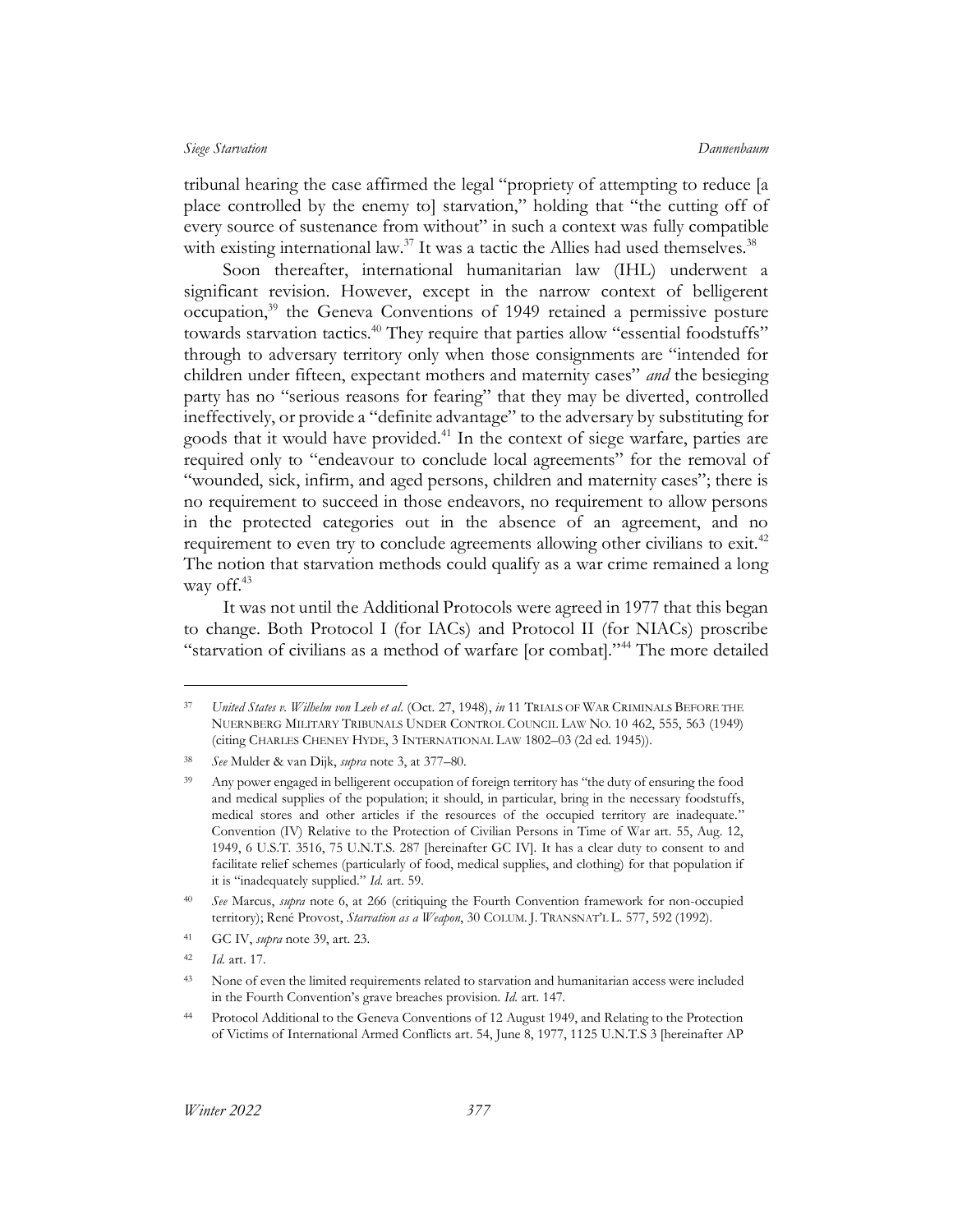Protocol I rule elaborates that it is prohibited to "destroy, remove or render useless objects indispensable to the survival of the civilian population. . . . for the specific purpose of denying them for their sustenance value to the civilian population or to the adverse Party."<sup>45</sup> It clarifies that such deprivation is permissible for the denial of sustenance if the objects are used *solely* by the armed forces of the adversary and is permissible if done for reasons other than sustenance *and* the action would not lead to civilian starvation or forced movement.<sup>46</sup> A separate provision specifies that if the civilian population in non-occupied territory is inadequately supplied, "relief actions which are humanitarian and impartial in character and conducted without any adverse distinction shall be undertaken, subject to the agreement of the Parties concerned in such relief actions."<sup>47</sup>

The introduction of these rules shifted the law's posture on starvation in war. At the same time, the ban was excluded from the grave breaches provision of Protocol I.<sup>48</sup> As such, it remained a step removed from war crime status. It took two more decades for the criminality of the method to be codified in an international instrument. Article  $8(2)(b)(xxv)$  of the Rome Statute proscribes "[i]ntentionally using starvation of civilians as a method of warfare by depriving them of objects indispensable to their survival, including wilfully impeding relief supplies as provided for under the Geneva Conventions."<sup>49</sup> An equivalent provision for NIACs was deleted late in the drafting process in what, remarkably, appears to have been an administrative error.<sup>50</sup> Given the prevalence of the

<span id="page-11-0"></span>I]; Protocol Additional to the Geneva Conventions of 12 August 1949, and Relating to the Protection of Victims of Non-International Armed Conflicts art. 14, June 8, 1977, 1125 U.N.T.S. 609 [hereinafter AP II].

<sup>45</sup> AP I, *supra* not[e 44,](#page-10-1) art. 54(2).

<sup>46</sup> *See id.* art. 54(3).

<sup>47</sup> *Id.* art. 70(1). *See also* AP II, *supra* not[e 44,](#page-10-1) art. 18.

<sup>48</sup> *See* AP I, *supra* note [44,](#page-10-1) art. 85.

<sup>49</sup> Rome Statute, *supra* note [1,](#page-3-1) art. 8(2)(b)(xxv).

<sup>&</sup>lt;sup>50</sup> In the most compelling explanation, Rogier Bartels argues that the omission was likely "an oversight, perhaps caused by the unfortunate placing of the proposed crime together with various versions of disproportionate use of force," which, unlike the starvation provision, lacked underlying codification in Protocol II. Bartels, *supra* note [18,](#page-6-0) at 298. Ultimately, however, the reasons remain hazy even for those who participated in the final Rome Conference. Panel on Starvation in Armed Conflicts (panelists: Federica D'Alessandra, Brian Lander, Matthias Lanz & Charles Garraway) Geneva Academy (May 2, 2019), https://perma.cc/RW6G-2T4Y (May 6, 2019) (Charles Garraway, who was at the Rome Conference, at 28:50: "my own belief is it fell just below the threshold, bearing in mind there were still states in Rome who were not prepared to accept any, any offenses [in NIACs] except perhaps common article 3"; Matthias Lanz, having explored the travaux in preparation for the 2018 Swiss proposal, at 36:18: "you find . . . no real information in the travaux préparatoires on why this happened, so I think . . . it was chaotic and there was a lot of politics involved is probably what comes closest to the truth. . . . We believe that [the NIAC draft provision]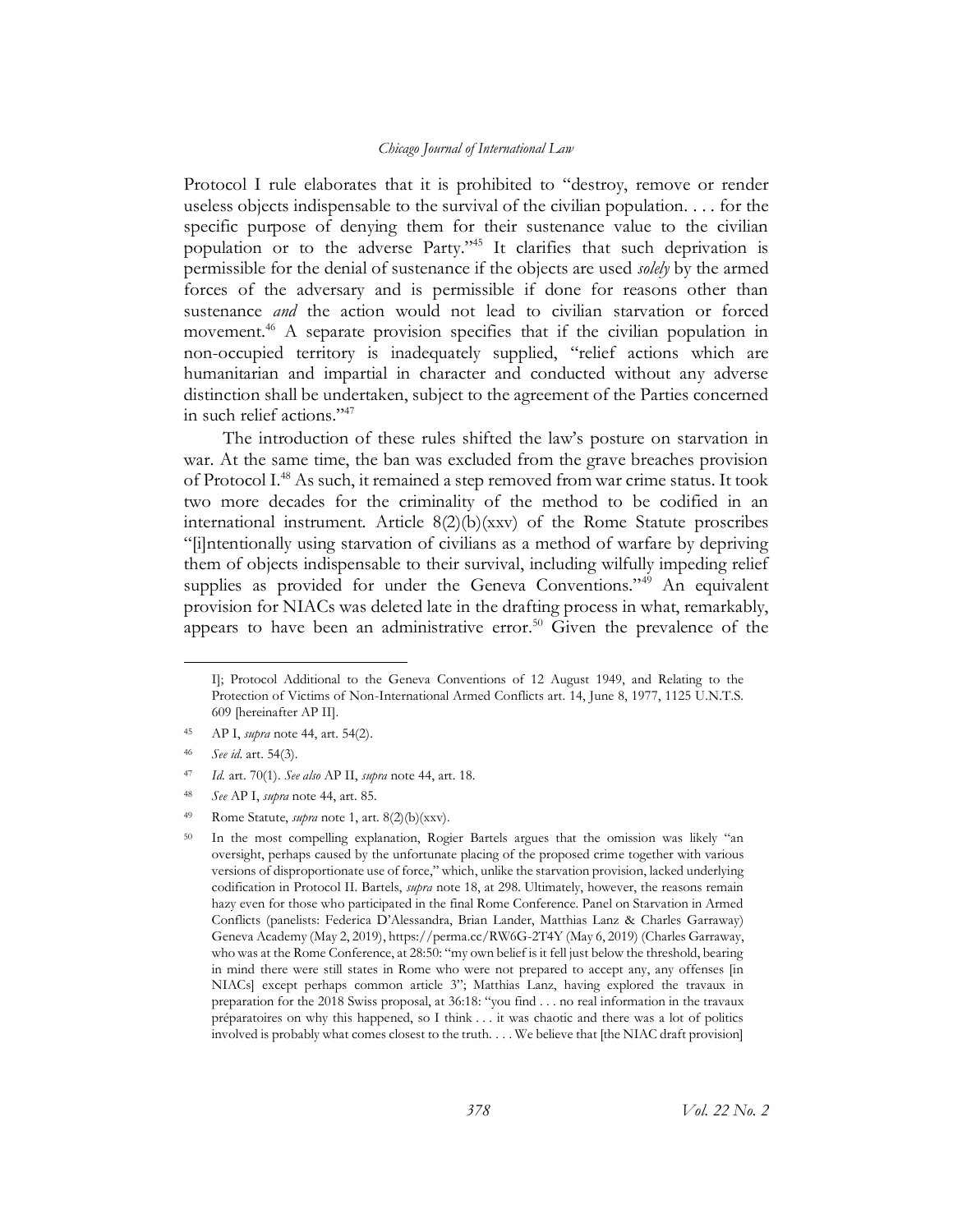non-international form of armed conflict, this was a significant omission. A further twenty years passed before it was remedied by amendment.<sup>51</sup>

The ICC, of course, is limited in its reach. Absent Security Council referral or ad hoc state acceptance,<sup>52</sup> the Court's jurisdiction is restricted to crimes on the territory, or perpetrated by a national, of one of the 123 States Parties.<sup>53</sup> Under current political conditions, this alone precludes ICC action in many of the current or recent conflicts involving mass starvation.<sup>54</sup> Moreover, pursuant to the Statute's onerous amendment process, the new NIAC provision will enter into force only for States Parties that choose to ratify it.<sup>55</sup> As such, allegations of the use of starvation methods in the NIACs in Nigeria and Mali (both of which are ICC States Parties) remain beyond the Court's jurisdiction even after the amendment's incorporation into the Statute. 56

However, the implications of starvation's criminalization in the Rome Statute are not defined by the jurisdictional and political limits of the ICC. Despite the Court's difficulties, the Statute remains the normative focal point of

was [deleted from what became the final Statute as] part of a bigger package where tradeoffs were made."); Michael Cottier & Emilia Richard, *Article 8(2)(b)(xxv)*, *in* THE ROME STATUTE OF THE INTERNATIONAL CRIMINAL COURT: A COMMENTARY 508, 510 (Otto Triffterer & Kai Ambos eds., 3rd ed. 2016); WILLIAM A. SCHABAS, AN INTRODUCTION TO THE INTERNATIONAL CRIMINAL COURT 285 (5th ed. 2017).

<sup>51</sup> Rome Statute, *supra* note [1,](#page-3-1) art. 8(2)(e)(xix).

<sup>52</sup> *Id*. arts. 12(3), 13(b). Sudan's recently announced cooperation with the ICC Prosecutor in the arrest and transfer of Omar al-Bashir emphasizes the degree to which such contingencies can change swiftly and unexpectedly. @IntlCrimCourt, TWITTER (Aug. 16, 2021, 11:16 PM) https://perma.cc/8RMP-FGNH. As final editing on this Article was concluding, a coup in Sudan has introduced further flux and uncertainty into that situation. *See, e.g.*, Rebecca Hamilton, *After the Coup in Sudan: Key (Short-Term) Indicators for Democratic Survival*, JUST SEC. (Oct. 25, 2021), https://perma.cc/NJ6M-BLKX.

<sup>53</sup> *See* Rome Statute, *supra* note [1,](#page-3-1) arts. 12–13 (providing for the Court's jurisdiction in situations not referred by the U.N. Security Council only when the crimes occur on the territory of a state party or are perpetrated by the national of a State Party or any state that accepts the Court's jurisdiction on an ad hoc basis).

<sup>54</sup> *See supra* notes [4](#page-3-2)–[11.](#page-5-0) None of Eritrea, Ethiopia, Myanmar, South Sudan, Syria, or Yemen is party to the Statute. Nor are the vast majority of states that have participated in the war in Yemen, including Saudi Arabia and the United Arab Emirates.

<sup>55</sup> Rome Statute, *supra* not[e 1,](#page-3-1) art. 121(5). For the current list of ratifying states, see *Amendment to article 8 of the Rome Statute of the International Criminal Court (Intentionally using starvation of civilians)*, U. N. TREATY COLLECTION, https://perma.cc/P7X5-5FQR. Criticizing this aspect of the amendment system, see Kevin Jon Heller, *The Rome Statute's Flawed Amendment Regime: Starvation in NIAC Edition*, OPINIO JURIS (Dec. 7, 2019), https://perma.cc/PA5X-L53E.

<sup>56</sup> *See, e.g.*, *Displaced in Northeast Nigeria 'Knocking on Door of Starvation': WFP*, U.N. NEWS (Oct. 15, 2021), https://perma.cc/KY65-2MP3; Rep. of the Panel of Experts on Mali (2020), transmitted by Letter dated 7 August 2020 from the Panel of Experts. Established Pursuant to Resolution 2374 (2017) and Extended by Resolution 2484 (2019) Concerning Mali Addressed to the President of the Security Council, ¶¶ 129–35, U.N. Doc. S/2020/785/Rev.1 (Aug. 7, 2020).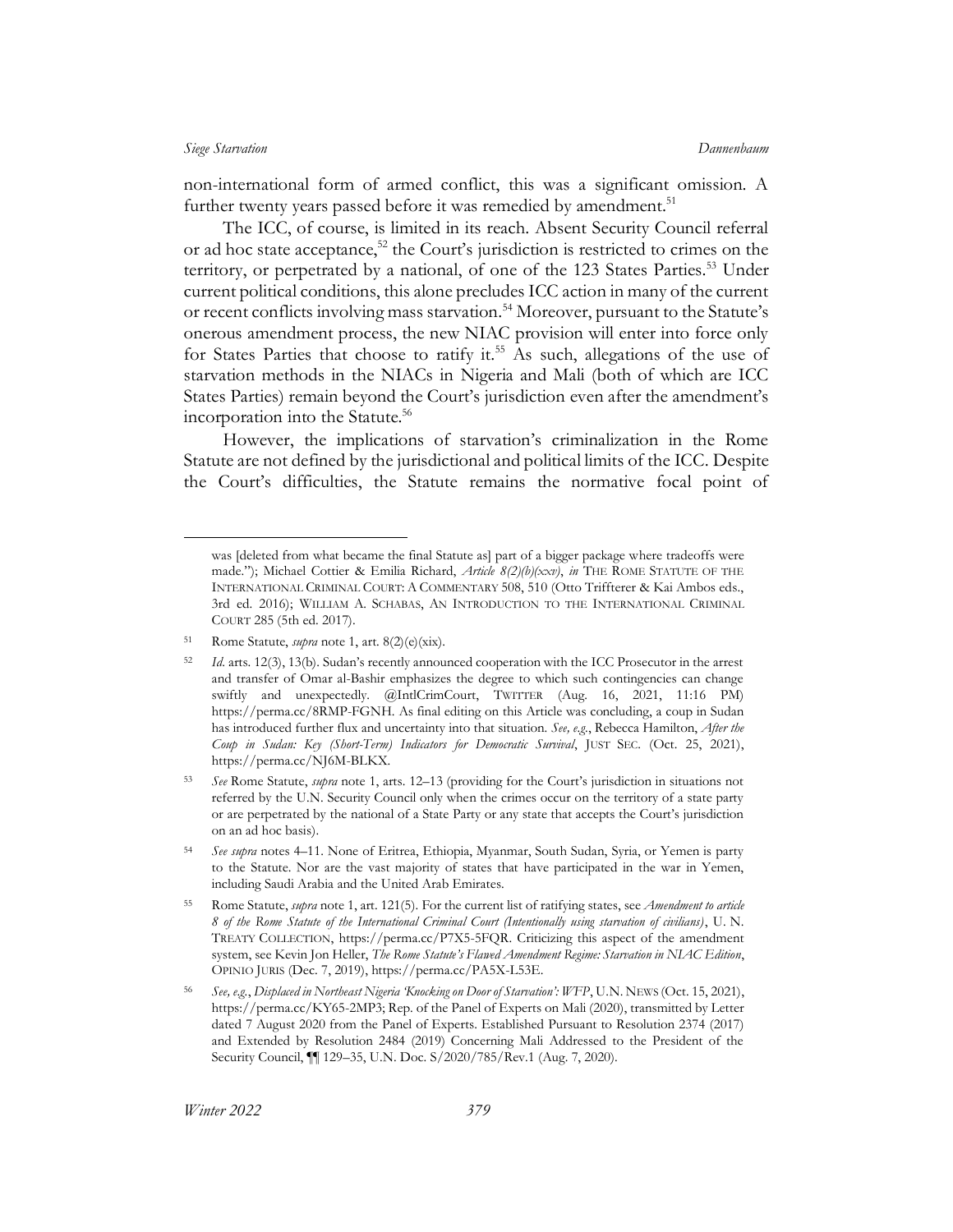<span id="page-13-0"></span>international criminal law.<sup>57</sup> The 1998 codification alone had a catalytic legislative effect. Many states quickly replicated the Rome Statute's list of international crimes in their domestic penal codes, which often provide for universal or extended jurisdiction. <sup>58</sup> Hybrid, special, and regional tribunals have also drawn on the Rome Statute for their lists of crimes.<sup>59</sup> As a result, the starvation crime is now available in a range of jurisdictions not bound by the specific constraints of the ICC.

Some of these states and authorities followed the initial Rome Statute focus on starvation in the IAC context. However, others, including the Malabo Protocol for the African Court of Justice and Human Rights, have incorporated the war crime for both conflict classifications.<sup>60</sup> In those that restricted jurisdiction to the IAC crime, the recent amendment to the Rome Statute can be expected to have a catalytic effect on legislative expansion to cover NIAC starvation crimes. Similarly, hybrid, special, and regional tribunals created post-2019 are now more likely to include the starvation crime for both IACs and NIACs.<sup>61</sup>

<sup>57</sup> On the Court's difficulties, see, for example, Independent Expert Review of the International Criminal Court and the Rome Statute System: Final Report, ICC-ASP/19/16 (Sept. 30, 2020); Douglas Guilfoyle, *This is Not Fine: The International Criminal Court in Trouble*, Parts I-III, EJIL:TALK! (Mar. 2019), https://perma.cc/7YZV-GNBN. On the enduring significance of the Statute, see, for example, Alex Whiting, *Crime of Aggression Activated at the ICC: Does it Matter?*, JUST SEC. (Dec. 19, 2017), https://perma.cc/2GHC-U9BA.

<sup>58</sup> *See generally National Implementing Legislation Database*, INT'L CRIM. CT. LEGAL TOOLS DATABASE, https://perma.cc/2Z5D-UAPS; ICRC, *Practice Relating to Rule 53. Starvation as a Method of Warfare*, https://perma.cc/SD6U-Y5C6.

<sup>59</sup> *See, e.g.*, U.N. Transitional Administration in East Timor, Regulation No. 2000/15 on the Establishment of Panels with Exclusive Jurisdiction over Serious Criminal Offenses, art. 6(1)(b)(xxv), U.N. Doc. UNTAET/REG/2000/15 (June 6, 2000); The Statute of the Iraqi Special Tribunal of 2003, art. 13(b)(xxv); Law on Specialist Chambers and Specialist Prosecutor's Office No. 05/L-053 of 2015, art. 14(1)(b)(xxv) (Kos.).

<sup>60</sup> Protocol on Amendments to the Protocol on the Statute of the African Court of Justice and Human Rights, Annex: Statute of the African Court of Justice and Human and Peoples' Rights, arts. 28D(b)(xxvi), 28D(e)(xvi), June 27, 2014. The Malabo Protocol has yet to enter into force. Based on a search of the ICC legal tools database (at legal-tools.org), and the ICRC's customary IHL database (ICRC, *supra* note [58\)](#page-13-0) states codifying starvation as a war crime, regardless of conflict classification include: Belgium, Bosnia and Herzegovina, Croatia, Ethiopia, Norway, the Philippines, Rwanda, Spain. States that provide explicitly that starvation can be perpetrated in a NIAC include: Azerbaijan, Cambodia, Germany, Kosovo, the Netherlands, Peru, Portugal, Philippines, South Korea, Switzerland, Uruguay. *See also* D'Alessandra & Gillett, *supra* note [18,](#page-6-0) at 820 n.20 (also including Austria, North Macedonia, Romania, Serbia, Sweden).

<sup>61</sup> *See* Comm'n. on Hum. Rts. South Sudan, *supra* not[e 9,](#page-4-0) ¶ 148(e), recommending the inclusion of the war crime of starvation as a method of warfare in the Statute of the promised (but not yet created) Hybrid Court for South Sudan. On the status of the court, see Nyagoa Tut Pur, *A Glimmer of Hope for South Sudan's Victims*, HUM. RTS. WATCH (Jan. 31, 2021), https://perma.cc/P7XA-VDA7; Robbie Gramer, *U.S. Quietly Gives Up on South Sudan War Crimes Court*, FOREIGN POL'Y (July 20, 2021), https://perma.cc/2TS9-WRC9.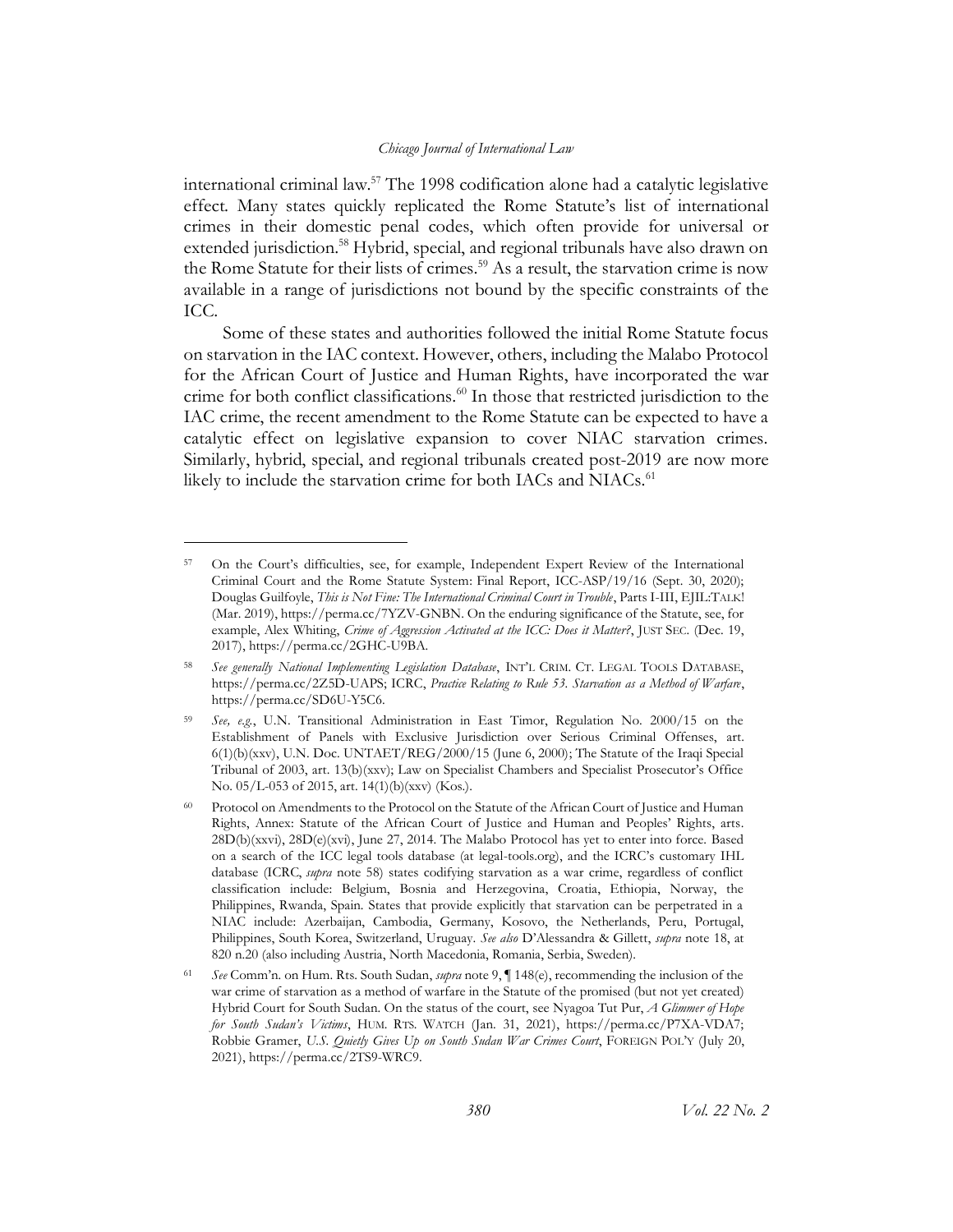The fact of the Rome Statute amendment can also help to amplify political and civil society scrutiny of starvation in war. As just one element of the unprecedented treaty agreed in Rome in 1998, the initial IAC provision was quickly forgotten and has rarely been invoked. The 2019 amendment, on the other hand, has been incorporated at a time when the practice of starvation in war is resurgent and has drawn the attention of a wide range of actors, from civil society groups to the Security Council.<sup>62</sup> The new amendment has already been invoked in key expert reports regarding ongoing conflicts. $63$  As the legal and political implications of the starvation war crime develop further, much will turn on how the prohibition is understood and used.

## <span id="page-14-0"></span>B. Interpretive Ambiguity and Controversy

<span id="page-14-2"></span>Perhaps the most consequential question in interpreting the crime is how to think about intent, purpose, and method in the deprivation of objects that sustain both combatants and civilians.<sup>64</sup> Divergent views on that question have profound implications for whether and under what conditions siege warfare can be waged without implicating international criminal law.

At one end of the spectrum, the crime is understood to attach only to acts that seek to weaponize the civilian suffering associated with starvation. Advocates of this view emphasize the Rome Statute language specifying that to perpetrate the crime is to "[i]ntentionally us[e]" the starvation of civilians as a "method of warfare."<sup>65</sup> The term "method" alone suggests deliberate, purposive action; that the method in question must be used "intentionally" only bolsters that implication. <sup>66</sup> As such, for civilian starvation to be used intentionally *as the method* 

<span id="page-14-1"></span><sup>62</sup> *See supra* notes [1](#page-3-1)–[11](#page-5-0) and accompanying text.

<sup>63</sup> *See, e.g.*, Comm'n. Hum. Rts. South Sudan, *supra* note [9,](#page-4-0) ¶¶ 35, 89; Hum. Rts. Council, Rep. of the Comm'n. on Human Rights in South Sudan, ¶ 71, U.N. Doc. A/HRC/43/56 (Jan. 31, 2020); *id.*  Annex II, ¶ 44; WORLD PEACE FOUND., *supra* not[e 11,](#page-5-0) at 10 n.23.

<sup>64</sup> I discuss the criminal law debates in greater detail in Tom Dannenbaum, *Criminalizing Starvation in an Age of Mass Deprivation in War*, 54 VAND. J. TRANSNAT'L L. (forthcoming 2022).

<sup>65</sup> Rome Statute, *supra* note [1,](#page-3-1) arts. 8(2)(b)(xxv), 8(2)(e)(xix).

<sup>66</sup> On reading purpose into "method" in the underlying IHL prohibition (replicated in this respect in the war crime), see Phillip J. Drew, *Can We Starve the Civilians?,* 95 INT'L L. STUDIES 302, 314 (2019); Sean Watts, *Humanitarian Logic and the Law of Siege*, 94 INT'L L. STUDIES 1, 18–19 (2019). *See also* U.S. DEP'T OF DEF., LAW OF WAR MANUAL §§ 5.20.1, 17.9.2.1 (rev. ed. Dec. 2016), https://perma.cc/AC36-LQCK [hereinafter U.S. DOD LAW OF WAR MANUAL]; JEAN-MARIE HENCKAERTS & LOUISE DOSWALD-BECK, 1 CUSTOMARY INTERNATIONAL HUMANITARIAN LAW 186 (2005) (describing rule fifty-three). On reading purpose into the use of "intentionally" (or "intentionally" combined with "method") in the war crime, see Randle C. DeFalco, *Conceptualizing Famine as a Subject of International Criminal Justice*, 38 U. PA. J. INT'L L. 1113, 1145 (2017); GERHARD WERLE & FLORIAN JEßBERGER, PRINCIPLES OF INTERNATIONAL CRIMINAL LAW 506 (3d ed. 2014); Daniel Frank, *The Elements of War Crimes – Article 8(2)(b)(xxv)*, *in* THE INTERNATIONAL CRIMINAL COURT, ELEMENTS OF CRIMES AND RULES OF PROCEDURE AND EVIDENCE 203, 205 (Roy S. Lee ed., 2001).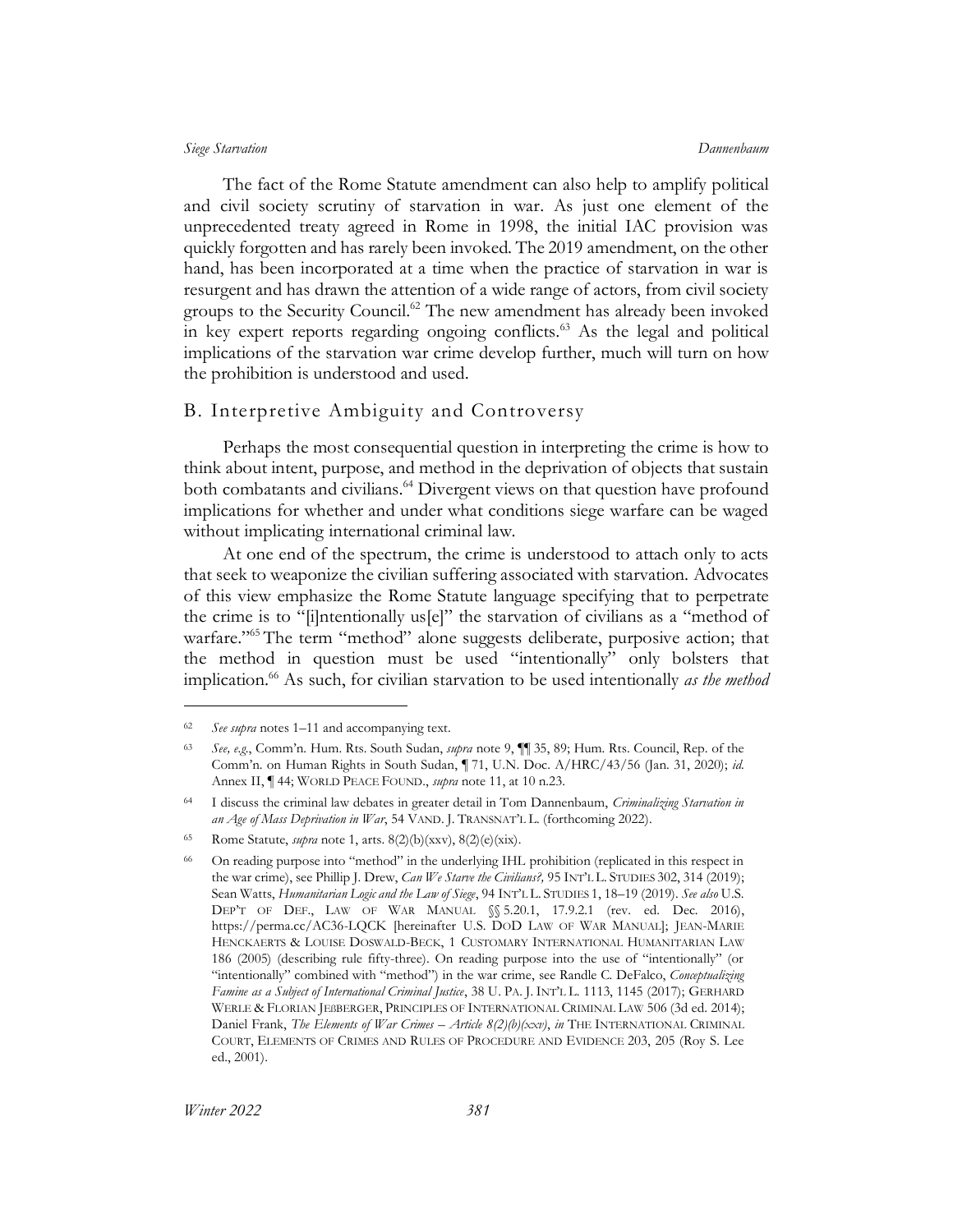by which to advance the war effort, it must be inflicted purposefully with a view to its weaponization. Or so the thinking goes

<span id="page-15-2"></span><span id="page-15-1"></span>On such an interpretation, much of the starvation of civilians in war might appear to be beyond the scope of the criminal prohibition. Most obviously, acts pursued with a view to weakening or weaponizing the suffering of *combatants* could be argued to fall outside the scope of the crime, even when they also cause widespread civilian deprivation, as is likely in a comprehensive starvation siege. $67$ As long as the "surrender or starve"<sup>68</sup> message of the siege is directed at combatants, the fact that civilians will also starve would not itself be sufficient for the war crime to attach. Offering civilians safe egress might be thought to emphasize this distinction by indicating that the starvation of those who remain is regretted, rather than weaponized.<sup>69</sup> Understood in that way, the ensuing civilian suffering is analogous to the civilian loss occurring as the collateral damage of an attack on a legitimate military objective. Although potentially subject to the IHL rules of proportionality and precaution, this civilian suffering would not be prohibited by the starvation rule, and it would certainly not qualify as the criminal form of starvation of civilians.<sup>70</sup>

<span id="page-15-0"></span>This argument tends to be made most forcefully in contexts of encirclement deprivation.<sup>71</sup> There is a doctrinal reason for this: Article 54 of Additional Protocol I is more clearly expansive in its prohibition of the destruction, removal, or rendering useless of indispensable objects than it is with respect to the impeding

<sup>67</sup> *See* IIFFMM, Detailed Findings (2019), *supra* note [8](#page-4-1) at ¶ 420; Rep. of the Comm'n of Experts Established Pursuant to Resolution 780 (1992), transmitted by Letter dated 24 May 1994 from the Secretary General to the President of the Security Council, Annex VI.B: The Battle of Sarajevo and the Law of Armed Conflict, ¶ 76, U.N. Doc S/1994/674/Add.2 (vol. III) (Dec. 28, 1994) [hereinafter UN Commission Report Sarajevo]; Watts, *supra* not[e 66,](#page-14-1) at 19.

Such tactics are sometimes referred to using the terms "kneel or starve," "surrender or starve," or "surrender-or-die." GLOB. RTS. COMPLIANCE & WORLD PEACE FOUND., THE CRIME OF STARVATION AND METHODS OF PROSECUTION AND ACCOUNTABILITY ¶ 105 (June 13, 2019), https://perma.cc/V353-98MH; AMNESTY INT'L, *supra* note [24,](#page-7-0) at 15; Brian Lander & Rebecca Vetharaniam Richards, *Addressing Hunger and Starvation in Situations of Armed Conflict*, 17 J.INT'L CRIM JUST. 675, 677 (2019).

Relatedly, see U. K. MINISTRY OF DEFENCE, THE MANUAL OF THE LAW OF ARMED CONFLICT ¶¶ 5.27.1, 5.34.3 (2004), https://perma.cc/QS59-2DED [hereinafter U.K. LOAC MANUAL]; Kraska, *supra* note [4,](#page-3-2) ¶ 21; YORAM DINSTEIN, THE CONDUCT OF HOSTILITIES UNDER THE LAW OF INTERNATIONAL ARMED CONFLICT 255–56 (3d ed. 2016); Provost, *supra* note [40,](#page-10-2) at 618; Matthew C. Waxman, *Siegecraft and Surrender*, 39 VA. J.INT'L. L. 353, 363 (1999).

<sup>70</sup> Even assuming proportionality *does* serve as a backstop for a narrow reading of the starvation ban in IHL, the war crime attaches only to "clearly" disproportionate attacks, and there is no NIAC war crime of disproportionate attacks in the Rome Statute. Rome Statute, *supra* not[e 1,](#page-3-1) art. 8(2)(b)(iv). Contesting the application of proportionality to siege warfare on the grounds that it applies only to "attacks," which are defined in Article 49 of Protocol I as "acts of violence against the adversary, whether in offence or in defence," (AP I, *supra* note [43,](#page-10-3) art. 49(1)), see Watts, *supra* note [66,](#page-14-1) at 19; Drew, *supra* not[e 66,](#page-14-1) at 319–20.

<sup>71</sup> *See, e.g.*, Watts, *supra* not[e 66;](#page-14-1) Waxman, *supra* not[e 69;](#page-15-0) Drew, *supra* not[e 66.](#page-14-1)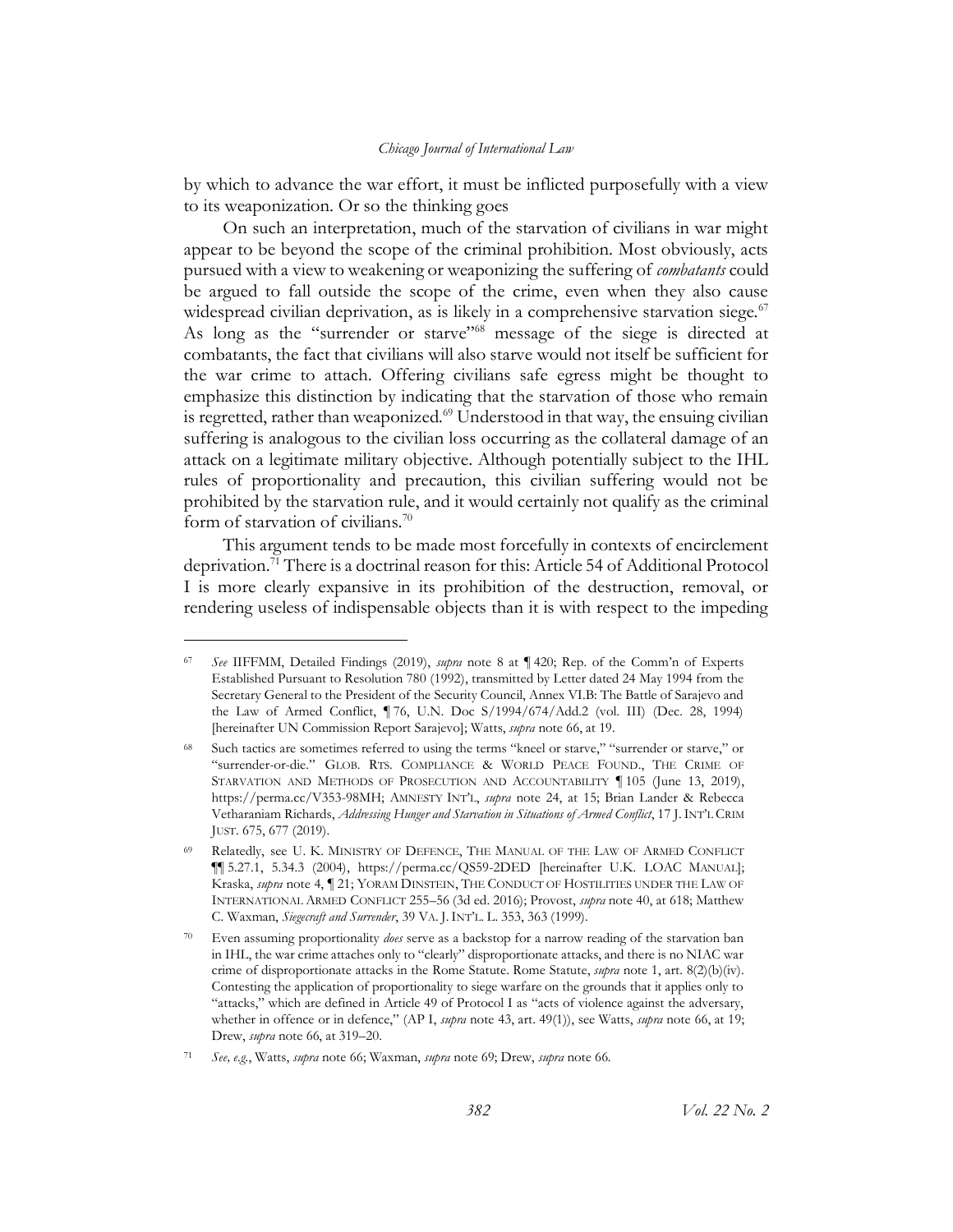<span id="page-16-1"></span>of such objects' delivery to an encircled area.<sup>72</sup> However, the focus on encirclement deprivation in arguments seeking to limit the scope of the starvation ban also reflects a normative determination that sieges involve a particularly acute military imperative to engage in comprehensive and indiscriminate starvation. This necessity claim is central to the question of how to think about the normative underpinnings of the crime. It is addressed in the next Section.

<span id="page-16-0"></span>Focusing on the text of the criminal prohibition, others are not persuaded by the purposive characterization of what is proscribed. For them, "method of warfare" has no settled definition in  $IHL$ ,<sup>73</sup> and is understood most plausibly to do "no more than describe conduct that is part of hostilities."<sup>74</sup> Moreover, the specification that starvation of civilians be used "intentionally" ought to be understood in accordance with the default *mens rea* standards in Article 30 of the Rome Statute,<sup>75</sup> which specify that a person should be understood to have "intent" with respect to a criminal consequence when that "person means to cause that consequence *or* is aware that it will occur in the ordinary course of events."<sup>76</sup> The threshold for the latter (oblique) form of intent has been defined in ICC jurisprudence as being satisfied when the perpetrator acted with a "virtual certainty" that the result would occur.<sup>77</sup> Using starvation methods on an encircled population with a view to starving out combatants could meet this threshold,

<sup>72</sup> *See* JACOB TURKEL ET AL., THE PUBLIC COMMISSION TO EXAMINE THE MARITIME INCIDENT OF 31 MAY 2010 | 78 (2011), https://www.gov.il/BlobFolder/generalpage/downloads\_eng1/en/ENG\_turkel\_eng\_a.pdf (last

visited Jan. 23, 2022) [hereinafter the Turkel Commission Report]; Drew, *supra* not[e 66,](#page-14-1) at 314.

The Commentary to Protocol I provides only, "[t]he term 'means of combat' or 'means of warfare' . . . generally refers to the weapons being used, while the expression 'methods of combat' generally refers to the way in which such weapons are used." COMMENTARY ON THE ADDITIONAL PROTOCOLS OF 8 JUNE 1977 TO THE GENEVA CONVENTIONS OF 12 AUGUST 1949 ¶ 1957 (Yves Sandoz, Christophe Swinarski & Bruno Zimmermann eds., 1987). Although comprehensible in framing what differentiates means from methods, this is plainly not a viable definition of the term. The Protocol itself identifies methods of warfare that involve no direct use of weapons. Gloria Gaggioli & Nils Melzer, *Methods of Warfare*, *in* OXFORD GUIDE TO INTERNATIONAL HUMANITARIAN LAW 235 (Dapo Akande & Ben Saul eds., 2020).

<sup>74</sup> Wayne Jordash, Catriona Murdoch & Joe Holmes, *Strategies for Prosecuting Mass Starvation*, 17 J. INT'L CRIM. JUST. 849, 862 (2019); GLOB. RTS. COMPLIANCE & WORLD PEACE FOUND., *supra* note [68,](#page-15-1) ¶ 78.

<sup>75</sup> D'Alessandra & Gillett, *supra* not[e 18,](#page-6-0) at 841; Jordash, Murdoch, & Holmes, *supra* note [74,](#page-16-0) at 854, 858–60. More equivocally, Cottier and Richard argue that the relevant language is designed to exclude "starvation as a result of unintended mismanagement," Cottier & Richard, *supra* not[e 50,](#page-11-0) at 518, and suggest, in line with oblique intent, that "if the outcome of impeding humanitarian assistance is obvious according to the ordinary course of events, the intention can be inferred." *Id.*  at 519. See also the equivocation in Manuel J. Ventura, *Prosecuting Starvation under International Criminal Law: Exploring the Legal Possibilities*, 17 J. INT'L CRIM. JUST. 781, 785–88 (2019).

Rome Statute, *supra* note [1,](#page-3-1) article 30(2)(b) [emphasis added].

<sup>77</sup> Prosecutor v. Lubanga, Case No. ICC-01/04-01/06-3121, Appeal Judgment, ¶¶ 447–50 (Dec. 1, 2014), https://perma.cc/22B2-XCZP.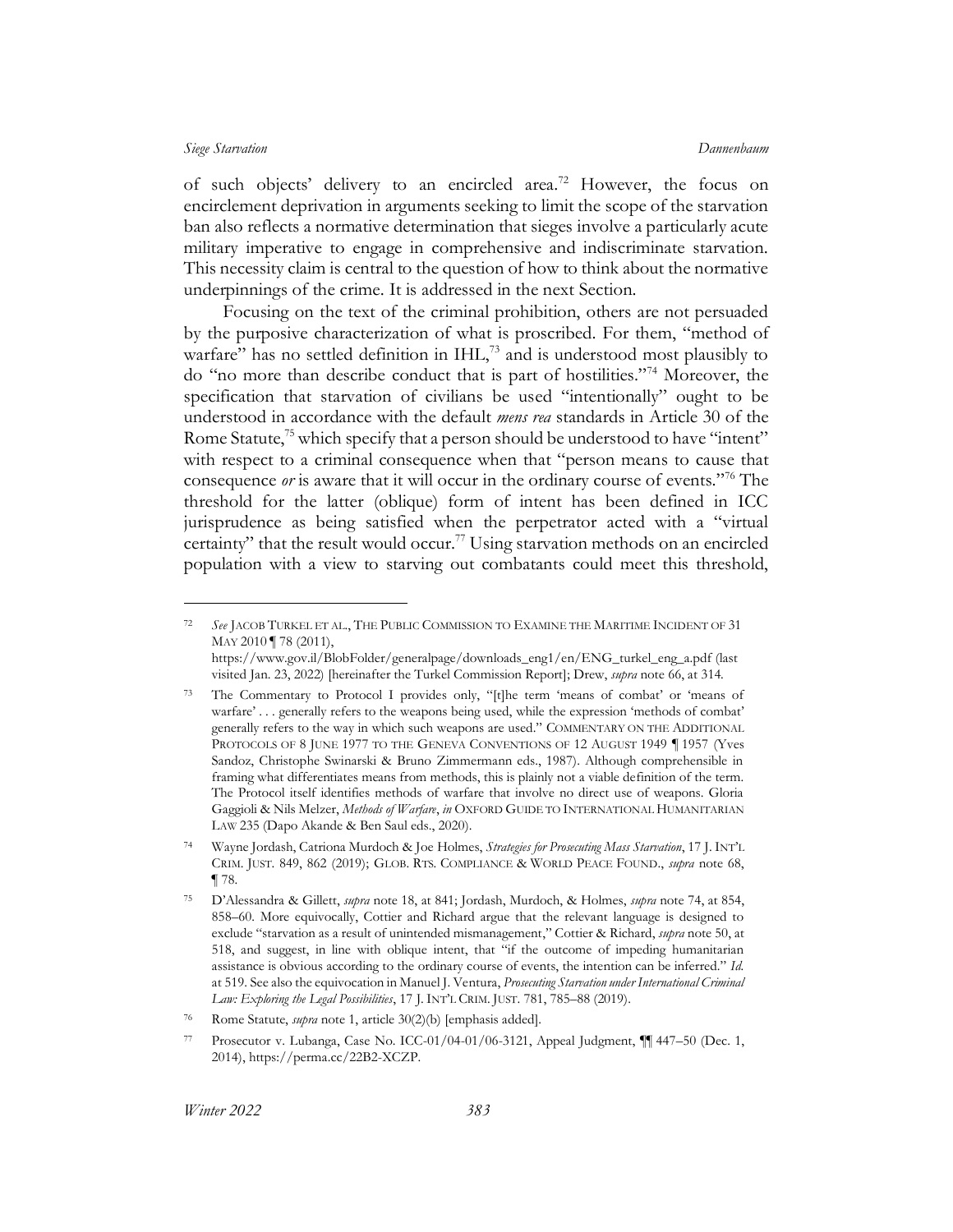because such a technique would entail knowingly starving civilians, even assuming no desire to weaponize their suffering. Although Article 30 does not apply technically to the use of "intentionally" in the starvation provisions, the latter can be read in its light.<sup>78</sup>

A further line of argument in favor of a broad prohibition focuses on the meaning of "starvation of civilians as a method of warfare." <sup>79</sup> The central objective element of the ICC crime is that civilians are deprived of objects indispensable to their survival, not that they die or suffer any particular harm as a result.<sup>80</sup> Moreover, paragraphs 2–3 of Article 54 of Protocol I (the IHL rule underpinning the war crime) proscribe both engaging in such deprivation actions with a view to denying sustenance *to the adverse party* (as long as civilians will also be affected) and engaging in such deprivation actions for any other reasons when doing so would cause civilian starvation or force civilians to move.<sup>81</sup>

Understanding the war crime in that context, "intentionally using starvation of civilians as a method of warfare" can be read transitively $82$  to refer to the practice of denying civilians sustenance, rather than that of seeking to weaponize the harm they suffer as a result. On this reading, the crime would include the actions of belligerents who engage deliberately in the deprivation of objects indispensable to civilian survival even if they do so without the goal of harming civilians.

In fact, recognizing the starvation method to inhere in the act of deprivation, rather than the weaponization of suffering, has implications even assuming that civilians must be targeted with deprivation for the crime to attach. A civilian population does not lose its civilian character due to the presence of combatants within it.<sup>83</sup> When belligerents deprive an encircled population of essentials in order to starve out the combatants ensconced within, they target the civilian population with deprivation as a necessary predicate to starving those enemy fighters. Similarly, operations targeted at civilians and combatants without discrimination

<sup>78</sup> Prosecutor v. Bemba, Case No. ICC-01/05-01/13-2275-Red, Appeal Judgment, ¶ 677 (Mar. 8, 2018), https://perma.cc/8846-552S; Prosecutor v. Bemba, Case No. ICC-01/05-01/08-424, Decision on the Confirmation of Charges at ¶¶ 194–95 (June 15, 2009), https://perma.cc/8S27- 9UER; Prosecutor v. Ongwen, Case No. ICC-02/04-01/15, Trial Judgment, ¶¶ 2706, 2865–74 (Feb. 4, 2021), https://perma.cc/58EV-2RW3. WERLE & JEßBERGER, *supra* note [66,](#page-14-1) at 352, 365, 387.

<sup>79</sup> Dannenbaum, *supra* note [64.](#page-14-2)

<sup>80</sup> *See* Int'l Crim. Ct., Elements of Crimes, Doc. No. ICC-PIDS-LT-03-002/11\_Eng, at 31 (2011) [hereinafter ICC Elements of Crimes].

<sup>81</sup> *See* AP I, *supra* not[e 43,](#page-10-3) art. 54(2–3).

<sup>82</sup> Dannenbaum, *supra* note [64.](#page-14-2)

<sup>83</sup> *See supra* notes [220](#page-40-0)–21 and accompanying text.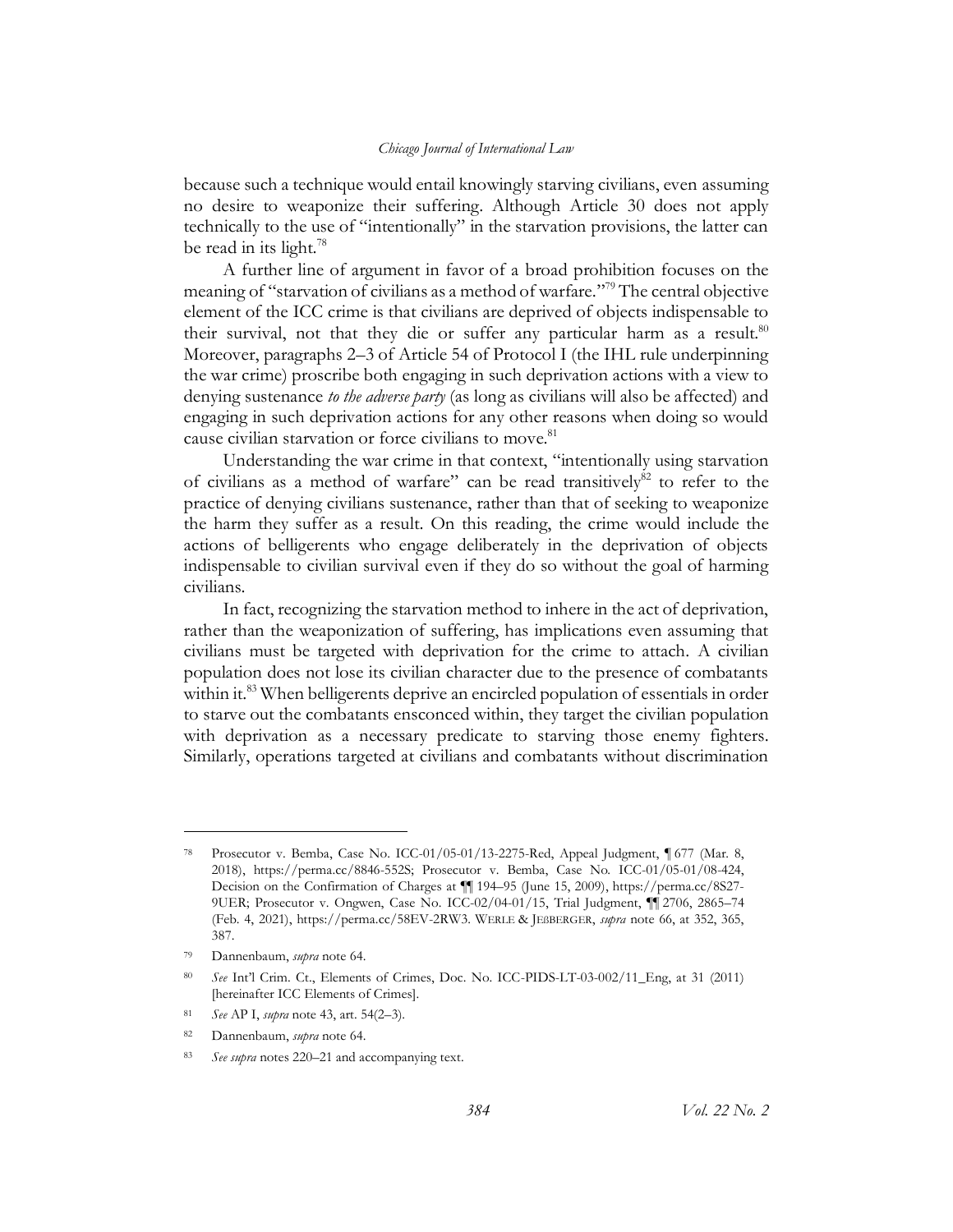have been understood to be operations targeted at civilians at the same time as they are operations targeted at combatants.<sup>84</sup>

There is much more to be said doctrinally on both sides of this interpretive debate.<sup>85</sup> However, the elements above identify some of the key points of disagreement. The implications are significant. On the narrow view of the prohibition, it would be rare for a siege to meet the threshold for starvation of civilians as a method of warfare. On the broader interpretation, a siege that involved depriving the encircled population of essential goods would almost certainly satisfy the threshold, unless the population were composed predominantly of combatants or persons directly participating in hostilities. It is not the project of this Article to resolve that doctrinal dispute. However, the debate spotlights a more fundamental tension regarding how to understand the moral stakes of the prohibition.

## <span id="page-18-0"></span>III. NECESSITY AND NORMATIVITY: FRAMING THE ARGUMENT

The central normative claim underpinning objections to a broad and categorical prohibition of encirclement deprivation is that such a rule is insufficiently attentive to the military imperatives that motivate siege warfare. The thesis arising from this argument can take one of two forms. One is internal to the law. In that line of thought, military necessity is invoked as an underlying principle of IHL that demands a narrow interpretation of the rules codified in the Protocols, of their customary analogues, and therefore of the derivative war crime provisions in the Rome Statute and elsewhere. On this view, existing law should be interpreted to minimize the constraints on encirclement starvation. A second approach critiques the law from the external point of view. From that perspective, the current legal rule is correctly interpreted as broadly prohibitive of encirclement deprivation, but states would do well to refrain from ratifying treaties that include the rule and to resist its customary crystallization on the grounds that the rule ignores relevant military imperatives.

The important point at this stage is that these divergent perspectives on the law as it stands share a common normative posture. After detailing that shared underpinning, this Section contends that neither of these positions can be evaluated without reference to the countervailing moral interest at stake in the starvation ban. It is only through identifying the *pro tanto* wrong associated with starvation methods that we can begin to think through whether and when necessity might justify them.

See supra not[e 219](#page-40-1) and accompanying text.

<sup>85</sup> *See* Dannenbaum, *supra* note [64.](#page-14-2)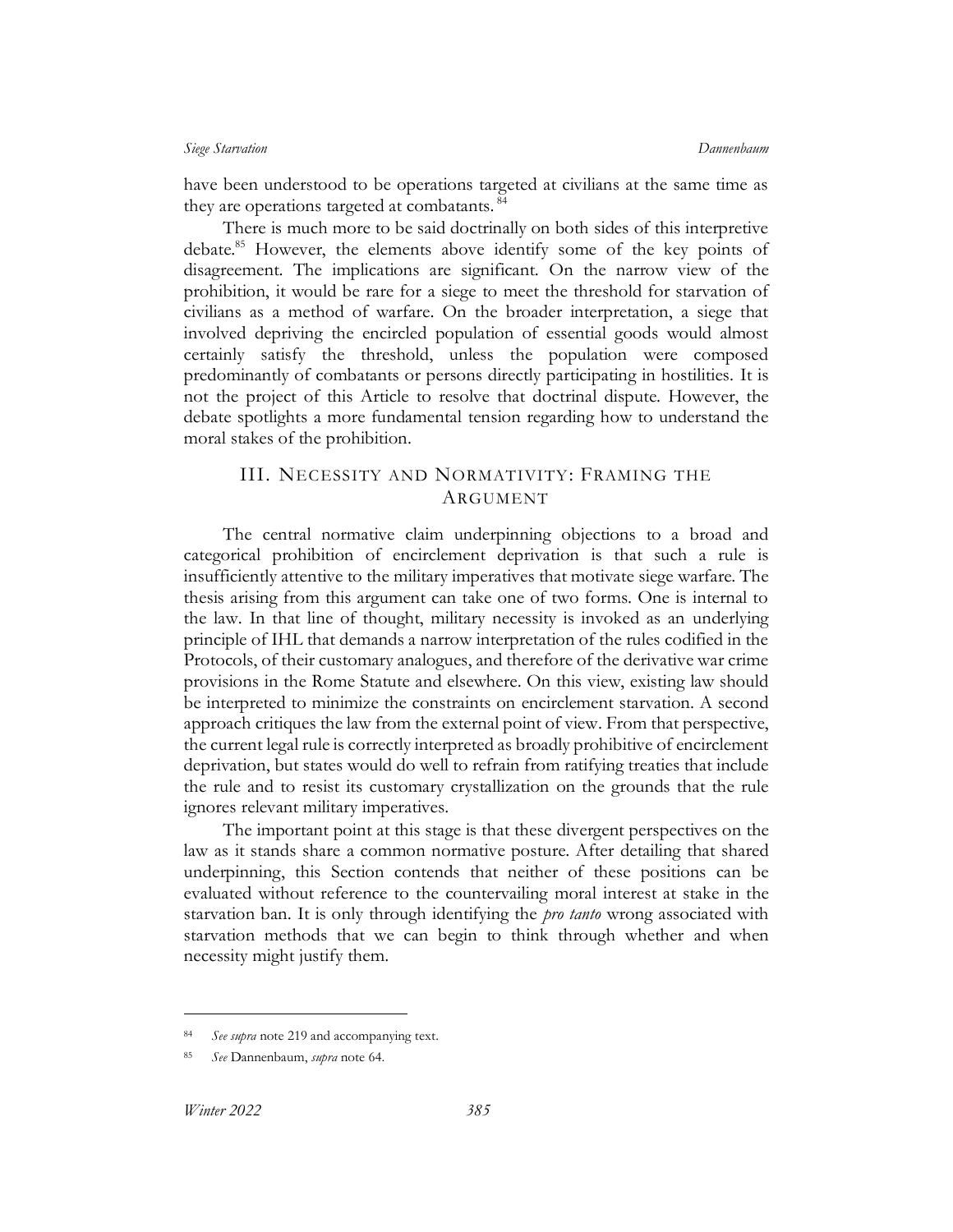## <span id="page-19-0"></span>A. The Purported Necessity of Comprehensive Encirclement Starvation

<span id="page-19-2"></span>The empirical claim underpinning each of the necessity arguments is simple. Facing a populated and well-defended locality, the imposition of comprehensive restrictions on what goes in is often deemed the most promising route by which a belligerent might take that locality and defeat the forces that hold it. Most obviously, that method allows the besieging force to coerce capitulation, rather than engaging in the significantly more militarily demanding alternative of trying to take the area by assault.<sup>86</sup> Even when some form of assault is required, the siege can be expected to weaken the enemy sufficiently to reduce the difficulty of such an operation. Thus, despite decrying the "surrender or starve" tactics of siege warfare as "disastrous for civilians," the U.N. Independent International Commission of Inquiry on Syria recognized the method as having been "successful for overtaking opposition-held territory" in the conflict. $87$  In the naval context, Wolff Heintschel von Heinegg asserts, "blockade remains a most efficient method for subduing the enemy."<sup>88</sup>

<span id="page-19-1"></span>Crucially, on at least some accounts, the efficacy of this method is contingent on the total isolation of the besieged force.<sup>89</sup> From that perspective, if a siege is to work, those within the encircled locality must be cut off completely.<sup>90</sup> Anything short of comprehensive sequestration, including from humanitarian aid and other essentials, would give the adversary the lifeline necessary to sustain its defensive posture, potentially extending the siege indefinitely and precluding a decisive victory.<sup>91</sup> And it is in that respect that the starvation of civilians comes into the picture. Ordinarily, the very fact of encirclement indicates that the besieging party lacks granular control over what happens within the encircled area.<sup>92</sup> As such, it is impossible for that party to determine in advance whether food or other essential consignments allowed through would sustain civilians, enemy combatants, or

<sup>90</sup> *See id.*

<sup>86</sup> *See, e.g.*, Françoise Hampson, *A Terminological Issue: What is a Siege?*, 46 COLLEGIUM 91, 93 (2016) ("It is generally admitted that the ratio is between three and five attacking forces to one defending force in order to take a town by assault, whereas in the case of a siege, the ratio is said to be one to one."). *See also* Beehner, Berti, & Jackson, *supra* note [26,](#page-7-1) at 81; Fox, *supra* not[e 26,](#page-7-1) at 4.

<sup>87</sup> Hum. Rts. Council, Rep. of the Independent Int'l Comm'n of Inquiry on the Syrian Arab Republic, U.N. Doc. A/HRC/34/64 ¶ 95 (Feb. 2, 2017) [hereinafter Independent Int'l Comm'n of Inquiry on Syria Rep.].

<sup>88</sup> Heintschel von Heinegg, *supra* note [4,](#page-3-2) ¶ 27.

<sup>89</sup> *See* Watts, *supra* note [66,](#page-14-1) at 48.

<sup>91</sup> *See id*.; Sean Watts, *Siege in Contemporary Doctrine: How Does it Work?*, 46 COLLEGIUM 95, 96 (2016).

<sup>&</sup>lt;sup>92</sup> There are rare containment encirclements where the blockading state has the capacity to enter and control the territory but chooses instead to control the perimeter. The Israeli blockade of Gaza arguably falls into this category. YORAM DINSTEIN, THE INTERNATIONAL LAW OF BELLIGERENT OCCUPATION 276–85 (2009).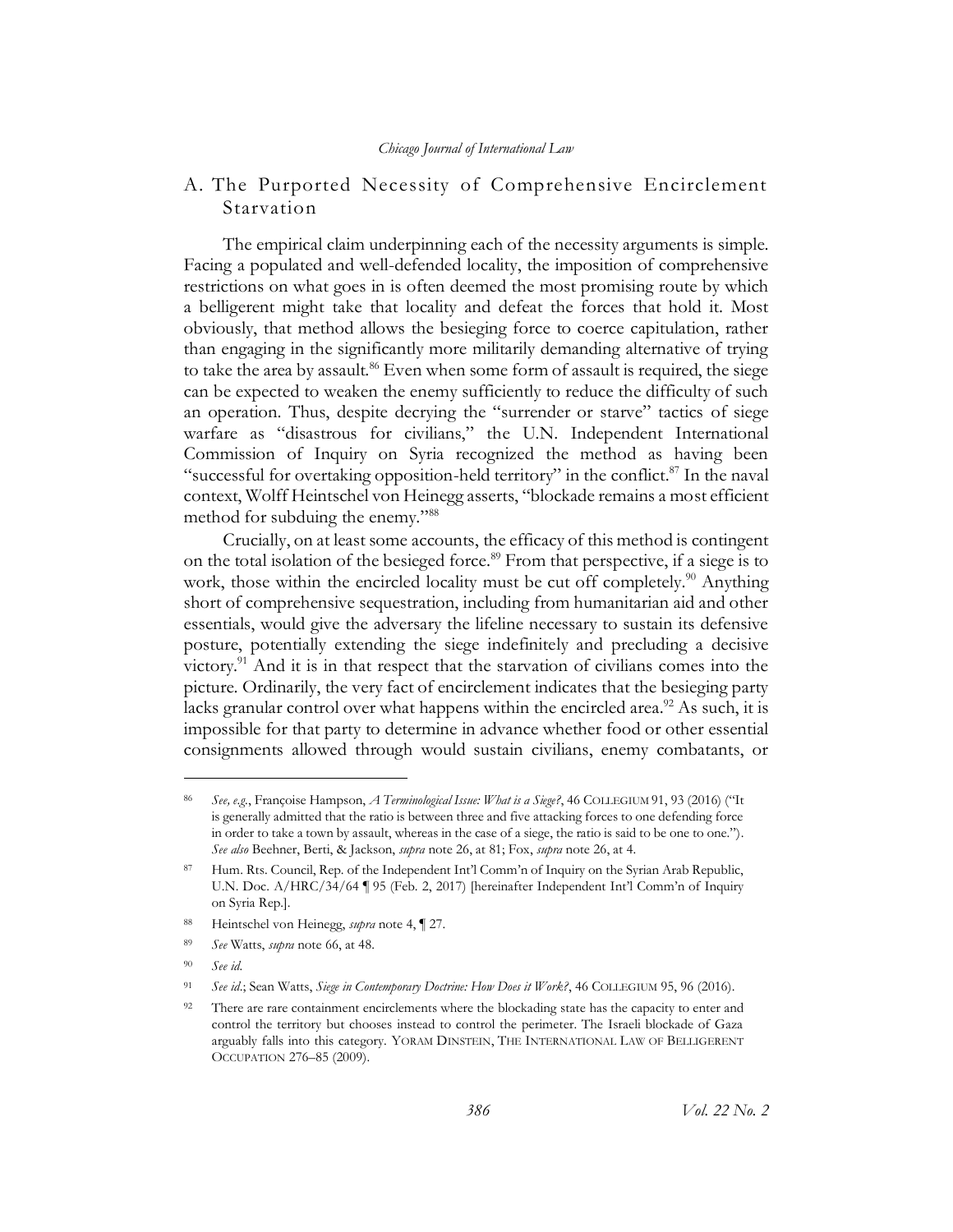both.<sup>93</sup> Therefore, if the enemy forces must be isolated for the method to work, so too must be the civilian population within which they are ensconced.

From the method's efficacy, it is claimed, follows a military imperative. "Very often," Sean Watts argues, "you do not have a choice, you do not have the forces you need to undertake an assault of a city, or the weapon system that you would need to overcome the defenders."<sup>94</sup> Cutting them off and weakening them to the point of capitulation or maximal vulnerability would seem to offer the most (and possibly the only) viable path forward.

The thesis that much encirclement deprivation either is or ought to be permissible is built on this empirical premise. Responding to those who might question why civilian deaths can be inflicted by encirclement in ways that would be prohibited if they were achieved by kinetic attack, Michael Walzer reasons, "[t]he obvious answer is simply that the capture of cities is often an important military objective . . . and frontal assault failing, the siege is the only remaining means to success."<sup>95</sup>

<span id="page-20-0"></span>As indicated above, some take the necessity of encirclement deprivation in such contexts to expose a serious flaw in the law's categorical prohibition on starvation of civilians as a method of warfare. Along these lines, Yoram Dinstein has condemned Article 54 of Protocol I, describing its posture on siege warfare as "untenable in practice" because it blocks a viable path to military success, when "no other method of warfare has been devised to bring about the capture of a defended town."<sup>96</sup> That untenability might be invoked as a reason for declining to

<sup>93</sup> *See* U.N. Comm'n. Rep. Sarajevo, *supra* not[e 67,](#page-15-2) ¶¶ 76, 87; Provost, *supra* not[e 40,](#page-10-2) at 617; Françoise Hampson, *The Prohibition of Starvation: Additional Elements?* 46 COLLEGIUM 99, 99 (2016); Watts, *supra*  note [66,](#page-14-1) at 19.

<sup>94</sup> Watts, *supra* note [91,](#page-19-1) at 95.

<sup>95</sup> MICHAEL WALZER, JUST AND UNJUST WARS 162 (1977).

<sup>96</sup> Yoram Dinstein, *Siege Warfare and the Starvation of Civilians*, *in* HUMANITARIAN LAW OF ARMED CONFLICT: CHALLENGES AHEAD 145, 151 (A.M. Delissen et al. eds., 1991). *See also* DINSTEIN, *supra* note [69,](#page-15-0) at 253–57; Kraska, *supra* note [4,](#page-3-2) ¶¶ 10, 21; William J. Fenrick, *Attacking the Enemy Civilian as a Punishable Offense*, 7 DUKE J. COMP. & INT'L L. 539, 557 (1997). Although Watts later builds on this to argue for a narrow interpretation of the law, some of his earlier work adopts a posture not unlike Dinstein's. *See* Watts, *supra* not[e 91,](#page-19-1) at 98; Sean Watts, *Some Comments About the United Nations Security Council Resolution 2139 (2014)*, 46 COLLEGIUM 104, 105 (2016).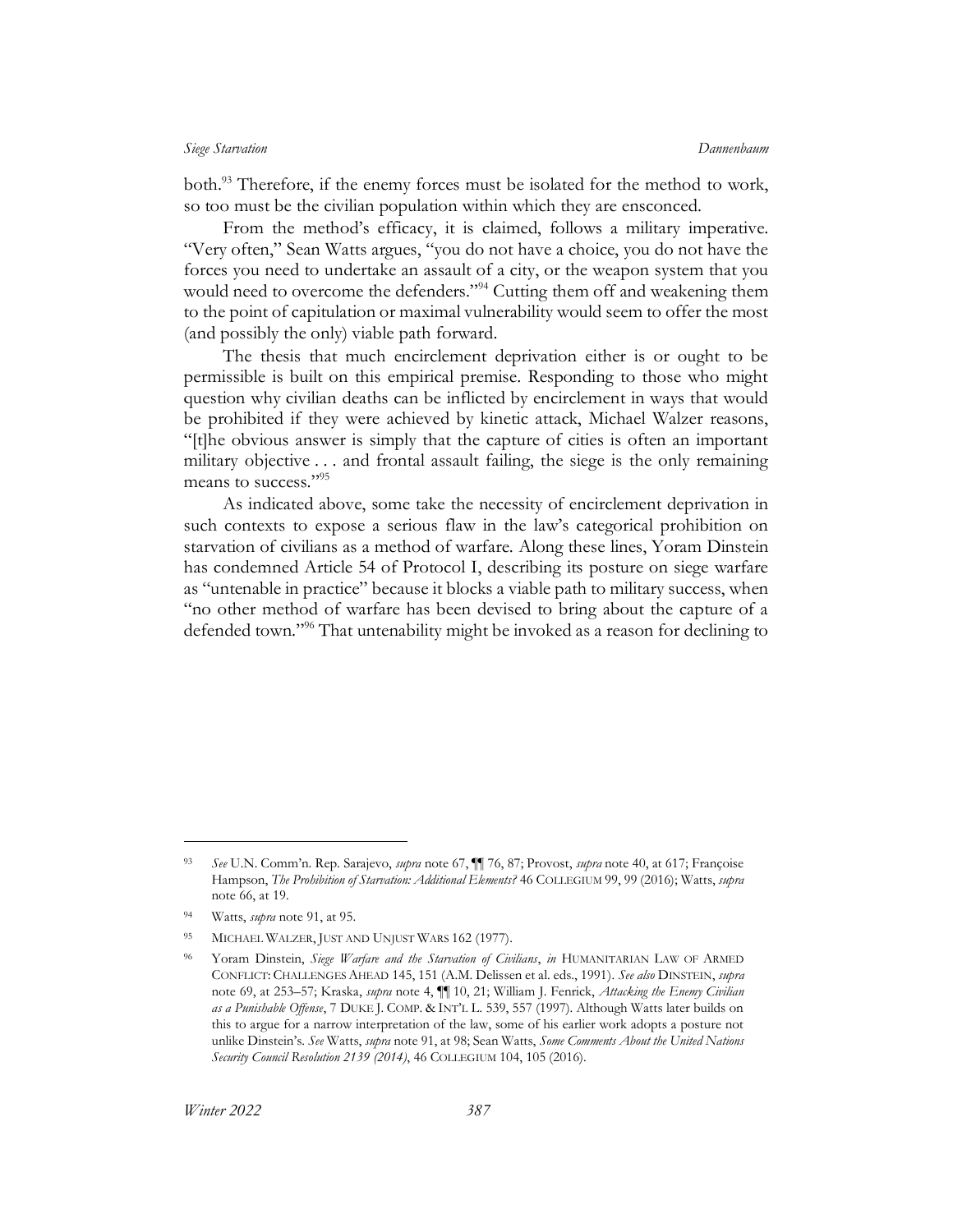ratify the relevant treaties,  $\frac{97}{7}$  ratifying with a reservation,  $\frac{98}{7}$  or resisting claims that the rule has gained customary status.<sup>99</sup>

For others, the existing rules are more open to interpretation than Dinstein allows. From that perspective, military necessity demands a narrow interpretation of the legal prohibitions, particularly in the context of encirclement warfare. Thus, Watts decries "operationally troubling"<sup>100</sup> efforts to require besieging parties to permit the passage of humanitarian relief to avert civilian starvation, describing that understanding of existing law as driven by a myopic "resort to humanitarian objects or purposes, without equal attention to military necessity."<sup>101</sup> For him, such interpretations fail to take seriously the possibility that "permissive rules for withholding consent to relief actions reflect not inadequacies but rather the presently-operative balance between humanity and military necessity."<sup>102</sup>

Similarly, Matthew Waxman centers military necessity as the foundation of what he believes to be the law's permissive posture on the issue, arguing:

siege methods have long been given leniency in customary law because they were seen as the only viable means of securing certain military objectives. . . . [Therefore,] [t]he international community expressed a reluctance, even among the strongest condemners of Serb practices [in the sieges of Sarajevo and Srebrenica in the 1990s], to accept the wholesale rejection of siege as a legitimate instrument.<sup>103</sup>

Along the same lines, Françoise Hampson contends, "[i]f well-meaning humanitarians argue that the applicable rules mean that you cannot conduct sieges lawfully, that does not mean that sieges will not happen. Rather, it means that sieges will happen unlawfully or outside the framework of law."<sup>104</sup> The upshot, in her view, is simple: "sieges are occasionally necessary, and being necessary, it is up

<sup>97</sup> Memorandum from the Joint Chiefs of Staff, Review of the 1977 First Additional Protocol to the Geneva Conventions of 1949, to Secretary of Defense, at 72–73 (May 3, 1985), https://perma.cc/T2HL-PTS3 (Article 70 of Protocol I, which supplements Article 54 by emphasizing the need for humanitarian access in cases of inadequate supply, was deemed acceptable only subject to the caveat that humanitarian access could be denied on the grounds of "imperative considerations of military necessity," to preclude a "radical, if perhaps unintended, change in the customary law of siege and blockade warfare, which has always allowed the besieging and blockading power to cut off all supplies going to areas of enemy control.").

<sup>98</sup> Protocol Additional to the Geneva Conventions of 12 August 1949, and relating to the Protection of Victims of International Armed Conflicts (Protocol I), Reservation / Declaration (U.K., ¶ (p)), https://perma.cc/67W4-QMVP; *Id.* (Fr., ¶ 17), https://perma.cc/QUD9-MH2C.

<sup>99</sup> Questioning whether "all of [the] particulars" of Article 54 are customary, even as it accepts the customary status of the core ban. U.S. DOD LAW OF WAR MANUAL, *supra* note [66,](#page-14-1) § 5.20.4.

<sup>100</sup> Watts, *supra* note [66,](#page-14-1) at 6.

<sup>101</sup> *Id.* at 46.

<sup>102</sup> *Id.* at 48.

<sup>103</sup> Waxman, *supra* note [69,](#page-15-0) at 421.

<sup>104</sup> Hampson, *supra* not[e 86,](#page-19-2) at 92.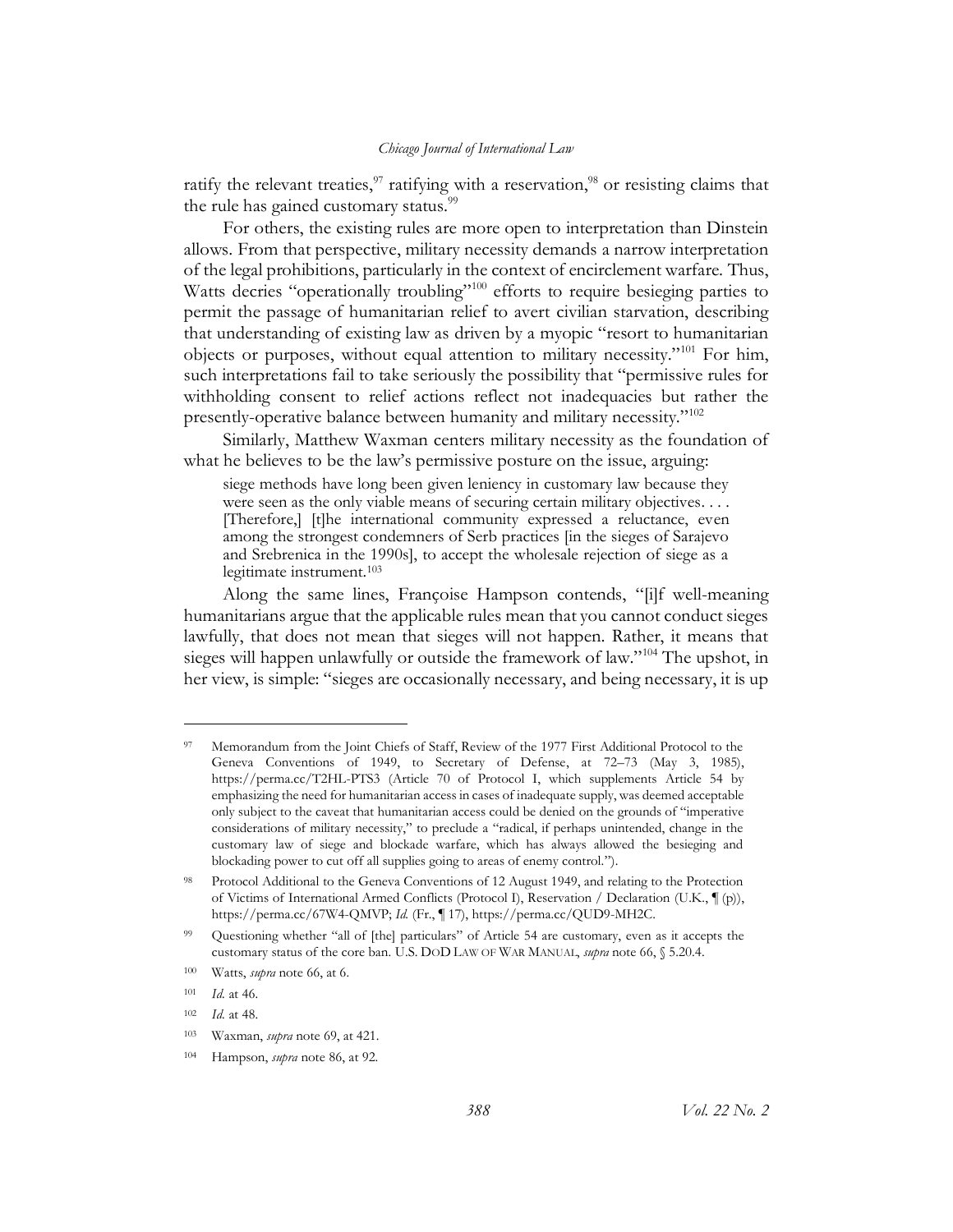to the law to accommodate them." <sup>105</sup> Thus, in evaluating the siege of Sarajevo, a U.N. Commission of Experts found itself "faced with the unpalatable fact that, unless there is a neutral arbiter, the only way to starve-out a besieged military force, a legitimate act of war, is to starve the civilian population."<sup>106</sup> Given that "the intermingling of military forces and the civilian population" precluded discriminating in the deprivation methods, the Commission found the criminality of the siege of Sarajevo to be "debatable."<sup>107</sup>

## <span id="page-22-0"></span>B. A Valid Empirical Premise?

<span id="page-22-1"></span>One line of response to such arguments is to challenge the claim that starvation methods are necessary to overcome well-defended and populated areas. Along these lines, one might question the binary framing according to which the only paths forward are all-out military assault or comprehensive encirclement starvation.<sup>108</sup> A siege or blockade that interdicts contraband<sup>109</sup> but preserves an effective channel for the supply of goods essential to human survival<sup>110</sup> can be an effective way to contain enemy forces within the encircled area, to undermine their capacity to launch an offensive from that location, and to preclude their deployment elsewhere.<sup>111</sup> Under the right circumstances, this can be combined with targeted attacks on specific military objectives to degrade the contained force. On this view, one can affirm the utility of a form of siege warfare, and yet insist that "[s]ieges must still allow for vital foodstuffs and other essential supplies to be delivered to the civilian population."<sup>112</sup>

<sup>105</sup> *Id*.

<sup>106</sup> U.N. Comm'n Rep. Sarajevo, *supra* note [67,](#page-15-2) ¶ 76.

<sup>107</sup> Letter dated 24 May 1994 from the Secretary General to the President of the Security Council, ¶ 204 U.N. Doc S/1994/674 (May 27, 1994).

<sup>108</sup> KJ Riordan, *Shelling, Sniping and Starvation*, 41 VICTORIA UNIV. WELLINGTON L. REV. 149, 178 (2010).

<sup>109</sup> Consider the Turkel Commission's framing of an Israeli policy change in 2010. Turkel Commission Report, *supra* not[e 72,](#page-16-1) ¶ 97 ("[I]t should be noted that in June 2010, the Israeli Government changed the land border crossings policy from a policy in which only the transfer of limited humanitarian supplies was allowed to a policy where only the entry of goods that have military purposes is prohibited."). On the legality of interdicting contraband in the absence of a viable comprehensive blockade, see Heintschel von Heinegg, *supra* note [4,](#page-3-2) ¶ 2; DANIEL P. O'CONNELL, 2 THE INTERNATIONAL LAW OF THE SEA 1150 (1984).

<sup>110</sup> This was how the Israeli High Court of Justice evaluated the situation in Gaza in 2008. HCJ 9132/07 Al-Bassiouni Ahmed v. Prime Minister of Israel, ¶ 22 (2008) (Isr.), *unofficial translation available at* https://perma.cc/CBC6-7TJ9. *See also* Turkel Commission Report, *supra* note [72,](#page-16-1) ¶¶ 73, 76.

<sup>111</sup> *See* EMANUELA-CHIARA GILLARD, SIEGES, THE LAW, AND PROTECTING CIVILIANS 2 (2019); Beehner, Berti & Jackson, *supra* note [26,](#page-7-1) at 80–81.

<sup>112</sup> Sec. Council, The International Commission of Inquiry on the Central African Republic, Final Report, U.N. Doc. S/2014/928 (Dec. 22, 2014), ¶ 233. *See also supra* not[e 110.](#page-22-1)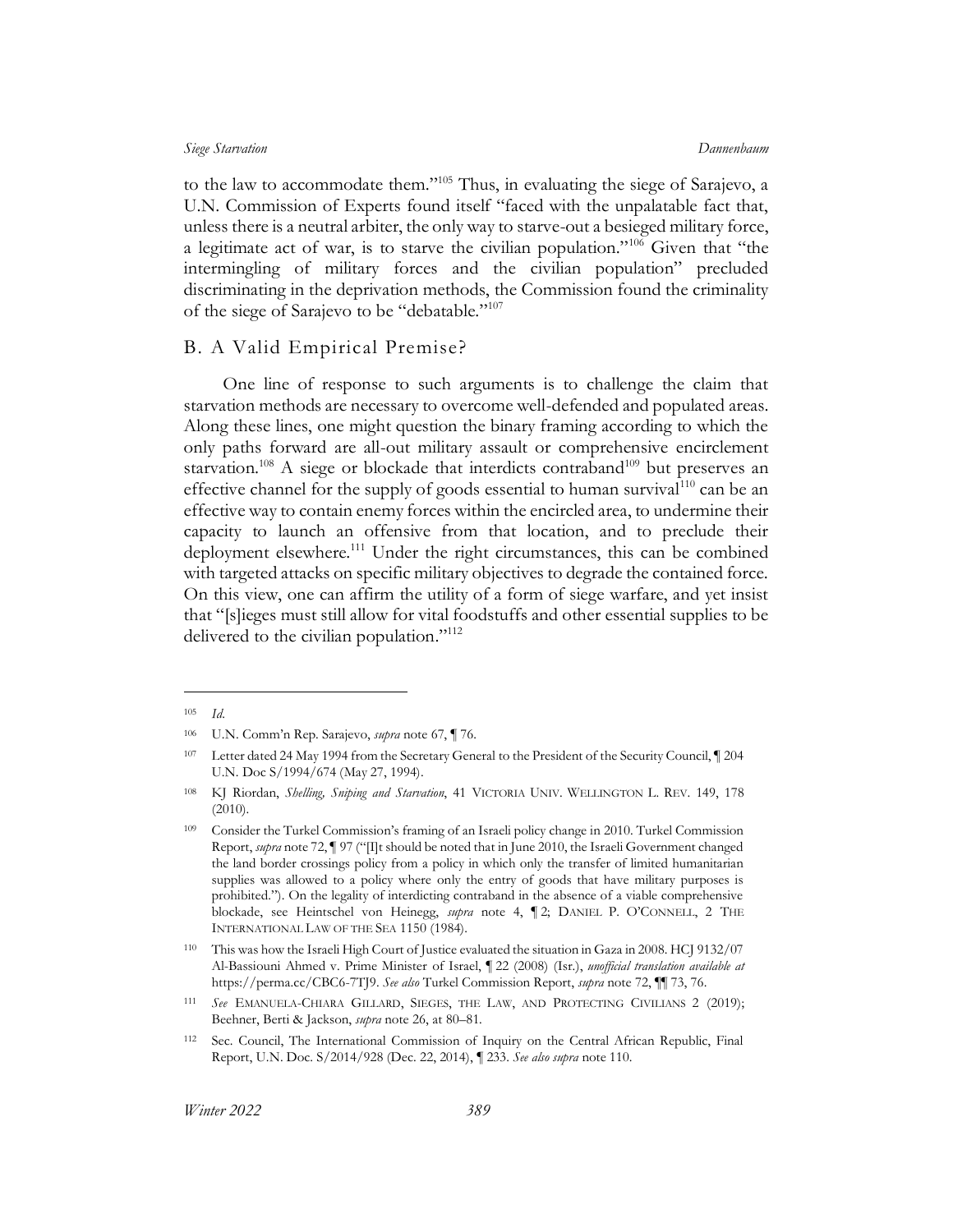Challenging the premise from a different angle, it has been argued that subjecting a heavily populated area to encirclement starvation often fails to precipitate capitulation, serving instead simply to strengthen the hand of the besieged force vis-à-vis the severely impacted civilian population.<sup>113</sup> Additionally, it might be argued that when sieges do succeed in dislodging the adversary, this is because the process of encirclement deprivation is supplemented with the use of "overwhelming" or "indiscriminate" force.<sup>114</sup>

Objections along these lines go to the empirical keystone of the necessity argument. If alternative (and less destructive) methods are available, it would be misleading to characterize comprehensive siege starvation as militarily essential. Conversely, if encirclement deprivation is largely ineffective or counterproductive, the necessity claim is simply untenable. And if the method works only in contexts in which it is combined with actions that either render it superfluous or implicate the besieging party in clear war crimes, its potential efficacy is not justificatory.

However, resolving the question of the efficacy of siege warfare is not the project of this Article. For even assuming encirclement starvation can be effective, it does not follow that it must be permissible as a matter of legal interpretation or that it should be permissible as a matter of *lex ferenda*. The normative relevance of military necessity depends on a theory of the *pro tanto* wrong associated with the starvation of civilians. It depends, in other words, on a normative account of the crime.

## <span id="page-23-0"></span>C. Necessity, Humanity, and Categorical Prohibitions

Contemporary IHL and the associated war crimes regime have at their core a series of categorical prohibitions that hold irrespective of the potential military advantage associated with their violation. In contrast to the authorizing role of the necessity concept in earlier iterations of the regime,<sup>115</sup> "the idea today that military necessity may justify deviation from the LOAC [law of armed conflict] cannot be taken as a serious argument."<sup>116</sup>

<span id="page-23-1"></span><sup>113</sup> *See* Mark Lattimer, *Can Incidental Starvation of Civilians be Lawful under IHL?,* EJIL:TALK! (Mar. 26, 2019), https://perma.cc/25HL-JHRL; Provost, *supra* not[e 40,](#page-10-2) at 620; Allen, *supra* note [4,](#page-3-2) at 82.

<sup>114</sup> Beehner, Berti & Jackson, *supra* note [26,](#page-7-1) at 80, 82 (examining examples, see 80–85). *See* Watts, *supra* note [66,](#page-14-1) at 16.

<sup>115</sup> *See, e.g.*, JOHN FABIAN WITT, LINCOLN'S CODE 4, 183 (2012).

<sup>116</sup> Robert Lawless, *Practical and Conceptual Challenges to Doctrinal Military Necessity*, *in* NECESSITY AND PROPORTIONALITY IN INTERNATIONAL PEACE AND SECURITY LAW 285, 318 (Claus Kreß & Robert Lawless eds., 2020); *id.* at 314 ("states universally condition the broad language they use to define military necessity on compliance with other rules contained within the LOAC"); *United States v. List* (Feb. 19, 1948), *in* 11 TRIALS OF WAR CRIMINALS BEFORE THE NUERNBERG MILITARY TRIBUNALS UNDER CONTROL COUNCIL LAW NO. 10 1230, 1253-56 (1950); DINSTEIN, *supra* not[e 69,](#page-15-0) at 10–12; U.S. DOD LAW OF WAR MANUAL, *supra* not[e 66,](#page-14-1) § 2.2.2.1.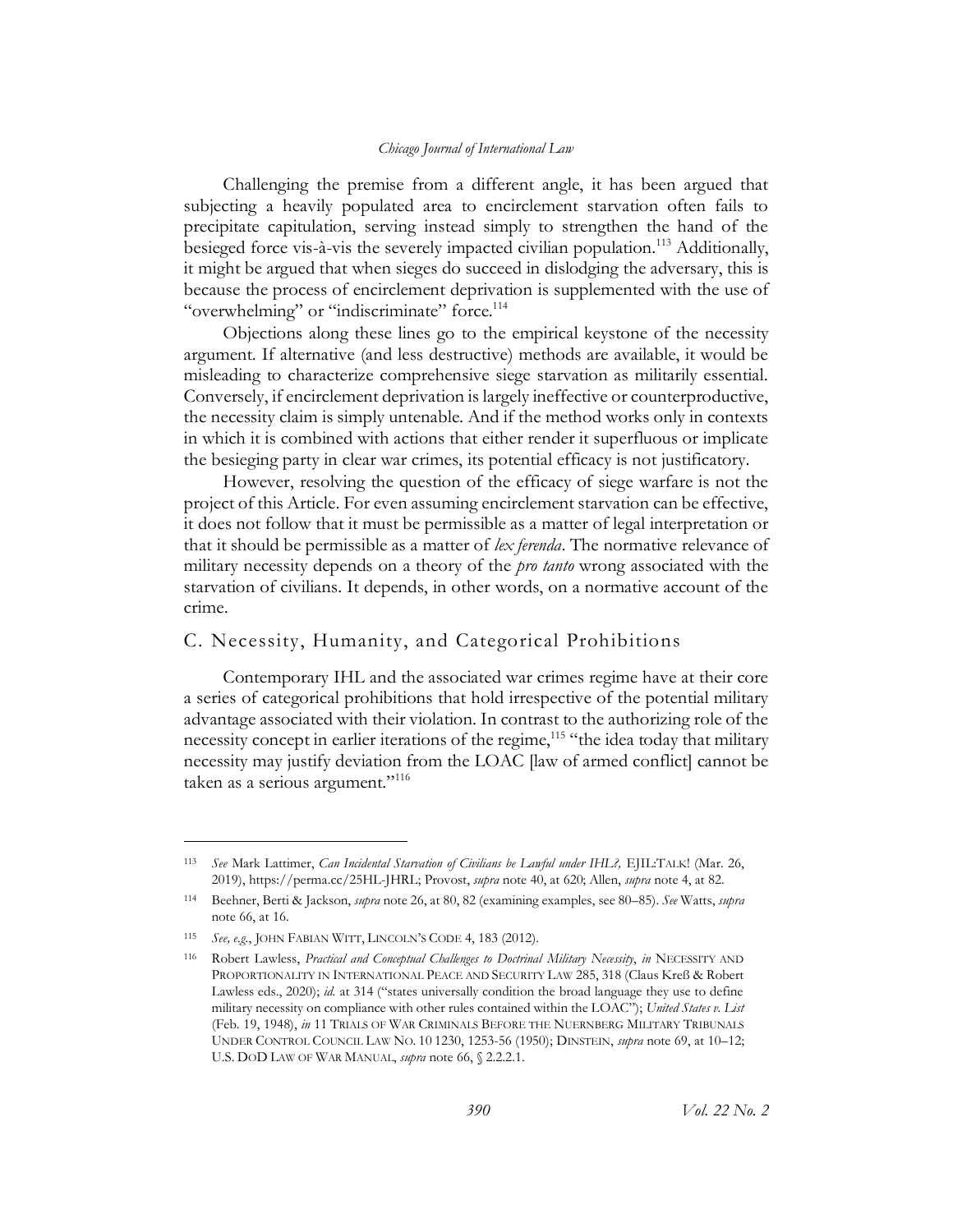This is a legal reality with significant operational implications. Under the right conditions, one party to a conflict may stand to gain militarily by attacking the enemy's civilian population to coerce their political leaders into withdrawal or capitulation.<sup>117</sup> In some cases, doing so may be the only plausible route to achieving their ultimate objectives in the conflict. And yet, from the legal point of view, this imperative is irrelevant. The targeting of civilians who are not participating directly in hostilities is categorically prohibited and criminal, irrespective of military necessity.<sup>118</sup> The arguments offered in defense of Allied "terror bombing" in World War II are simply unavailable within the normative framework enshrined in law today.<sup>119</sup> Similarly, belligerents may not employ weapons that cannot be directed at a specific military objective, even if those are the most militarily effective weapons available to them in a context of urban warfare.<sup>120</sup> Those who use such weapons in that context engage in war crimes.<sup>121</sup>

<span id="page-24-1"></span><span id="page-24-0"></span>The insufficiency of military necessity as the basis for legal permission is equally clear in the context of capture and detention. It is straightforwardly unlawful and criminal to kill enemy belligerents who have been captured and therefore rendered *hors de combat*, even if their capture occurs behind enemy lines and taking the prisoners in tow would thwart the mission of the capturing force.<sup>122</sup> In such contexts, the capturing party must either release or detain, regardless of whether such options would be compatible with the goals of its operation.<sup>123</sup> Similarly, if a detaining authority is unable to provide prisoners of war with

<sup>117</sup> *See* ROBERT PAPE, DYING TO WIN 27–37, 79–101 6 (2005). Efficacy here is highly contextual. *See e.g.*, Tom Dannenbaum, *Bombs, Ballots, and Coercion*, 20 SEC. STUD. 303 (2011).

<sup>118</sup> *See* AP I, *supra* note [44,](#page-10-1) art. 51(2); Rome Statute, *supra* note [1,](#page-3-1) arts. 8(2)(b)(i), 8(2)(c)(i), 8(2)(e)(i); Prosecutor v. Galić, Case No. IT-98-29-A, Appeal Judgment, ¶¶ 129–30 (Nov. 30, 2006); Prosecutor v. Blaškić, Case No. IT-95-14-A, Judgment at ¶ 109 (Int'l Crim. Trib. for the Former Yugoslavia July 29, 2004).

<sup>119</sup> *Cf.* WALZER, *supra* note [95,](#page-20-0) ch. 16 (evaluating justifications offered for the "terror bombing" of German and Japanese cities, rejecting many, but providing narrow support for the use of the method in extreme emergency, such as the imminent risk of comprehensive and devastating Nazi victory).

<sup>120</sup> *See* 2 INDEPENDENT INTERNATIONAL FACT-FINDING MISSION ON THE CONFLICT IN GEORGIA 338–43 (2009), https://perma.cc/VTQ9-5MRL; Kraska, *supra* note [4,](#page-3-2) ¶ 13; Hum. Rts. Council, Rep. of the Independent Commission of Inquiry on the 2014 Gaza Conflict, ¶¶ 31, 33, U.N. Doc. A/HRC/29/52 (2015).

<sup>121</sup> *See* Prosecutor v. Martić, Case No. IT-95-11-T, Judgment, ¶¶ 461–63, 472 (June 12, 2007); Prosecutor v. Martić, Case No. IT-95-11-A, Appeal Judgment, ¶¶ 247–52 (Oct. 8, 2008).

<sup>122</sup> *See* Rome Statute, *supra* note [1,](#page-3-1) art. 8(2)(b)(vi); AP I, *supra* note [44,](#page-10-1) arts. 41, 85(3)(e); Hague Convention (IV) respecting the Laws and Customs of War on Land, Oct. 18, 1907, annex, art. 23(c), 36 Stat. 2277; Michael N. Schmitt, *Military Necessity and Humanity in International Humanitarian Law*, 50 VA. J. INT'L L. 795, 805 (2010).

<sup>123</sup> *See* Schmitt, *supra* note [122,](#page-24-0) at 805.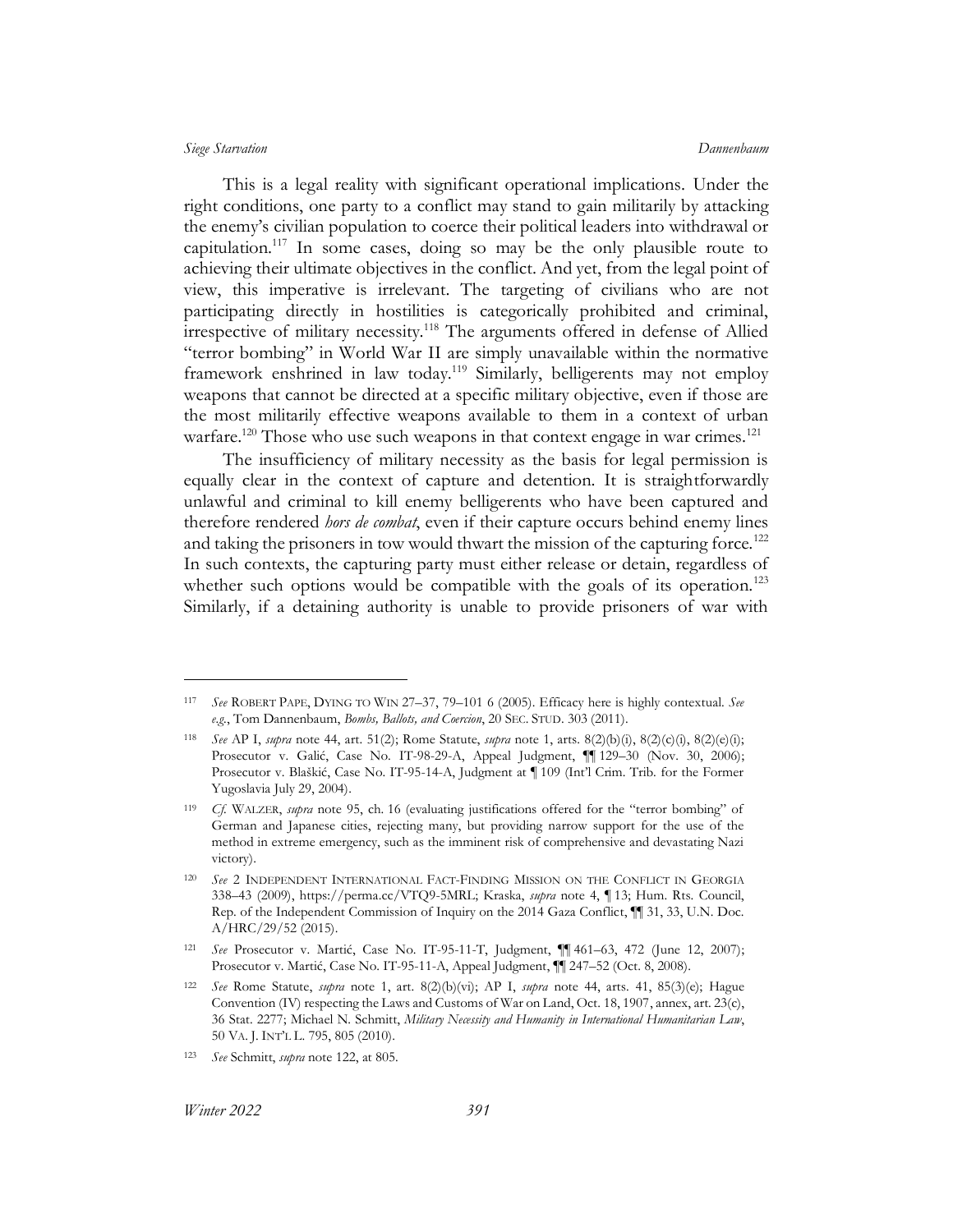adequate nutrition and is unable to ensure that standard via other means (such as external assistance), it must release and repatriate the affected prisoners.<sup>124</sup>

More prominently, and as discussed in greater detail below, efforts to justify torture on necessity grounds have, with rare and highly controversial exceptions, failed to gain legal acceptance.<sup>125</sup> The rejection of pro-torture arguments has not relied exclusively on the empirical counterpoint that the practice is ineffective as a method of eliciting information.<sup>126</sup> On the contrary, it has been maintained even in contexts in which efficacy is assumed. In that vein, Judge Aharon Barak wrote on behalf of the Israeli Supreme Court that a law-abiding state (or, in his framing, a democracy) "must sometimes fight with one hand tied behind its back."<sup>127</sup> Although the decision in which that claim is embedded has been critiqued persuasively as having the practical effect of legitimating, rather than constraining, detainee mistreatment,<sup>128</sup> Barak was correct that compliance with the law of armed conflict does not guarantee the availability of all militarily advantageous methods.

<span id="page-25-0"></span>Just as the military utility of a particular method is insufficient to justify deviation from a clear legal prohibition, that utility cannot be invoked in isolation to resolve ambiguities within the law of armed conflict. The status of military necessity as an underlying normative principle of the regime is itself contested.<sup>129</sup> Moreover, even those who assume that military necessity does indeed perform such a function accept that it operates in productive tension with the often-countervailing principle of humanity.<sup>130</sup> Identifying that tension as the normative underpinning of the regime precludes the unchecked interpretive dominance of the former no less than it precludes the unchecked interpretive dominance of the latter.<sup>131</sup> Thus, even for those who assume that the law of armed conflict is best understood as seeking to accommodate "states' interest in pursuing the object of war," it is crucial "to avoid the misunderstanding that the LOAC

<sup>124</sup> *See* JEAN-MARIE HENCKAERTS ET AL.,COMMENTARY ON THE THIRD GENEVA CONVENTION ¶ 2119 (2021).

<sup>125</sup> *See infra* Sectio[n V.A.](#page-48-0)

<sup>126</sup> For evidence of the inefficacy of torture, see generally SHANE O'MARA, WHY TORTURE DOESN'T WORK: THE NEUROSCIENCE OF INTERROGATION (2015).

<sup>127</sup> HCJ 5100/94 Pub. Comm. Against Torture in Israel v. State of Israel, 53(4) PD 3, 36–37 (1999).

<sup>128</sup> *See, e.g.*, Itamar Mann & Omer Shatz, *The Necessity Procedure: Laws of Torture in Israel and Beyon*d*, 1987– 2009*, 6 UNBOUND: HARV. J. LEGAL LEFT (2010). That critique has now been confirmed, as the Supreme Court seems to have untied the government's hand completely. *See generally* HCJ 9018/17 Tbeish & Pub. Comm. Against Torture in Israel v. Attorney General (2018) (Isr.), *unofficial translation of the verdict available at* https://perma.cc/38RM-U747.

<sup>129</sup> *See* ADIL HAQUE, LAW AND MORALITY AT WAR 32–34 (2017).

<sup>130</sup> *See generally* Schmitt, *supra* not[e 122.](#page-24-0)

<sup>131</sup> *See* David Luban, *Military Necessity and the Cultures of Military Law*, 26 LEIDEN J. INT'L L. 315, 339 (2013) (on the best understanding of IHL today, "civilian interests matter as much as military interests."). *But see generally* Watts, *supra* note [66](#page-14-1) (condemning the invocation of humanity at the expense of necessity).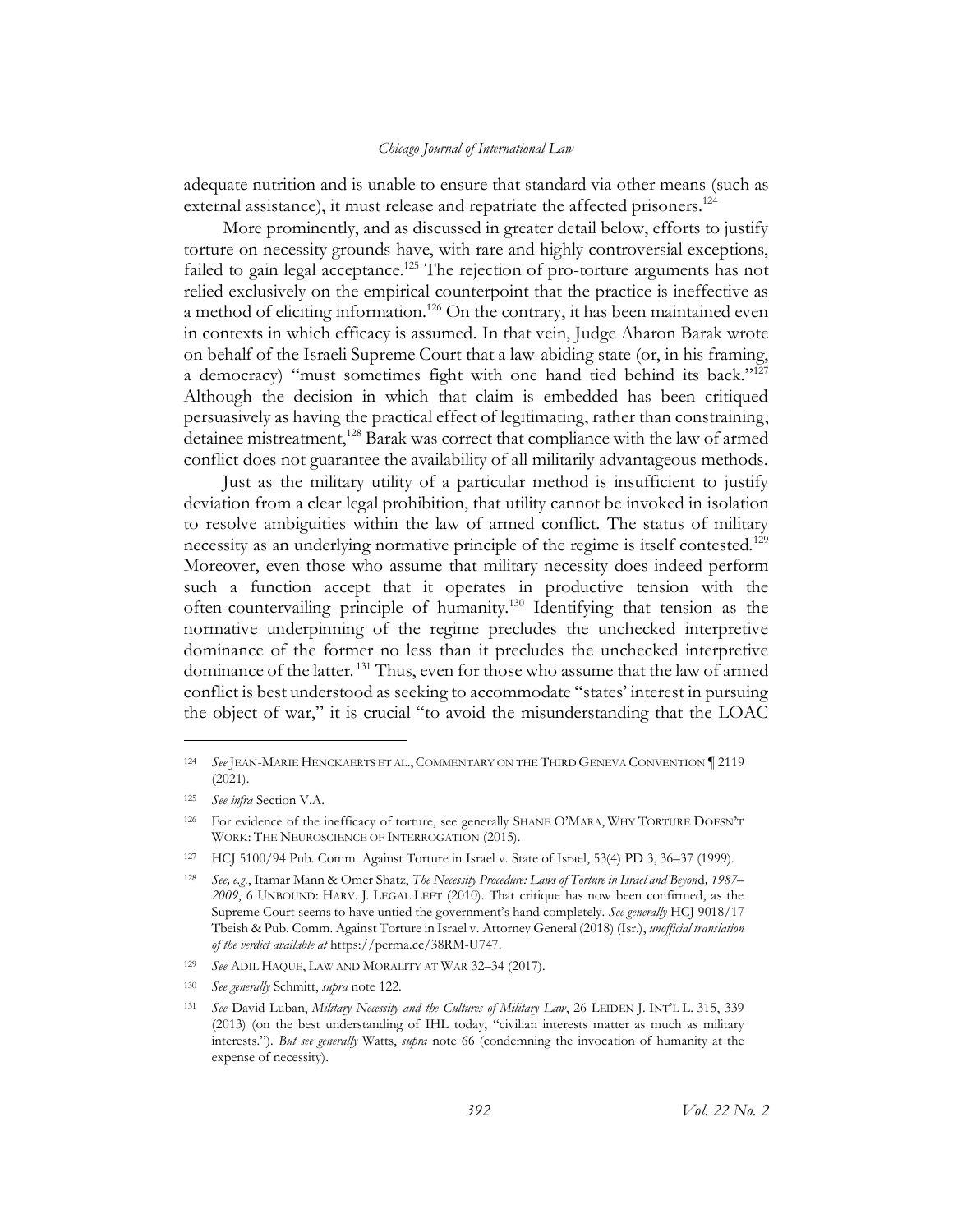generally, and military necessity in particular, justifies the unencumbered pursuit of war aims."<sup>132</sup>

Waxman acknowledges that arguments for the permissibility of siege starvation are rooted fundamentally in "similar reasons" to those underpinning purported justifications of indiscriminate bombing in World War II and the Vietnam War. <sup>133</sup> This is telling. Indiscriminate attacks and attacks on civilian populations have been prohibited despite their potential military utility.<sup>134</sup> Analogously, it is entirely possible that "[t]o the extent the rules [on starvation and humanitarian access] complicate the conduct of military operations, such complication is amply warranted by the crucial concerns of humanity served by provision of relief to civilian populations in need."<sup>135</sup> Whether that impediment to military efficacy is indeed warranted on those grounds depends in significant part on what is morally at stake in the starvation of civilians.

Ultimately, whatever one's view on the general theory that IHL represents a balance between the imperatives of necessity and humanity, the categorical nature of at least some of the IHL prohibitions discussed above reflects a determination that the associated moral imperatives hold even in the face of significant military or other utility. International human rights law accepts the limitation of rights in pursuit of certain "legitimate aims" only as long as that limitation does not put the right itself in jeopardy.<sup>136</sup> Along similar lines, IHL's categorical proscriptions might be understood as efforts to protect core rights that cannot be sacrificed or jeopardized, even in the service of a war effort.Certainly, the absolute prohibitions on torturing or executing detainees may appropriately be understood in these terms.<sup>137</sup> Determining whether something similar might be true of starvation as a method of warfare requires getting to grips with the normative underpinnings of the prohibition.<sup>138</sup> It requires asking what, precisely, is criminally wrongful about engaging in the starvation of civilians as a method of warfare.

<sup>132</sup> Lawless, *supra* note [116,](#page-23-1) at 312.

<sup>133</sup> Waxman, *supra* note [69,](#page-15-0) at 407. *See also* Watts, *supra* note [66,](#page-14-1) at 16 (integrating an analysis of the efficacy of encirclement deprivation and of indiscriminate bombardment).

<sup>134</sup> *See* AP I, *supra* note [44,](#page-10-1) at arts. 51(2), 51(5)(a); Rome Statute, *supra* not[e 1,](#page-3-4) arts. 8(2)(b)(i), 8(2)(e)(i). *See also supra* note[s 118](#page-24-1)–22 and accompanying text.

<sup>135</sup> Allen, *supra* not[e 4,](#page-3-2) at 83.

<sup>136</sup> *See, e.g.*, Hum. Rts. Comm., General Comment 34, ¶ 21, U.N. Doc CCPR/C/GC/34 (Sept. 12, 2011); Hum. Rts. Comm., General Comment 10: Freedom of Expression (Art. 19), ¶ 4 (June 29, 1983).

<sup>137</sup> *See* Gäfgen v. Germany, Eur. Ct. H.R. [GC], App. No. 22978/05, ¶ 107 (June 1, 2010). *See also infra* Section [V.](#page-47-0)

<sup>138</sup> Emphasizing the importance of engaging in such inquiry, Naz Modirzadeh argues, "The hard part in our field is not the technical law math. The hard part is the morality, ethics, and the stakes of decision making. How to talk about those in a legal language, and how to actually say thoughtful or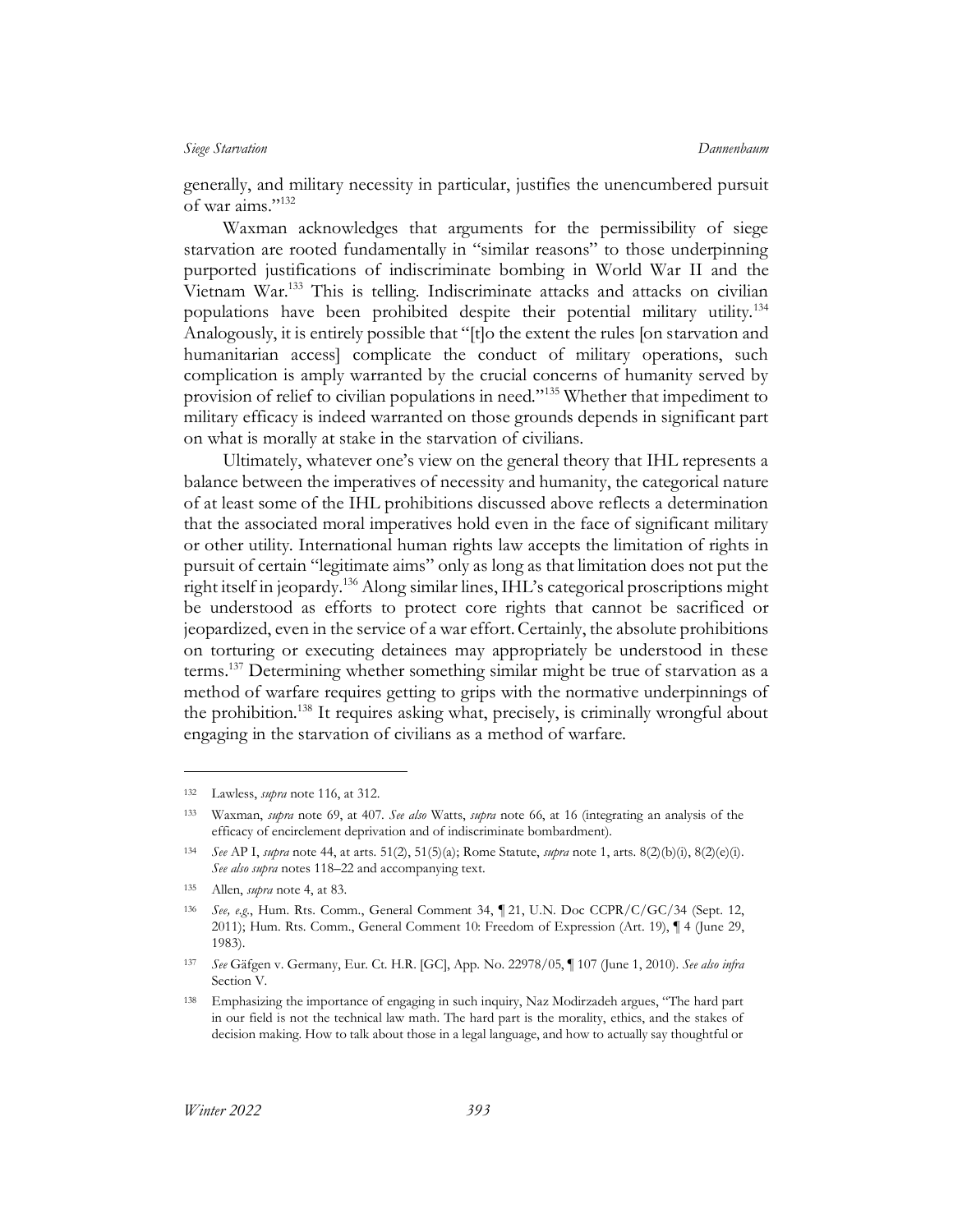## <span id="page-27-0"></span>D. The Normative Posture of International Criminal Law

To ask what is criminally wrongful about a particular violation is to take seriously the notion that designating that violation a war crime entails a moral claim about the wrongfulness of the underlying conduct.<sup>139</sup> Arguably, this idea underpins criminal law generally. As Anthony Duff puts it:

<span id="page-27-2"></span><span id="page-27-1"></span>What is distinctive about criminal law is that it inflicts not just penalties, but punishments—impositions that convey a message of censure or condemnation; the convictions that precede punishment are not mere neutral findings of fact, that this defendant breached this legal rule, but normative judgments that this defendant committed a culpable wrong.<sup>140</sup>

It is now widely asserted that one of international criminal law's core functions is to give voice to certain moral values and condemn their violation.<sup>141</sup> That function is manifest most clearly in the punishment of those who commit war crimes, crimes against humanity, or genocide while acting in their home territory, pursuant to clear domestic legal authorization (and even obligation),

critical or constructive things about those questions. That is the hard part." Naz Modirzadeh, *Cut These Words: Passion and International Law of War Scholarship*, 61 HARV. INT'L L.J. 1, 58–59 (2020). For Modirzadeh, contemporary scholars could learn from those who wrote on IHL during the Vietnam War, many of whom were driven to connect their legal analysis to their understanding of the moral purpose of the rules and the regime as a whole. *Id.*

<sup>139</sup> On the relationship between war crimes law and just war theory, see Tom Dannenbaum, *War Crimes and Just War Theory*, *in* THE PALGRAVE HANDBOOK OF APPLIED ETHICS AND THE CRIMINAL LAW 775 (Kimberly Kessler Ferzan & Larry Alexander eds., Palgrave Macmillan 2019). On the relationship between just war theory and the underlying law of armed conflict, see HAQUE, *supra*  note [129.](#page-25-0)

<sup>140</sup> R.A. Duff, *Towards a Modest Legal Moralism*, 8 Crim. L. & Phil. 217, 219–20 (2014). *See also* R.A. DUFF, TRIALS AND PUNISHMENTS, 81–82 (1986); ANDREW SIMESTER & ANDREAS VON HIRSCH, CRIMES, HARMS, AND WRONGS: ON THE PRINCIPLES OF CRIMINALISATION 19 (2011); John Kleinig, *The Hardness of Hard Treatment*, *in* FUNDAMENTALS OF SENTENCING THEORY 273 (Andrew Ashworth ed., 1998); Dan M. Kahan, *What Do Alternative Sanctions Mean?*, 63 U. CHI. L. REV. 591, 599 (1996); VICTOR TADROS, THE ENDS OF HARM: THE MORAL FOUNDATIONS OF THE CRIMINAL LAW 91 (2011); On expressivism at the domestic level, see Elizabeth S. Anderson & Richard H. Pildes, *Expressive Theories of Law*, 148 U. PA. L. REV. 1503 (2000); Joel Feinberg, *The Expressive Function of Punishment*, 49 MONIST 397 (1965).

<sup>141</sup> *See, e.g.*, MARK DRUMBL, ATROCITY, PUNISHMENT AND INTERNATIONAL LAW 3, 12, 61, 173–79 (2007); David Luban, *Fairness to Rightness: Jurisdiction, Legality, and the Legitimacy of International Criminal Law*, *in* THE PHILOSOPHY OF INTERNATIONAL LAW 569, 575–76 (Samantha Besson & John Tasioulas eds., 2010); Robert D. Sloane, *The Expressive Capacity of International Punishment*, 43 STAN. J. INT'L L. 39 (2007); Diane Marie Amann, *Group Mentality, Expressivism, and Genocide*, 2 INT'L CRIM. L. REV. 93, 117 (2002); Margaret M. deGuzman, *Choosing to Prosecute*, 33 MICH. J.INT'L L. 265 (2012); Ralph Henham, *Some Issues for Sentencing in the International Criminal Court*, 52 INT'L & COMP. L. Q. 81, 111 (2003); Bill Wringe, *Why Punish War Crimes?*, 25 NO. 2 L. & PHIL. 151 (2006). For a comprehensive overview of expressivism in international criminal law, see CARSTEN STAHN, JUSTICE AS A MESSAGE: EXPRESSIVIST FOUNDATIONS OF CRIMINAL CIVIL JUSTICE (2020).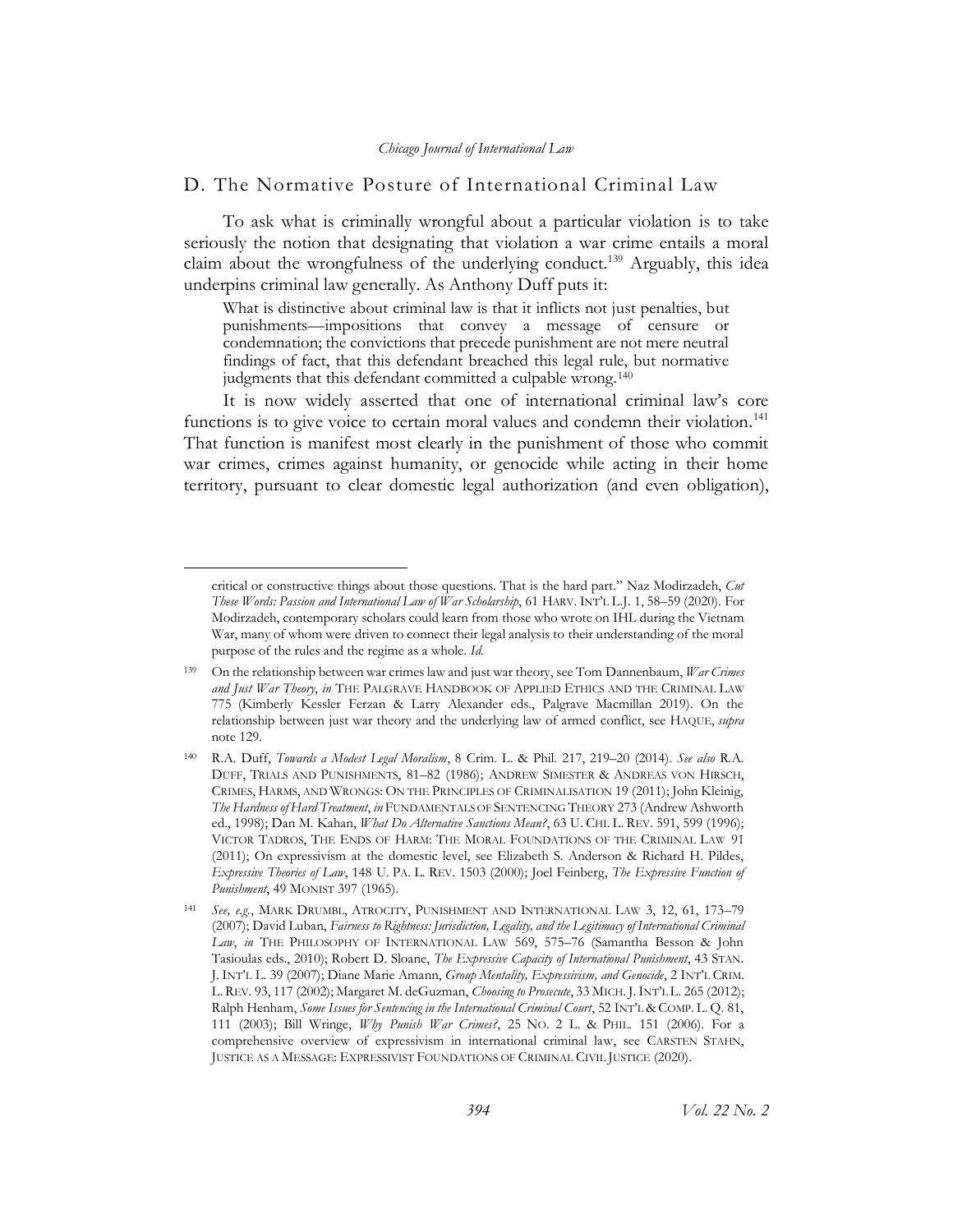<span id="page-28-0"></span>against their co-citizens.<sup>142</sup> Overriding the primary coordinative legal framework (domestic law) in a context in which there is no need to coordinate between that framework and another framework with equal sovereign authority cannot be understood with reference to the coordinating function of law. International criminal law's requirement that any perpetrator who has a "moral choice" is dutybound to disobey such domestic laws manifests a substantive view about right and wrong.<sup>143</sup>

The institutional agents of international criminal law have long been conscious of its normative posture. In his opening statement before the first major international criminal tribunal, chief American prosecutor at Nuremberg Robert Jackson argued, "When I say that we do not ask for convictions unless we prove crime, I do not mean mere technical or incidental transgression of international conventions. We charge guilt on planned and intended conduct that involves moral as well as legal wrong."<sup>144</sup> Decades later, amidst the revival of international criminal law, the International Criminal Tribunal for the former Yugoslavia emphasized its role in issuing "public reprobation" through punishment.<sup>145</sup> The ICC has described its sentencing of convicted perpetrators as "an expression of the international community's condemnation $v_{146}$  and refers frequently to perpetrators' "moral blameworthiness"<sup>147</sup> and "cruelty" in sentencing.<sup>148</sup>

To recognize the moral expression inherent in international criminalization and punishment is not to deny the ways in which political factors shape the

<sup>142</sup> *See, e.g., United States v. Göring* (Oct. 1, 1946), Judgment of the International Military Tribunal, *in* 22 TRIAL OF THE MAJOR WAR CRIMINALS BEFORE THE INTERNATIONAL MILITARY TRIBUNAL 411, 466, (1948) [hereinafter *Göring*]; *United States v. Alstötter*, 3 TRIALS OF WAR CRIMINALS BEFORE THE NUERNBERG MILITARY TRIBUNALS UNDER CONTROL COUNCIL LAW NO. 10 954, 1011 (1949); Rome Statute, *supra* not[e 1,](#page-3-1) art. 33(1); Statute of the International Criminal Tribunal for the Former Yugoslavia, art. 7(4), U.N. Doc. S/RES/827 (1993). On the duty to disobey internationally criminal orders, see TOM DANNENBAUM, THE CRIME OF AGGRESSION, HUMANITY, AND THE SOLDIER 20– 25 (2018).

<sup>143</sup> *Göring supra* not[e 142,](#page-28-0) at 466. *See also United States v. Otto Ohlendorf* (Apr. 8–9, 1948), *in* 4 TRIALS OF WAR CRIMINALS BEFORE THE NUERNBERG MILITARY TRIBUNAL UNDER CONTROL COUNCIL LAW NO. 10 411, 470–88 (1949).

<sup>144</sup> Opening Statement at Nuremberg by Justice Robert H. Jackson, Chief Prosecutor for the United States, *United States v. Göring* (Nov. 21, 1945), *in* 2 TRIAL OF THE MAJOR WAR CRIMINALS BEFORE THE INTERNATIONAL MILITARY TRIBUNAL 98, 102 (1947).

<sup>145</sup> Prosecutor v. Blaškić, Case No. IT-95-14-A, Judgment, ¶ 678 (Int'l Crim. Trib. for the Former Yugoslavia July 29, 2004).

<sup>146</sup> Prosecutor v. Al Mahdi, ICC-01/12-01/15, Trial Judgment, ¶ 67 (Sept. 27, 2016), https://perma.cc/GCC9-YK9A.

<sup>147</sup> *See, e.g.*, Prosecutor v. Bemba, Case No. ICC-01/05–01/08, Decision on Sentence pursuant to Article 76 of the Statute, ¶ 17 (June 21, 2016), https://perma.cc/W7RM-YAAA.

<sup>148</sup> *See, e.g.*, Prosecutor v. Katanga, ICC-01/04–01/07, Decision on Sentence pursuant to Article 76 of the Statute, ¶¶ 49, 69–71, 143 (May 23, 2014), https://perma.cc/EYF4-2F9D.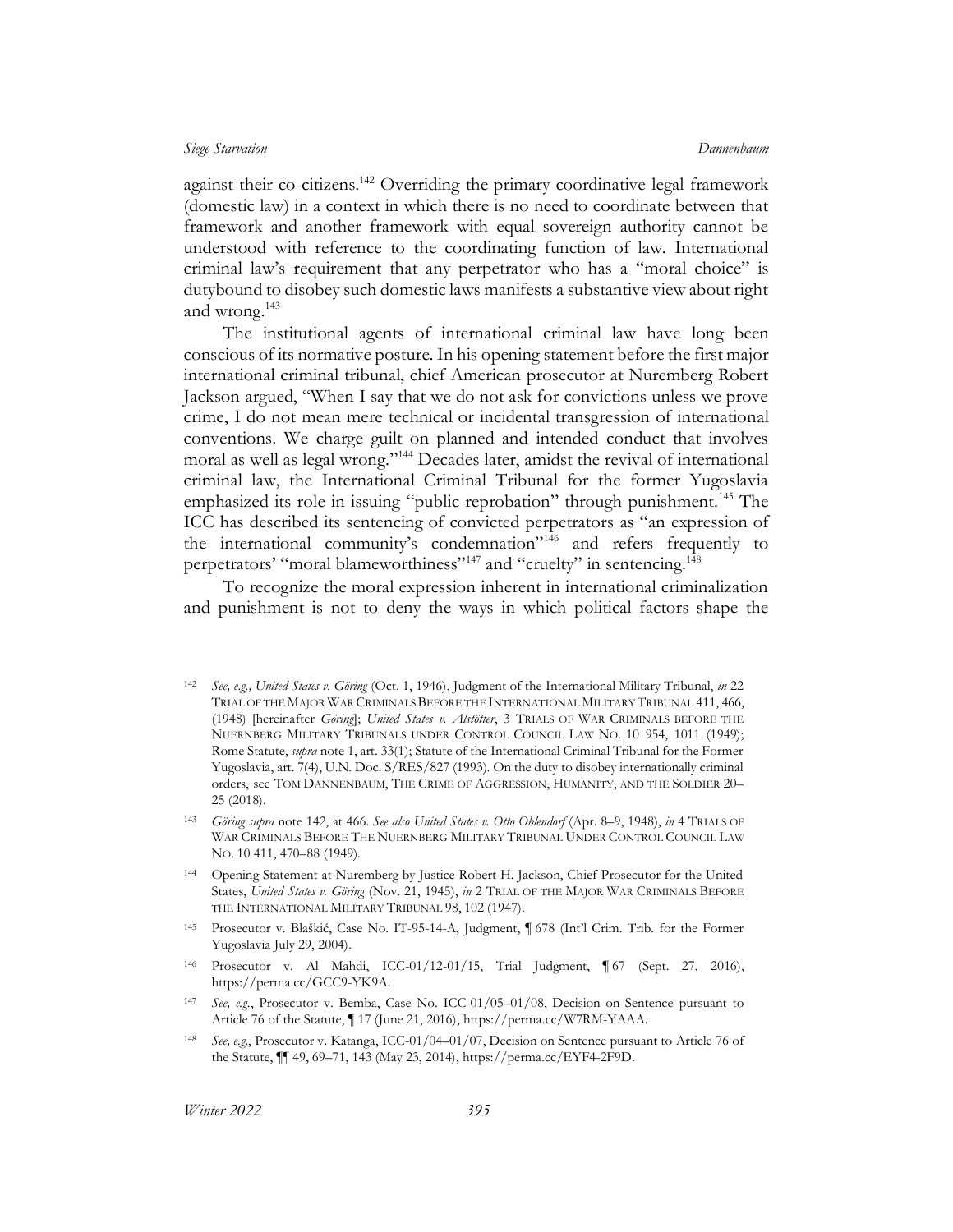<span id="page-29-1"></span>articulation of the expressivist mission and the way it is pursued.<sup>149</sup> Notwithstanding Jackson's lofty rhetoric, the tribunal before which he delivered that speech was normatively defective because it lacked the jurisdiction to examine crimes committed by the Allies.<sup>150</sup> Although the tribunals that have been created since have not been quite as explicit in their selectivity or partiality, power remains a crucial factor in the distribution of criminal justice, and victors' justice critiques (or close equivalents) endure.<sup>151</sup>

That political context raises real challenges for the legitimacy of the application of international criminal law. However, it does not contradict the fact of a moral assertion at the heart of the regime. On the contrary, that condemnation is central to what stakeholders seek to control and harness to their political ends.<sup>152</sup> Moreover, critiques that point to the specific political conditions of any given court's activity as precluding the moral standing necessary for defensible condemnation are meaningful precisely because condemning is what such institutions do.<sup>153</sup>

## <span id="page-29-0"></span>E. Precision in Specifying the Meaning of a Crime

If punishment amounts to a particular form of moral expression, it is important to all stakeholders that the message inherent in any given criminal prohibition can be identified. Accused persons face the prospect of being followed by the "symbolic and condemnatory" implications of the specific crimes of which they are convicted.<sup>154</sup> Conversely, the law's capacity to express solidarity with victims is contingent on the relevant criminal categories capturing the wrong they

<span id="page-29-2"></span><sup>149</sup> *See* Barrie Sander, *The Expressive Turn of International Criminal Justice: A Field in Search of Meaning*, 32 LEIDEN J. INT'L L. 851, 862–66 (2019).

<sup>150</sup> Charter of the International Military Tribunal, 82 U.N.T.S 279, arts 1, 6 (Aug. 8, 1945). On the critique, see, for example, William A. Schabas, *Victor's Justice: Selecting Situations at the International Criminal Court*, 43 JOHN MARSHALL L. REV. 535, 536 (2010). This point was made most pointedly in the dissenting opinion of Radhabinod Pal in the similarly restricted tribunal established in Tokyo for the trial of defeated Japanese war criminals. Judgment of the Honorable Mr. Justice Pal, Member from India, DOCUMENTS ON THE TOKYO INTERNATIONAL MILITARY TRIBUNAL 809, 826–27 (Neil Boister & Robert Cryer eds., 2008); Charter of the International Tribunal for the Far East (Jan. 19, 1946) 1589 T.I.A.S. 20, arts 1, 5.

<sup>151</sup> *See, e.g.*, Letter from Philip Roth, Human Rights Watch to ICTR Chief Prosecutor Hassan Jallow in Response to His Letter on the Prosecution of RPF Crimes, HUM. RTS. WATCH (Aug. 14, 2009), [https://perma.cc/8QS8-LF5V;](https://perma.cc/8QS8-LF5V) Withdrawal Strategy Document, African Union Doc. EX.CL/1006(XXX) (Jan. 2017); Asad G. Kiyani, *Third World Approaches to International Criminal Law*, 109 AM. J. INT'L L. UNBOUND 255 (2016).

<sup>152</sup> *See* Sander, *supra* not[e 149,](#page-29-1) at 867.

<sup>153</sup> *See* Tom Dannenbaum, *Legitimacy in War and Punishment*, *in* THE OXFORD HANDBOOK OF INTERNATIONAL CRIMINAL LAW 129, 134–36 (Kevin Jon Heller et al. eds., 2020).

<sup>154</sup> Matthew Gibson, *Deceptive Sexual Relations*, 40 OXFORD J. LEGAL STUDS. 82, 106 (2020); *see also* James Chalmers & Fiona Leverick, *Fair Labelling in Criminal Law*, 71 MODERN L. REV. 217, 231–34, 246 (2008).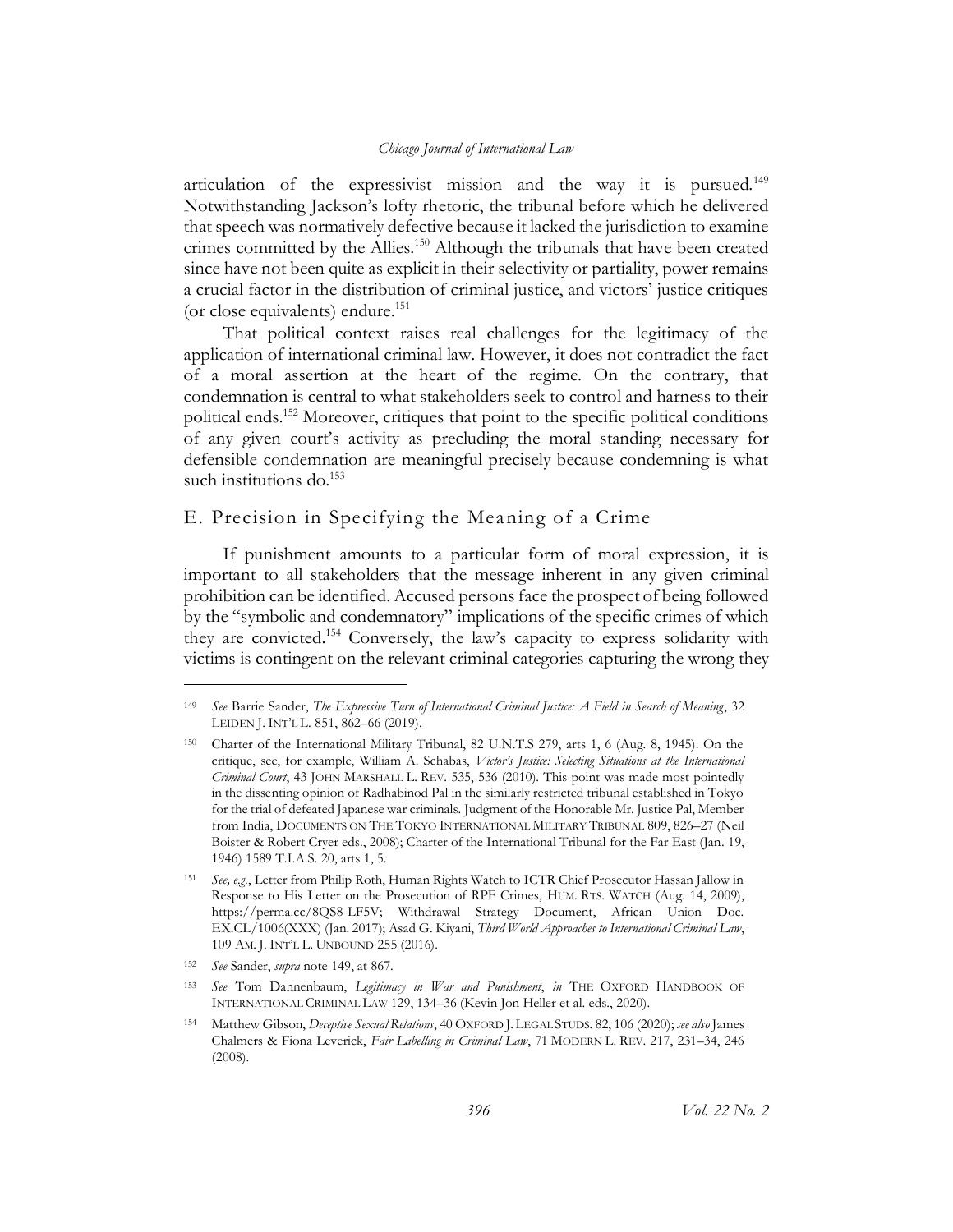suffered in a morally intelligible way. <sup>155</sup> Meaning matters also to the broader communities affected or implicated and to legal and institutional actors seeking to operate consistently within the system.<sup>156</sup>

<span id="page-30-1"></span><span id="page-30-0"></span>It is in this context that the "fair labeling" principle—the requirement that "widely felt distinctions between kinds of offences and degrees of wrongdoing are respected and signalled by the law"<sup>157</sup>—is gaining purchase as a human rights imperative.<sup>158</sup> It is connected through the principle of legality to the idea of "fair warning," pursuant to which "citizens should be advised [in advance] as to how their conduct will be censured."<sup>159</sup> It must be possible for those to whom, and on behalf of whom, the law speaks to "discern the criminal law's designation of [the] wrong [associated with each crime] as distinct and deserving of its own condemnation."<sup>160</sup>

If anything, the stakes associated with this principle are magnified in international criminal law, where verdicts are of profound political significance to large constituencies, and the crimes are thought to carry an elevated stigma.<sup>161</sup> Mirjan Damaška emphasizes the importance of ensuring that distinctions in this domain rest not on legal technicality, but on "moral distinctions shared by ordinary people."<sup>162</sup>

<span id="page-30-2"></span>The significance of moral meaning in international criminal law is exemplified by the intensity of feeling regarding whether acts that clearly qualify as crimes against humanity also constitute genocide.<sup>163</sup>This distinction was central

- <sup>159</sup> Gibson, *supra* note [154,](#page-29-2) at 108 (emphasis omitted).
- <sup>160</sup> *Id.* at 107 (emphasis omitted). *See also* Tadros, *supra* not[e 157,](#page-30-0) at 248.
- <sup>161</sup> *See* LEENA GROVER, INTERPRETING CRIMES IN THE ROME STATUTE OF THE INTERNATIONAL COURT 164 (2014).

<sup>155</sup> *See* Jeremy Horder, *Rethinking Non-Fatal Offences Against the Person*, 14 OXFORD J. LEGAL STUD. 335, 351 (1994).

<sup>156</sup> *See* Chalmers & Leverick, *supra* not[e 154,](#page-29-2) at 228, 231–34, 246; Gibson, *supra* not[e 154,](#page-29-2) at 105; Victor Tadros, *The Homicide Ladder*, 69 MODERN L. REV. 601, 615, 618 (2006).

<sup>157</sup> ANDREW ASHWORTH, PRINCIPLES OF CRIMINAL LAW 78 (6th ed. 2009). *See also* SIMESTER & VON HIRSCH, *supra* note [140,](#page-27-1) at 19; Victor Tadros, *Responses*, 32 L. & PHIL. 241, 248 (2013); Glanville Williams*, Convictions and Fair Labelling*, 42 CAMBRIDGE L.J. 85 (1983).

<sup>158</sup> Prosecutor v. Ruto & Sang, Case No. ICC-01/09-01/11-2027-Red, Trial Chamber V(A), Reasons of Judge Eboe-Osuji, Decision on Defence Applications for Judgments of Acquittal, ¶ 328 (Apr. 5, 2016), https://perma.cc/WT9E-B9RV; Talita de Souza Dias, *The Retroactive Application of the Rome Statute in Cases of Security Council Referrals and Ad hoc Declarations*, 16 J. INT'L CRIM. JUSTICE 65, 81 (2018); Ricardo Canese v. Paraguay, Inter-Am. Ct. H.R. (ser. C) No. 111, ¶ 175 (Aug. 31, 2004).

<sup>162</sup> Mirjan Damaška, *What is the Point of International Criminal Justice?*, 83 CHI.-KENT L. REV. 329, 353 (2008). Similarly, Dias argues that the principle would demand that the conduct underpinning international crimes "is labelled and described in a manner that is proportionate to the accused's level of blameworthiness." Dias, *supra* not[e 158,](#page-30-1) at 82.

<sup>163</sup> *See* David Luban, *Calling Genocide by its Rightful Name: Lemkin's Word, Darfur, and the UN Report*, 7 CHI. J. INT'L L. 303 (2006); Amann, *supra* not[e 141,](#page-27-2) at 142–43.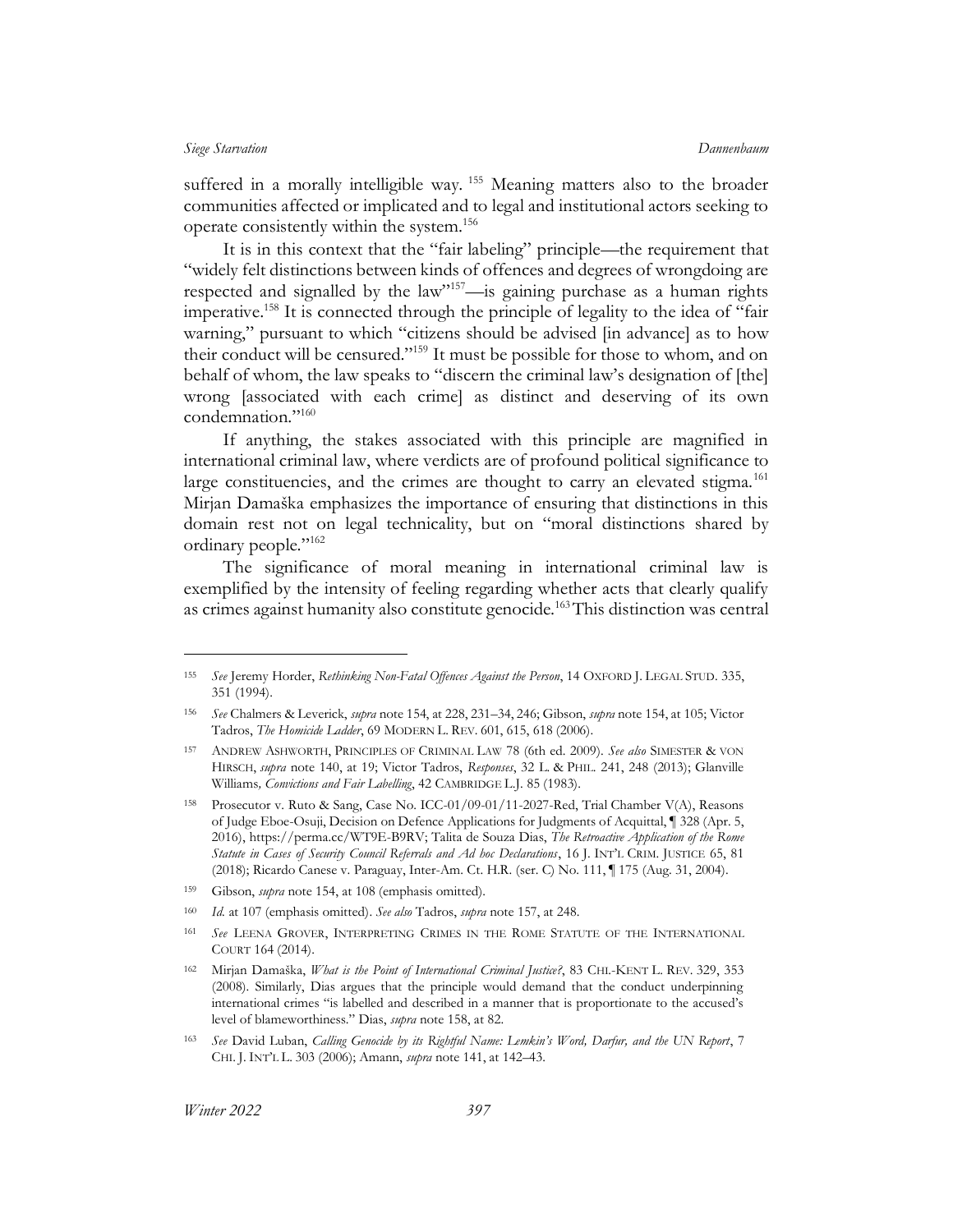to the public discourse around several International Criminal Tribunal for the Former Yugoslavia (ICTY) judgments on the status of persecutory violence at Srebrenica (where genocide was affirmed) and in other Bosnian municipalities (where it was not). <sup>164</sup> The issue provoked a diplomatic fracas at the Security Council over a symbolic resolution commemorating the Srebrenica genocide.<sup>165</sup> The genocidal status of clear crimes against humanity has also been a point of debate with respect to the Khmer Rouge atrocities prosecuted before the Extraordinary Chambers in the Courts of Cambodia.<sup>166</sup>

In none of those instances was criminal liability for the impugned acts ultimately at stake—the crimes against humanity convictions were straightforward and often overdetermined.<sup>167</sup> Equally, the different possible verdict combinations portended no formal penalty differential,<sup>168</sup> and the sentences, in at least some of the cases, were anyway fairly certain to be longer than the defendants' remaining life expectancy.<sup>169</sup> At stake was simply whether the court would identify the attacks as distinctively genocidal in their wrongfulness. Even when a de facto life sentence is guaranteed, the question of expressive classification remains of enormous importance to stakeholders across the spectrum.

Genocide's unique status in the popular imagination is such that debates as to its applicability tend to take on a heightened public profile.<sup>170</sup> But other examples pervade the practice of international criminal law, including on issues

<sup>164</sup> *See*, *e.g.*, Prosecutor v. Karadžić, Case No. IT-95-5/18-T, Trial Judgment at 537–38, 551–55, 2446– 64, 2614–26, 5655–73 (Int'l Crim. Trib. for the Former Yugoslavia, Mar. 24, 2016); Denic Džidić, *Radovan Karadžić Convicted of Genocide*, BALKAN TRANSITIONAL JUST. (Mar. 24, 2016), https://perma.cc/F8PT-7FTA.

<sup>165</sup> *See* Marko Milanovic, *Establishing the Facts About Mass Atrocities*, 47 GEO. J. INT'L L. 1321, 1357–58 (2016).

<sup>166</sup> *See, e.g.*, Co-Prosecutors v. Nuon Chea & Khieu Samphan, Case File No. 002/19-09- 2007/ECCC/TC, Judgment (Extraordinary Chambers in the Courts of Cambodia, Nov. 16, 2018) (Ottara J., sep. op.); Stéphanie Giry, *The Genocide That Wasn't*, N.Y. REV. BOOKS (Aug. 25, 2014), https://perma.cc/GMD4-6EPP.

<sup>167</sup> *See, e.g.*, Statute of the International Criminal Tribunal for the Former Yugoslavia, *supra* not[e 142,](#page-28-0) at art. 24; Prosecutor v. Kayishema & Ruzindana, Case No. ICTR-95-1-A, Appeal Judgment, ¶ 367 (Dec. 4, 2001).

Such courts and tribunals may, of course, choose to sentence more harshly for certain crimes, but there is no requirement that they do so, and they are anyway capable of doing that for discriminatory intent even in the absence of a separate criminal category. *See* Sloane, *supra* note [141,](#page-27-2) at 67–69; Jens David Ohlin, *Towards a Unique Theory of International Criminal Sentencing*, *in* INTERNATIONAL CRIMINAL PROCEDURE: TOWARDS A COHERENT BODY OF LAW (Goran Sluiter & Sergey Vasiliev, eds., 2009). *See also* Rome Statute, *supra* note 1, arts. 77–78.

<sup>169</sup> *See* Radovan Karadžić, for example, was 73 when his sentence was extended from forty years to life on the basis that others responsible for the same crimes (both those convicted of genocide and those not convicted of genocide) were sentenced to life. Prosecutor v. Karadžić, Case No. MICT-13-55-A, Appeal Judgment, ¶¶ 761–76 (Int'l. Crim. Trib. for the Former Yugoslavia, Mar. 20, 2019).

<sup>170</sup> *See* Luban, *supra* not[e 163.](#page-30-2)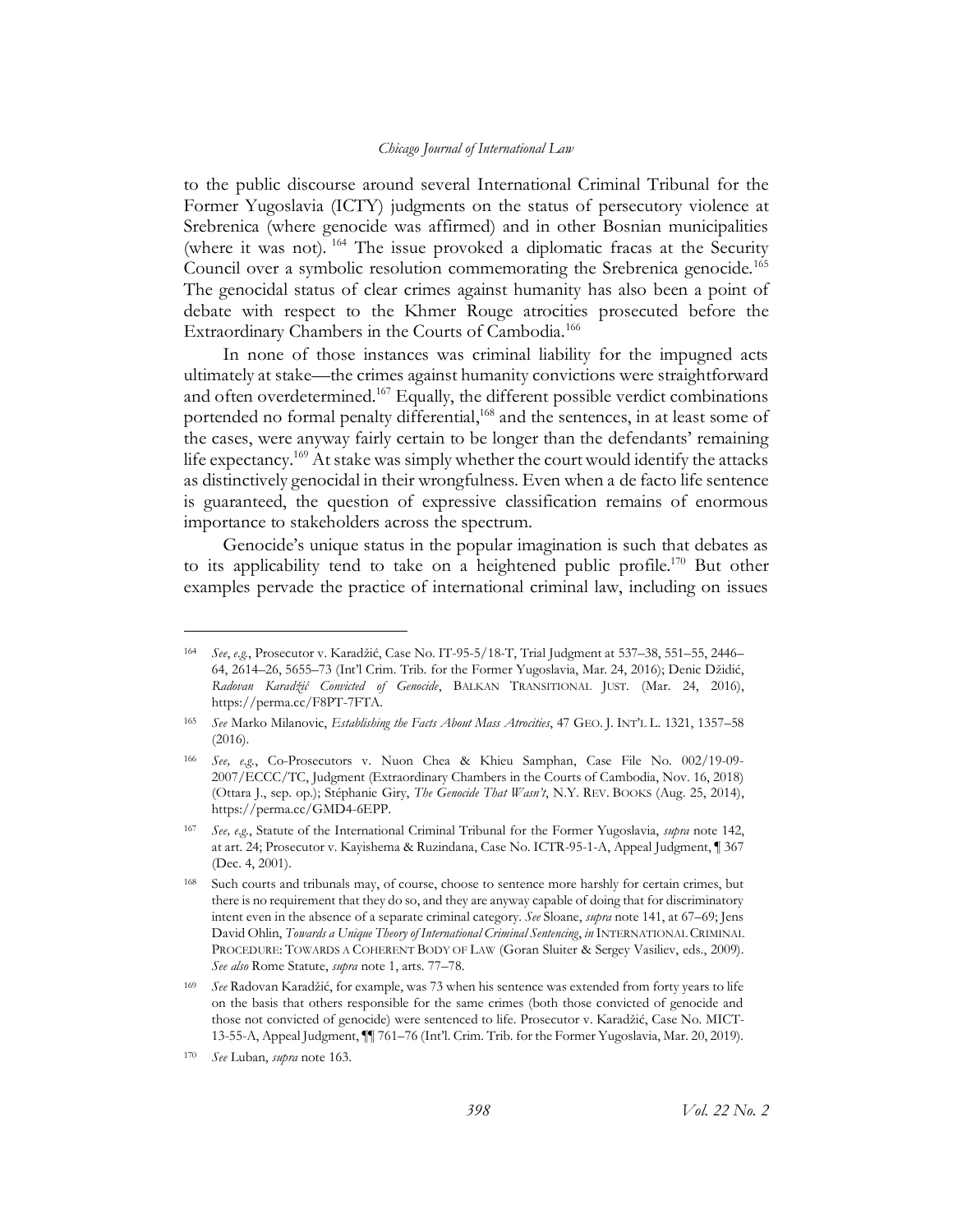such as modes of liability.<sup>171</sup> In the area of gender-based and sexual violence, the codification of crimes has developed over time to encompass a broad range of specific offenses, including not only outrages upon personal dignity and rape, but also sexual slavery, enforced prostitution, forced pregnancy, and enforced sterilization.<sup>172</sup> In the first international conviction for the crime against humanity of forced pregnancy, the ICC acknowledged the position of some states in drafting negotiations that "the crime was unnecessary because its elements were already covered by the crimes of rape and unlawful detention in the Statute."<sup>173</sup> However, the Chamber reasoned, "As with any crime, forced pregnancy must be interpreted in a manner which gives this crime independent meaning from the other sexual and gender based violence crimes in the Statute." <sup>174</sup> This, the judges held, "implicates the principle of fair labelling, and how the proper characterisation of the evil committed, that is to say, calling the crime by its true name, is part of the justice sought by the victims. It is not enough to punish it merely as a combination of other crimes." <sup>175</sup>

<span id="page-32-0"></span>For similar reasons, the Special Court for Sierra Leone (SCSL), the Extraordinary Chambers in the Courts of Cambodia (ECCC), and the ICC have reached beyond the offenses codified explicitly within their statutes to articulate and distinguish under the category of "other inhumane acts" the crime against humanity of forced marriage.<sup>176</sup> Here, too, an individual guilty of that crime is almost certain to be guilty of some combination of other crimes against humanity (such as forced labor, enslavement, sexual slavery, or forced pregnancy) for the same impugned acts. However, forced marriage was elaborated on the grounds that, even in aggregate, those other offenses do not fully capture the wrongfulness

<sup>171</sup> Prosecutor v. Kvočka, Case No. IT-98-30/1-A, Appeal Judgment, ¶ 92 (Int'l. Crim. Trib. for the Former Yugoslavia, Feb. 28, 2005).

<sup>172</sup> Rome Statute, *supra* not[e 1,](#page-3-1) arts. 7(1)(g), 8(2)(b)(xxi), 8(2)(b)(xxii), 8(2)(c)(ii), 8(2)(e)(vi). On the shift over time towards legal categories that more better reflect the nuances across of the distinct wrongs entailed in these violations, see, for example, Christine Chinkin, *Gender and Armed Conflict*, *in* THE OXFORD HANDBOOK OF INTERNATIONAL LAW IN ARMED CONFLICT 675, 681–91 (Andrew Clapham & Paola Gaeta eds., 2014).

<sup>173</sup> Prosecutor v. Ongwen, ICC-02/04-01/15-1762-Red, Trial Judgment, ¶ 2719 (Feb. 4, 2021), https://perma.cc/58EV-2RW3 (citation omitted).

<sup>174</sup> *Id.* ¶ 2722.

<sup>175</sup> *Id*.

<sup>176</sup> *See* Prosecutor v. Brima, Kamara & Kanu, SCSL-2004-16-A, Appeal Judgment, ¶¶ 190–99 (Special Court for Sierra Leone, Feb. 22, 2008); Prosecutor v. Sesay, Kallon & Gbao, Case No. SCSL-04- 15-A, Appeal Judgment, ¶¶ 735–36 (Special Court for Sierra Leone, Oct. 26, 2009); Co-Prosecutors v. Nuon Chea & Khieu Samphan, Case File No. 002/19-09-2007/ECCC/TC, Judgment ¶¶ 3686– 95 (Extraordinary Chambers in the Courts of Cambodia, Nov. 16, 2018); *Ongwen*, ICC-02/04- 01/15-1762-Red, Trial Judgment at ¶¶ 2741–53 (Feb. 4, 2021); Leila Nadya Sadat, *Crimes against Humanity in the Modern Age*, 107 AM. J. INT'L L. 334, 350 (2013).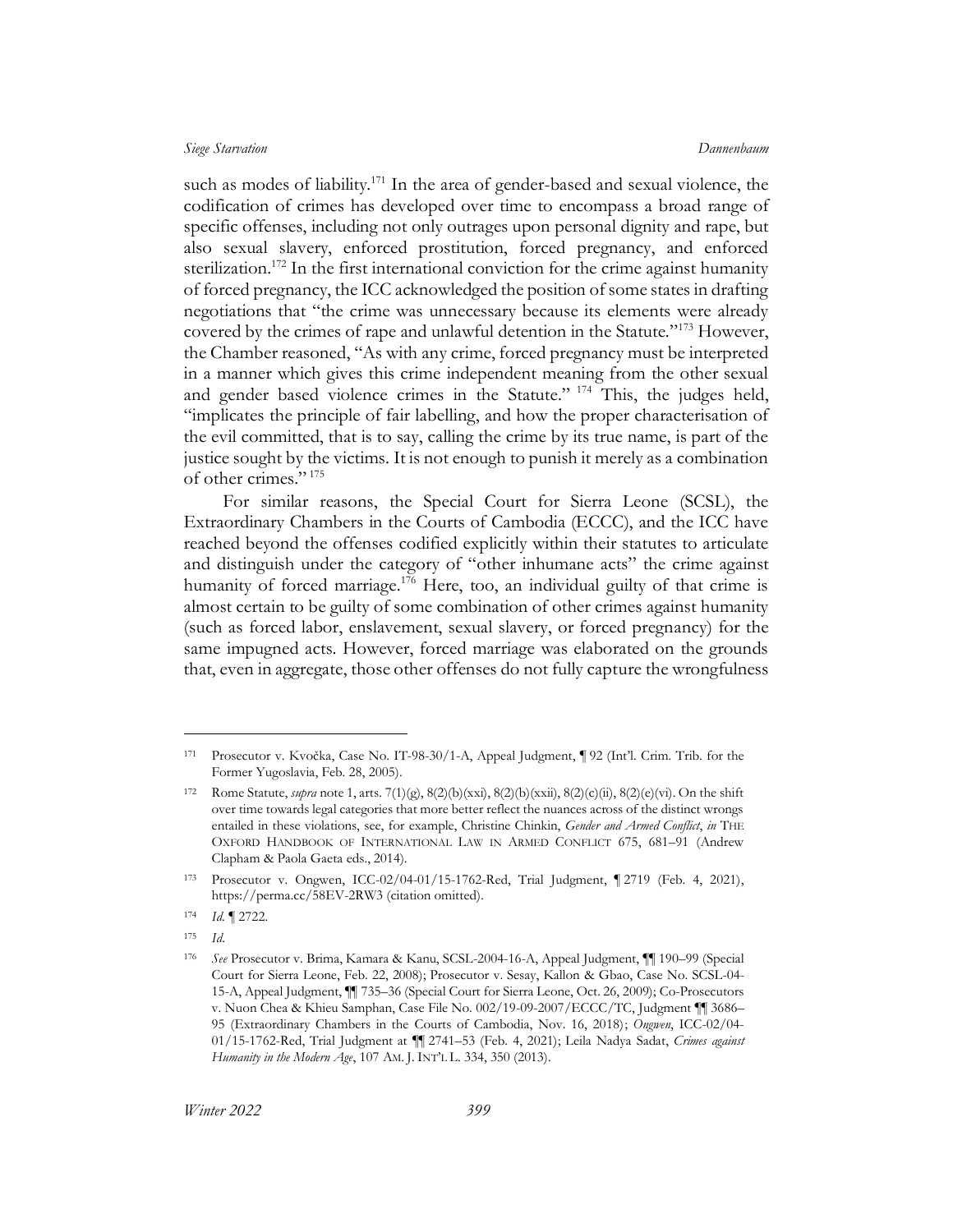of forcibly rendering someone a spouse.<sup>177</sup> In the landmark SCSL judgment, forced marriage was deemed to include "a forced conjugal association" that is distinctive in its exclusivity, its entailment of mutual obligations, and in inflicting a particular form of "long-term social stigmatization" arising from the marital association, with all of the challenges that poses for community reintegration.<sup>178</sup>

Further exemplifying the importance of moral meaning in the expression of international criminal law is the Rome Statute's approach to the crime against humanity of persecution. Article 7(1)(h) provides that persecution must be committed "in connection with" a "crime within the jurisdiction of the Court."<sup>179</sup> As such, acts qualifying for this crime are guaranteed also to qualify for at least one other ICC crime. To charge such acts as persecution, rather than the alternative ICC crime, is meaningful only in identifying discriminatory intent. There is no formal penalty differential between the criminal categories, and discriminatory intent can anyway be an exacerbating factor in sentencing for any crime.<sup>180</sup> As such, the value of the distinct category inheres not in its implications for retribution, deterrence, or coordination, but rather in enabling the specific condemnation of discriminatory atrocity.<sup>181</sup>

Ultimately, for a practice to qualify as an international crime, it must be assumed from the legal point of view that it entails a particular kind of wrong. A normative account of the crime responds to the imperative to clarify that moral meaning and to distinguish the meanings of overlapping prohibitions, thus respecting the rights of victims and the accused and ensuring the integrity of criminal law's expressive function. A normative account can also shed light on interpretive questions, inform charging and other prosecutorial decisions in contexts of scarce resources, and help to sharpen the work of civil society actors seeking to use systems of international criminal justice as part of a broader strategic response to malign policies.<sup>182</sup>

## <span id="page-33-0"></span>F. Categories of Criminal Wrongdoing in War

In contemplating the appropriate account of starvation, it is worth reflecting on the range of kinds of wrongdoing covered by war crimes law. One way of classifying those crimes would map them onto roughly the following issue areas:

<sup>177</sup> *See Ongwen*, ICC-02/04-01/15-1762-Red, Trial Judgment at ¶¶ 2747–50 (Feb. 4, 2021).

<sup>178</sup> *Brima*, SCSL-2004-16-A, Appeal Judgment at ¶¶ 190–99.

<sup>179</sup> Rome Statute, *supra* note [1,](#page-3-1) art. 7(1)(h).

<sup>180</sup> *See* International Criminal Court, Rules of Procedure and Evidence, ICC-PIDS-LT-02-002/13, r. 145(2)(b)(v) (2d ed. 2013).

<sup>181</sup> *See* Sadat, *supra* not[e 176,](#page-32-0) at 344.

<sup>182</sup> *See* Sander, *supra* note [149.](#page-29-1) On the interpretive implications of a normative account, see Dannenbaum, *supra* note [17,](#page-6-1) at 1301–17; Tom Dannenbaum, *The Criminalization of Aggression and Soldiers' Rights*, 29 EUR. J. INT'L L. 859 (2018).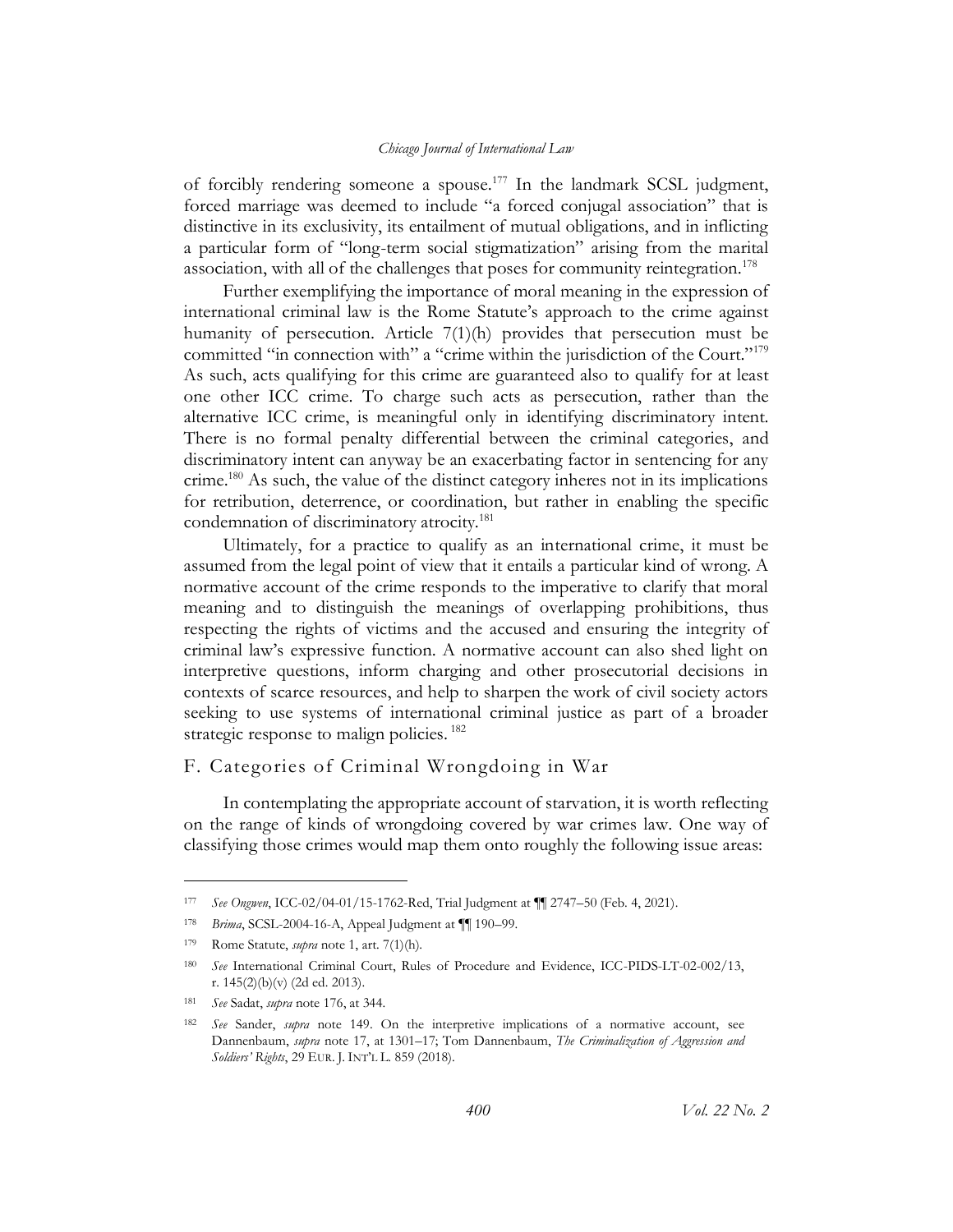- attacking legally protected persons in the conduct of hostilities (such as surrendering or wounded combatants, medical personnel, humanitarian actors, peacekeepers, or civilians [including via disproportionate or indiscriminate attack]);
- mistreating individuals under one's immediate custody or control (including by inflicting outrages upon their dignity, subjecting them to cruel treatment, mutilation, medical experimentation, murder, or torture, using them as hostages, or prosecuting them without fair trial protections);
- sexual or gender-based violence (including inflicting outrages upon dignity, engaging in rape, sexual slavery, enforced prostitution, forced pregnancy, enforced sterilization, and other forms of sexual violence);
- pillaging property or attacking or causing excessive damage to protected objects (such as civilian property, medical or humanitarian material, units, or transport, cultural heritage, and the environment);
- drawing on or compelling the combatancy of persons protected from performing that function (such as children, enemy nationals, or enemy prisoners of war);
- deporting, forcibly transferring, or inflicting collective punishment on the civilian population;
- abusing the control afforded by belligerent occupation (such as by transferring one's own population into the occupied territory);
- endangering persons or undermining the law of armed conflict by engaging in certain rule-breaking conduct that is prohibited even when no malign consequence arises (such as using prohibited weapons or declaring no quarter); and
- exploiting the laws of war in ways that put innocent persons at heightened risk (such as by using human shields, engaging in perfidy, or making improper use of flags of truce or medical emblems).

To be clear, this is not a formal classification; one could draw the lines differently. Moreover, there are overlapping normative features across these clusters, as well as important elements that distinguish the individual crimes within each cluster, as the unique expressive value of each crime demands.<sup>183</sup> For example, one might distinguish child soldiering from other forms of compelled participation in armed conflict due to the distinctive concerns associated with the

<sup>183</sup> *See supra* Section [III.E.](#page-29-0)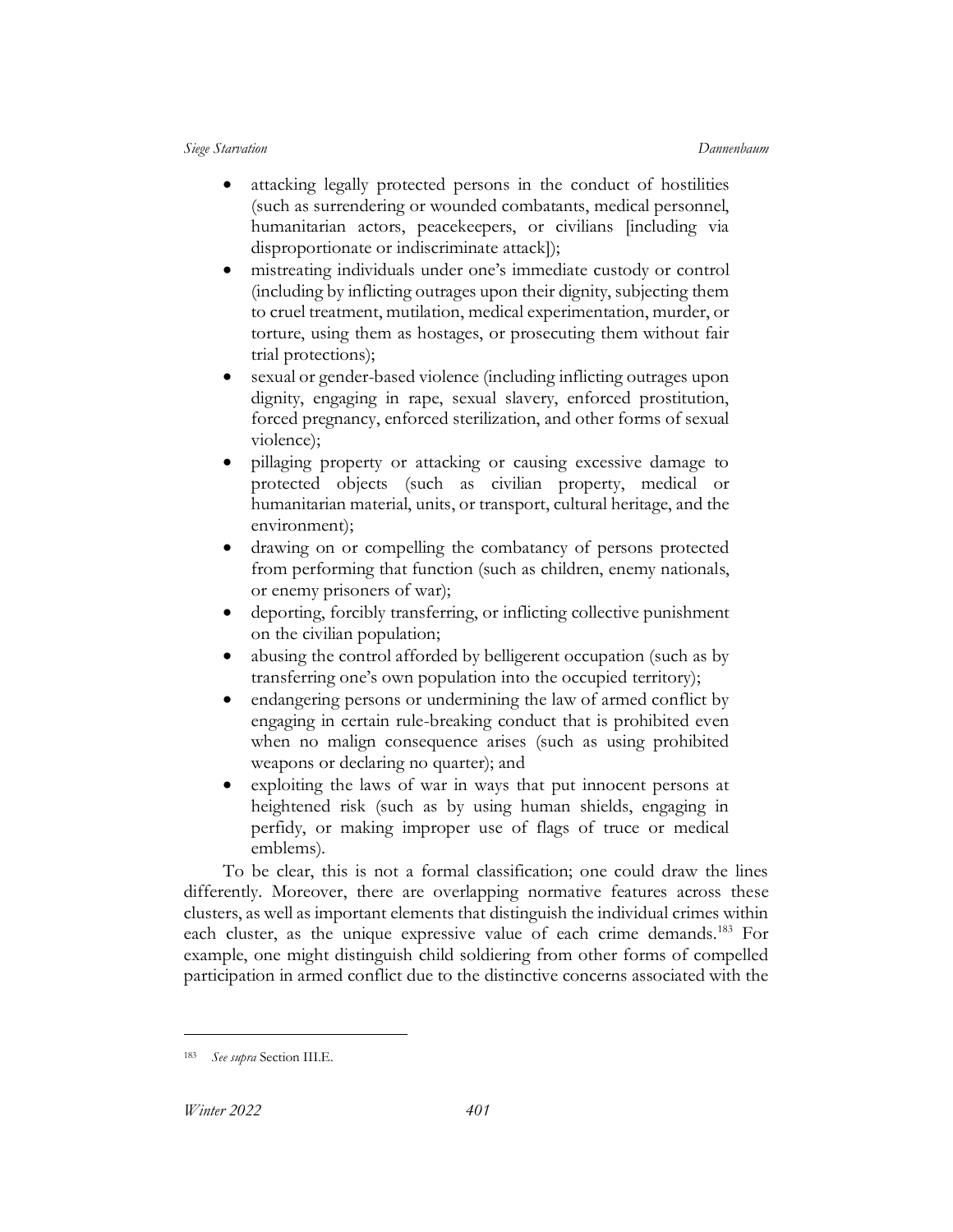protection of children, as compared to adults. Nonetheless, the categorization above indicates the expressive diversity within the war crimes category.

In contemplating the place of the starvation war crime in this framework, it is worth noting that most manifestations of starvation of civilians as a method of warfare could in principle qualify for multiple war crimes, including attacks on civilians, collective punishment, forced transfer or deportation, indiscriminate (or disproportionate) attacks, and attacks on civilian or other protected objects.<sup>184</sup> Cases of widespread or systematic starvation (which might be thought to include all instances of starvation as a "method" of warfare)<sup>185</sup> could also qualify as one or more crimes against humanity, including, most obviously, murder, extermination, forcible transfer, or other inhumane acts.<sup>186</sup> A persuasive normative account of the starvation crime ought to make sense of it as a war crime, while also identifying the features that warrant its distinct articulation and application.

## <span id="page-35-0"></span>IV. STARVATION AS A FORM OF ATTACK ON CIVILIANS

The simplest account of the core wrong of illegal starvation tactics is that such methods inflict a range of harms, and ultimately death, on a category of persons not liable to be attacked in that way, even in war—namely, civilians who are not taking a direct part in hostilities. At the very least, starvation tactics endanger civilians in those respects. Thus understood, the crime of using starvation of civilians as a method of warfare might be thought to fit primarily and straightforwardly within the first cluster of war crimes in the list above, as a form of attack on a protected category of persons (civilians).

This is a common theory of the crime. One of the leading commentaries on the Rome Statute identifies article 8(2)(b)(xxv) as fundamentally "an application of the prohibition to attack civilians."<sup>187</sup> Contributors to a key IHL text argue similarly that the starvation ban is "[d]erived from the principle of distinction."<sup>188</sup> The International Committee of the Red Cross's commentary on the underlying rules in the Additional Protocols supports this position, describing the prohibition on starvation methods in Article 14 of Protocol II as "really only a specific application of common Article 3, which imposes on parties to the conflict the

<sup>184</sup> *See, e.g.*, D'Alessandra & Gillett, *supra* not[e 18,](#page-6-0) at 826; DeFalco, *supra* not[e 66,](#page-14-1) at 1159, 1142–49.

<sup>185</sup> On systematicity as an element of crimes against humanity, see, for example, Prosecutor v. Kunarac, Case No. IT-96-23-T & IT-96-23/1-A, Appeal Judgment, ¶ 94 (Int'l Crim. Trib. For the Former Yugoslavia, June 12, 2002).

<sup>186</sup> *See* DeFalco, *supra* note [66,](#page-14-1) at 1159–75. But note the challenges discussed at *infra* note [211](#page-38-0) and accompanying text.

<sup>187</sup> Cottier & Richard, *supra* not[e 50,](#page-11-0) at 509.

<sup>188</sup> Gloria Gaggioli & Nils Melzer, *Methods of Warfare*, *in* THE OXFORD GUIDE TO INTERNATIONAL HUMANITARIAN LAW 235, 248 (Ben Saul & Dapo Akande eds., 2020).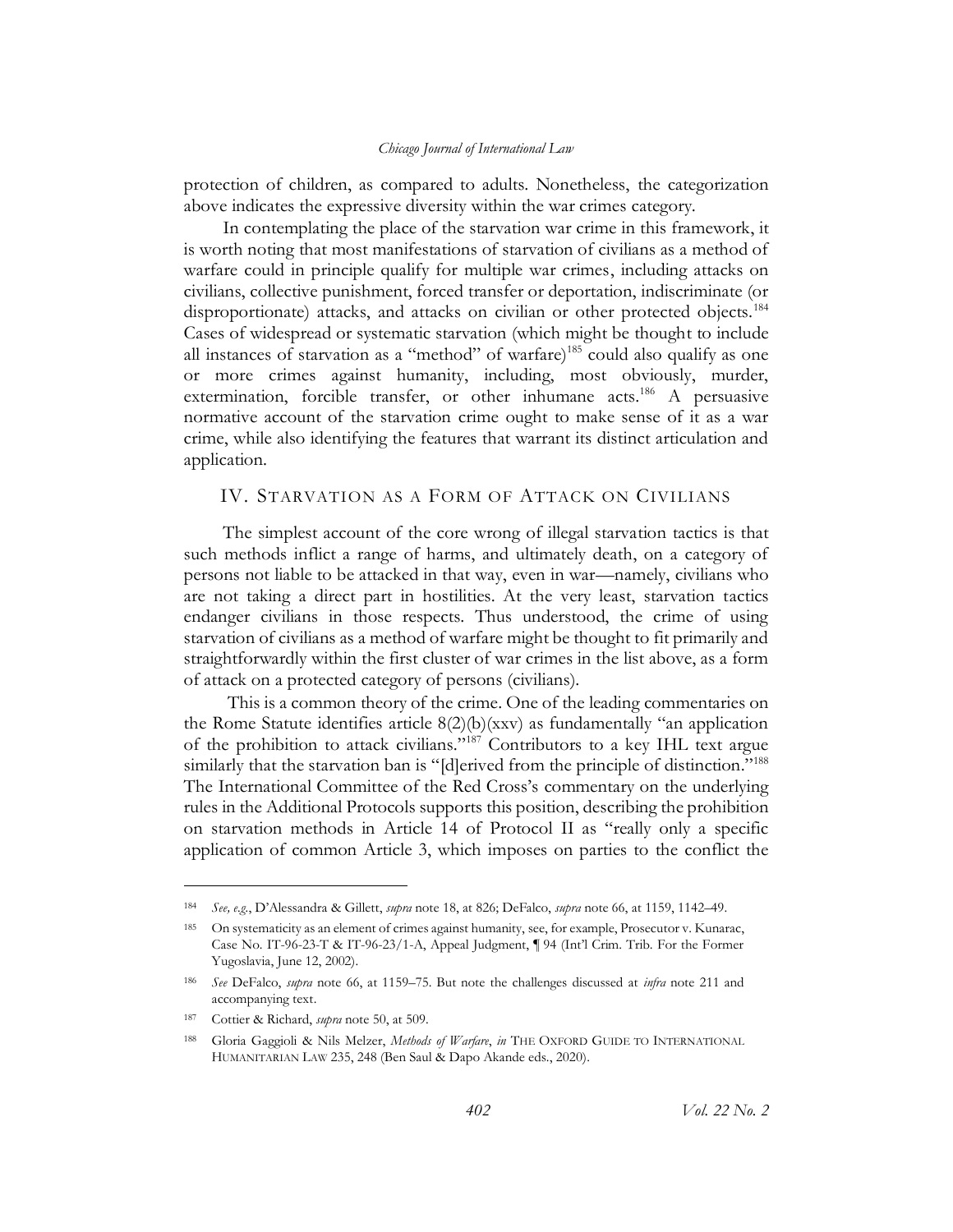<span id="page-36-0"></span>obligation to guarantee humane treatment for all persons not participating in hostilities, and in particular prohibits violence to life."<sup>189</sup> Announcing an indictment related to alleged war crimes perpetrated in Sudan between 1998 and 2003, the Åklagarmyndigheten (Swedish Prosecution Authority) offered the practice of burning crops as an example of an indiscriminate attack or an attack on civilians.<sup>190</sup> The International Commission of Inquiry on Darfur approvingly cited the U.K. *Manual of the Law of Armed Conflict* for the view that the starvation ban "follows" from the legal fact that "[v]iolence to the life and person of civilians is prohibited, whatever method is adopted to achieve it."<sup>191</sup> It is, on that interpretation, a prohibition rooted ultimately in the right to life.<sup>192</sup> Notwithstanding the complexity associated with the meaning of "attack" or "violence" in  $IHL$ ,<sup>193</sup> the U.K. Manual extends this reasoning to sieges, blockades, and the "blocking of relief supplies with the intent of causing starvation."<sup>194</sup> Along similar lines, the fact that starvation tactics lead ultimately to the infliction of death is thought to implicate extermination (mass-murder) as the primary manifestation of this wrong in the crimes against humanity category.<sup>195</sup>

# <span id="page-36-1"></span>A. The Distinct Role of the Starvation Crime Among Attacks on Civilians

On the one hand, this common view of the prohibition's normative core gains credibility from its fit with the general criminality of attacking civilians and civilian populations. On the other hand, precisely that connection raises the question of whether the starvation ban has a distinct function or meaning that cannot be subsumed by the general prohibition and criminalization of attacks on civilians.<sup>196</sup> Several such functions might be invoked.

<sup>189</sup> Sandoz, Swinarski & Zimmermann, *supra* not[e 73,](#page-16-0) ¶ 4794.

<sup>190</sup> *See* Åklagarmyndigheten, *supra* note [14.](#page-5-0)

<sup>191</sup> U.K. LOAC MANUAL, *supra* not[e 69,](#page-15-0) ¶ 15.19.1; Rep. of the Int'l Comm'n of Inquiry on Darfur to the U.N. Secretary-General, Pursuant to Security Council Resolution 1564 of 18 September 2004, ¶ 166(x) n.90 (Jan. 25, 2005) [hereinafter ICID Report].

<sup>192</sup> *See* U.K. LOAC MANUAL, *supra* not[e 69,](#page-15-0) ¶ 15.19.1; ICID Report, *supra* not[e 191,](#page-36-0) ¶ 166(x), n.90.

<sup>193</sup> On arguments for a narrow reading of "attack" that would exclude encirclements, see *supra* note [70.](#page-15-1) On the other hand, some have argued for a broader understanding of the term and the ICC jurisprudence on the issue is currently murky. Ori Pomson, *Ntaganda Appeals Chamber Divided on Meaning of 'Attack*,*'* ARTICLES OF WAR (May 12, 2021), https://perma.cc/4GY6-EDAU. On encirclement deprivation as an "attack," see Gloria Gaggioli, *Joint Blog Series on International Law and Armed Conflict: Are Sieges Prohibited under Contemporary IHL?*, EJIL:TALK! (Jan. 30, 2019), https://perma.cc/SX2R-Q67D; Gillard, *supra* not[e 111,](#page-22-0) at 8.

<sup>194</sup> U.K. LOAC MANUAL, *supra* not[e 69,](#page-15-0) ¶ 15.19.1.

<sup>195</sup> *See* Marcus, *supra* not[e 6,](#page-4-0) at 273.

<sup>196</sup> *See supra* Section [III.E.](#page-29-0)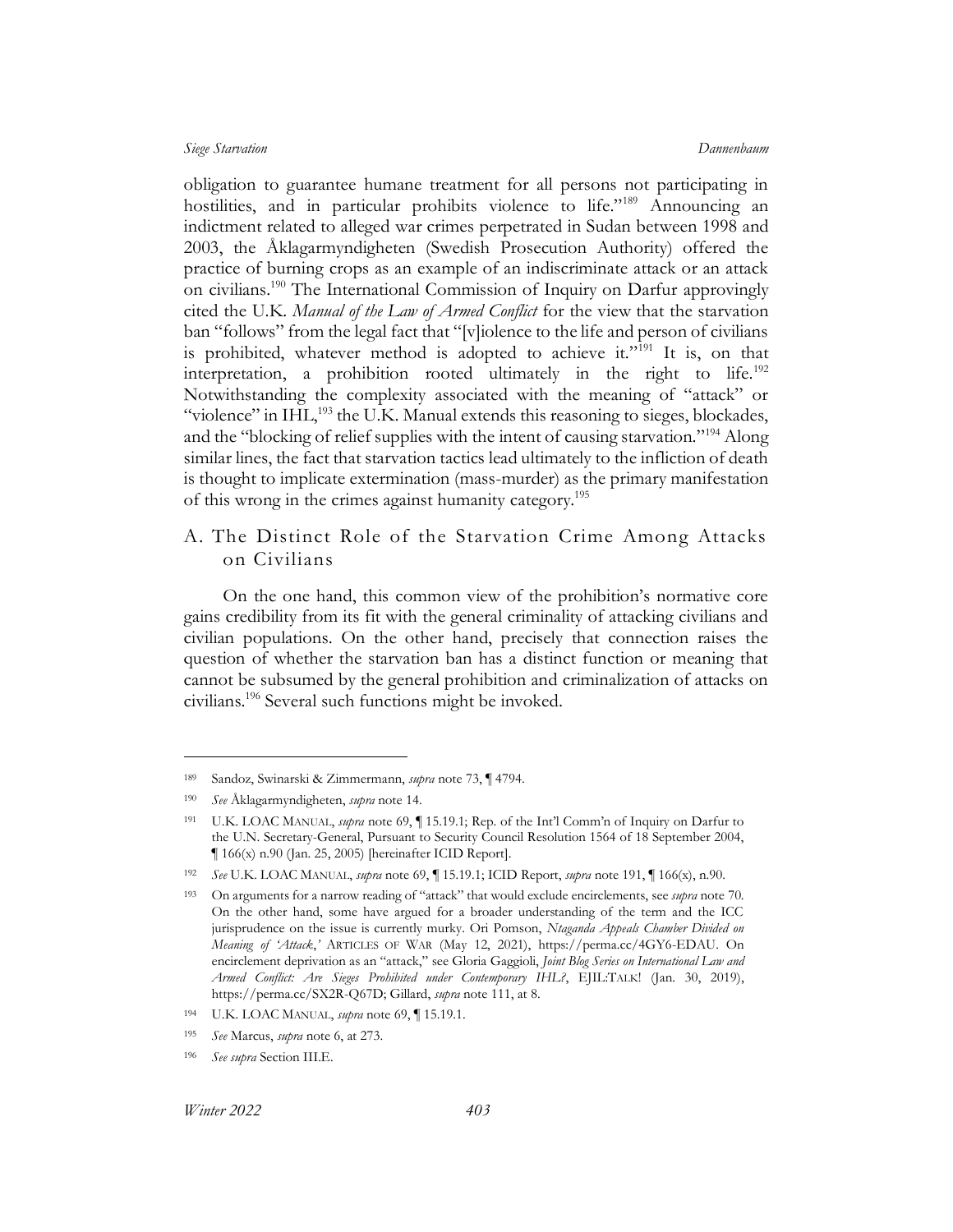First, the separate articulation of the starvation ban eliminates any ambiguity as to whether the principle underpinning the ban on attacking civilians also applies legally to methods that inflict the same fundamental wrong via a different route. Until relatively recently, the application of that underlying principle to encirclement starvation was not obvious.<sup>197</sup> Walzer observed of the normative posture of what he terms the "war convention"<sup>198</sup> as it existed shortly before the agreement of the Additional Protocols, "If there is a general rule that civilian deaths must not be aimed at, the siege is a great exception."<sup>199</sup>

In light of both the historical permissibility of siege warfare and ongoing debates regarding the meaning of "attack" in IHL, it could prove complicated to rely on the war crime of attacking civilians as the basis for prosecuting encirclement deprivation.<sup>200</sup> Notably, in his defense of the permissibility of such tactics, Watts (like Walzer) is explicit about the status of siege starvation as a normative "outlier" compared to the rules protecting civilians from attack in IHL.<sup>201</sup> Given that context, the specific criminalization of starvation methods, including with explicit reference to deprivation by impeding the delivery of relief supplies, can be understood to serve the function of dispelling doubt about whether such methods are covered by the more general war crimes related to the protection of civilians.

<span id="page-37-0"></span>Second, the separate articulation of the starvation crime might be thought to obviate some of the practical obstacles associated with attaching other war crimes and crimes against humanity to starvation methods. At the crux of these difficulties is the fact that the outcome to which the criminal proscription is putatively attentive (namely, death) is several steps removed from the impugned conduct. The ultimate cause of death in famines is typically not starvation itself, but infection with one or more of the communicable diseases that proliferate in such situations.<sup>202</sup> Depriving populations of essentials enables such proliferation, but outbreaks inevitably involve multiple factors, including complications arising from the policies of the besieged authorities. $203$ 

<sup>197</sup> *See supra* Section [II.A.](#page-9-0)

<sup>198</sup> By war convention, Walzer refers to "the set of articulated norms, customs, professional codes, legal precepts, religious and philosophical principles, and reciprocal arrangements that shape our judgements of military conduct." WALZER, *supra* not[e 95,](#page-20-0) at 44.

<sup>199</sup> *Id.* at 162.

<sup>200</sup> *See supra* not[e 193.](#page-36-1)

<sup>201</sup> Watts, *supra* note [66,](#page-14-0) at 47.

<sup>202</sup> *See* Conley & de Waal, *supra* not[e 4,](#page-3-0) at 701.

<sup>203</sup> *See 'It is Necessary that Those Who are Responsible for These Famines Fear that They Could be Prosecuted for Their Crimes': An Interview with Jane Ferguson*, 17 J. INT'L CRIM. JUSTICE 907, 909 (2019).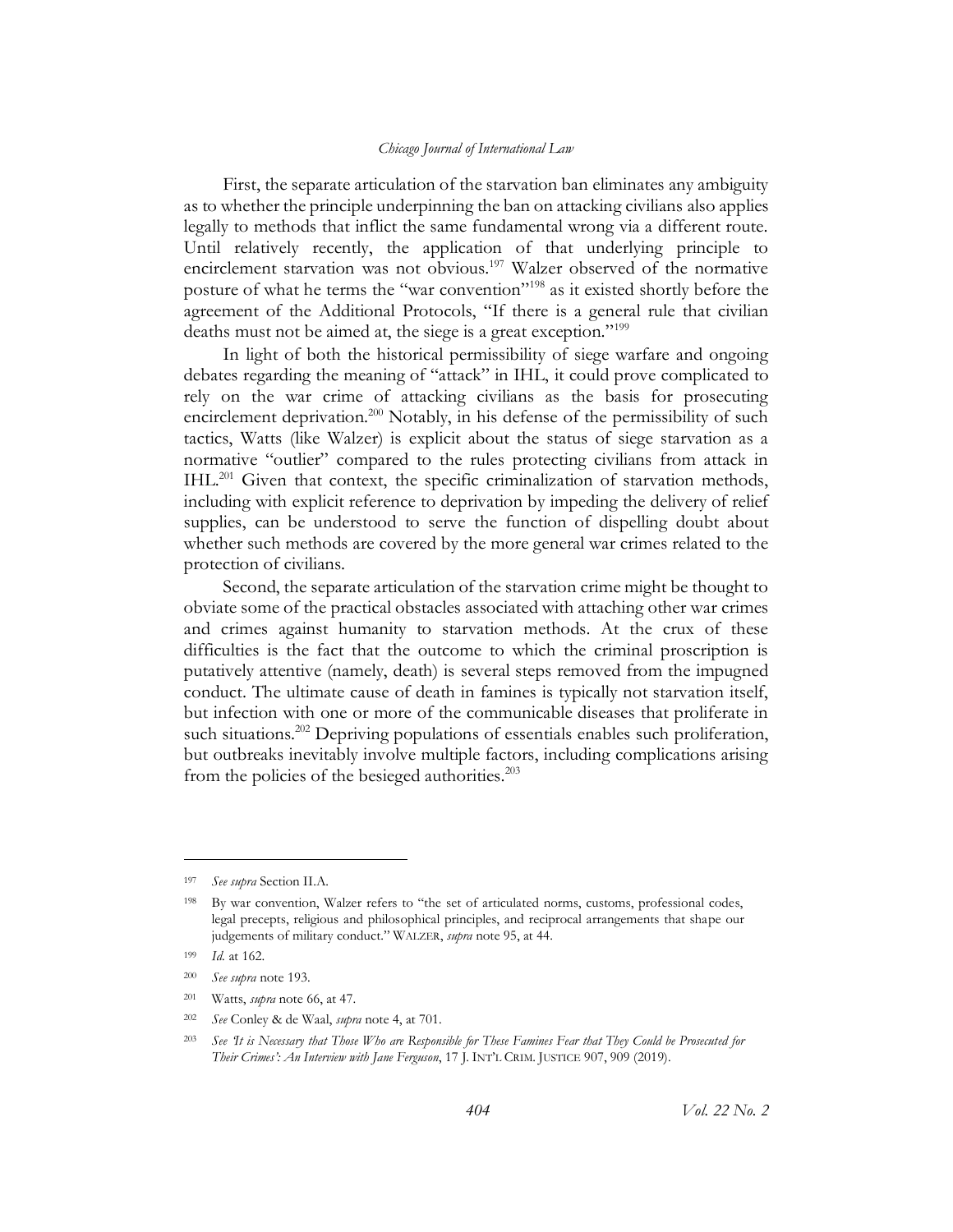That reality affects the viability of any criminal prohibition that requires establishing that the impugned conduct caused a proscribed consequence.<sup>204</sup> At the ICC, that category of prohibitions includes the war crimes of killing, murder, willfully causing great suffering, inflicting excessive collateral injury or death on civilians, and the crimes against humanity of murder and extermination. <sup>205</sup> At the ad hoc tribunals, the crime of attacking civilians was considered established only if the attacks could be shown to have caused death or serious injury.<sup>206</sup> The latter requirement has not been incorporated into the corollary ICC crime, but the aforementioned ambiguities regarding the meaning of "attack" remain pertinent in that context. $207$ 

<span id="page-38-1"></span>These obstacles are not hypothetical. The Supreme Court Chamber of the ECCC reversed a finding of extermination associated with the starvation of persons during the transfer of hundreds of thousands under the Khmer Rouge on the grounds that the link between mass deprivation and large-scale death was not established.<sup>208</sup> In the context of the siege of Sarajevo, the U.N. Commission of Experts found the supply of essentials to have been "extremely limited" but determined that there was no indication that this had caused deaths.<sup>209</sup> The implication was clear: "As no one appears to have died of starvation, cold, or dehydration in Sarajevo, it is unlikely anyone could be held liable" for siege starvation.<sup>210</sup> The policies of the besieged Sarajevan authorities further complicated the question of causation.<sup>211</sup> Seen in this light, the ICC starvation crime might be thought to provide distinctive value by focusing on endangerment and thus eliminating the peculiar difficulty of establishing causation in this context.

<span id="page-38-0"></span>Third, the distinct articulation of starvation within the normative cluster of attacks on civilians and other protected persons might also be thought to enable the precise identification of a particular form of that wrong. Starvation inflicts specific kinds of physical and psychological suffering, has life-changing impacts on children, heightens the affected population's vulnerability to the spread of

<sup>204</sup> *See* DE WAAL, *supra* not[e 4,](#page-3-0) at 22–23.

<sup>205</sup> *See* ICC Elements of Crimes, *supra* not[e 80,](#page-17-0) at 5–6, 13, 15, 19, 31.

<sup>206</sup> *See* Prosecutor v. Kordić & Čerkez, Case No. IT-95-14/2-A, Appeal Judgment, ¶¶ 66–67 (Int'l Crim. Trib. for the Former Yugoslavia, Dec. 17, 2004).

<sup>207</sup> *See* ICC Elements of Crimes, *supra* not[e 80,](#page-17-0) at 18, 34. *See supra* not[e 193.](#page-36-1)

<sup>208</sup> *See* Co-Prosecutors v. Nuon Chea & Khieu Samphan, Case File No. 002/19-09-2007/ECCC/SC F36, Appeal Judgment, ¶ 536–57 (Extraordinary Chambers in the Courts of Cambodia, Nov. 23, 2016).

<sup>209</sup> U.N. Comm. Rep. Sarajevo, *supra* not[e 67,](#page-15-2) ¶ 75.

<sup>210</sup> *Id.* ¶ 77.

<sup>211</sup> *See id.* ¶ 87. The Commission was considering the siege through the lens of starvation of civilians as a method of warfare. However, it did so prior to the crime's codification. When codification occurred through the Rome Statute, it was made clear that civilian harm or death is not a consequence element of the crime. ICC Elements of Crimes, *supra* not[e 80,](#page-17-0) at 31.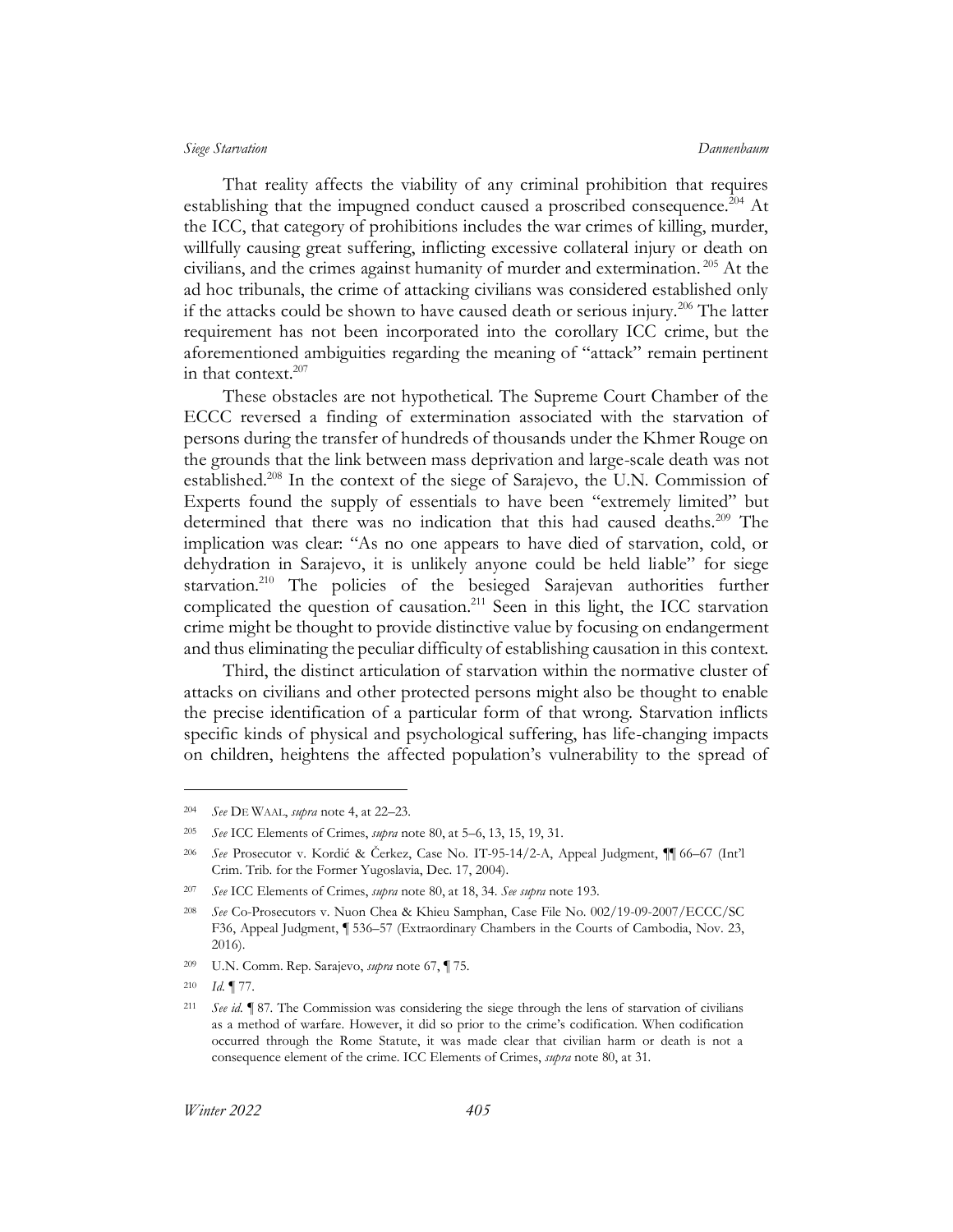<span id="page-39-1"></span><span id="page-39-0"></span>infectious disease, contributes to mass displacement and economic deprivation, portends transgenerational reverberating effects, and ultimately kills via these and other mechanisms.<sup>212</sup> Although kinetic attacks on civilians also cause a spectrum of immediate and reverberating harms, both the longer temporal dimension and the nature of the harms associated with starvation are distinctive.<sup>213</sup> Thus, starvation tactics have been described as inflicting "death in slow motion."<sup>214</sup> Characterized in that way, the starvation crime might be understood to serve a function within its war crimes cluster parallel to that served by the act of inflicting conditions of life calculated to bring about physical destruction within the umbrella category of genocide.<sup>215</sup>

In sum, on this common view, the basic wrong at the heart of the starvation crime is the targeted or indiscriminate endangerment of persons who ought not be attacked in that way even in armed conflict. Codifying a distinct starvation crime within that broader category serves three functions. First, it removes any ambiguity regarding the criminality of starvation by encirclement or by the removal of essentials. Second, it obviates the unique challenge of establishing causation in this context. Third, it allows for a more precise condemnation of the particular forms of suffering and death specific to starvation methods.

## <span id="page-39-2"></span>B. Necessity Revisited: Graduality and Civilian Harm

Accepting this account, one might think that the straightforward interpretive implication would be that civilian starvation should be understood to be broadly and categorically prohibited. As noted above, attacks targeting civilians are prohibited and criminal.<sup>216</sup> Similarly, it is prohibited for belligerents to engage in

<sup>212</sup> *See, e.g.*, Conley & de Waal, *supra* note [4,](#page-3-0) at 701–03; Jordash, Murdoch & Holmes, *supra* note [74,](#page-16-1) at 850; Antonio Coco, Jérôme de Hemptinne & Brian Lander, *International Law Against Starvation in Armed Conflict: Epilogue to a Multi-faceted Study*, 17 J. INT'L CRIM. JUST. 913, 913 (2019); IIFFMM, Detailed Findings (2019), *supra* not[e 8;](#page-4-1) Rep. of the Detailed Findings of the Comm'n of Inquiry on Human Rights in the Democratic People's Republic of Korea, U.N. Doc. A/HRC/25/CRP.1, ¶ 542–553 (Feb. 7, 2014) [hereinafter DPRK Report Detailed Findings]; Cesar G. Victora et al., *Maternal and Child Undernutrition: Consequences for Adult Health and Human Capital*, 371 LANCET 340 (2008).

<sup>213</sup> On the reverberating effects of kinetic attacks, see, for example, Isabel Robinson & Ellen Nohle, *Proportionality and Precautions in Attack,* 98 INT'L REV. RED CROSS 107 (2017).

<sup>214</sup> Ventura, *supra* not[e 75,](#page-16-2) at 792. *See id.* at 798 (starvation and death are "two sides of the same coin").

<sup>215</sup> Describing this underlying act as genocide by "measures of slow death," see Independent International Fact-Finding Mission on Myanmar, U.N. Doc. A/HRC/39/CRP.2, ¶ 1400 (Sept. 17, 2018). Identifying starvation methods as potentially genocidal via this underlying act, see ICC Elements of Crimes, *supra* not[e 80,](#page-17-0) at 3 n.4; Prosecutor v. Tolimir, Case No. IT-05-88/2-A, Appeal Judgment, ¶ 226 (Int'l Crim. Trib. for the Former Yugoslavia, Apr. 8, 2015); Prosecutor v. Akayesu, Case No. ICTR-96-4-T, Trial Judgment, ¶ 506 (Sept. 2, 1998); Ventura, *supra* not[e 75,](#page-16-2) at 810 (noting that this category "matches [starvation] perfectly").

<sup>216</sup> *See supra* not[e 118](#page-24-0) and accompanying text.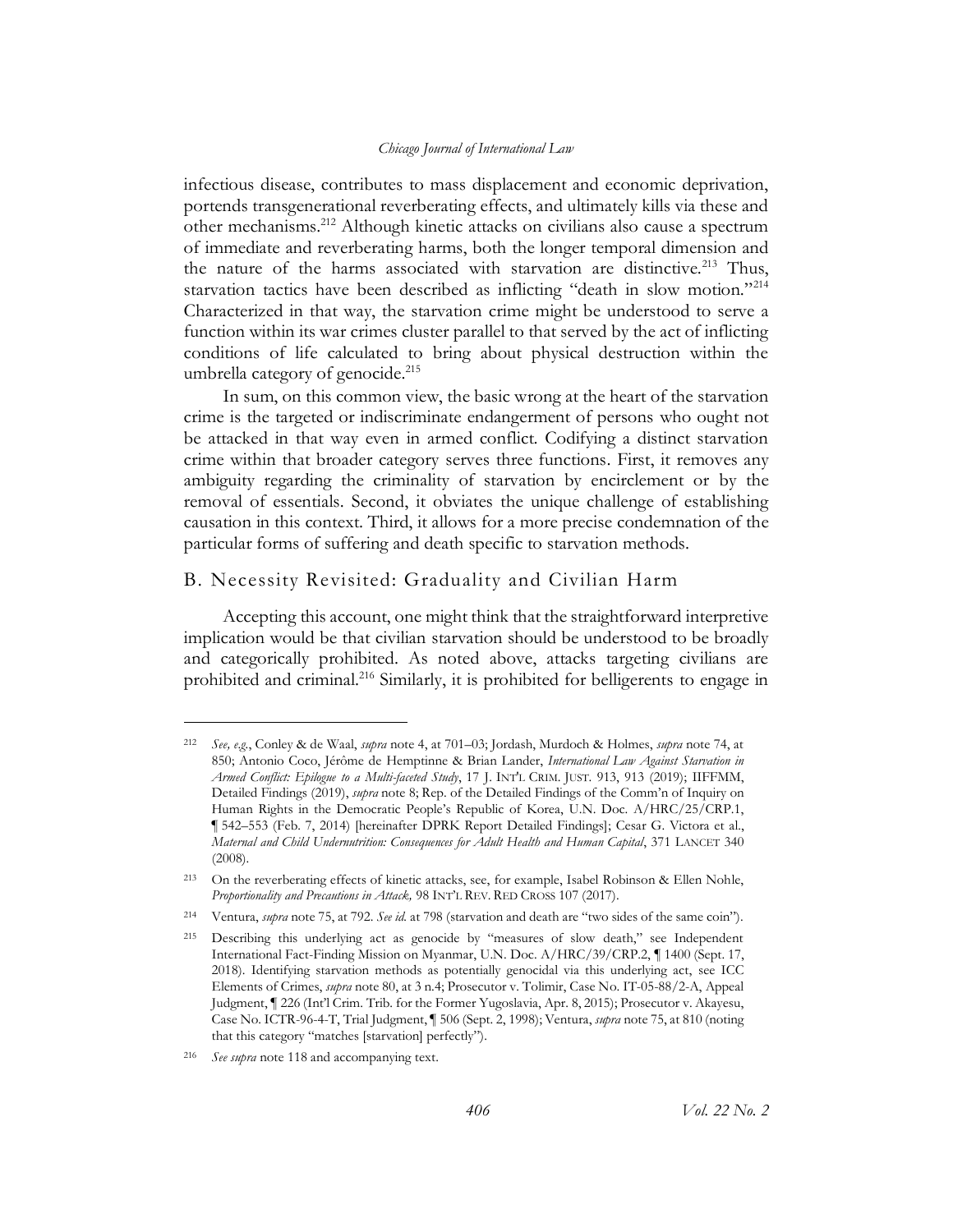attacks that fail to distinguish between civilians and combatants (or other military objectives) or that use means or methods of warfare that cannot be directed at a specific military objective.<sup>217</sup> Indiscriminate attacks are prohibited and criminal under customary international law.<sup>218</sup> Although the Rome Statute does not address such attacks explicitly, an ICC Trial Chamber has determined that attacks inflicted "indiscriminately" on "civilians and fighters alike" amount to conduct undertaken with a dual purpose of targeting *both* combatants *and* civilians.<sup>219</sup> Moreover, populations comprised predominantly of civilians retain their protected status under that rule, even when there are combatants ensconced within.<sup>220</sup> The customary and Rome Statute war crime of attacking such a population attaches when the population as a whole is made the target of attack.<sup>221</sup>

These prohibitions are categorical. It is criminal to attack civilians or the civilian population regardless of the military advantage that such an attack might return, regardless of whether the ultimate goal is to inflict suffering on civilians or to neutralize the combatants ensconced within, and regardless of whether there are other available routes to military success. Although there are ongoing disputes about precisely when explosive weapons with wide-area effects may be used in

<sup>217</sup> *See supra* notes [120](#page-24-1)–21 and accompanying text.

<sup>218</sup> *See* AP I, *supra* not[e 44,](#page-10-0) art 51(4–5); Hum. Rts. Council, Situation of Hum. Rts. in Yemen, Including Violations and Abuses Since September 2014: Rep. of the Group of Eminent Int'l and Reg'l Experts as submitted to the U.N. High Comm'r for Hum. Rts., ¶¶ 32–34, U.N. Doc. A/HRC/42/17 (Aug. 9, 2019); Group of Experts on Yemen, Detailed Findings (2019*), supra* note [7,](#page-4-2) ¶ 316. *See also supra* note [121.](#page-24-2) 

<sup>219</sup> Prosecutor v. Ntaganda, Case No. ICC-01/04-02/06-2359, Judgment, ¶ 923 (July 8, 2019), https://perma.cc/LF76-5ZDK. *See also id.* at ¶¶ 926, 1057; Prosecutor v. Katanga, Case No. ICC-01/04-01/07-3436, Judgment, ¶ 802 (Mar. 7, 2014), https://perma.cc/J4BE-ENA3.

<sup>220</sup> *See* AP I, *supra* note [44,](#page-10-0) art. 50(3). The ICTY held repeatedly that "a population may qualify as civilian as long as it is predominantly civilian," finding on that basis that "the population of the urban areas inside the confrontation lines of Sarajevo between 1992 and 1995 had civilian status as a whole," notwithstanding the presence of combatants in those areas. Prosecutor v. Karadžić, Case No. IT-95-5/18-T, Judgment ¶ 4610 n.15510 (Int'l Crim. Trib. for the Former Yugoslavia Mar. 24, 2016). *See also id.* ¶ 474; Prosecutor v. Galić, Case No. IT-98-29-A, Appeal Judgment, ¶¶ 135–38 (Int'l Crim. Trib. for the Former Yugoslavia Nov. 30, 2006); Prosecutor v. Kordić & Čerkez, Case No. IT-95-14/2-A, Judgment, ¶ 50 (Int'l Crim. Trib. for the Former Yugoslavia Dec.17, 2004); Prosecutor v. Blaškić, Case No. IT-95-14-A, Judgment, ¶ 115 (Int'l Crim. Trib. for the Former Yugoslavia July 29, 2004). The ICC has affirmed this principle in its own jurisprudence. *Katanga*, ICC-01/04-01/07-3436, Judgment at ¶ 1105.

<sup>221</sup> On the IHL prohibition of attacks on civilian populations, as distinct from specific civilians, see AP I, *supra* note [44,](#page-10-0) art. 51(2); AP II, *supra* note [44,](#page-10-0) art. 13(2). For the criminality of attacking civilian populations as distinct from specific civilians, see AP I, *supra* note [44,](#page-10-0) art. 85(3)(a); Rome Statute, *supra* not[e 1,](#page-3-1) arts. 8(2)(b)(i), (e)(i). The *Ntaganda* Appeals Chamber at the ICC clarified recently that the targeting of a civilian population without distinction between civilians and combatants can qualify as an attack directed against a civilian population. *Ntaganda*, ICC-01/04-02/06-2666-Red, Appeal Judgment at ¶¶ 418, 424, 491 (Mar. 30, 2021), https://perma.cc/6P2E-EJ8G. *See also Galić*, Case No. IT-98-29-A, Appeal Judgment at ¶¶ 131–38.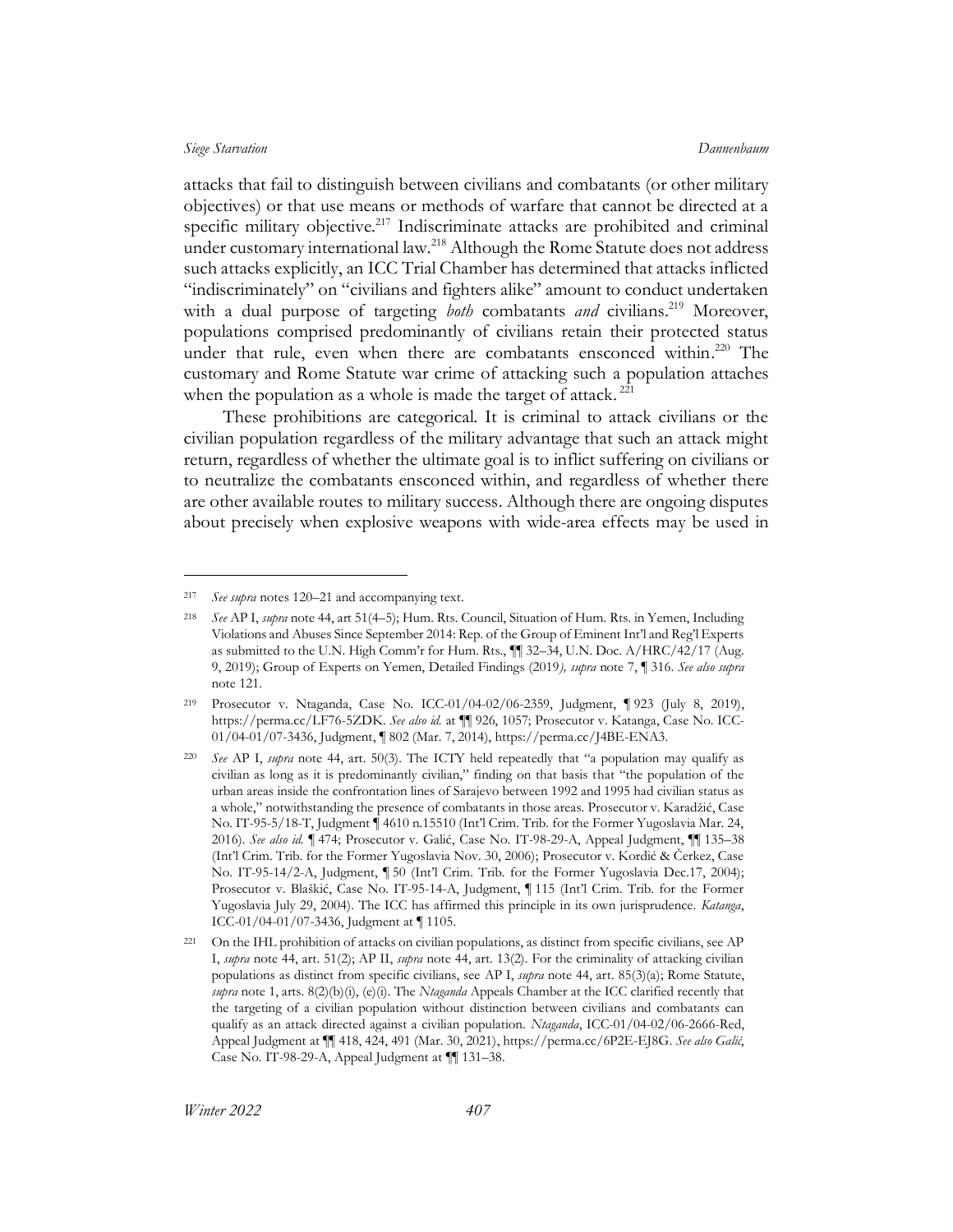<span id="page-41-0"></span>populated areas,<sup>222</sup> it is clear that the ban on attacks that fail to distinguish between civilians and combatants or that use means or methods incapable of such distinction applies even if their indiscriminate fire may have been motivated by apparently benign goals, such as force protection,<sup>223</sup> and even if the attacking party lacked alternative means.<sup>224</sup> Military advantage can be invoked to justify attacks inflicting civilian loss only when that loss is part of the collateral damage arising from discriminate operations targeted at specific military objectives. Even then, the civilian loss expected cannot legally be excessive in relation to the concrete and direct military advantage anticipated.<sup>225</sup>

Through these rules, contemporary IHL protects the right of civilians not to be instrumentalized or treated as expendable in war, unless they have acted to forfeit that right through participating directly in hostilities.<sup>226</sup> Assuming the starvation crime to be rooted in that same principle, one might think that the method would be subject to a similarly categorical proscription. On that view, a starvation siege that deprives the encircled (civilian) population of essentials to starve out the combatants within would be straightforwardly prohibited, as would deprivation operations that inflict starvation on combatants and civilians without discrimination. As with any other attack on civilians or the civilian population, military advantage would offer no basis for interpreting the prohibition more permissively.

And yet, as discussed above, military necessity is understood by some to demand a less stringent approach in the starvation context.<sup>227</sup> On that view, military imperatives demand that the targeted starvation of encircled (civilian) populations and the indiscriminate starvation of combatants and civilians are (or at least should be) permissible in siege situations as long as they are performed with a view to starving out the combatants ensconced within, rather than

<sup>222</sup> *Cf.* INT'L COMM. OF THE RED CROSS,INTERNATIONAL HUMANITARIAN LAW AND THE CHALLENGES OF CONTEMPORARY ARMED CONFLICTS 19–22 (2019), https://perma.cc/23TP-ZYSH [hereinafter ICRC CHALLENGES 2019]; INT'L COMM. OF THE RED CROSS, INTERNATIONAL HUMANITARIAN LAW AND THE CHALLENGES OF CONTEMPORARY ARMED CONFLICTS 47–53 (2015), https://perma.cc/RT7W-34L9; INT'L COMM. OF THE RED CROSS, INTERNATIONAL HUMANITARIAN LAW AND THE CHALLENGES OF CONTEMPORARY ARMED CONFLICTS 40–42 (2011), https://perma.cc/Z8MF-AVKP; Laurent Gisel, *The Use of Explosive Weapons in Densely Populated Areas and the Prohibition of Indiscriminate Attacks*, *in* Conduct of Hostilities: the Practice, the Law and the Future 100, 103 (Edoardo Greppi ed., 2014); *Remarks by Department of Defense General Counsel Paul C. Ney Jr. on the Law of War*, Just Sec. (May 28, 2019), https://perma.cc/N4DA-SBAP.

<sup>223</sup> *See* ICRC CHALLENGES 2019, *supra* not[e 222,](#page-41-0) at 21.

<sup>224</sup> *See supra* not[e 120.](#page-24-1)

<sup>225</sup> *See* AP I, *supra* not[e 44,](#page-10-0) art. 51(5)(b); Rome Statute, *supra* not[e 1,](#page-3-1) art. 8(2)(b)(iv).

<sup>226</sup> Seeking to reconcile this principle with the permissibility of the infliction of proportionate collateral harm arising from discriminate operations, see HAQUE, *supra* not[e 129,](#page-25-0) ch. 8.

<sup>227</sup> *See supra* Sections [II.B](#page-14-1) & [III.A.](#page-19-0)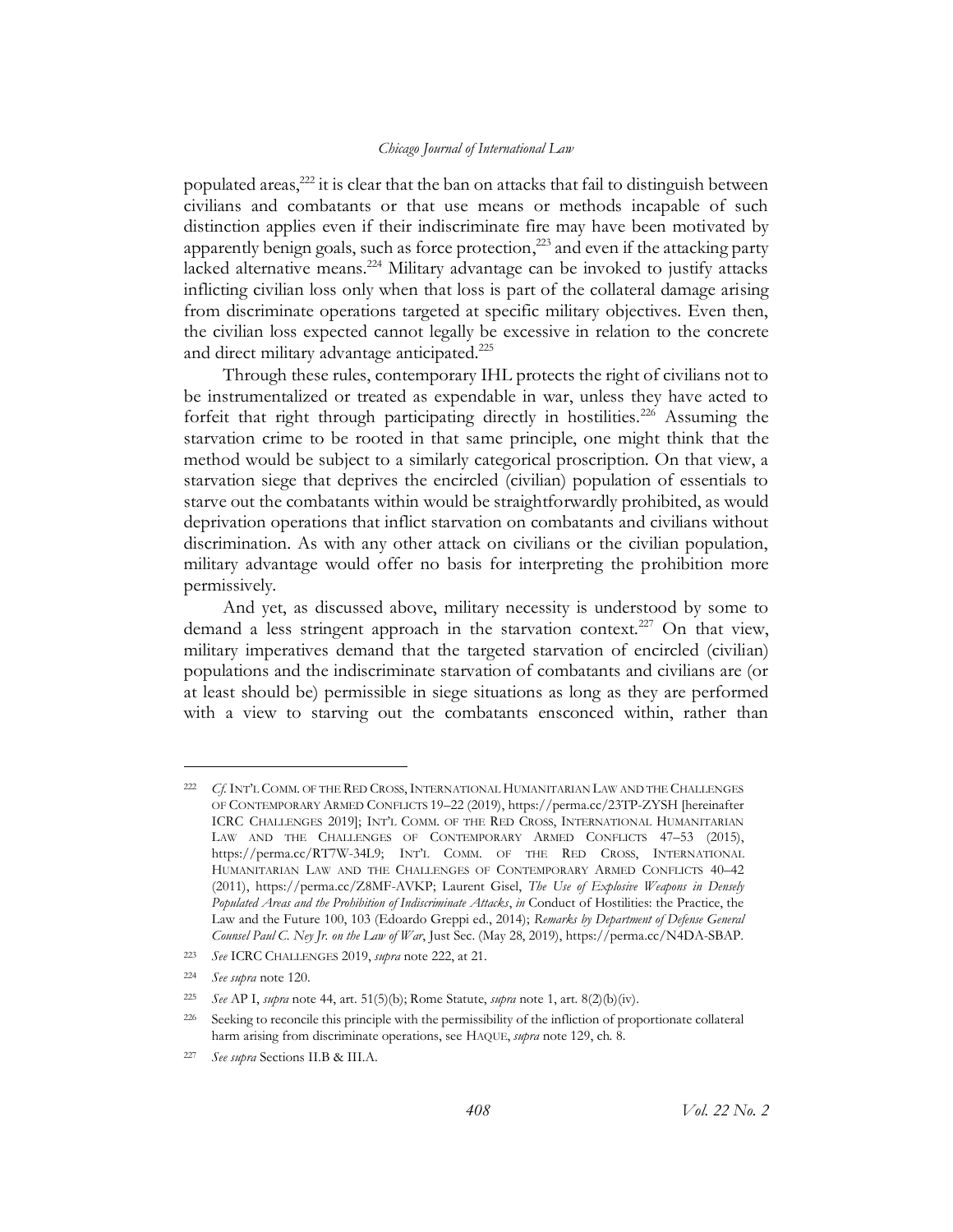weaponizing civilian suffering.<sup>228</sup> To be persuasive, such arguments must explain why the military utility of siege deprivation is sufficient to override the *pro tanto* claims of the affected civilians, when those same civilians have normatively and legally dispositive claims against being subjected to analogous kinetic attacks.<sup>229</sup>

The relevant normative distinction between encirclement deprivation and kinetic attacks cannot inhere either in the fact of military utility (which is both contingent and applicable in principle to either method) or in the ultimate impact on the civilian population (which can be similarly severe in either case). Most plausibly, it would inhere instead in the divergence in the methods' respective temporal scopes and the implications of that divergence for harm, intent, and responsibility.

Kinetic attacks on civilian populations are characterized primarily by their immediate consequences. Even their reverberating effects are not easily reversed after the fact.<sup>230</sup> When a bomb is dropped, the fullness of the harm entailed is inflicted or set irreversibly in motion. Those killed and maimed are killed and maimed in that moment. The suffering of survivors endures and can be mitigated or exacerbated over time, but its fundamental source is set. The immediacy of these consequences is such that engaging deliberately in the attack entails adopting an intentional posture towards the infliction of civilian harm and death.

The infliction of civilian harm in a siege occurs on a different trajectory. Rather than a moment of immediacy, it is a process of steady escalation, the pace of which can be described comparatively as "glacial."<sup>231</sup> One of the consequences of that graduality is that the apocalyptic conclusion of famine and mass fatality is relatively uncertain and distant in the early stages. Therefore, whereas the commander who orders kinetic attacks on a civilian population cannot avoid an intentional posture with respect to the resultant civilian harm and death, those involved in siege deprivation may seek to characterize their intention in terms of stimulating capitulation before there is any significant civilian loss.

In that vein, Dinstein insists that Protocol I "completely fails to take into account the inherent nature of siege warfare," namely that "a siege does not generate starvation for the purpose of killing civilians with hunger, but only in

<sup>&</sup>lt;sup>228</sup> On the distinction between those who think they are and those who think they ought to be, see *supra* notes [96](#page-20-1)–[107](#page-22-1) and accompanying text.

<sup>229</sup> Occasionally, those advocating the permissibility of encirclement deprivation also advocate the permissibility of indiscriminate kinetic attack. *See supra* note [133.](#page-26-0)

<sup>230</sup> Reverberating effects could include the harm arising from the dispersal of unexploded ordnance or the destruction of units providing essential services. Robinson & Nohle, *supra* not[e 213;](#page-39-0) IIFFMM, Detailed Findings (2019), *supra* not[e 8,](#page-4-1) ¶¶ 407, 571; ICRC CHALLENGES 2019, *supra* not[e 222,](#page-41-0) at 20.

<sup>231</sup> Beehner, Berti & Jackson, *supra* not[e 26](#page-7-0), at 82. The approach of the besieging party is to "achieve a decision . . . or to slowly destroy the besieged." Fox, *supra* note [26,](#page-7-0) at 2.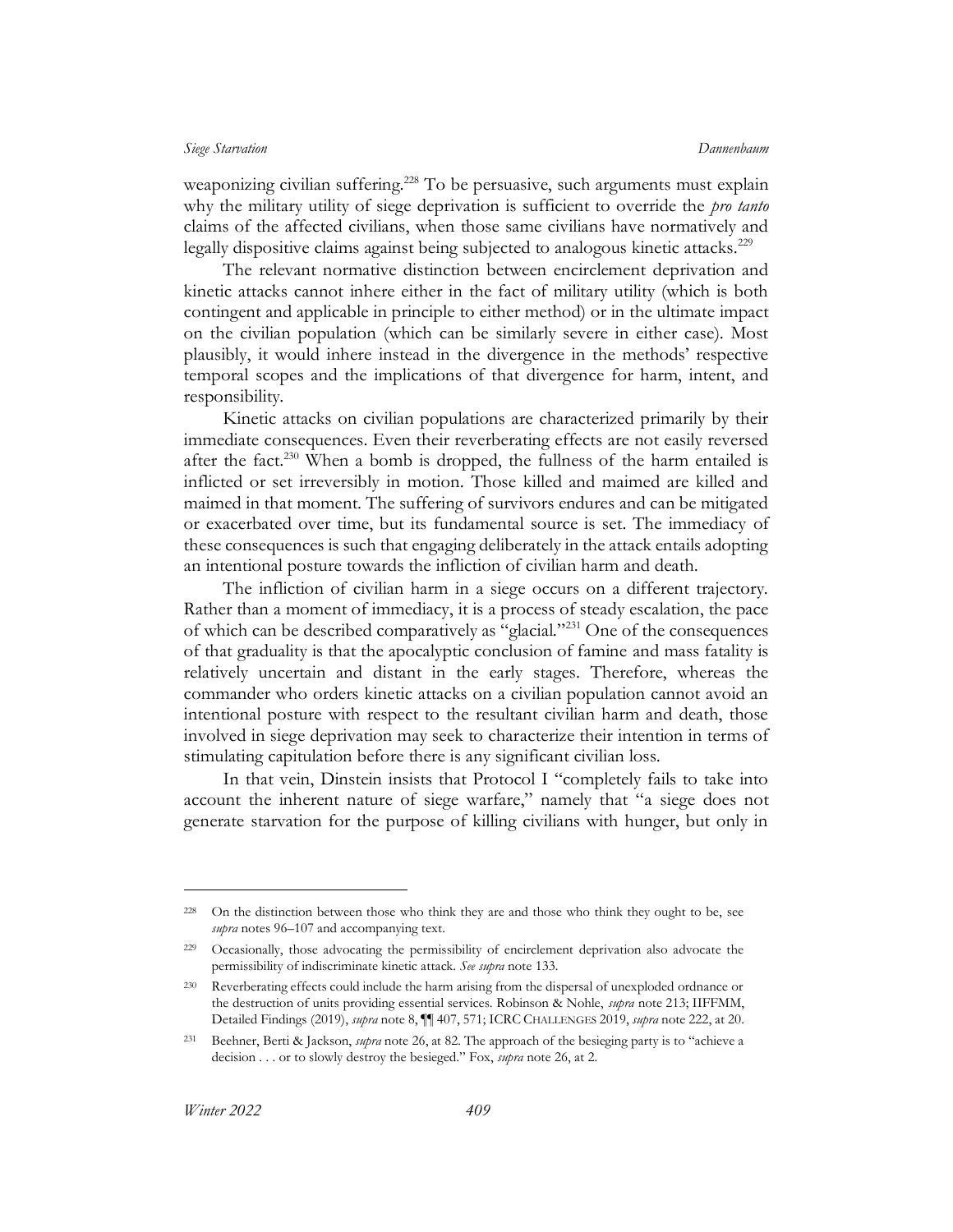<span id="page-43-0"></span>order to cause the encircled town to surrender."<sup>232</sup> Various authorities, including some military manuals, adopt a similar way of framing the practice, describing the goal as "forcing  $\lceil \rceil$  surrender,"<sup>233</sup> eliciting "submission,"<sup>234</sup> or generating "capitulation,"<sup>235</sup> as explicitly *distinct* from purposefully "killing [the inhabitants] with hunger.<sup>"236</sup> Hampson argues that often "the besieging force" structures the deprivation so as "to let [the besieged civilian population] go significantly hungry" but not to starve to death.<sup>237</sup> Although this may entail subjecting civilians to "years" with not enough to maintain healthy bodily functions," she is skeptical that it should be understood as prohibited under the current rules: "starvation is starvation, it is not hunger."<sup>238</sup>

The point is partly comparative. Encirclement deprivation is framed on this view as "limit[ing] the heavy civilian casualties often associated with urban fighting."<sup>239</sup> It is a way to "subdue an enemy while limiting direct hostilities"<sup>240</sup> and "avoiding a large-scale atrocity."<sup>241</sup> The alternative routes to taking the defended locality may be expected to "increase the intensity of the fighting and the

<sup>232</sup> Dinstein, *supra* note [96,](#page-20-1) at 151. Invoking and building on Dinstein's argument here, see Waxman, *supra* not[e 69,](#page-15-0) at 418–19.

<sup>233</sup> U.K. LOAC MANUAL, *supra* not[e 69,](#page-15-0) ¶ 5.34.1 (on the objective of "forcing . . . surrender").

<sup>234</sup> U.S. DOD LAW OF WAR MANUAL, *supra* not[e 66,](#page-14-0) § 5.19.1 (on aiming at "submission").

<sup>235</sup> Watts, *supra* note [66](#page-14-0), at 15 (on speeding "capitulation").

<sup>236</sup> George Alfred Mudge, *Starvation as a Means of Warfare*, 4 INT'L L. 228, 246 (1970) (noting that "[t]he definition does not read 'for the purpose of killing them with hunger' but only 'for the purpose of starving them into surrender.' . . . The implicit definition of starvation assumes that there will be a military effect, *i.e.*, capitulation of the besieged locality").

<sup>237</sup> Hampson, *supra* note [93,](#page-20-2) at 99 (2016). Dov Weisglass, senior advisor to former Israeli Prime Minister Ehud Olmert, made a similar point in particularly callous terms, defending the Israeli blockade of Gaza by describing the goal as "to put the Palestinians on a diet, but not to make them die of hunger." Conal Urquhart, *Gaza on Brink of Implosion as Aid Cut-Off Starts to Bite*, GUARDIAN (Apr. 15, 2006), https://perma.cc/HPV9-USXU. *See also* Cedric Ryngaert, *Humanitarian Assistance and the Conundrum of Consent: A Legal Perspective*, 5 AMSTERDAM L. FORUM 5, 8 (2013) ("One can argue that denying access to outside humanitarian actors could lead to starvation and thus amount not only to a violation of the humanitarian law prohibition of starvation, but also of the (human) right to life . . . From this perspective states could only deny access if such denial will not result in the deaths of individuals deprived of assistance.").

<sup>238</sup> Hampson, *supra* note [93,](#page-20-2) at 99. Notably, Hampson does also worry that too much focus (legally) is placed on starvation at the expense of this lesser harm. *Id*.

<sup>239</sup> ICRC CHALLENGES 2019, *supra* note [222,](#page-41-0) at 23. On the dangers of urban combat for civilians, see *Id.* at 16–18; Nathalie Durhin, *Protecting Civilians in Urban Areas*, 98 INT'L REV. RED CROSS 177, 178– 79 (2017).

<sup>240</sup> Beehner, Berti & Jackson, *supra* note [26,](#page-7-0) at 78.

<sup>241</sup> *Id.* at 80.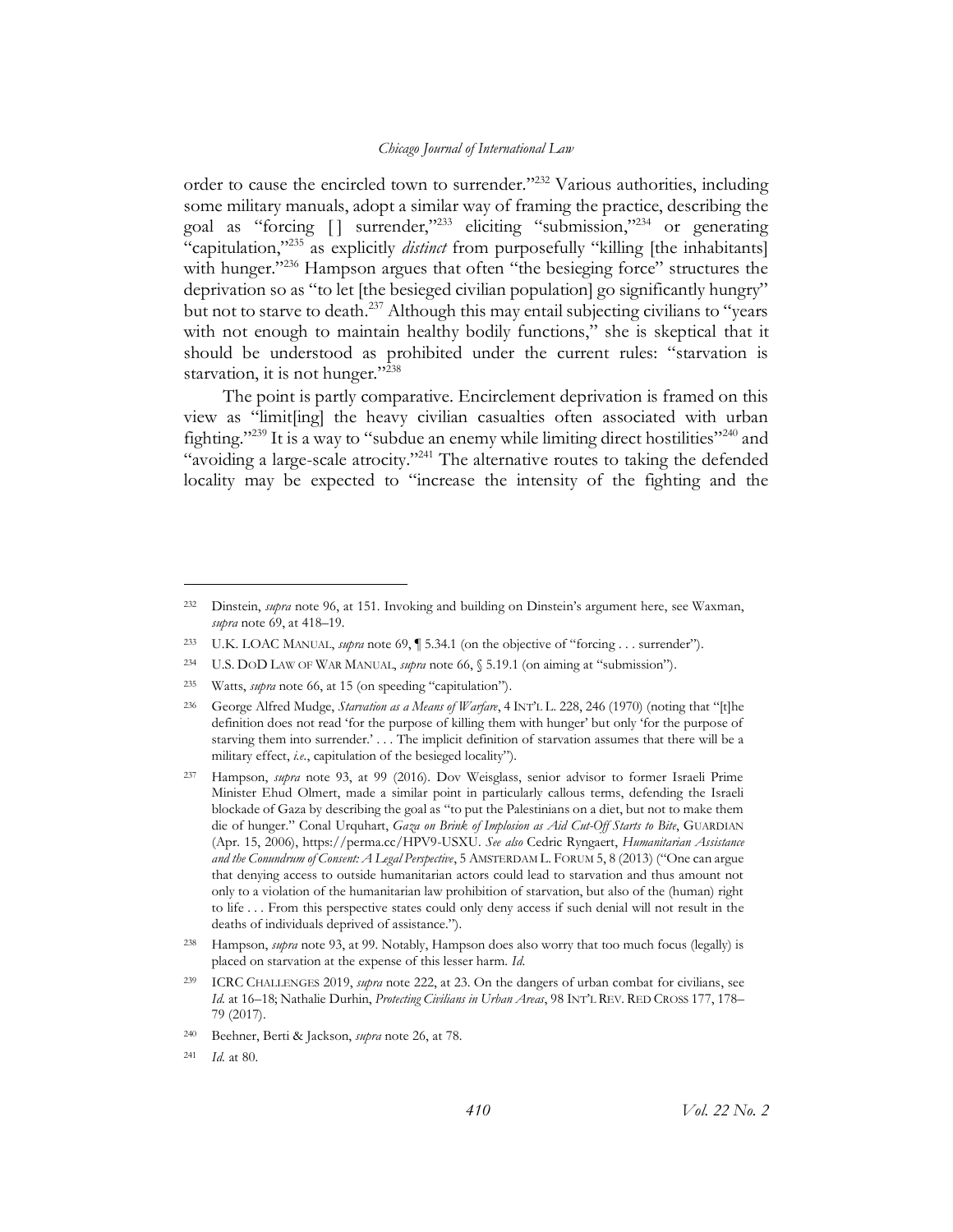associated risks of incidental harm for civilians,"<sup>242</sup> or, worse, may lead to the temptation to "flatten cities and inflict massive suffering."<sup>243</sup>

<span id="page-44-0"></span>Of course, encirclement deprivation also threatens massive suffering. And although threatening a wrong is generally not as bad as consummating the threat, threats can themselves have psychological consequences sufficiently grave to warrant war crime status.<sup>244</sup> Moreover, starvation methods rarely if ever work as pure threats.<sup>245</sup> Capitulation is a response to the escalation of deprivation, not its prospect. Any effort to distinguish starvation methods must grapple with that reality.

Those who defend the permissibility of encirclement deprivation might argue that there is a normatively meaningful difference between the gradual escalation of suffering in that process and the execution of the threat of a kinetic attack on civilians. The latter entails a binary shift from hypothetical to real killing and maiming. Although the execution of such threats can be incremental at the aggregate level, as in the case of a series of small-scale terror attacks on random civilians, this aggregate incrementalism operates alongside an individual binarism—there is nothing gradual about what is done to the direct victims of such attacks.<sup>246</sup> In contrast, the continuation of a siege entails (at each stage) an escalation of suffering that is not only incremental in aggregate, but incremental for the affected individuals. Parts of the population are affected sooner and more acutely than others, but even for the hardest hit, the consequences develop over time. Irreversible impacts, such as death or permanent health effects, occur not in an explosive instant, but through a cumulative and extended process, arising from the combination of the continuous series of decisions to persist with the siege and various intervening factors that may exacerbate or ameliorate its effects.<sup>247</sup>

With encirclement deprivation understood in these terms, it might be argued that intent vis-à-vis its effects can be updated and reframed continually according to the ever-present possibility of capitulation. If one were to accept the controversial normative premise that suffering inflicted up to that point can be treated as a moral sunk cost, even the continuation of a deprivation siege in the late stages might be framed in terms of the besieging party's ongoing hope that

<sup>242</sup> ICRC CHALLENGES 2019, *supra* not[e 222,](#page-41-0) at 23.

<sup>243</sup> Fox, *supra* not[e 26,](#page-7-0) at 4.

<sup>244</sup> *See* Prosecutor v. Dragomir Milošević, Case No. IT-98-29/1-A, Judgment, ¶¶ 32–36 (Int'l Crim. Trib. for the Former Yugoslavia Nov. 12, 2009); Prosecutor v. Galić, Case No. IT-98-29-A, Appeal Judgment, ¶¶ 91, 100–02 (Int'l Crim. Trib. for the Former Yugoslavia Nov. 30, 2006).

<sup>245</sup> *See, e.g.*, *supra* note[s 4](#page-3-0)–[11](#page-5-1) and accompanying text.

<sup>246</sup> *See* Prosecutor v. Galić, Case No. IT-98-29-T, Judgment, ¶¶ 582–94, 597 (Int'l Crim. Trib. for the Former Yugoslavia Dec. 5, 2003).

<sup>247</sup> On the complexity of causation in this context, see *supra* note[s 202](#page-37-0)–[211](#page-38-0) and accompanying text.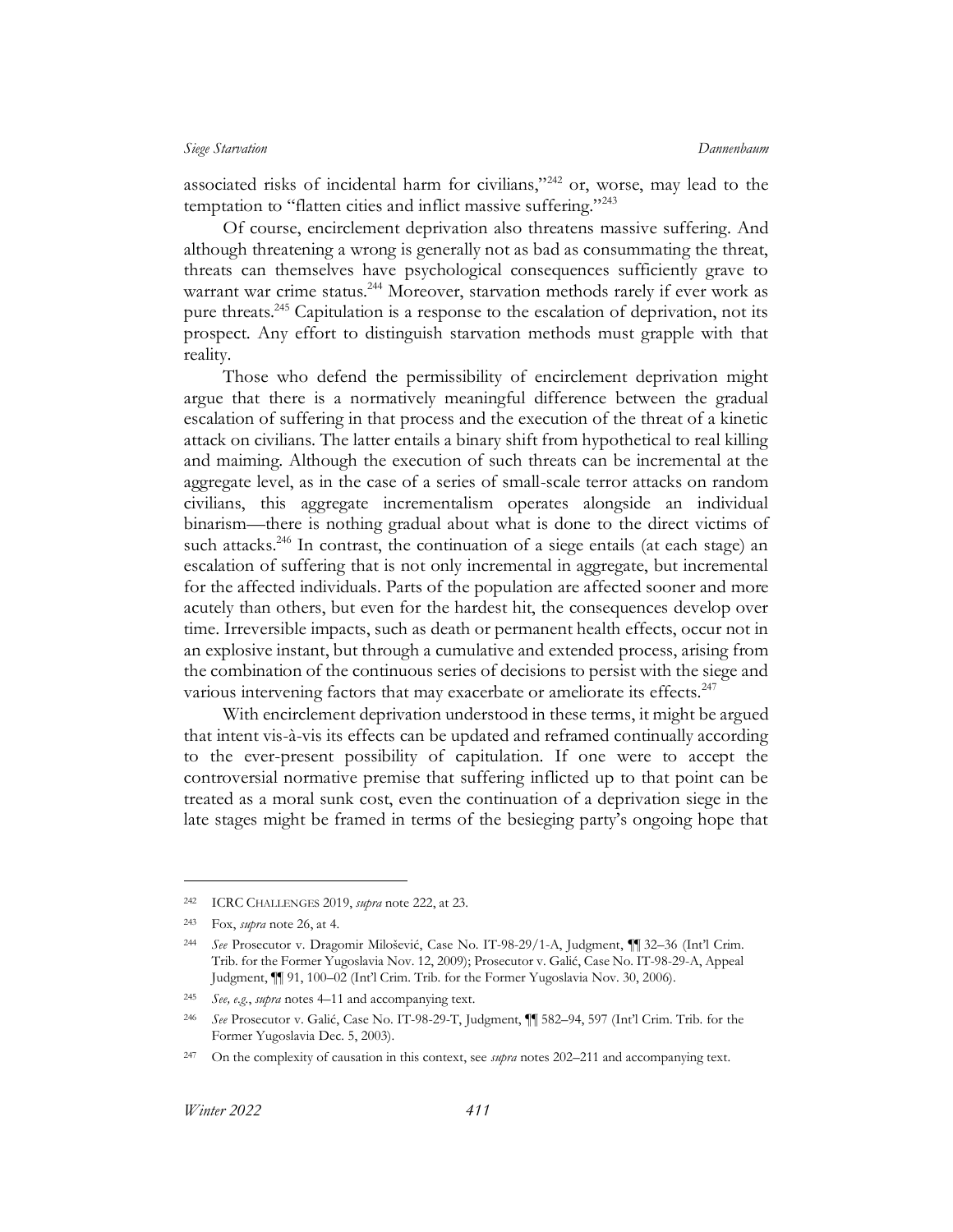<span id="page-45-0"></span>capitulation is imminent.<sup>248</sup> Although civilians would have a significant *pro tanto* claim against that continuation, the combination of incrementalism and the permanent offer of a way out might be invoked to suggest the possibility of a different and more accommodating path to the justification of encirclement deprivation than is available for indiscriminate bombardment or other violent attacks on civilian populations.

In sum, whereas attacking the civilian population entails the intentional killing or maiming of civilians who have not lost their protection from targeting, siege deprivation entails the scalar escalation of pressure combined (at least in principle) with the constant offer of a path to the avoidance of the escalating harm.<sup>249</sup> As such, the discrimination between civilians and combatants absent from the initial deprivation is always possible, including through civilians' own willingness to accept the available egress or through their leadership's capitulation. Therefore, although the coercive imposition of deprivation entails a *pro tanto* wrong, it might be argued to be less severe and direct an abrogation of the rights of those affected than would be inflicted by a kinetic attack. Indeed, some argue that civilians who eschew egress when it is offered thereby forfeit any right not to be subject to the starvation regime. $250$ 

Overall, there appears to be a two-step normative structure to the claim that siege starvation is appropriately subject to a less restrictive framework under IHL than are analogous kinetic operations. First, just as with a bombing campaign or an urban assault, the *pro tanto* wrongfulness of starvation methods inheres in the targeted or indiscriminate harm and death inflicted on persons not liable to such attacks. As such, starvation methods and direct kinetic attacks can be evaluated on the same dimension. Second, the fact that encirclement starvation inflicts those harms via gradual and incremental escalation, rather than through an act of immediate violence has normatively significant implications for whether and how that wrong is realized. In particular, encirclement starvation reduces the harm intended by the besieging party at any point, allows in principle for the continuous possibility of escape from that harm, and mitigates the besieging party's responsibility for harm that could have been avoided by capitulation or civilian egress. Or so the argument might go.

Even on its own terms, this line of reasoning has several significant and interrelated infirmities. First, it relies on the assumption that siege starvation can be effective prior to the ultimate infliction of widespread civilian harm or death.

<sup>&</sup>lt;sup>248</sup> This is the "prospective view" pursuant to which past harms are moral sunk costs and the moral viability of the action going forward depends exclusively on harms expected in the future. Seth Lazar, *Moral Sunk Costs*, 68 PHIL. Q. 841, 842, 844 (2018).

<sup>249</sup> *See* DINSTEIN, *supra* note [69,](#page-15-0) at 256–57. On the offer of egress, see *supra* note [69.](#page-15-0)

<sup>250</sup> *See, e.g.*, U.K. LOAC MANUAL, *supra* not[e 69,](#page-15-0) ¶ 5.34.3; J. M. SPAIGHT, WAR RIGHTS ON LAND 164 (1911). Channeling arguments to this effect, see Mudge, *supra* not[e 236,](#page-43-0) at 236, 241.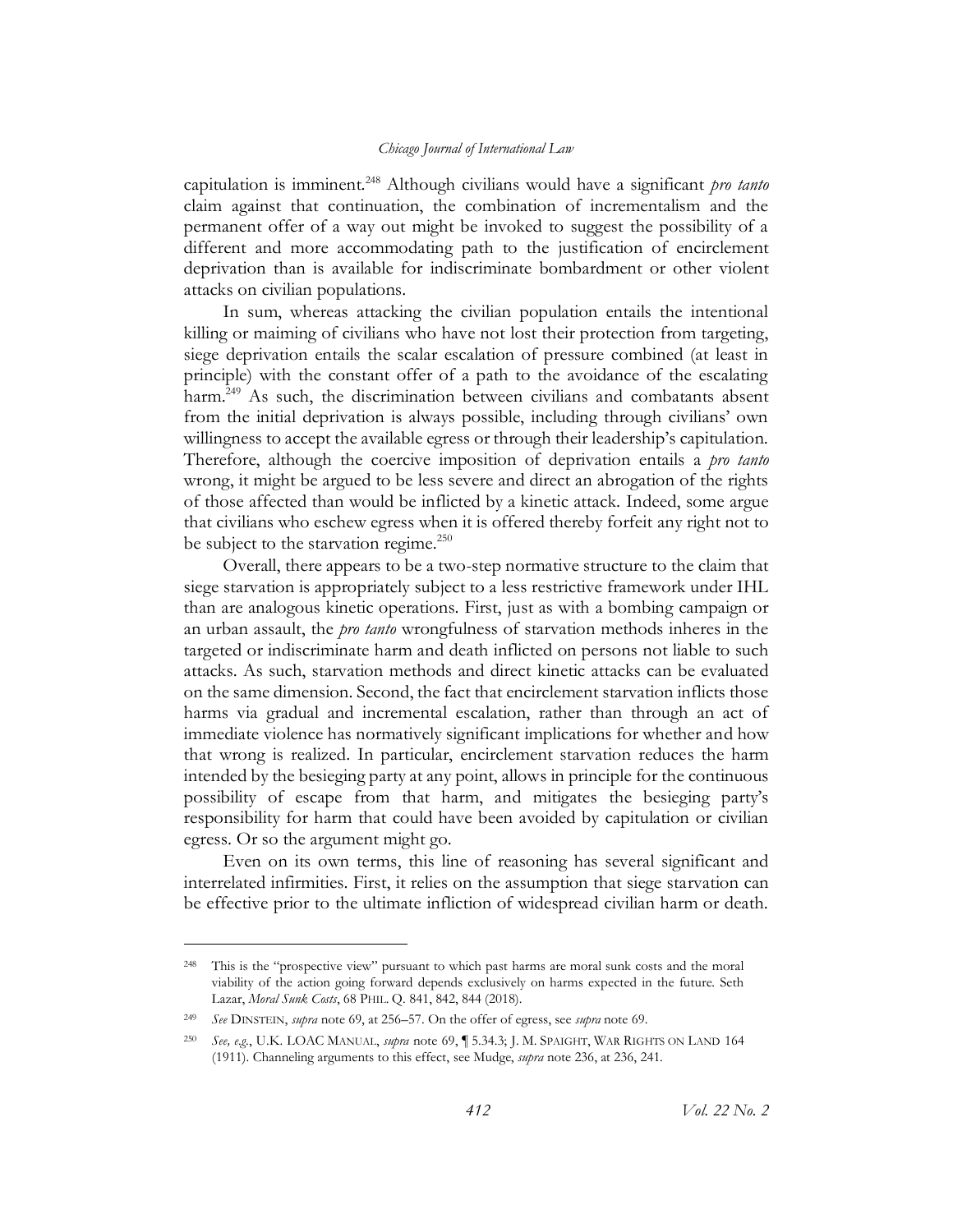<span id="page-46-0"></span>Without that assumption, the notion that intent can be framed around *imminent* capitulation lacks credibility. And yet, the assumed efficiency of the method is belied by experience. Even "successful" encirclements are often extended and devastating in their effects.<sup>251</sup> It is true, of course, that the efficacy and cost of a given method are always variable. However, given the stakes, the invocation of military necessity in this kind of argument depends for its normative credibility on a particularly robust set of empirical presumptions.

Second, it is distorting to evaluate each incremental decision to initiate or continue a siege or other starvation method in isolation. Encirclement deprivation can have a broad and calamitous aggregate impact over time.<sup>252</sup> The length of the timeline on which that cumulative harm manifests may dull our attentiveness to it, but that reality only emphasizes the importance of elevating its urgency in law.<sup>253</sup> Certainly, the *hope* of a quick and relatively harmless resolution cannot justify evaluating the initiation of a starvation campaign without reference to its likely or expected implications over the full course of its implementation. Similarly, assessing the continuation of a long-standing siege with exclusive reference to the immediate future relies on the controversial notion that the prior accumulation of wrongful harm and suffering can be dismissed as normatively irrelevant to the decision to persist.<sup>254</sup> Particularly when that prior suffering and the projected future impact are intimately connected as the results of the continuous execution of a single overarching threat, such a disaggregated evaluation is not persuasive.

Third, that civilian egress or capitulation could have avoided or limited the harm of a starvation siege does not mitigate the perpetrator's responsibility for the harm inflicted. Civilians are under no obligation to leave the encircled area. When they decline to do so, it is legally unambiguous that they do not thereby participate in hostilities or become liable to be targeted.<sup>255</sup> When they are forced not to leave

<span id="page-46-1"></span><sup>251</sup> *See* Conley & de Waal, *supra* note [4,](#page-3-0) at 709–11; Beehner, Berti & Jackson, *supra* note [26,](#page-7-0) at 81; Provost, *supra* note [40,](#page-10-1) at 619–22. Recall the aforementioned report on Syria, which recognized the method as having been notably "successful for overtaking opposition-held territory" in the conflict but at the cost of proving "disastrous for civilians." Independent Int'l Comm'n of Inquiry on Syria Rep., *supra* note [87,](#page-19-1) ¶ 95; Hum Rts. Council, The Siege and Recapture of Eastern Ghouta: Conf. Room Paper of the Indep. Int' Comm'n of Inquiry on the Syrian Arab Republic, ¶¶ 31–37, U.N. Doc. A/HTC/38/CRP.3 (June 20, 2018). *See also supra* notes [4](#page-3-0)–[11](#page-5-1) and accompanying text.

<sup>252</sup> *See supra* note [251.](#page-46-0) Indeed, many who argue that encirclement deprivation remains lawful are clear-eyed about this reality. Watts, *supra* not[e 66,](#page-14-0) at 4; Drew, *supra* not[e 66,](#page-14-0) at 309 n.34.

<sup>253</sup> *See* Brian Lander & Rebecca Vetharaniam Richards, *Addressing Hunger and Starvation in Situations of Armed Conflict - Laying the Foundations for Peace*, 17 J.INT'L CRIM. JUST. 675, 683–84 (2019) (noting the slowness with which officials react to the slow devastation of mass starvation.).

<sup>254</sup> Critiquing this perspective in other contexts, such as *jus ad bellum* proportionality, see generally Lazar, *supra* not[e 248.](#page-45-0)

<sup>255</sup> *See* GILLARD, *supra* note [111,](#page-22-0) at 12. The direct participation in hostilities threshold is provided in AP I, *supra* note [44,](#page-10-0) art. 51(3). What surpasses that threshold is subject to debate, with voluntary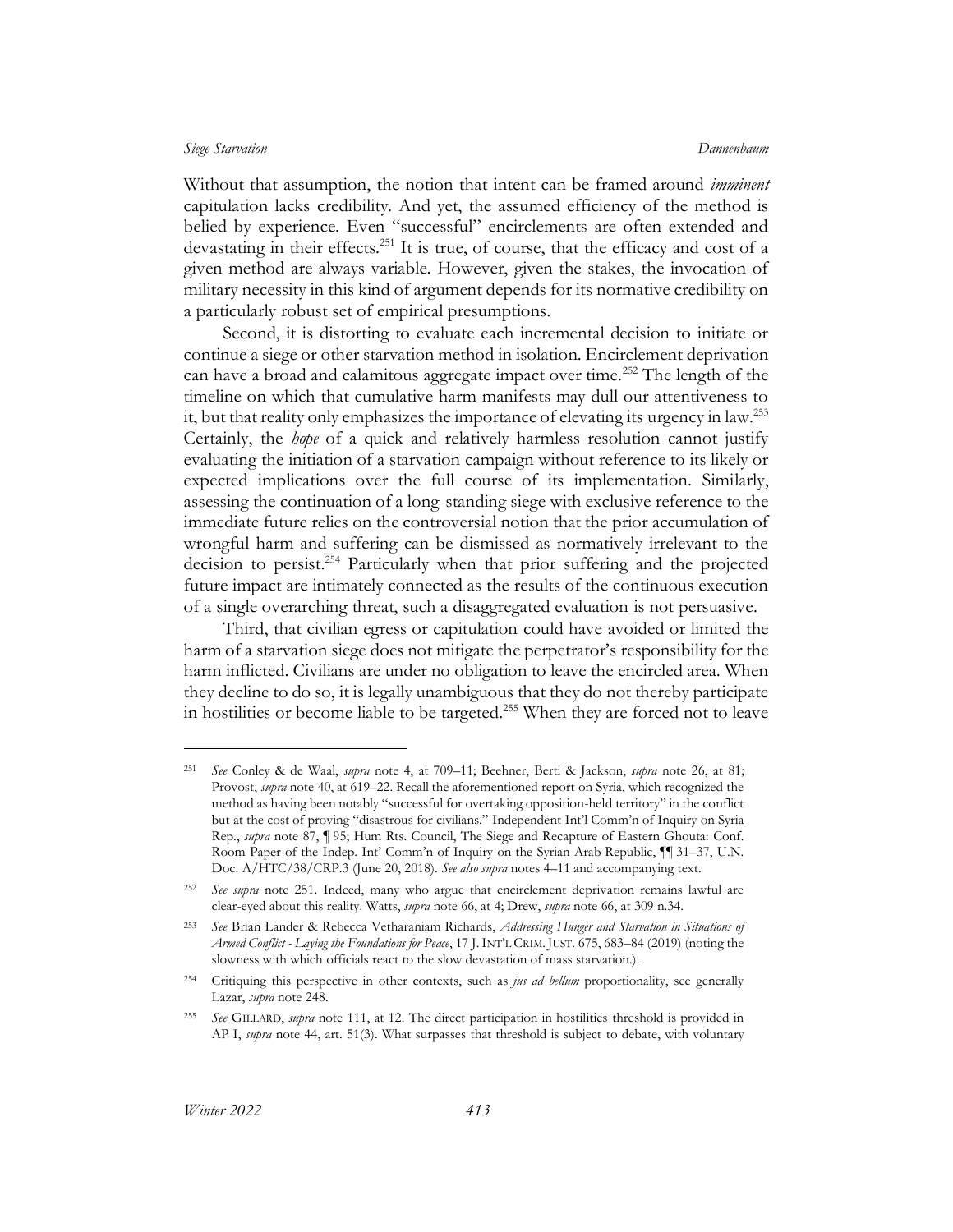<span id="page-47-0"></span>by the besieged party, this does not exempt the besieging party from its responsibilities towards them; rather, it indicates the shared responsibility of the two warring parties for those civilians' fates.<sup>256</sup> That the besieged and besieging authorities share responsibility in such a situation entails neither that responsibility is divided, nor that the responsibility of the besieging party is in any other way diminished; it simply means that multiple actors bear responsibility for the wrong. Even those civilians who do flee to escape starvation may well be victims of the crime against humanity of forced movement.<sup>257</sup>

However, these problems with the two-step argument for a permissive posture with respect to siege starvation are not the most fundamental. The deeper problem concerns the conceptualization of the normative underpinnings of the crime. Siege starvation is not merely an anomalously slow mechanism by which harm or death is inflicted in war. As elaborated in the next two Sections, it is better understood as a process by which biological imperatives are turned against fundamental human capabilities in a manner more normatively reminiscent of torture than it is of a kinetic attack. This torturous nature of mass deprivation shows the graduality of the method to be not a mitigating element, but a key aspect of its distinctive wrongfulness. Understanding the crime in this way provides the basis for an argument for its categorical prohibition.

# V. TORTURE, NECESSITY, AND THE WAR BETWEEN BIOLOGY AND SELF

As reconstructed in the previous Section, the necessity argument for the permissibility of encirclement starvation bears striking resemblance to necessity arguments sometimes invoked to defend the use of torture in interrogation. As elaborated below, the responses to the latter arguments can shed light on how to think about necessity and wrongfulness in siege starvation.

human shields falling into the zone of disagreement. *Compare* INT'L COMM. RED CROSS, INTERPRETIVE GUIDANCE ON THE NOTION OF DIRECT PARTICIPATION IN HOSTILITIES UNDER INTERNATIONAL HUMANITARIAN LAW 56–57 (2009), *with* HCJ 769/02, Pub. Comm. Against Torture in Israel v. Gov't of Israel, (2) IsrLR 459, 498 (2006). However, whatever one makes of that debate, it is implausible to hold that declining to leave one's home could qualify a person as a voluntary human shield and thereby a lawful target. *See, e.g.*, Hum. Rts. Council, Rep. of the Special Rapporteur on Extrajudicial or Arbitrary Executions, Philip Alston; Special Rapporteur on the Right of Everyone to the Enjoyment of the Highest Attainable Standard of Physical and Mental Health, Paul Hunt; Representative of the Secretary-General on Hum. Rts. of Internally Displaced Persons, Walter Kälin; Special Rapporteur on Adequate Housing as a Component of the Right to an Adequate Standard of Living, Miloon Kothari: Mission to Lebanon and Israel, ¶ 41, U.N. Doc. A/HRC/2/7 (Oct. 2, 2006); ICRC CHALLENGES 2019, *supra* note [222,](#page-41-0) at 17, 25. Also on the importance of preserving respect for civilian status in such circumstances, see Provost, *supra* note [40,](#page-10-1) at 619.

<sup>256</sup> On the besieged party's duties, see AP I, *supra* note [44,](#page-10-0) arts. 51(7), 58. On irrelevance of their violation for duties of besieging party, see *id.* art. 51(8); GILLARD, *supra* not[e 111,](#page-22-0) at 8.

<sup>257</sup> Rome Statute, *supra* note [1,](#page-3-1) arts. 7(1)(d), (2)(d); AP I, *supra* not[e 44,](#page-10-0) art. 54(3)(b).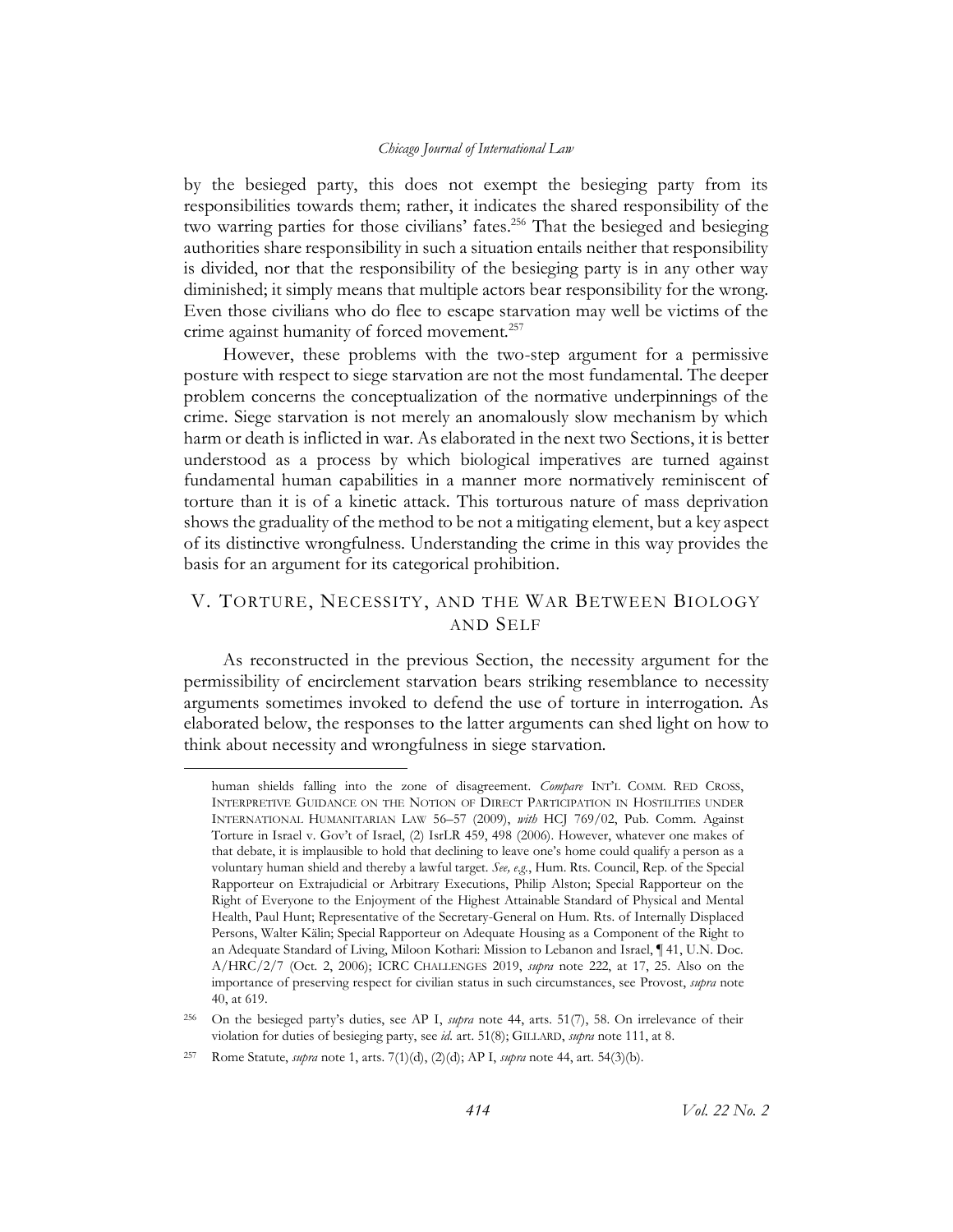## A. Necessity in the Torture Debates

<span id="page-48-0"></span>The Convention against Torture and Other Cruel, Inhuman or Degrading Treatment or Punishment (CAT) states the unequivocal position of international law: "No exceptional circumstances whatsoever, whether a state of war or a threat of war, internal political instability or any other public emergency, may be invoked as a justification of torture."<sup>258</sup> The European Court of Human Rights takes this to reflect a deeper moral truth: "The philosophical basis underpinning the absolute nature of the right under Article 3 does not allow for any exceptions or justifying factors or balancing of interests."<sup>259</sup> The ban on torture is among the clearest red lines in international law's protection of the human being.

This absolutism notwithstanding, skeptics of the categorical ban have long argued for a necessity exception. The "ticking bomb" scenario has so pervaded discussion on the issue as to require no introduction here.<sup>260</sup> It informed the highly criticized and ultimately withdrawn executive branch legal memoranda during the George W. Bush administration; $^{261}$  it was invoked by multiple candidates, including the eventual winner, in the 2016 U.S. presidential campaign;<sup>262</sup> and it has informed the controversially permissive posture of the Israeli Supreme Court.<sup>263</sup> As in the context of siege starvation, necessity has been invoked in both claims about proper legal interpretation and claims about what the law ought to be.

<sup>258</sup> Convention against Torture and Other Cruel, Inhuman or Degrading Treatment or Punishment art. 2(2), 1456 U.N.T.S. 113 (Dec. 10, 1984) [hereinafter CAT].

<sup>259</sup> *Gäfgen*, Eur. Ct. H.R. [GC], App. No. 22978/05, ¶ 107.

<sup>260</sup> For a wide range of views on the issue, see generally TORTURE: A COLLECTION (Sanford Levinson ed. 2004).

<sup>261</sup> *See* Jay S. Bybee, Office Legal Counsel, Department of Justice, Memorandum for Alberto R. Gonzales, Counsel to the President Re: Standards of Conduct for Interrogation Under 18 U.S.C §§ 2340–2340A, 31–33, 39–45 (Aug. 1, 2002); CIA OFFICE GENERAL COUNSEL, Draft: Legal Appendix, Hostile Interrogations: Legal Considerations for CIA Officers (Nov. 26, 2001); SENATE SELECT COMM. ON INTEL., COMMITTEE STUDY OF THE CENTRAL INTELLIGENCE AGENCY'S DETENTION AND INTERROGATION PROGRAM: EXECUTIVE SUMMARY 181, 197 n.1155 (2014), https://perma.cc/WDZ6-GYYF.

<sup>262</sup> *See* Jonathan Swan, *Trump Calls for 'Hell of a lot Worse than Waterboarding'*, HILL (Feb. 6, 2016), https://perma.cc/R5XT-HBYP.

<sup>263</sup> *See* HCJ 5100/94 Pub. Comm. Against Torture in Israel v. State of Israel*,* 53(4) PD ¶¶ 3638 (1999) (allowing for the possibility that an official who engages in otherwise criminal interrogation techniques may "find refuge under [the 'necessity' defence's] wings" on an ad hoc basis in light of "a given set of facts," but emphasizing that necessity "cannot serve as [the] basis for [an ex ante administrative] authority" to employ such techniques); HCJ 9018/17 Tbeish v. Attorney General, ¶¶ 61–66 (2018) (Isr.) (holding that officials who engage in such techniques on the basis of necessity "are entitled to an appropriate measure of legal certainty," such that the Attorney General may "detail[ ] [ ] circumstances that will be considered in reaching a decision whether the interrogators' action falls within the scope of the necessity defense" and interrogators may act pursuant to those guidelines and in consultation with their superiors without this system thereby falling afoul of the principle that necessity cannot underpin an ex ante administrative authority).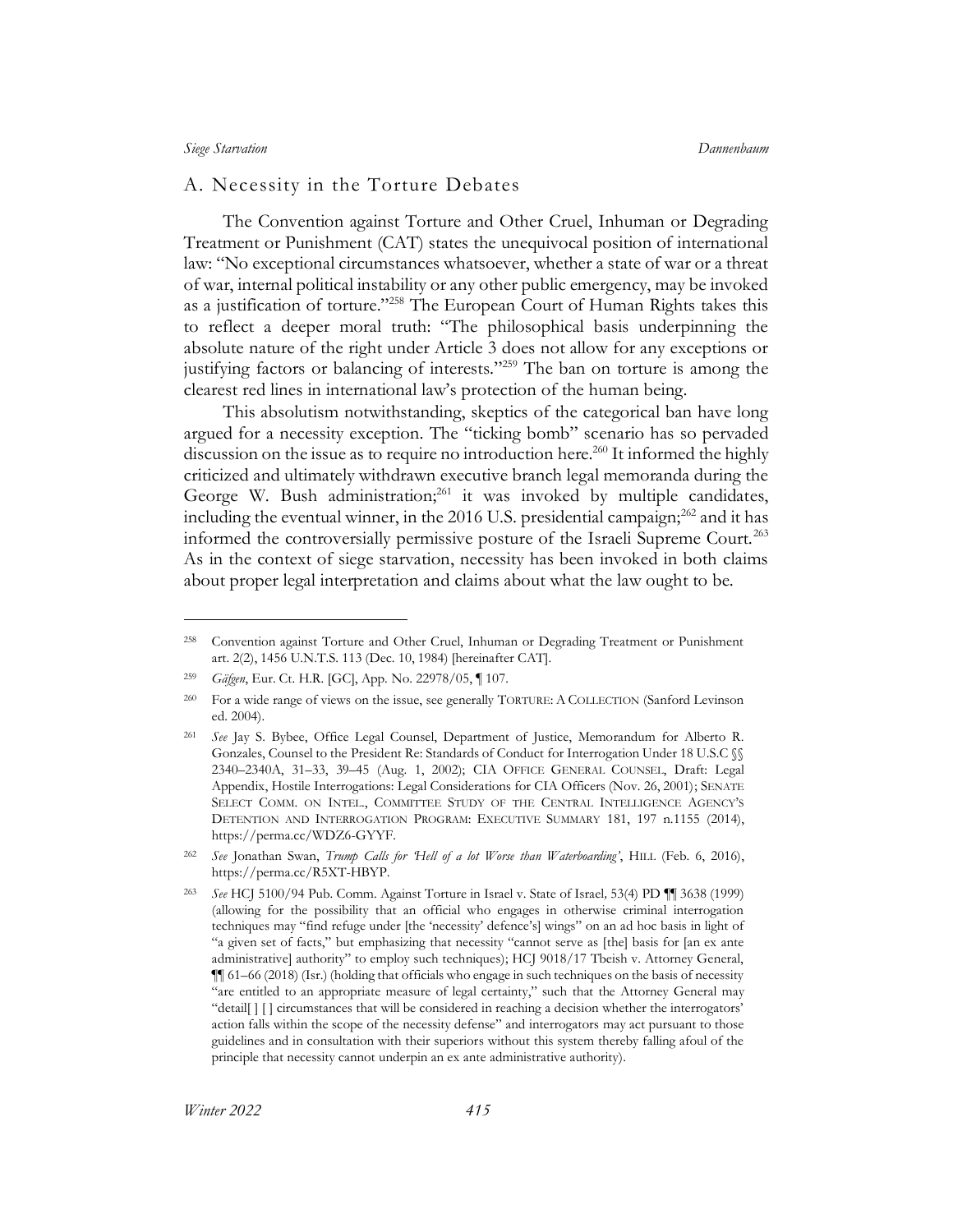Thus far, efforts to claim a necessity exception in law have been rejected by the overwhelming majority of legal authorities. Many have also pushed back on the normative claim. As in the case of siege starvation, some question the empirical premises or utility of the ticking bomb scenario. One common line of argument along these lines challenges the premise that torture can produce accurate information.<sup>264</sup> Another contends that the ticking bomb scenario does not reflect real-world conditions.<sup>265</sup> A third holds that structuring a legal permission around it would lead inevitably to a significantly broader and morally unjustifiable opening for legally sanctioned torture.<sup>266</sup> These are all plausible and persuasive lines of rebuttal.

<span id="page-49-0"></span>Another response, however, goes deeper, articulating the wrongfulness of torture in a way that distinguishes it from other forms of violence or harm that are thought to be more readily justifiable with reference to defensive necessity. From this perspective, to get drawn into the empirical debate about whether torture works is to concede too much. The independent and more fundamental moral thesis is that such techniques are categorically wrongful, even if at least some forms could be effective in some circumstances. Two arguments along these lines are worth contemplating here.

## <span id="page-49-2"></span>B. The Wrongfulness of Torture

<span id="page-49-1"></span>In a seminal 1978 paper, Henry Shue responds to a common form of the necessity argument for the permissibility of torture.<sup>267</sup> Shue frames the line of thought to which he is responding as follows: "[S]ince killing is worse than torture [in that the former involves the total destruction of the person, whereas the latter involves only partial destruction], and killing is sometimes permitted, especially in war, we ought sometimes to permit torture."<sup>268</sup> Rejecting the premise that the two acts can be compared simply along the dimension of harmfulness, Shue sets out to identify qualitatively distinctive aspects of torture that warrant treating it differently from ordinary belligerent killing, even when the detainee is an adversary

<sup>264</sup> *See* O'MARA, *supra* not[e 126,](#page-25-1) at 234.

<sup>265</sup> *See* Kim Lane Scheppele, *Hypothetical Torture in the 'War on Terrorism*,' 1 J. NAT'L SEC. L. & POL'Y 285, 293–95, 305–07 (2005). *See generally* Henry Shue, *Torture in Dreamland*, 37 CASE W. RES. J. INT'L L. 231 (2006).

<sup>266</sup> *See* Scheppele, *supra* not[e 265,](#page-49-0) at 307–18; Jeremy Bentham, *Of Torture*, *reprinted in* W.L. Twining & P.E. Twining, *Bentham on Torture*, 24 N. IR. L. Q. 305, 308 (1973); *Id.* at 311 ("The great objection against Torture is, that it is so liable to abuse."); Oren Gross, *The Prohibition on Torture and the Limits of the Law*, *in* TORTURE: A COLLECTION 229 (Sanford Levinson ed. 2004).

<sup>267</sup> Henry Shue, *Torture*, 7 PHIL. & PUB. AFF. 124, 125 (1978).

<sup>268</sup> *Id*.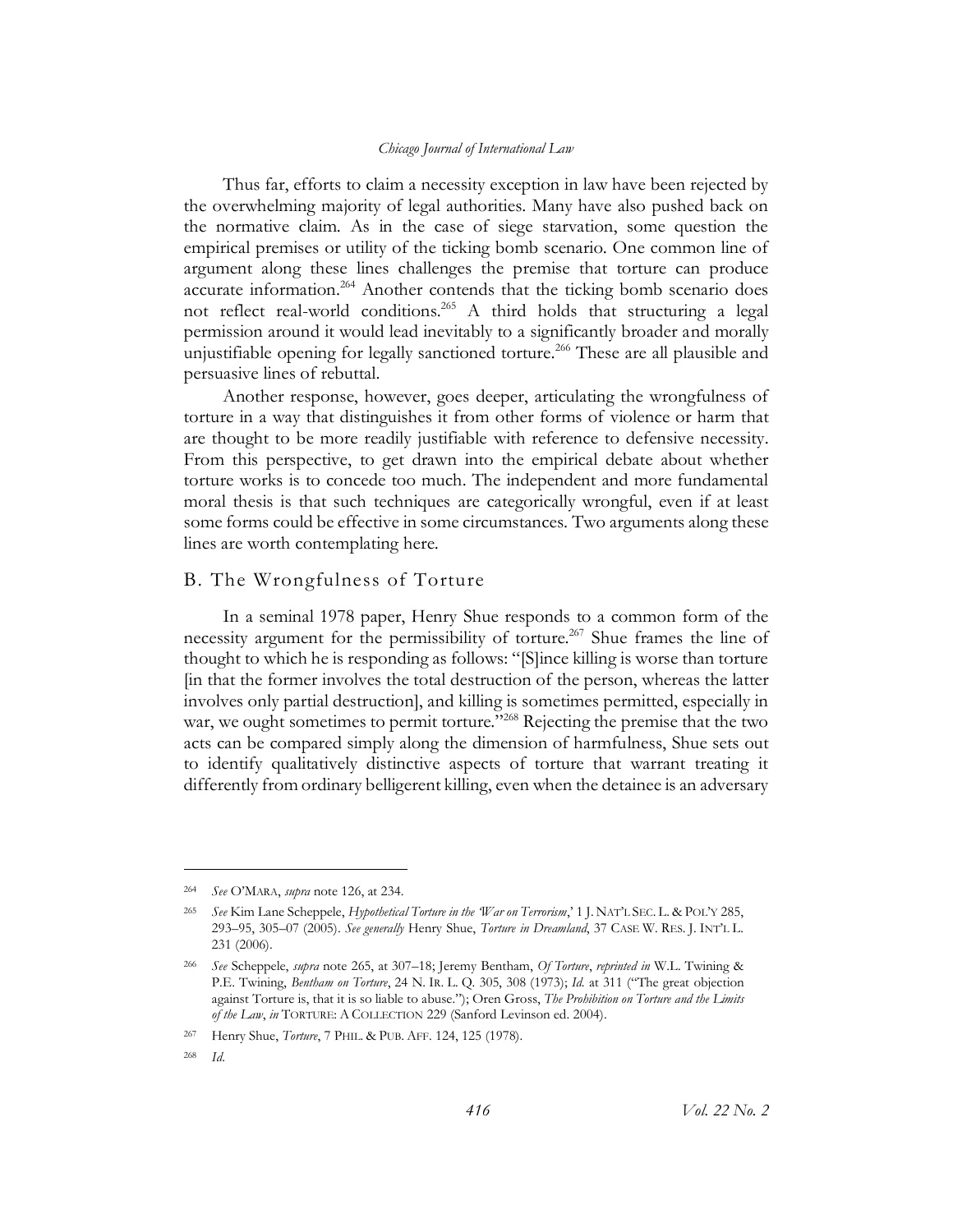with information about an imminent threat, or at least appears to be so with as high a probability as is necessary to render someone a legitimate target in war.<sup>269</sup>

<span id="page-50-0"></span>Almost three decades later, in another influential contribution on the same topic, David Sussman asked, "What is it about torture that sets it apart even from killing, maiming, or imprisoning someone, such that the circumstances that might justify inflicting such harms would not even begin to justify torture?"<sup>270</sup> Shue's and Sussman's answers are distinct in important ways, but they also share elements that illuminate the wrongfulness of mass starvation.

For Shue, the first step in distinguishing torture morally is to recognize that it is an attack on the defenseless.<sup>271</sup> Torture begins, he argues, "only after the fight is—for the victim—finished." <sup>272</sup> As such, it is unlike "the killing in battle of a healthy and well-armed foe."<sup>273</sup> It fails even a "weak constraint of being a 'fair fight.'"<sup>274</sup> The victim is entirely at the torturer's mercy, so the assault on her person "sinks below even the well-regulated mutual slaughter of a justly fought war."<sup>275</sup> Sussman similarly emphasizes the "absolute" "asymmetry of power, knowledge, and prerogative" between interrogator and detainee in a torture situation.<sup>276</sup>

Shue's and Sussman's shared premise is reflected in various respects in the law. For torture to be established as a crime against humanity at the ICC, the Rome Statute requires that the victims have been "in the custody or under the control" of the perpetrator at the time of the abuse.<sup>277</sup> Although there is no formal element along those lines in the war crime definition, $2^{78}$  the crime applies only to the torture of fighters rendered *hors de combat*, civilians, medical personnel, or religious personnel taking no active part in the hostilities, and it is therefore "difficult to conceive of the crime being committed" without control or

<sup>&</sup>lt;sup>269</sup> The probability point is important because a common variant on the practical rebuttals to the necessity claim noted above is that the interrogator does not know with absolute certainty that the person interrogated in fact has the relevant information, and so risks inflicting suffering to no end. This, of course, is also true in the context of lethal targeting in war. On the normative challenges related to killing under uncertainty in war, see HAQUE, *supra* note [129,](#page-25-0) ch. 5; DANNENBAUM, *supra*  note [142,](#page-28-0) at 147–53.

<sup>270</sup> David Sussman, *What's Wrong with Torture?*, 33 PHIL. & PUB. AFF. 1, 3 (2005).

<sup>271</sup> *See* Shue, *supra* note [267,](#page-49-1) at 125.

<sup>272</sup> *Id*. at 130.

<sup>273</sup> *Id*.

<sup>274</sup> *Id*.

<sup>275</sup> *Id*.

<sup>276</sup> Sussman, *supra* not[e 270,](#page-50-0) at 7.

<sup>277</sup> Rome Statute, *supra* note [1,](#page-3-1) art. 7(2)(e).

<sup>278</sup> *See* ICC Elements of Crimes, *supra* not[e 80,](#page-17-0) at 32–33.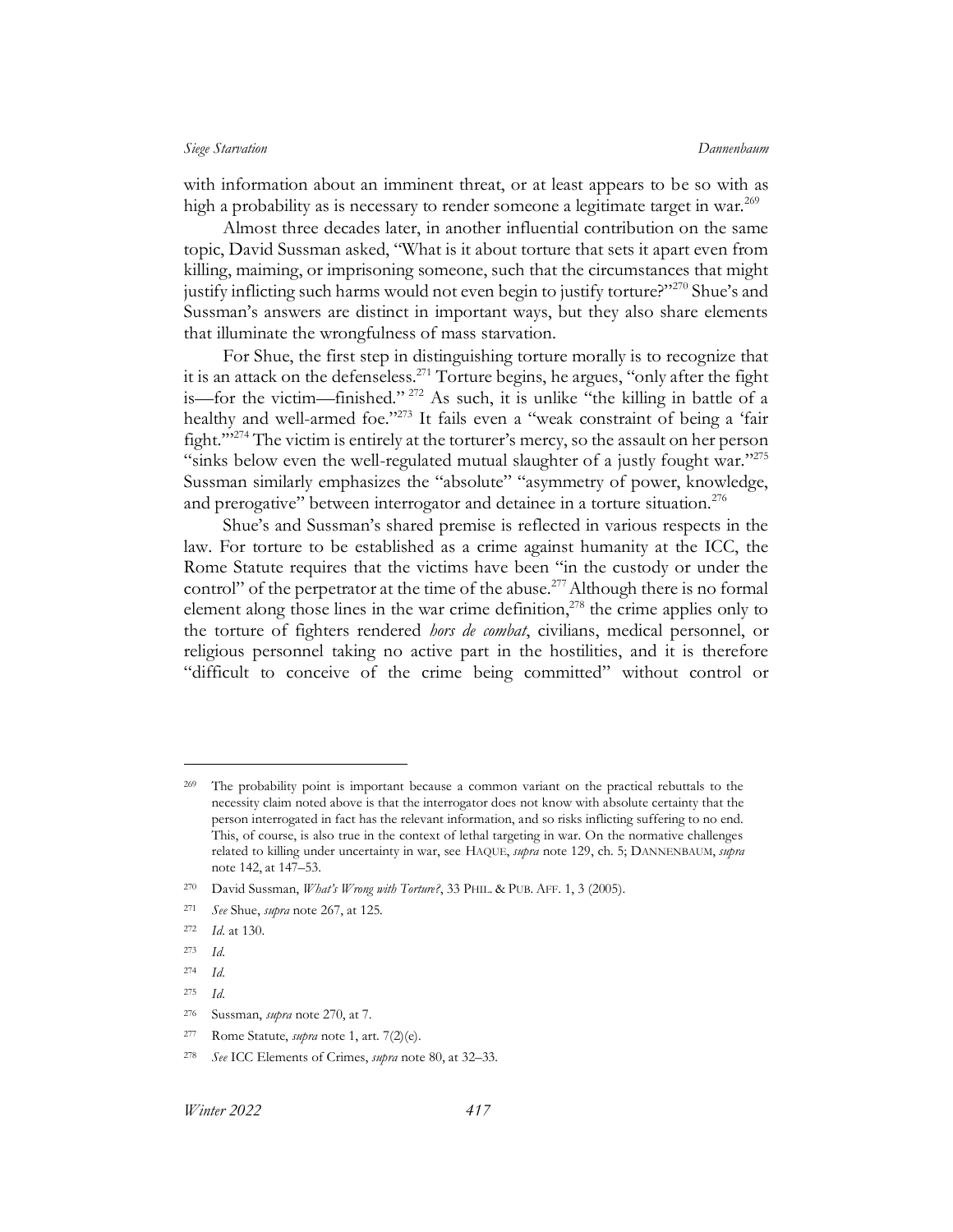<span id="page-51-1"></span>custody.<sup>279</sup> Similarly, a leading commentary on the CAT argues that torture presupposes the exercise of "total control" by one person over another.<sup>280</sup>

<span id="page-51-0"></span>Notwithstanding this profound asymmetry, Shue recognizes that the torture victim's defenselessness is, as a philosophical matter, open to objection. Specifically, the defender of permissible torture might insist that a detainee is not "utterly helpless in the face of unrestrainable assault as long as he or she holds in reserve an act of compliance which would satisfy the torturer and bring the torture to an end."<sup>281</sup> Along these lines, Sussman suggests that in the ticking bomb scenario, one can frame the detainee's "continued silence" as "part of his attack"<sup>282</sup>

Shue and Sussman are ultimately unpersuaded by such objections. For Shue, the way out that is putatively available to the detainee with the information necessary to stop the torture is, morally speaking, no way out at all. This is because torture functions here as a way of overriding the victim's fidelity to her own higher-order commitments. For the detainee, compliance entails a "betrayal of one's ideals and one's comrades."<sup>283</sup> This, Shue argues, is pivotal: "The possibility of betrayal cannot be counted as an escape,"<sup>284</sup> at least not when those commitments are "profoundly held" (as the necessity of torture would seem to suggest they are).<sup>285</sup> In short, the distinctive wrongfulness of torture—that trait which distinguishes it from other forms of bodily harm or death—inheres, on this view, in the fact that it is an assault on the defenseless, whose only escape is a "violation of integrity," and is thus no escape at all.<sup>286</sup>

Sussman questions Shue's framing insofar as it suggests that the wrong of torture would appear to be greater the stronger the detainee's commitment not to comply, which, particularly in the case of someone presumed to have information about a terrorist threat, may be thought a perverse result.<sup>287</sup> Nonetheless, the account he offers in place of Shue's also defines torture's singular wrongfulness with reference to the infliction of the conditions of self-betrayal.<sup>288</sup>

<sup>279</sup> WILLIAM A. SCHABAS, THE INTERNATIONAL CRIMINAL COURT: A COMMENTARY ON THE ROME STATUTE 244 (2d ed. 2016).

<sup>280</sup> MANFRED NOWAK & ELIZABETH MCARTHUR, THE UNITED NATIONS CONVENTION AGAINST TORTURE: A COMMENTARY 22, 76 (2008).

<sup>281</sup> Shue, *supra* note [267,](#page-49-1) at 130.

<sup>282</sup> Sussman, *supra* not[e 270,](#page-50-0) at 16.

<sup>283</sup> Shue, *supra* note [267,](#page-49-1) at 135.

<sup>284</sup> *Id.*

<sup>285</sup> *Id.* at 141.

<sup>286</sup> *Id.*

<sup>287</sup> *See* Sussman, *supra* not[e 270,](#page-50-0) at 18.

<sup>288</sup> Sussman writes,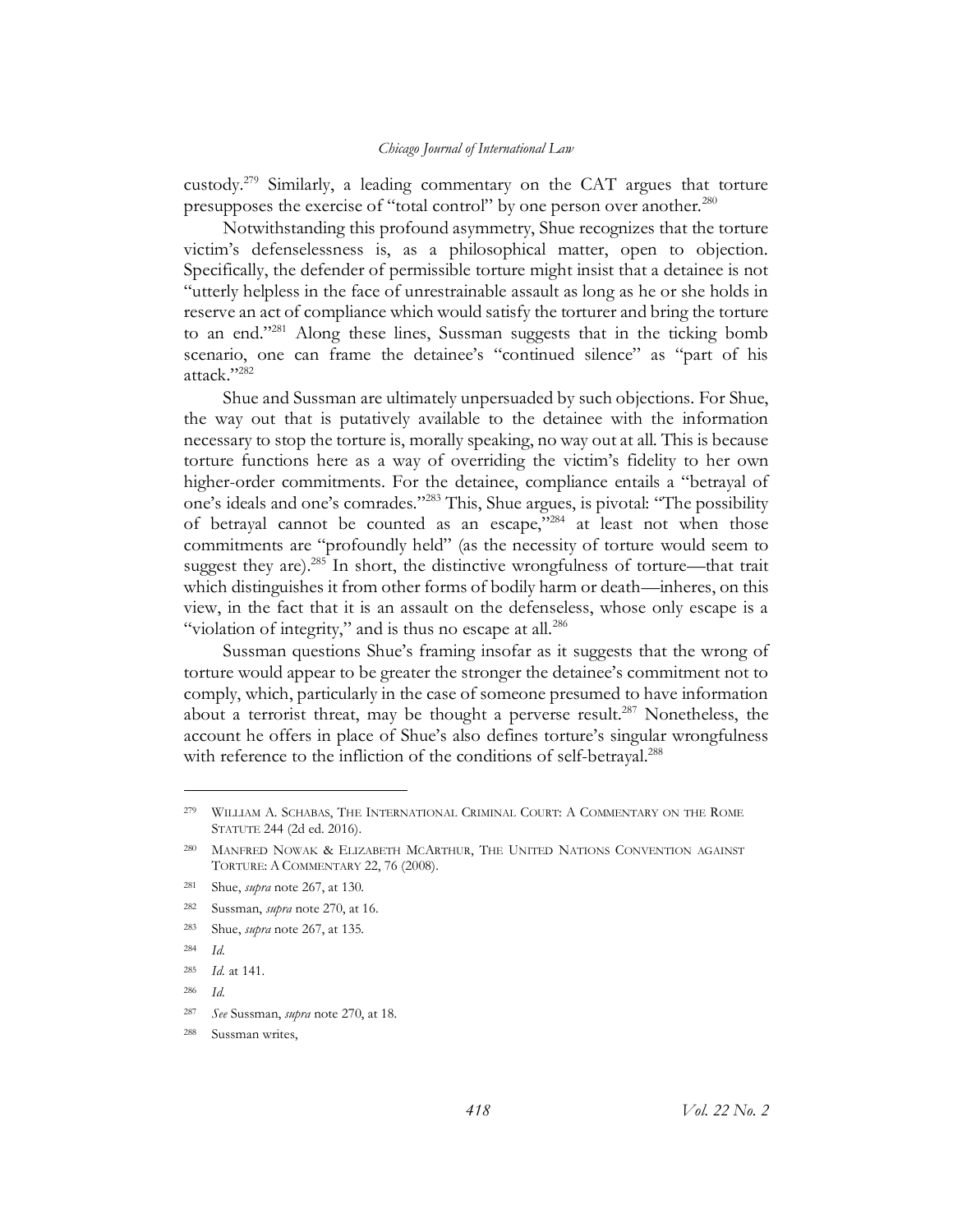In that vein, Sussman draws the following distinction:

Torture should be distinguished from both coercion and brainwashing, even though all three may often overlap in particular cases. What is distinctive about torture is that it aims to manipulate its victims through their own responses, as agents, to the felt experience of their affects and emotions in a context of dependence, vulnerability, and disorientation. Coercion, in contrast, need only exploit the agent's rational responses to the cognitive content of these feelings. The coercer tries to influence his victims through their own appreciation of their reasons for action. . . . In principle, we could coerce a being that has no emotional life at all (e.g., a corporate agent such as a state or a university), so long as this being had determinate interests that it rationally pursued in part by anticipating the intentions and actions of other rational agents. But we could not in principle torture this sort of artificial person.<sup>289</sup>

The key difference for the victim of torture, as opposed to the victim of coercion, is that the former must confront the dilemma of whether to give in (and thus violate her or his higher commitments) "not merely with respect to the disvalue of pain and fear, but while caught up in the experience of these very feelings themselves."<sup>290</sup> Being "caught up" in these feelings precludes deciding reflectively in response to one's higher-order commitments and the threats posed by the coercive agent. As Sussman puts it, "[w]hen sufficiently intense, pain becomes a person's entire universe and his entire self, crowding out every other aspect of his mental life. Unlike other harms, pain takes its victim's agency apart 'from the inside."<sup>291</sup> This is because pain triggers a biological imperative— "something like a bodily demand to change something about one's condition."<sup>292</sup> As such, "[n]ormally, one cannot adopt a purely contemplative attitude toward one's own pain."293

<span id="page-52-0"></span>Shifting to using the first person to describe the victim's perspective, Sussman argues that the fact that pain is experienced as a demand from the victim's own body means that, although inflicted by the torturer and thus "not unproblematically an exercise of my own agency (the way my reflectively adopted commitments might be)," it is also not "something fully distinct from such

<sup>[</sup>T]orture forces its victim into the position of colluding against himself through his own affects and emotions, so that he experiences himself as simultaneously powerless and yet actively complicit in his own violation. So construed, torture turns out to be not just an extreme form of cruelty, but the pre-eminent instance of a kind of forced self-betrayal, more akin to rape than other kinds of violence characteristic of warfare or police action.

*Id.* at 4.

<sup>289</sup> *Id.* at 8–9.

<sup>290</sup> *Id.* at 10.

<sup>291</sup> *Id.* at 14.

<sup>292</sup> *Id.* at 20.

<sup>293</sup> *Id.*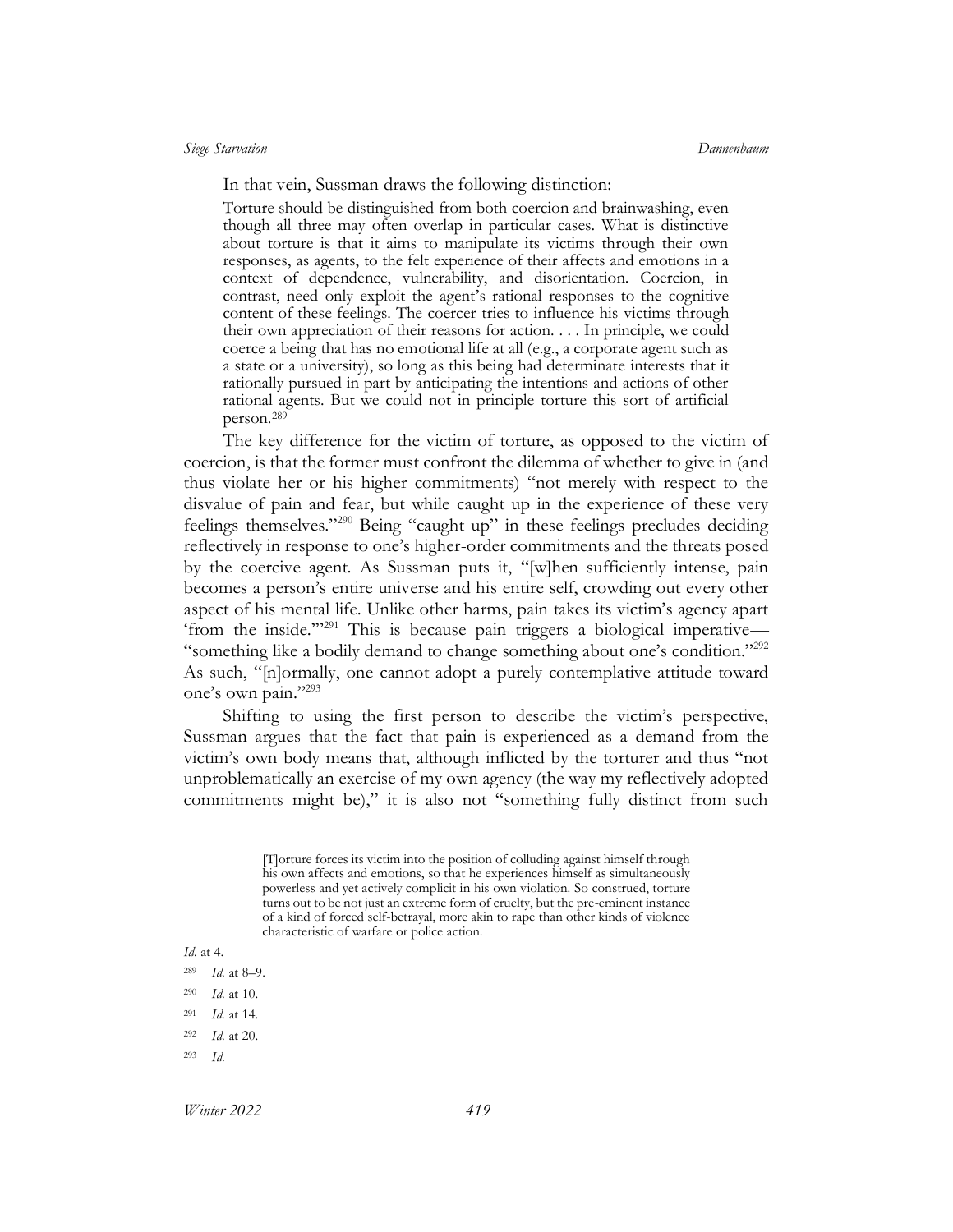agency."<sup>294</sup> As such, "My suffering [as torture victim] is experienced as not just something the torturer inflicts on me, but as something I do to myself, as a kind of self-betrayal worked through my body and its feelings."<sup>295</sup> To be clear, it is not necessary that the victim actually comply with the torturer's demand and thus perform the final act of self-betrayal. The wrong does not inhere in that consequence. Rather, it inheres in twisting the body against the person: "Even if the victim does not break, he will still characteristically discover within himself a host of traitorous temptations."<sup>296</sup>

<span id="page-53-0"></span>Together, Shue and Sussman capture crucial features of what makes torture distinctively wrongful. Torture is not simply the infliction of severe pain or suffering on a defenseless victim; it is the weaponization of the biological imperative to avoid pain and suffering to subjugate the victim's higher-order desires to her body's demands. It uses the body to turn the victim against herself and undermines one of the traits we take to be most fundamental to our humanity—our capacity for higher-order commitments.

# C. Connecting the Moral Theory of Torture with the Law

In addition to being philosophically illuminating on their own terms, these arguments offer the foundation for a compelling account of the international legal prohibition and criminalization of torture. The mere infliction of severe pain or suffering is ordinarily not sufficient to establish torture. Rather, in most legal definitions, the infliction of harm must be structured to turn the victim against herself in one way or another.

The most prominent definition of torture is enshrined in Article 1 of the CAT, which requires that the severe pain or suffering be:

intentionally inflicted on a person for such purposes as obtaining from him or a third person information or a confession, punishing him for an act he or a third person has committed or is suspected of having committed, or intimidating or coercing him or a third person, or for any reason based on discrimination of any kind.<sup>297</sup>

In each of these purposes is entailed a form of weaponization of the body against the self—as a mechanism by which to cause self-betrayal through confession or other undesired action, as a mechanism by which to bring the body into conflict with past actions through punishment, or as a mechanism by which to bring the body into conflict with identity through discrimination.

Torture's purpose element is not marginal. As a leading commentary on the CAT explains:

<sup>294</sup> *Id.* at 21.

<sup>295</sup> *Id*.

<sup>296</sup> *Id.* at 29.

<sup>297</sup> CAT, *supra* not[e 258,](#page-48-0) art 1(1).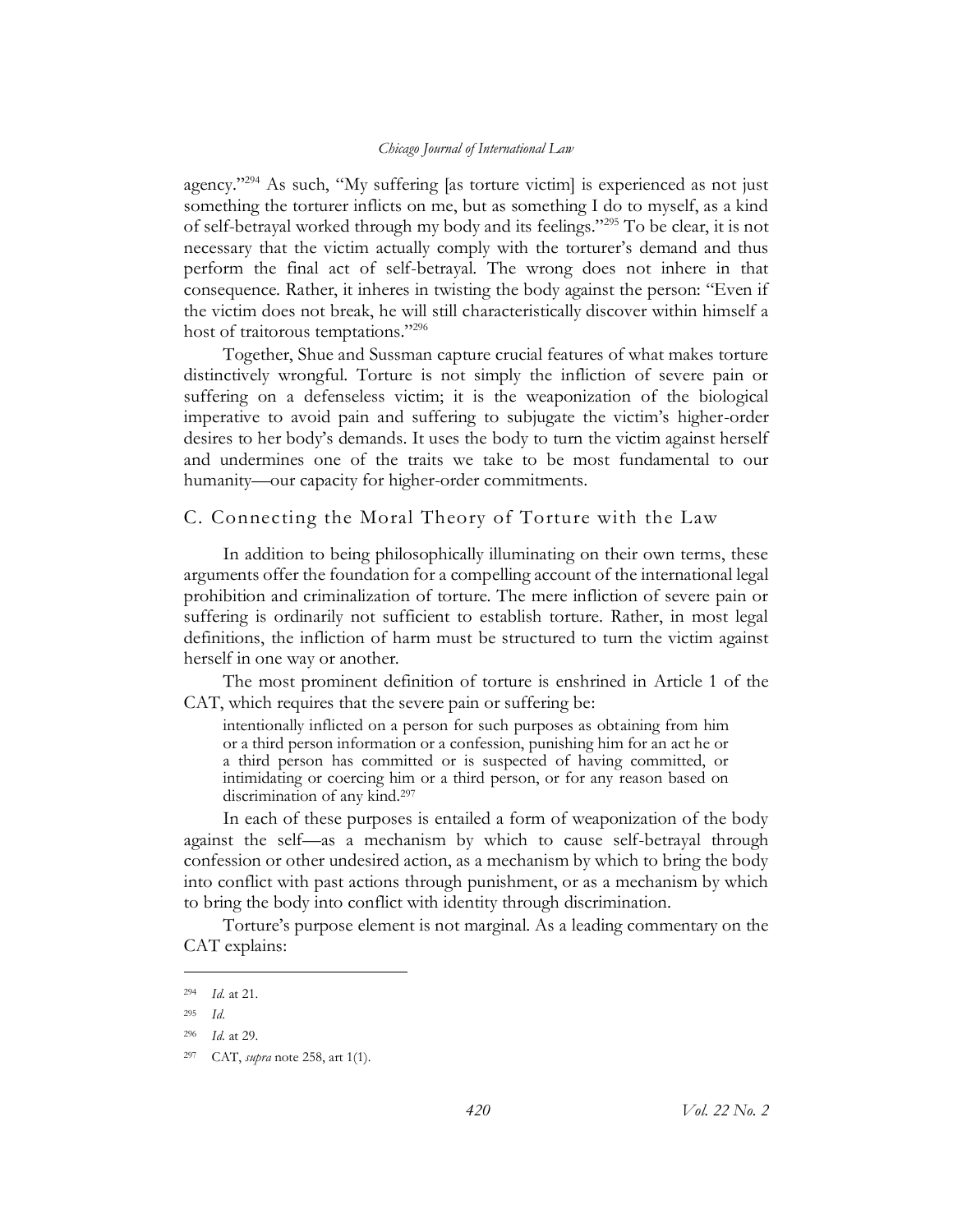the severity of pain or suffering, although constituting an essential element of the definition of torture, is not a criterion distinguishing torture from cruel and inhuman treatment. . . . Whether or not cruel or inhuman treatment can also be qualified as torture depends . . . above all [on] whether inhuman treatment was used for any of the purposes spelt out.<sup>298</sup>

Although central to the anti-torture regime, the CAT is not the only source for the meaning of torture in international law. Nonetheless, something like the purpose element it articulates has been recognized by a range of human rights authorities, including those interpreting treaties that lack a detailed internal definition of the concept.<sup>299</sup>

There are notable exceptions to this pattern.<sup>300</sup> Indeed, the Rome Statute is internally split on the issue, with the crime against humanity of torture including no purpose element, but the war crime of torture requiring that the prosecutor establish one of the wrongful purposes.<sup>301</sup> However, as things stand, the purpose element remains dominant; both the international criminal tribunals and the ICC (in the war crimes context) have relied on it to distinguish torture from other forms of mistreatment.<sup>302</sup> Even in the Inter-American system, where the definition of torture is explicitly not purpose-specific as a matter of treaty law, the Inter-American Court of Human Rights has nonetheless had occasion to emphasize the function of torture in breaking the victim's will.<sup>303</sup>

By explaining why torture is not simply the most painful form of cruel treatment, but a qualitatively distinctive *kind* of wrongful treatment—a kind that is not specified by the broader category that already guarantees its criminality—

<sup>298</sup> NOWAK & MCARTHUR, *supra* not[e 280,](#page-51-0) at 69. *See also id.* at 558; IIFFMM, Detailed Findings (2018), *supra* not[e 8,](#page-4-1) ¶ 162.

<sup>299</sup> *See* Hum. Rts. Comm., CCPR General Comment No. 20: Article 7 (Prohibition of Torture, or Other Cruel, Inhuman or Degrading Treatment or Punishment), ¶ 4, UN Doc. HRI/GEN/1/Rev.7 (1994).

<sup>300</sup> *See* Inter-American Convention to Prevent and Punish Torture, art. 2, Dec. 9, 1985, O.A.S.T.S. No. 67 (includes the CAT list but adds: "or for any other purpose"); Huri-Laws v. Nigeria, Communication No. 225/98, African Comm. Hum. & Peoples' Rts. [Afr. Comm'n H.P.R.], ¶ 41 (Nov. 6, 2000). For a long time, the European Court of Human Rights distinguished torture from other cruel treatment primarily with reference to the severity of the pain inflicted, and not the purpose (overriding in that respect a prior decision by the retired European Commission of Human Rights). *See, e.g.*, Ireland v. U.K., App. No. 5310/71, ¶ 167 (Jan. 18, 1978), https://perma.cc/8KNA-8RJE. However, the Court has since re-emphasized the purposive element as an important distinguishing feature. *See, e.g.*, *Gäfgen*, App. No. 22978/05, ¶¶ 88, 90, 105.

<sup>301</sup> *See* ICC Elements of Crimes, *supra* not[e 80,](#page-17-0) at 7, 14, 32.

<sup>302</sup> Prosecutor v. Krnojelac, Case No. IT-97-25-T, Judgment, ¶ 180 (Int'l Crim. Trib. for the Former Yugoslavia Mar. 15, 2002); Prosecutor v. Delalić, Case No. IT-96-21-T, Judgment, ¶ 542 (Int'l Crim. Trib. for the Former Yugoslavia Nov. 16, 1998); Prosecutor v. Bemba, ICC-01/05-01/08-424, Decision on the Confirmation of Charges, ¶¶ 291, 293–94 (June 15, 2009), https://perma.cc/8S27- 9UER.

<sup>303</sup> Tibi v. Ecuador, Preliminary Objections, Merits, Reparations and Costs, Inter-Am. Ct. H.R. (ser. C) No. 114, ¶¶ 146, 148 (Sept. 7, 2004).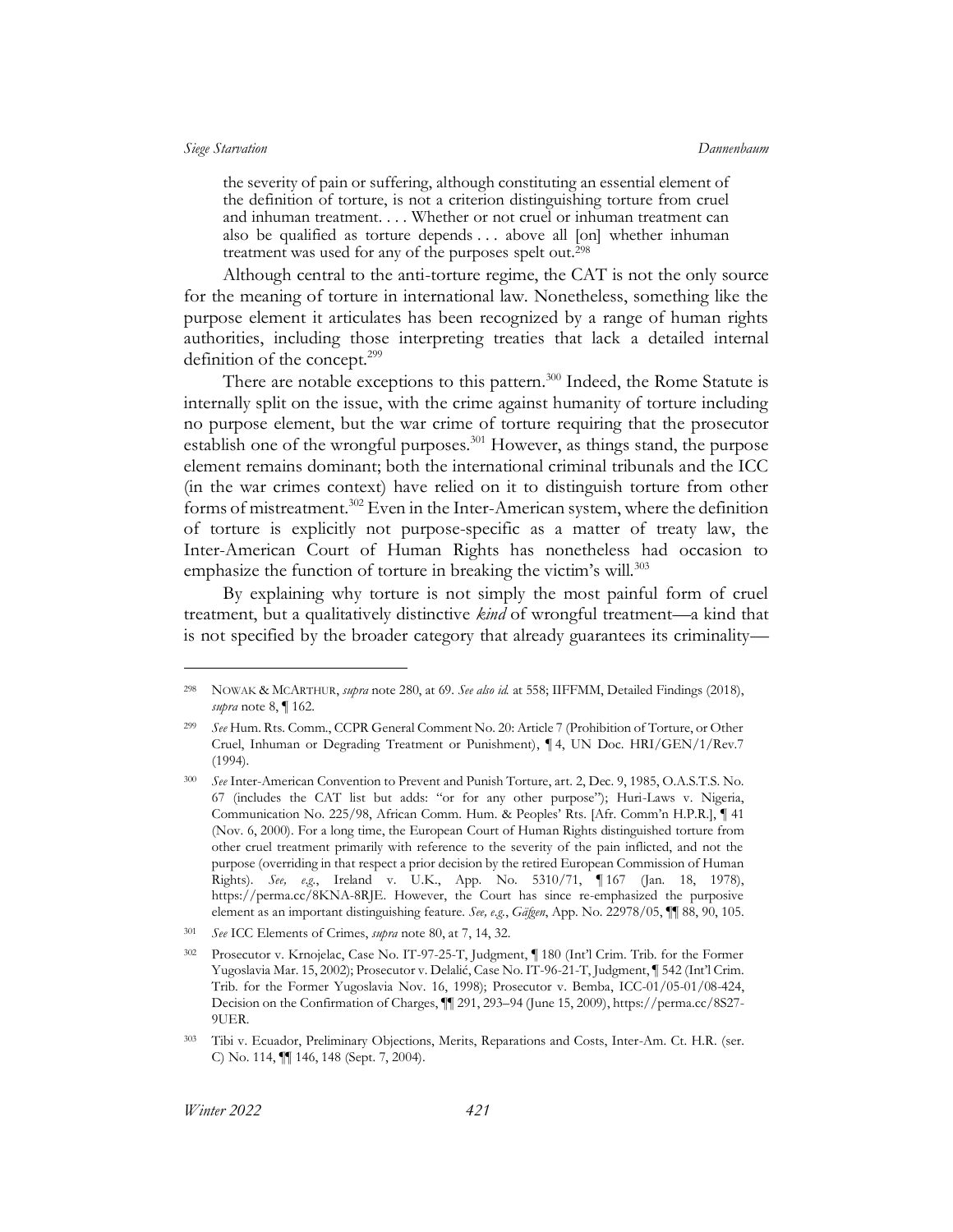Shue's and Sussman's accounts clarify why it is important to condemn that particular wrong with precision.<sup>304</sup> The weaponization of the victim's biological imperatives against her person is central to that explanation.

## VI. SIEGE STARVATION AS SOCIETAL TORTURE

In the context of detention, the link between starvation and torture is straightforward—starving detainees is one way of inflicting upon them the severe pain or suffering central to torture.<sup>305</sup> However, as discussed in the first Subsection below, a belligerent using starvation methods in the conduct of hostilities rarely controls individual victims in the manner generally thought to be necessary for the legal applicability of torture.<sup>306</sup> Equally, torture as a legal category does not capture certain morally constitutive features of mass starvation as a method of warfare. Specifically, as discussed in the third Subsection below, the use of starvation in the conduct of hostilities involves a social dimension that has no clear equivalent in the context of detainee mistreatment. Together, these distinctions mean that the starvation of civilians as a method of warfare is likely not, and certainly not simply, a form of torture in the legal sense. And yet, the parallels are illuminating. The torturous quality of starvation as a method of

<sup>304</sup> Notably, since various other forms of mistreatment are both illegal and criminal under international law, the purpose of this distinction may primarily be expressive. At the same time, it is worth noting that this line can sometimes be blurred. Although focused on the line between categorical prohibitions and those allowing exception (rather than the line between torture and cruel treatment), the Israeli Supreme Court's examination of sleep deprivation draws on a similar principle, distinguishing sleep deprivation that is a "side effect" of certain forms of interrogation from that inflicted "for the purpose of tiring [the detainee] out or 'breaking' him." HCJ 5100/94 Pub. Comm. Against Torture in Israel v. State of Israel*,* 53(4) PD 3, 28–29 (1999). *See also Gäfgen*, App. No. 22978/05, ¶ 89 (on treatment qualifying as degrading when it has the effect of "possibly breaking [the victim's] physical or moral resistance.").

<sup>305</sup> *See, e.g.*, Prosecutor v. Kvočka, Case No. IT-98-30/1-T, Judgment, ¶ 144 (Int'l Crim. Trib. for the Former Yugoslavia Nov. 2, 2001). Controversially, feeding detainees a "reduced diet" during their detention and "pending interrogations" was found by the European Court of Human Rights not to constitute torture in 1978. Ireland v. U.K., App. No. 5310/71, ¶¶ 96, 246 (Jan. 18, 1978), (holding that subjecting detainees to a "reduced diet during their stay at the centre and pending interrogations" qualified as inhuman and degrading treatment, but not torture). However, this continues to be litigated, and the Court of Appeal in Northern Ireland ruled in 2019 that precisely the techniques at stake in the 1978 case were in fact torture. McGuigan's & McKenna's Application, [2019] NICA 46, ¶ 116. Moreover, the European Court of Human Rights has itself hinted that the threshold for torture may now include such techniques. Selmouni v. France, App. No. 25803/94, ¶ 101 (July 28, 1999), https://perma.cc/XMC9-BG8N. In refusing to revisit the 1978 judgment, the Court acknowledged that its "case-law on the notion of torture has evolved" and emphasized that it was relying on the fact that "a request for revision is not meant to allow a party to seek a review in the light of the Court's subsequent case-law." Ireland v. U.K., App. No. 5310/71, ¶¶ 124– 25 (Mar. 20, 2018), https://perma.cc/57XE-LBQR.

<sup>306</sup> *See supra* not[e 280](#page-51-0) and accompanying text.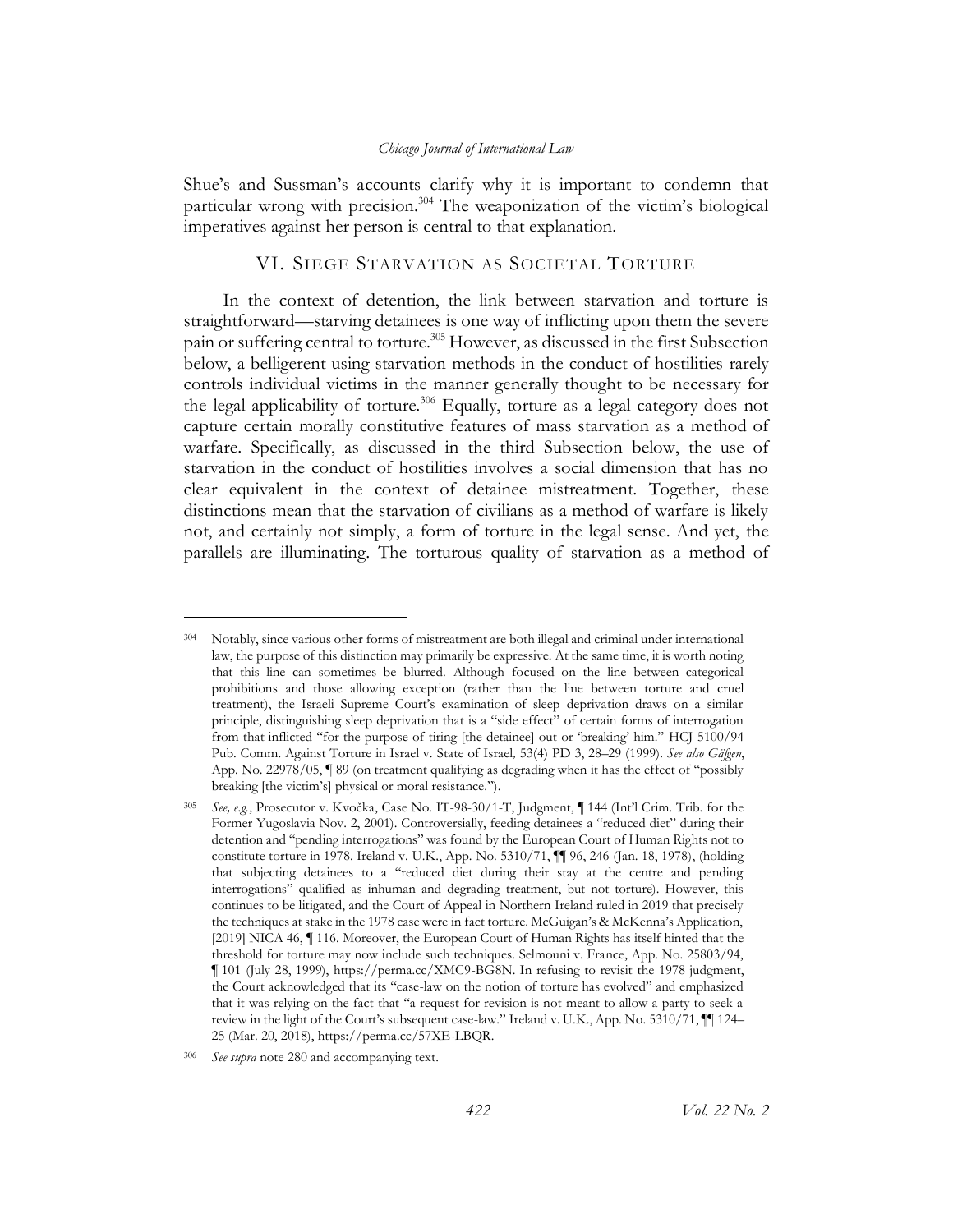warfare distinguishes it from indiscriminate attacks or attacks on civilian populations.

## A. Control and Power

Consider first the question of control. It is possible that innovative legal arguments to stretch torture (or at least inhuman treatment)<sup>307</sup> to cover the use of mass starvation in warfare will gain traction. The two most obvious interpretive routes to that outcome would be to eschew a control element when one is not explicitly provided<sup>308</sup> or to interpret "control" loosely to include the capacity to determine a population's access to a sufficient supply of indispensable objects.<sup>309</sup> However, whether or not such efforts are successful, there are normatively meaningful distinctions between the kind of control traditionally associated with torture and that associated with conduct of hostilities crimes, such as encirclement deprivation. Those differences suggest that there is some value to having different legal categories for the condemnation and punishment of the two wrongs.

Whether isolated or widespread, random or systematic, the infliction of torture is fundamentally an individual process. No matter the number of their victims, those engaged in torture select whether, how, and when to torture each specific detainee. Indeed, they control their detainees' fates in a deeply intimate way, determining when each individual wakes, when he washes, whether and how much he eats, whether he sits, whether he has the means to read, write, or paint, whether he goes outside, and with whom, if anyone, he interacts.

In contrast, starvation of civilians as a method of warfare is ordinarily inflicted on populations. The besieging commander does not exercise over the besieged population anything close to the comprehensive and forensic level of control exercised by the torturer over the detainee. On the contrary, many aspects of both civilian life in general and the specific lives of individual civilians remain beyond her reach. Even on the limited dimension of controlling the supply of essentials to the encircled community, the commander does not control distributive allocation, sharing, sacrifice, coping strategies, or the arrangement of family and social life around food and other necessities. These are not contingent facts; the putative military necessity of encirclement deprivation is premised on the impossibility of limiting its impact to specific persons (or categories of person) within the besieged population.<sup>310</sup>

<sup>&</sup>lt;sup>307</sup> Suggesting inhuman treatment may apply, see Group of Experts on Yemen, Detailed Findings (2019), *supra* not[e 7,](#page-4-2) ¶ 746; Jelena Pejic, *The Right to Food in Situations of Armed Conflict*, 83 INT'L REV. RED CROSS 1097, 1106 (2001).

<sup>308</sup> *See supra* notes [279](#page-51-1)–81.

<sup>309</sup> *See* Ventura, *supra* note [75,](#page-16-2) at 794.

<sup>310</sup> *See supra* notes [92](#page-19-2)–[93](#page-20-2) and accompanying text. *See also* Hampson, *supra* note [86,](#page-19-3) at 93.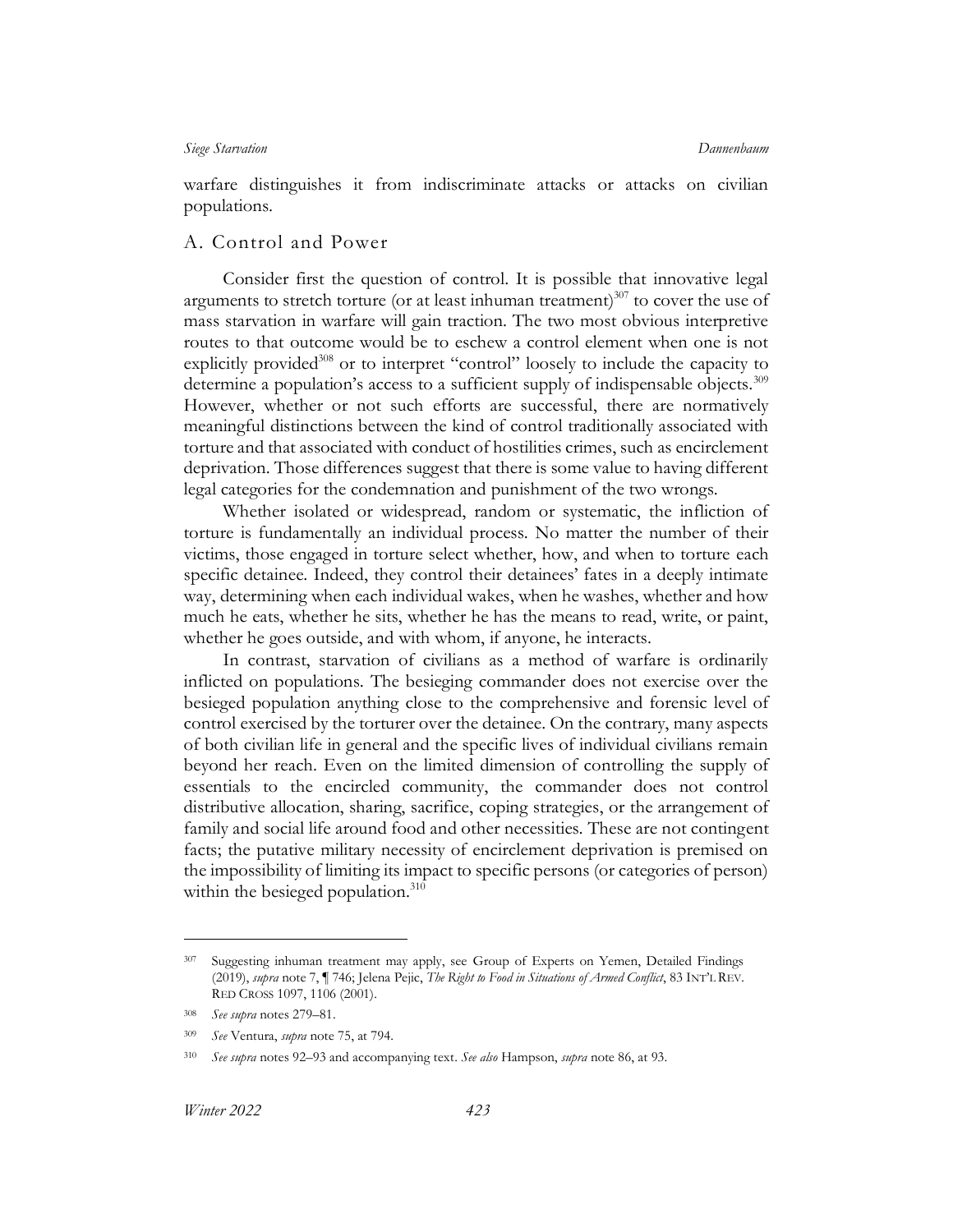This distinction regarding the extent of control and the degree to which it is individualized bears on normatively relevant features of the relationship between perpetrator and victim in the two scenarios. For Sussman, the torturer's control is essential not just in establishing the victim's defenselessness, but also in enabling the torturer to create a "protracted process in which pain is both inflicted and withheld (perhaps even assuaged) in a capricious and unpredictable way."<sup>311</sup> This creates the dynamic whereby the "victim is led to hope (however falsely or unreasonably) that there might be something he could do to appease or mollify his tormentor."<sup>312</sup> This, in turn, plays an important role in giving the victim "enough freedom and rationality to think of himself as accountable, while he nevertheless finds himself, despite all he can do, to be expressing the will of  $\ldots$  [an] enemy."<sup>313</sup>

The relationship between the besieging commander and besieged civilians lacks this intimacy. Operating on the population as a whole and accumulating slowly, the aggregate effects of encirclement deprivation cannot be turned on and off at will. There may be times during a prolonged siege when the besieging party allows humanitarian supplies through, whether to divert scrutiny or otherwise, but this mechanism is too blunt to carefully calibrate and control the swings between suffering and relief.<sup>314</sup> Once supplies go in, there is little external influence over how they are allocated, used, or preserved. Amidst the combination of initiating and intervening causes and the complexity of the relationship between individual and collective suffering within the besieged population, civilians in that community are unlikely to experience an identifiable "will lurking behind [their] suffering" to which they may develop an allegiance in the form of their bodies' demands for relief.<sup>315</sup>

And yet, despite these meaningful distinctions, there are also deep connections between the use of starvation as a method of warfare and torture. Although not comprehensively defenseless against that attack in the manner of the torture victim, the civilian population is defenseless in the thinner sense that its members cannot fight back on their own behalf without losing their protection against becoming lawful targets.<sup>316</sup> Indeed, on some accounts, the defenselessness of civilians is normatively central to why they are not legitimate targets in war. 317

<sup>316</sup> *See* AP I, *supra* not[e 44,](#page-10-0) art. 51(3).

<span id="page-57-0"></span><sup>311</sup> Sussman, *supra* note [270,](#page-50-0) at 24.

<sup>312</sup> *Id.* at 23.

<sup>313</sup> *Id.* at 29.

<sup>314</sup> On the use of isolated relief to deflect public attention, see Dannenbaum, *supra* note [11.](#page-5-1)

<sup>315</sup> Sussman, *supra* not[e 270,](#page-50-0) at 29.

<sup>317</sup> *See* SETH LAZAR, SPARING CIVILIANS 101–23 (2015). It is worth noting that both the defenselessness of civilians and their non-target status has been questioned in just war theory. Richard J. Arneson,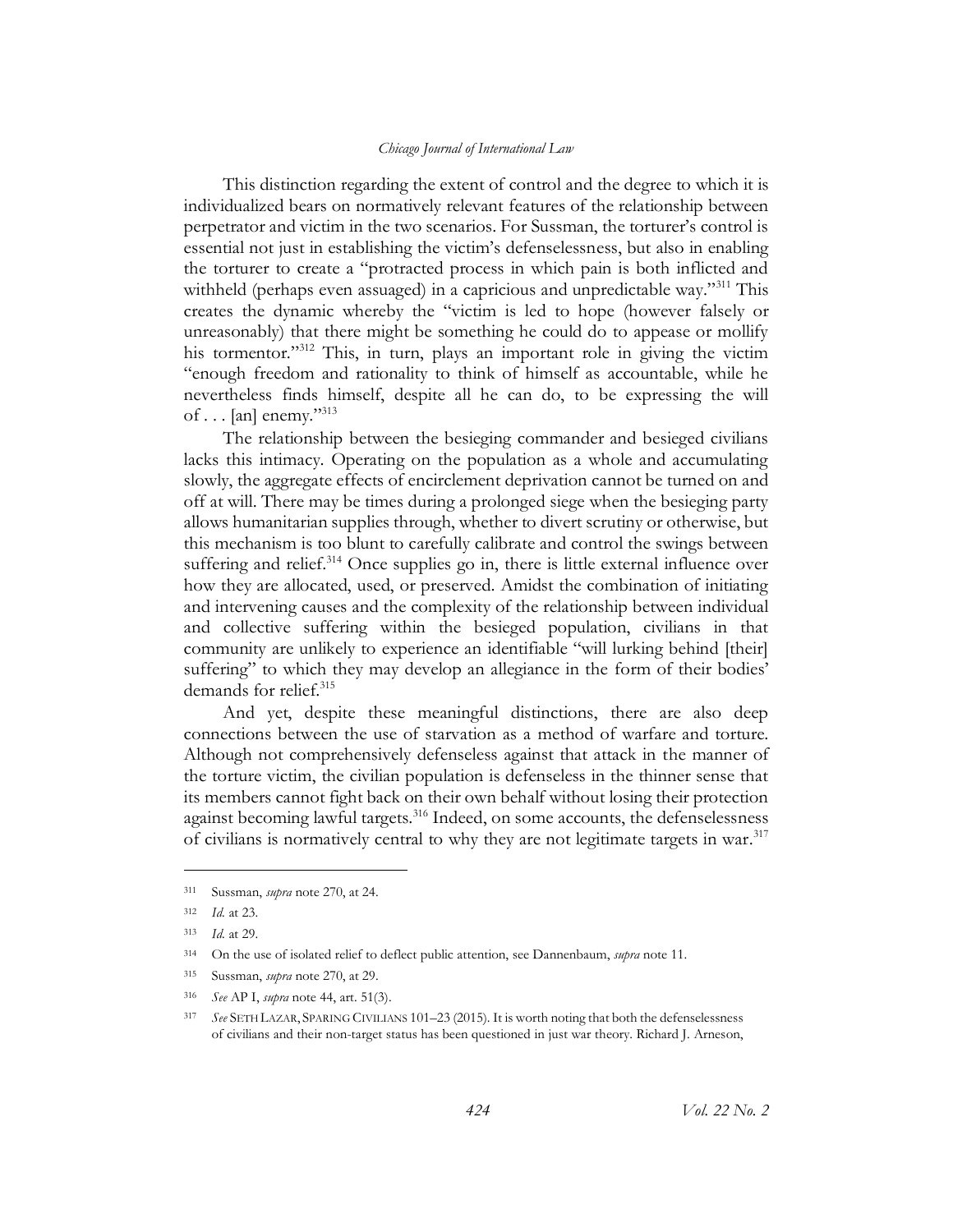It is reflected in the legal protection accorded them until such time as they take on the means to defend themselves and others against an enemy force by joining the armed forces or participating directly in hostilities.<sup>318</sup>

For those who decline to participate directly in hostilities, neither the fact that they are protected in principle by the combatants charged with defending their society, nor the fact that they could (unlike detainees) choose to pick up arms and fight for themselves is accepted as a reason for their own legal protection to be diminished.<sup>319</sup> Shue's focus on detainee defenselessness as a normatively significant feature of torture reflects this—the contrast he draws is not between a detainee and an undesignated person, but between a detainee and an enemy fighter.<sup>320</sup> There is a meaningful sense in which attacks on civilians, like attacks on detainees, are attacks on the defenseless.

Moreover, although lacking the intricate and total control of the torturer, the premise of a viable siege is that the besieging commander exercises control over the encircled society's overall access to essentials. It is in the exercise of that blunter control that the besieging commander in a starvation siege inflicts a wrong that is both analogous to and distinct from the wrong of torture. Like torture, starvation methods distort biological imperatives against the self by crowding out meaningful access to higher-order desires and commitments. Unlike torture, that distortion occurs at the macro level, functions in at least two quite different ways, and is not always purposeful. In these respects, mass deprivation might be characterized as a societal analogue of torture.<sup>321</sup>

The first dimension of the distortion of mass starvation is fundamentally political and more closely resembles the purposeful weaponization of the body in torture. It is on this dimension that a besieging force deprives the population of essentials with the purpose of breaking its will to resist. The second dimension is social. It manifests in the foreseeable effect of starvation conditions in undermining our capacities for the kind of commitments and bonds that underpin

*Just Warfare Theory and Noncombatant Immunity*, 39 CORNELL INT'L L.J*.* 663 (2006); HELEN FROWE, DEFENSIVE KILLING chs. 5–6 (2014); JEFF MCMAHAN, KILLING IN WAR chs. 4–5 (2009).

<sup>318</sup> *See* AP I, *supra* not[e 44,](#page-10-0) arts. 43, 50(1), 51(3).

<sup>319</sup> *See supra* note [255.](#page-46-1) As noted above, some just war theorists question the moral non-liability of civilians to attack. *See supra* not[e 317.](#page-57-0) On the relationship of those debates to existing law, see Tom Dannenbaum, *War Crimes and Just War Theory*, *in* THE PALGRAVE HANDBOOK OF APPLIED ETHICS 775 (Larry Alexander & Kimberly Kessler Ferzan eds., 2019).

<sup>320</sup> *See* Shue, *supra* note [267,](#page-49-1) at 128–30.

<sup>321</sup> Chris Dolan argues for the idea of "social torture" in a case study of atrocities committed in Northern Uganda during the period 1986–2006. *See generally* CHRIS DOLAN, SOCIAL TORTURE: THE CASE OF NORTHERN UGANDA, 1986–2006 (2009). It is a powerful argument, albeit one that is quite different from that elaborated here in that Dolan is interested in the application of torture to the scenario he examines, not just in its utility as a normative analogue, and the situation he examines involves the detailed control of victims by perpetrators in the torturous moments, insofar as the latter are able to return to and abuse specific individuals over time. *See, e.g.*, *id.* at 1–2, 6–8.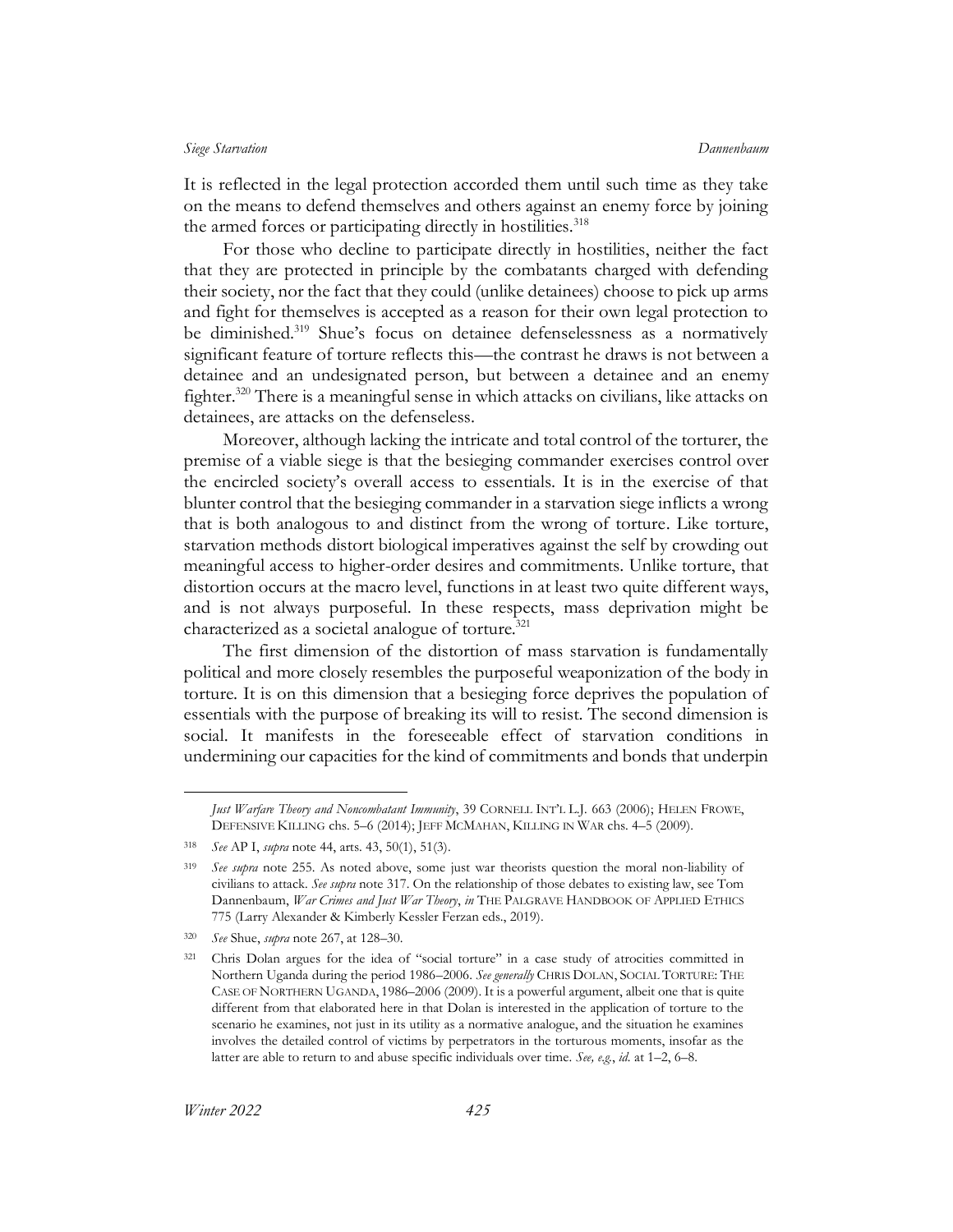community, friendship, and love. It is largely independent from the goals of the besieging party.

# B. The Distortion of Biological Imperatives Against Political Commitments in Mass Starvation

Starvation crimes are pursued for diverse purposes, including control, collective punishment, ethnic cleansing, theft, and extermination.<sup>322</sup> However, paralleling the legal and theoretical focus on interrogational (rather than sadistic) torture, the analysis here focuses specifically on the use of starvation to compel the adversary to change its behavior.<sup>323</sup> Like interrogational torture, this mode of starvation is both the form most likely to be defended, in all of the ways already discussed, and the quintessential form of the crime. Moreover, the wrongfulness of other forms of starvation in war is captured straightforwardly by other criminal categories, such as murder, forcible transfer, extermination, or genocide.<sup>324</sup>

Siege deprivation implicates the decision-making of the civilian population, the military forces ensconced within, and their leadership. In the most straightforward case, these actors are unified in their posture. As Walzer writes, "[p]olitical integration and civic discipline make for cities whose inhabitants expect to be defended and are prepared, morally if not always materially, to endure the burdens of a siege."<sup>325</sup> Faced with a population unified in this way, the besieging party seeks to compel a shift from unified resistance to capitulation.

Our commitments not to abandon our homes, our community, and/or our system of political authority run deep. Like the detainee in Shue's torture case, some significant proportion of besieged civilians may hold higher-order desires and commitments to resist the siege irrespective of the costs. Indeed, something like this is the presumption underpinning Walzer's ideal type. The inhabitants in the scenario he imagines are sufficiently invested in one or the other of these higher-order commitments to want to resist despite the cost threatened by the besieging party. That is what it means to be "prepared[ ] morally" to endure the promised deprivation. 326

The goal of the besieging party in such a scenario is to shift that posture through depriving the encircled population of indispensable objects and thus escalating the burdens of the siege. It may be that the besieging commander regrets the degree to which that entails inflicting starvation conditions on *civilians*,

<sup>322</sup> *See supra* not[e 22.](#page-7-1)

<sup>323</sup> *See* Shue, *supra* note [267,](#page-49-1) at 133.

<sup>324</sup> *See supra* notes [18,](#page-6-0) [186](#page-35-0) and accompanying text.

<sup>325</sup> WALZER, *supra* not[e 95,](#page-20-0) at 163.

<sup>326</sup> *Id.*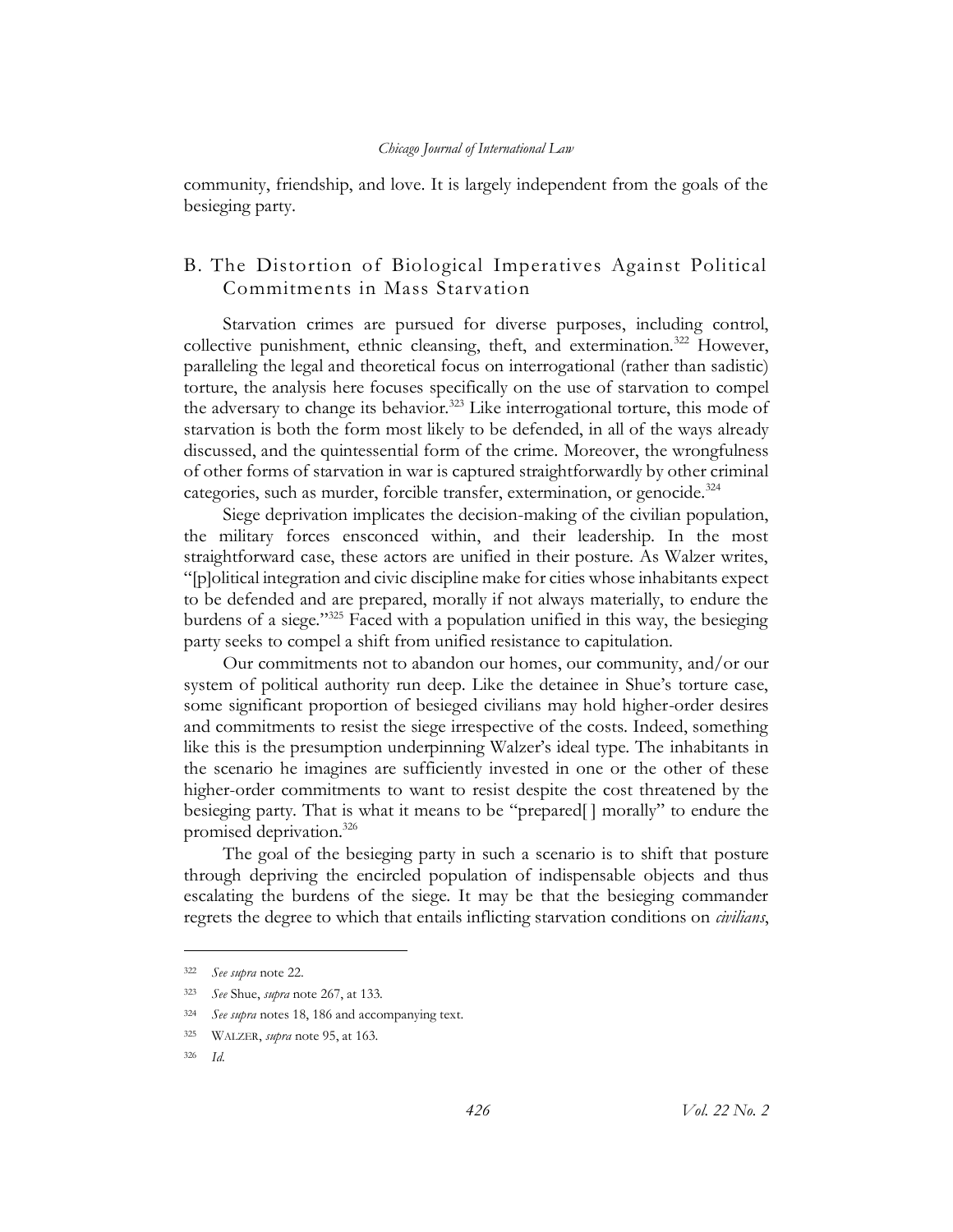<span id="page-60-0"></span>rather than on military forces or the political apex of the command structure. However, in a context in which the population is integrated and the deprivation is inflicted on the population as a whole, the commander's regret does not preclude purpose with respect to civilian deprivation.<sup>327</sup> As such, even when the ultimate goal is to starve out the military forces, a question arises with respect to how to understand the prior deprivation of the population, particularly given that it is well understood that military forces will not be the first to starve.

Short of literally starving the besieged population in order to get at the military forces ensconced within (itself a form of extermination as a crime against humanity), the alternative intentions (more in line with efforts to justify encirclement starvation) would involve compelling a change in the civilian population's posture in order to change the posture of the military adversary. In a population that is broadly unified behind its political and military leaders, that would entail shifting the population's posture away from affirmation of resistance to the siege and towards capitulation. That shift could manifest in the limited form of civilians' abandonment of their homes and political community, or in the more comprehensive form of their political agitation in favor of surrender.

Whichever of these ends it serves, encirclement starvation is not simply coercive. The method does not function solely by raising the cost of resistance to the point at which the besieged population *calculates* that the benefits of resistance are no longer worth it. Rather, siege warfare aims to *break* the higher-order political commitment to resist through weaponizing the biological imperatives of the population against their deeply held commitments and thus to *compel* submission. It works, to the extent it does, by replicating what Sussman describes of torture: the suffering of hunger and the need to satisfy it is used to "crowd[ ] out every other aspect" of the mental lives of those affected, $328$  precluding a "purely contemplative attitude toward" the question of whether that suffering is a cost they are willing to bear in order to realize their higher-order political commitments.<sup>329</sup>

This weaponization of biology against will is not unique to the Walzerian ideal of a politically unified besieged community. Even when the besieged population and the besieged force are at odds on whether to resist or surrender, the decision of individuals within that community not to attempt to overthrow or flee the besieged force still reflects a strategic decision on the part of those civilians. It is, in other words, a decision made in response to reasons. Those reasons may be pragmatic, rather than rooted in deep political ideals, and may themselves be responsive to a significant wrong (in the form of subjugation within the besieged community). However, as commitments made in response to

<sup>327</sup> *See* Tom Dannenbaum, *Encirclement, Deprivation, and Humanity*, 97 INT'L L. STUD. 307, 360–64 (2021).

<sup>328</sup> Sussman, *supra* not[e 270,](#page-50-0) at 14.

<sup>329</sup> *Id.* at 20.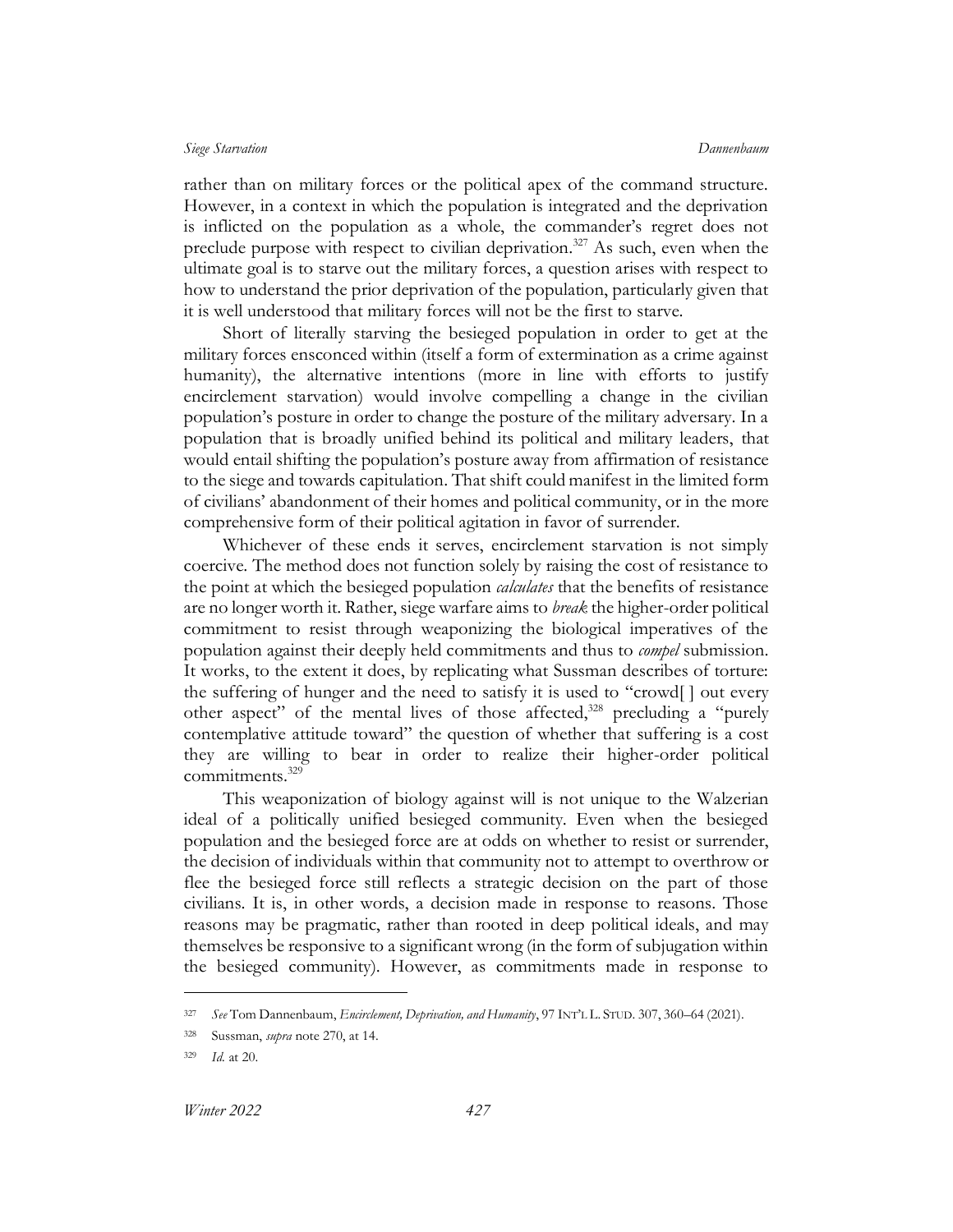reasons, they reflect the wills of those who make them. To the extent a starvation siege would "crowd out" the capacity to make even such pragmatic decisions in a way that is responsive to persons' ordering of desires and commitments, it too would turn the victims' bodies against their wills.

To recognize this reality is not to mitigate the wrongfulness of a besieged party subjugating the civilians under its control or denying them egress.<sup>330</sup> As discussed above, the wrongdoing in such scenarios is not exhausted by one party.<sup>331</sup> The fact that civilians were coerced into remaining does not eliminate the distorting wrong of using mass deprivation to compel their desperate exit or their revolt against that coercive authority.

<span id="page-61-0"></span>As in situations of detainee torture, many of those subjected to starvation conditions in a siege may find it within themselves to resist until death or until the purpose of the perpetrator is frustrated. Beehner, Berti, and Jackson describe besieged civilians "weather[ing] severe hardships almost indefinitely."<sup>332</sup> However, even when those targeted resist successfully, they are still likely to experience the war between body and will. As does Sussman's torture victim, they may "discover within [themselves] a host of traitorous temptations."<sup>333</sup> The perpetrator's wrong inheres in weaponizing the victims' bodies in this way, regardless of whether their will to resist is ultimately broken. The wrong is not contingent on the method's success.

<span id="page-61-1"></span>Understood in this way, starvation is distinctive from even a credible threat of instantaneous death through kinetic attack.<sup>334</sup> Until delivered, the latter exists primarily at the conceptual level—where it remains subject to evaluation with a "contemplative attitude," and, ultimately, to control by the will.<sup>335</sup> In contrast, starvation tactics work slowly on the body and the mind, eroding the capacity to prioritize higher-order desires, no matter how much the individual wants to at the conceptual level. In other words, it is precisely because of its slowness relative to

<sup>330</sup> *See* AP I, *supra* note [44,](#page-10-0) arts 51(7), 58; Walzer suggests that resistance to a siege is altogether precluded when it entails subjecting the civilian population to starvation conditions without their consent. WALZER, *supra* note [95](#page-20-0), at 163 ("Consent clears the defenders, and only consent can do so.").

<sup>331</sup> *See supra* not[e 256](#page-47-0)–[258](#page-48-0) and accompanying text.

<sup>332</sup> Beehner, Berti & Jackson, *supra* note [26,](#page-7-0) at 82.

<sup>333</sup> Sussman, *supra* not[e 270,](#page-50-0) at 29.

<sup>334</sup> Equating the two, see Ventura, *supra* note [75](#page-16-2), at 782 ("[T]here is little to distinguish between a person facing death through starvation and another threatened with arbitrary execution because of her political beliefs" (quoting with approval U.N. Off. of the High Comm'r for Hum. Rts., Fact Sheet No. 20: Human Rights and Refugees (July 1993) https://www.ohchr.org/Documents/Publications/FactSheet20en.pdf)). It may be that the psychological impact of iterated terror bombing or other forms of terror attack have a psychological crowding effect similar to that of starvation. *See supra* note [244](#page-44-0) and *infra* notes [369](#page-68-0)–[371](#page-69-0) and accompanying text.

<sup>335</sup> *See supra* not[e 293](#page-52-0) and accompanying text.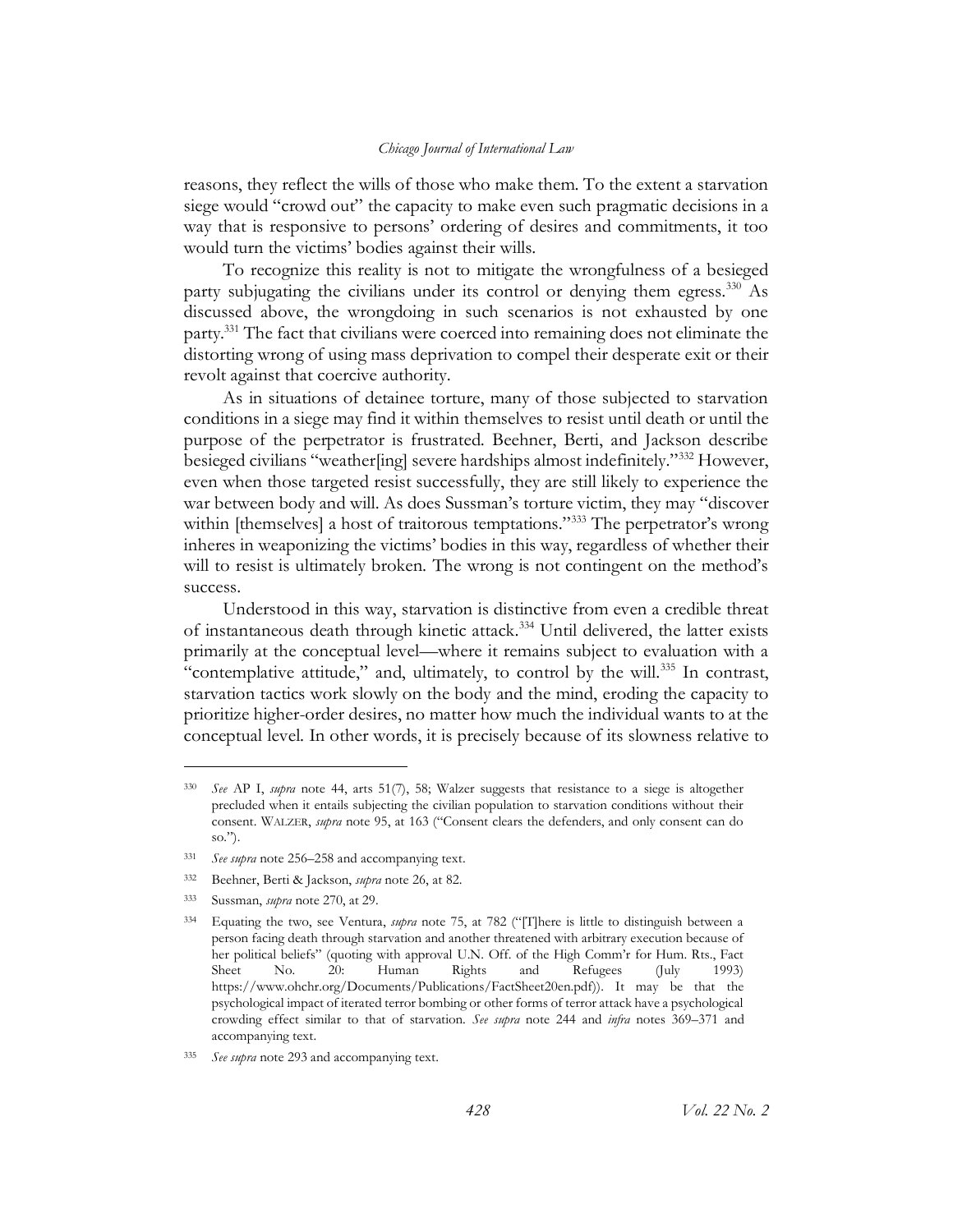other methods of killing and harming in war that starvation entails a distinct and torturous wrong.

# C. The Distortion of Biological Imperatives Against Social Bonds in Mass Starvation

The second dimension of the twisting of body against self in mass starvation is both closely related to the first and yet distinct in certain key respects. In crowding out persons' responsiveness to higher-order reasons, starvation tears not just at the capability of victims to uphold political commitments, but also at the human capacity for friendship and love. It "constrict[s] the reach of our social concerns and solidarities,"<sup>336</sup> limiting the "ambit of [victims' social] reciprocity" within their communities.<sup>337</sup> Although the erosion of social bonds through the effects of mass deprivation is likely to weaken political unity within the besieged population and thus contribute to its capitulation, this is unlikely to be experienced as part of a capitulation to the adversary in the manner of departure or surrender. Similarly, the besieging party is less likely to have sought to weaponize this form of distortion. Nonetheless, it is the inevitable upshot of prolonged starvation methods. Moreover, although there may be no specific experience of alliance with the enemy, the war between body and self on the social dimension may be even more wrenching due to the central place of social attachment in human life.

At the crux of the rupture of both social and political capabilities is the demand made by one's body in a state of severe hunger to take "drastic efforts to preserve one's own being."<sup>338</sup> Recounting the impact of that demand, Cormac  $\acute{\text{O}}$ Gráda writes that situations of mass starvation:

invariably entail much antisocial behavior, as the bonds of family and neighborhood break down. Famine victims become desperate and self-absorbed, and lack shame, their baser instincts prompting actions that would be unthinkable in normal times. Famines erode hospitality, solidarity, and community, and examples abound of appalling inhumanity and heartlessness among victims.<sup>339</sup>

Observing such collapse, Pitrim Sorokin concludes, "to hunger, nothing is sacred."<sup>340</sup> These effects are systemic—families in contexts of siege deprivation are "forced to make impossible choices with the little food and water available."<sup>341</sup>

<sup>336</sup> DE WAAL, *supra* not[e 4,](#page-3-0) at 18.

<sup>337</sup> *Id.* at 20.

<sup>338</sup> CORMAC Ó GRÁDA, FAMINE: A SHORT HISTORY 48 (2009).

<sup>339</sup> *Id. See also generally, id*. ch. 2.

<sup>340</sup> PITRIM SOROKIN, HUNGER AS A FACTOR IN HUMAN AFFAIRS 148 (1975).

<sup>341</sup> ICRC CHALLENGES 2019, *supra* note [222,](#page-41-0) at 23.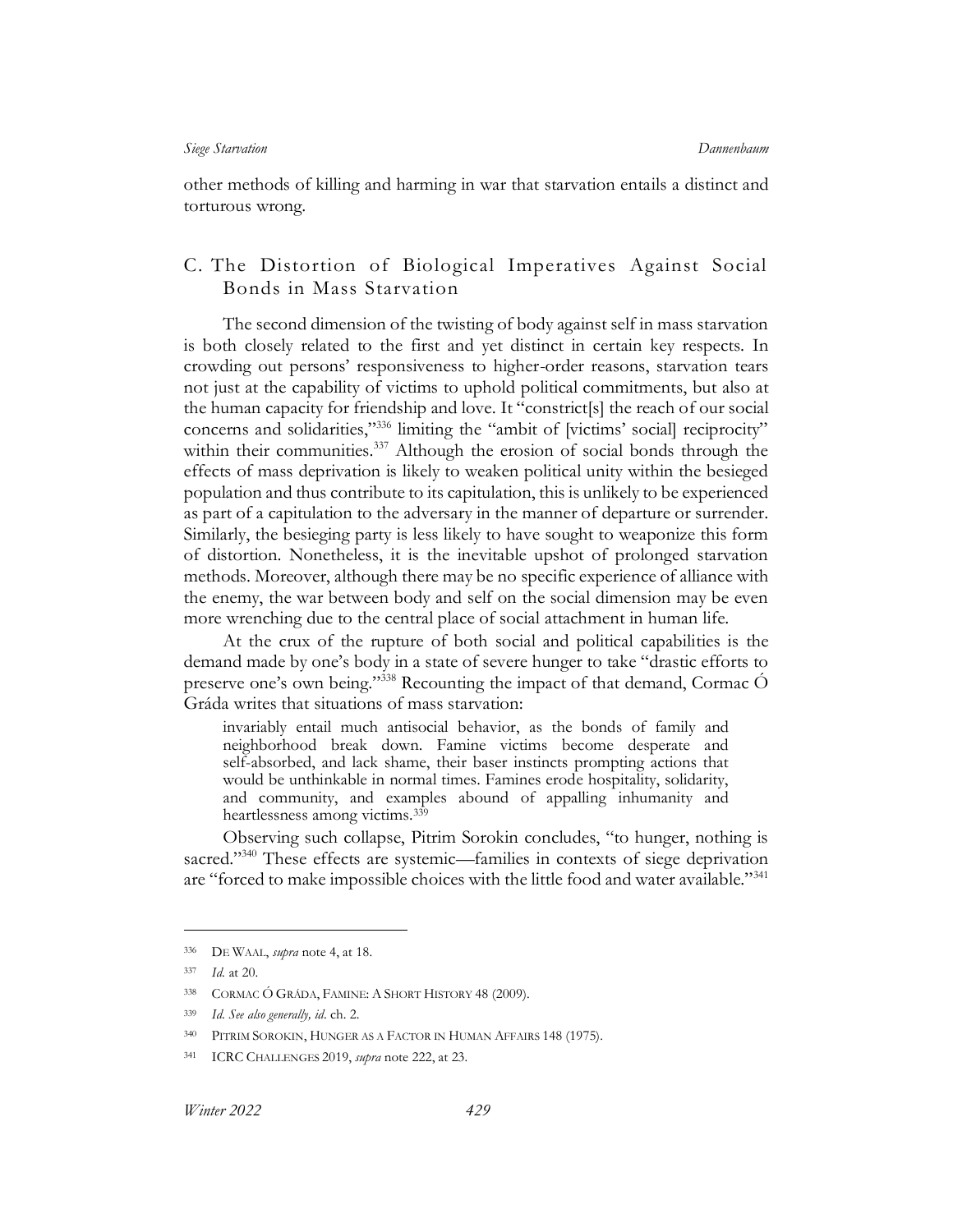This can often take on a specifically gendered dimension. Alex de Waal recounts that the "central women's experience" of the famine in what is now Malawi (and was then Nyasaland) in the 1940s "was abandonment by their menfolk, leaving them to care for children and the uncertain mercies of government feeding schemes."<sup>342</sup> Reports from recent situations of mass starvation include stories of similar breakdowns.<sup>343</sup>

De Waal cautions against the temptation "to suppose a singularity here: that human beings are reduced to animals, and that extreme hunger displaces all other emotion or thought."<sup>344</sup> Even in conditions of the most extreme deprivation people make sacrifices, express love, and cooperate, often in heroic ways.<sup>345</sup> Despite detailing examples of the kind of social and familial disintegration described above, a 2014 report by the Commission of Inquiry on Human Rights in the Democratic People's Republic of Korea also notes that mothers "experienced severe deterioration in their health, largely because they either skipped or reduced portions of their meals for the benefit of other family members."<sup>346</sup> There are likely multiple factors at play in such results, including the displacing psychological pain of witnessing the suffering of one's own children. Nonetheless, it is clear that even in the most severe famine conditions, there is "never a point at which humanity disappears."<sup>347</sup>

This observation, however, serves only to emphasize the torturous parallel. The wrongful distortion at the heart of torture depends on the detainee retaining enough of her agency to maintain a sense of the commitments that her body demands that she violate.<sup>348</sup> Similarly, in the context of mass starvation, it is *because* fundamental human commitments have an enduring reality that the countervailing pain and suffering inflicted on the mind and body of the victims puts them at war with themselves. That distortion occurs even for those able, at some level, to resist the demands of their bodies and act on their higher-order commitments.

This distortion within persons combines into an aggregate distortion of the affected society against itself. Notwithstanding his caution regarding overstating the dehumanizing effects of starvation, de Waal emphasizes that famine "gnaws away at [communal, familial, and intrapersonal] bonds of affection, respect, and trust,"<sup>349</sup> and argues that as a measure of the suffering inflicted in famine, "the

<span id="page-63-0"></span><sup>342</sup> DE WAAL, *supra* not[e 4,](#page-3-0) at 41.

<sup>343</sup> *See* DPRK Report Detailed Findings, *supra* not[e 212,](#page-39-1) ¶¶ 518, 528, 565, 567.

<sup>344</sup> DE WAAL, *supra* not[e 4,](#page-3-0) at 18.

<sup>345</sup> *See id.* at 17–21.

<sup>346</sup> DPRK Report Detailed Findings, *supra* not[e 212,](#page-39-1) ¶ 560.

<sup>347</sup> DE WAAL, *supra* not[e 4,](#page-3-0) at 21.

<sup>348</sup> *See supra* Section [V.B.](#page-49-2)

<sup>349</sup> Alex de Waal, *Mass Starvation Is a Crime—It's Time We Treated It That Way*, BOS. REV. (Jan. 14, 2019), [https://perma.cc/Z8AF-VKDN.](https://perma.cc/Z8AF-VKDN)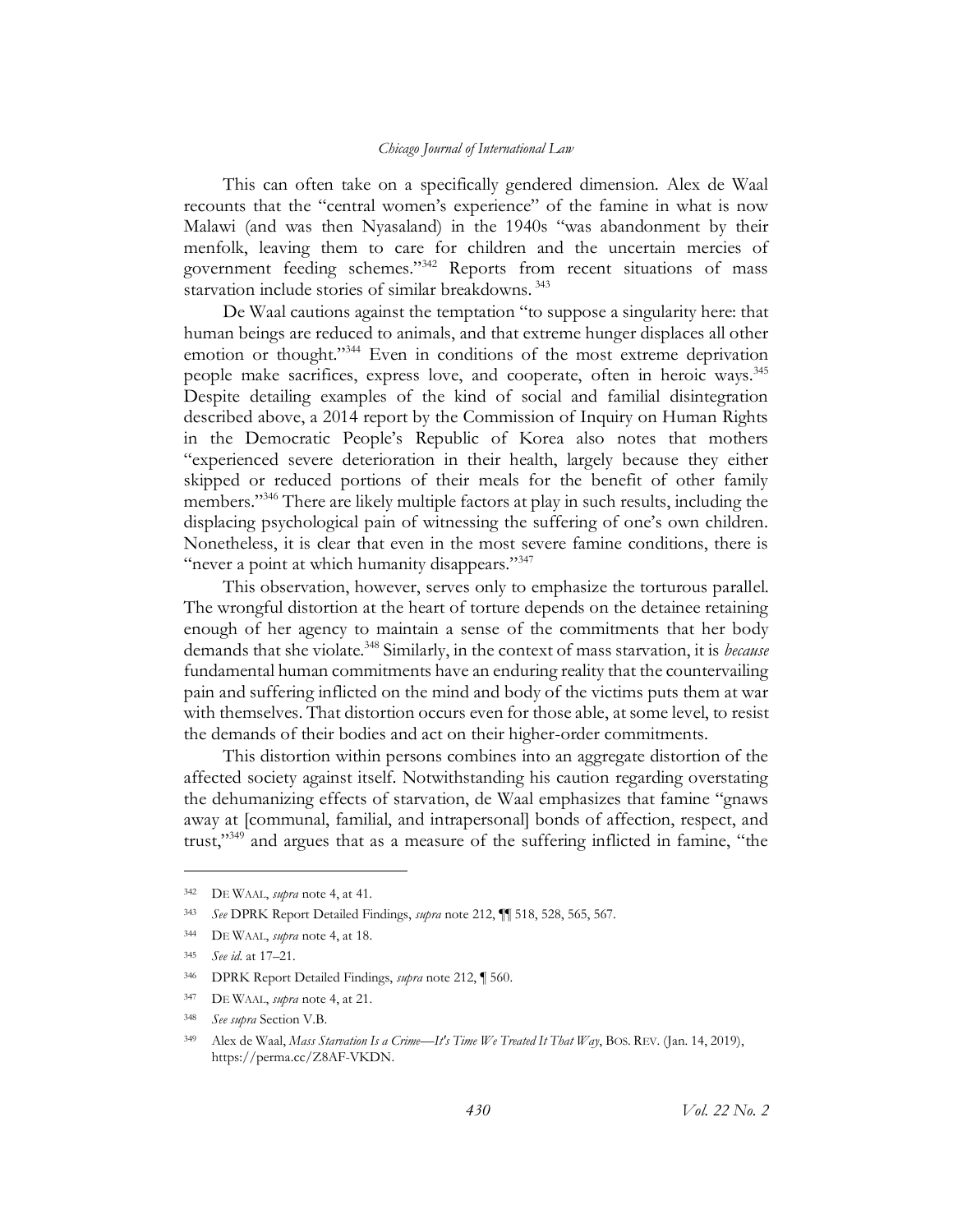severing of community relations may prove to be even more significant in the longer term" than is the risk of death.<sup>350</sup> He affirms what social anthropologists have termed the "accordion effect" of famine, whereby each individual's "web of obligations" contracts and moral restraints degenerate even as "recognizably social" functioning endures in "much reduced" form.<sup>351</sup>

# D. Moral Dimensions and Being Turned Against One's Higher-Order Commitments

The analysis above suggests a situation of significant moral tension and complexity. Writing of the distinctive deprivations of Nazi death camps, Primo Levi argues that kapos (prisoner functionaries within the camps) may be "the rightful owners of a quota of guilt (which grows apace with their freedom of choice)," but that:

in the vast majority of cases, their behavior was rigidly preordained. In the space of a few weeks or months the deprivations to which they were subjected led them to a condition of pure survival, a daily struggle against hunger, cold, fatigue, and blows in which the room for choices (especially moral choices) was reduced to zero.<sup>352</sup>

In famine, Breandán Mac Suibhne reasons, this context of moral ambivalence is such that judgment is, "at best, not easy" and "sometimes, but not always ... impossible."<sup>353</sup> Similar effects may be expected in a besieged community.

The moral complexity of human relations within a situation of mass deprivation arises from the fact that those who violate their own higher-order commitments do so as victims of the besieging party's wrongful infliction of the conditions in which they act. More specifically, they are victims of the torturous wrong of having their biological imperatives turned against their fundamental commitments to their neighbors, friends, and loved ones. In other words, they suffer the wrong of being driven to act against their own values through the systematic crowding out of the space for responding to moral reasons.<sup>354</sup>

The normative structure of this dynamic is illuminated in part by considering the situation not simply in terms of wrongfulness and culpability, but in terms of

<sup>350</sup> DE WAAL, *supra* not[e 4,](#page-3-0) at 41.

<sup>351</sup> *Id.* at 20–21. *See also* Conley & de Waal, *supra* note [4,](#page-3-0) at 700–01.

<sup>352</sup> PRIMO LEVI, THE DROWNED AND THE SAVED 38 (Raymond Rosenthal, trans., Simon & Schuster 1988, reissue ed. 2017) (1986).

<sup>353</sup> BREANDÁN MAC SUIBHNE, THE END OF OUTRAGE: POST-FAMINE ADJUSTMENT IN RURAL IRELAND 17 (2017).

<sup>354</sup> On the wrong of being forced to do wrong by coercion, rather than by torturous crowding, see DANNENBAUM, *supra* note [142,](#page-28-0) at 25–30, 37–49, 126–31, 253–56.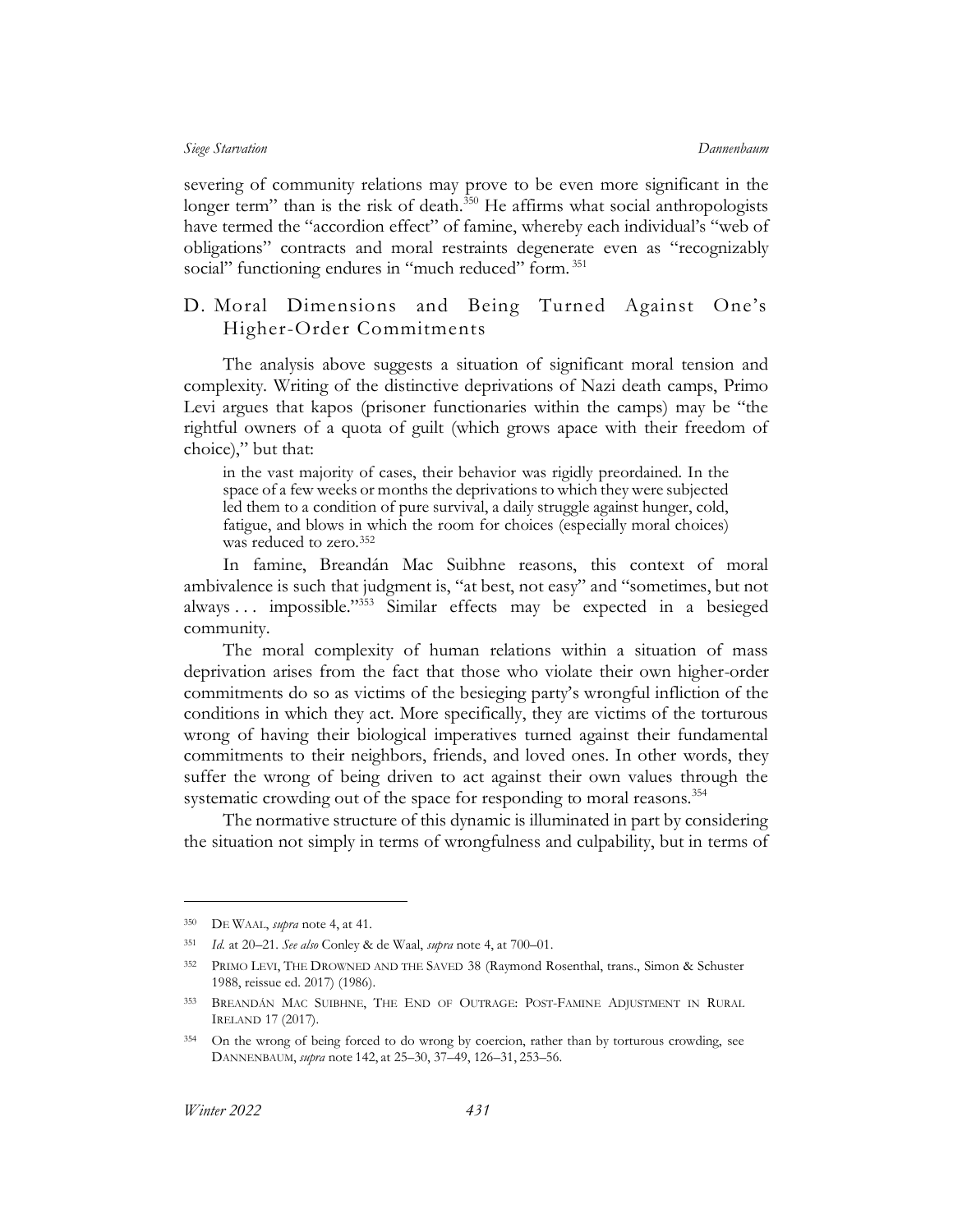<span id="page-65-0"></span>the first- and second-personal moral dimensions—burden and blame.<sup>355</sup> When persons within the besieged society are driven to violate key commitments by the crowding effects of extreme biological imperative, those who suffer the immediate effects of that violation may appropriately feel the kind of moral rupture that underpins blame. This follows from having suffered a violation of the shared commitments that underpin their bond with those who engaged in the violation, notwithstanding the extraordinary conditions within which the breach occurred.<sup>356</sup>

However, it does not follow that it would be appropriate for external third parties to adopt a similar posture of blame regarding that relational deterioration. On the contrary, removed from the distorting effects of starvation, external third parties lack the moral standing necessary to appropriately blame or condemn those whose will is broken in such circumstances. <sup>357</sup> To blame without oneself suffering either the violation in question or the crowding effect of the deprivation of essentials would express an unreflective self-righteousness.<sup>358</sup>

Those involved in perpetrating the siege are also differently situated on the second-personal dimension of blame. Not only do they lack standing to blame those who may have violated deeply held commitments under starvation conditions; they (the perpetrators of the siege) are themselves the appropriate recipients of condemnation from all affected by the siege, including those persons who were unable to uphold their higher-order commitments in that context. Indeed, one of the key wrongs for which such condemnation may be issued is the wrong of distorting the biological needs of the besieged against their capacities to uphold higher-order commitments.<sup>359</sup>

<span id="page-65-1"></span>And yet, having suffered that torturous wrong, those who acted in those conditions of crowding may nonetheless be burdened by their actions in that context.<sup>360</sup> Here, the question is not who may condemn, but whether the individual who acted "can live comfortably with herself," recognizing the acts in question to be hers.<sup>361</sup> The notion of burden reflects individuals' ownership of

<sup>355</sup> On standing to blame, see G. A. Cohen, *Casting the First Stone: Who Can and Who Can't, Condemn the Terrorists*, *in* FINDING ONESELF IN THE OTHER ch. 6 (Michael Otsuka ed. 2013); Marilyn Friedman, *How to Blame People Responsibly*, 47 J. VALUE INQUIRY 271 (2013); T. M. SCANLON, MORAL DIMENSIONS: PERMISSIBILITY, MEANING, BLAME 175–79 (2008). On burden, see DANNENBAUM, *supra* note [142,](#page-28-0) at 126–31.

<sup>356</sup> *See* SCANLON, *supra* not[e 355,](#page-65-0) at 138, 146, 150.

<sup>357</sup> *See generally supra* not[e 355.](#page-65-0)

<sup>358</sup> *See* Dannenbaum, *supra* not[e 142,](#page-28-0) at 127.

<sup>359</sup> As discussed above, that wrong attaches both when the distortion leads to the breaking of will and when it does not. *See supra* note[s 296,](#page-53-0) [332](#page-61-0)–[333.](#page-61-1)

<sup>360</sup> *See* Susan Wolf, *The Moral of Moral Luck*, 31 PHIL. EXCH. 1, 4, 7, 9 (2001); Margaret Urban Walker, *Moral Luck and the Virtues of Impure Agency*, 22 METAPHILOSOPHY 14, 18, 21 (1991); DANNENBAUM, *supra* note [142,](#page-28-0) at 127–31.

<sup>361</sup> DANNENBAUM, *supra* note [142,](#page-28-0) at 127.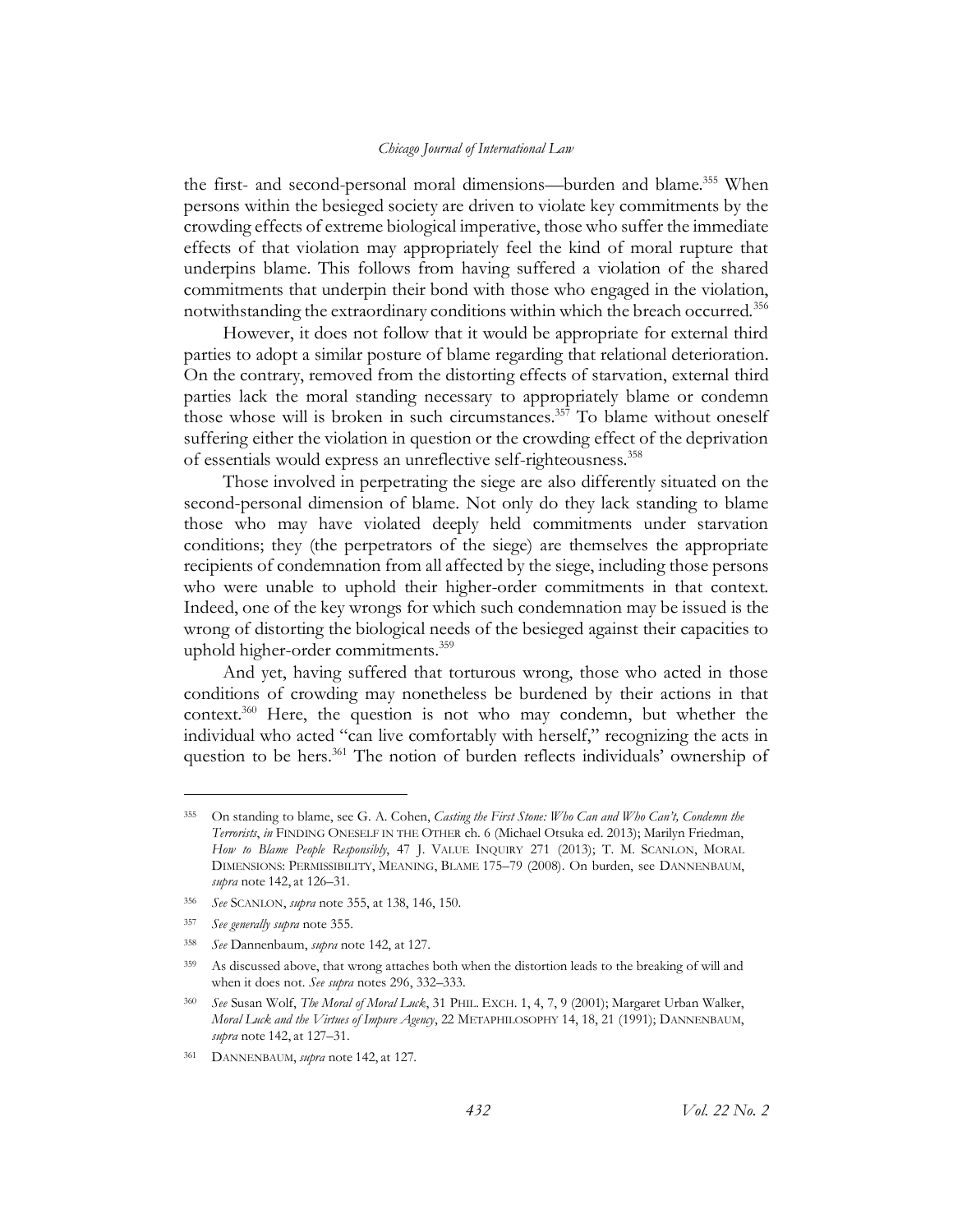their conduct and the endurance of their higher-order commitments, even as they violate those commitments in the cognitively crowded situation of starvation.<sup>362</sup> Individuals in that situation may feel both a sense of moral outrage with respect to those who inflicted the starvation conditions and a sense of self-betrayal or self-estrangement for having been unable to resist the force of those conditions.<sup>363</sup> The cruel unfairness of that burden is itself a central aspect of the wrongfulness of the deprivation.<sup>364</sup>

In addition to the struggle associated with having breached one's own commitments, the conditions of starvation may also elicit the unwarranted feeling of failure (or the converse feeling of having been failed) that can come from being unable to provide for one's dependents.<sup>365</sup> Here, the fact of deprivation attacks the viability of social bonds and turns individuals and families against themselves. This occurs not necessarily through crowding the individual's responsiveness to higher-order commitments or reasons (although the "traitorous temptations" identified by Sussman in the torture context may exacerbate the tendency towards self-blame, or even other-blame), but through overwhelming the capacity to relate to oneself fairly.<sup>366</sup>

## E. The Distinctive Wrong of Mass Starvation

In short, mass starvation in war inflicts at least two distinctive forms of torturous wrong on the affected population. First, it places the bodies and biological imperatives of the targeted population at war with their political commitments, seeking to break the will of those with the capacity to make political choices—whether those choices involve staying or fleeing, supporting the besieged regime or resisting it, or advocating or opposing capitulation. Second, it places the bodies and biological imperatives of the targeted population at war with their social and familial commitments, leading predictably to a narrowing and breaking down of at least some of those commitments. Even when commitments are upheld, they are upheld over the biological appeal of self-betrayal. In addition,

<sup>&</sup>lt;sup>362</sup> On the moral importance of one's connection to specific acts and consequences, see, for example, Martha C. Nussbaum, *Luck and Ethics*, *in* MORAL LUCK 73, 74 (Daniel Statman ed. 1993); Bernard Williams, *Moral Luck*, *in* MORAL LUCK: PHILOSOPHICAL PAPERS 1973–1980, at 20, 29–30 (1981); Wolf, *supra* not[e 360,](#page-65-1) at 12–18, 20–23; Walker, *supra* not[e 360,](#page-65-1) at 25 (1991); SCANLON, *supra* note [355,](#page-65-0) at 126–28.

<sup>363</sup> In a different context, Tim O'Brien wrote that he "detested" the coercion imposed by the society that pushed him into Vietnam and "held them personally and individually responsible" for the decision, TIM O'BRIEN, THE THINGS THEY CARRIED 49 (1990), and yet that he felt the profoundest "self-hatred and self-betrayal" for succumbing to that coercion. Tim O'Brien, *The Vietnam in Me*, N.Y. TIMES MAG. (Oct. 2, 1994), https://perma.cc/VE76-43HV.

<sup>364</sup> *Cf.* DANNENBAUM, *supra* note [142,](#page-28-0) at 131, 254–55.

<sup>365</sup> *See* De Waal, *supra* not[e 349.](#page-63-0)

<sup>366</sup> *See supra* notes [296,](#page-53-0) [333](#page-61-1) and accompanying text.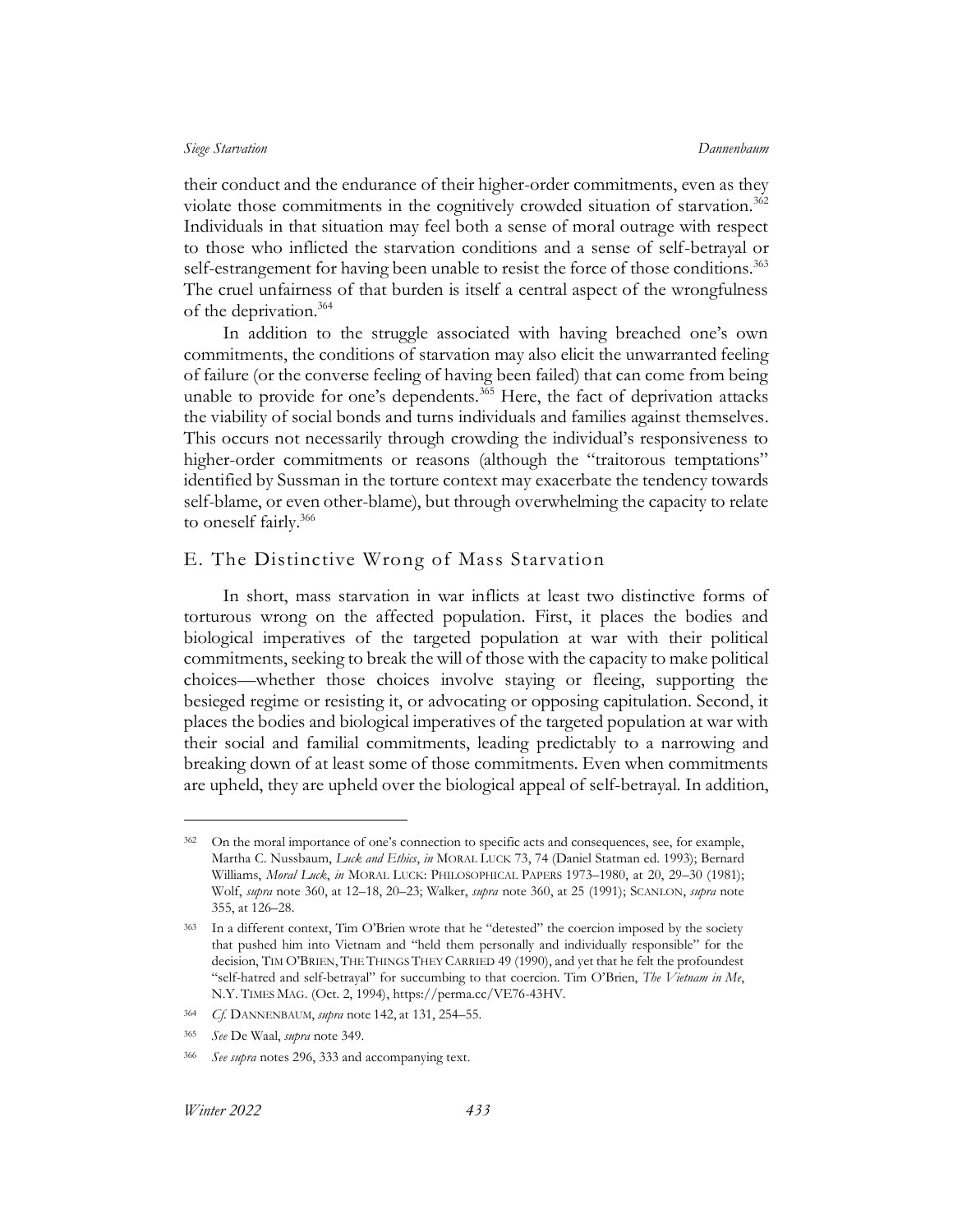the suffering of dependents can itself provoke feelings of failure that overwhelm the capacity to relate fairly to oneself and to others.

The political dimension is more central to the reason for imposing a starvation siege. However, the second form of torturous wrong is important in part because the social dimension is not contingent on starvation being imposed as a mechanism by which to break the will of the besieged population. Social distortion arises from the conflict between biological imperatives and social and family commitments that have little to do with the besieging party.

The social dimension of distortion is important also because it is more distinctive to starvation, as compared to detainee torture. Torture may be used to override familial and social commitments (in addition to, or including, political commitments). However, the unique rupture in a situation of mass starvation is that the betrayal (or even potential betrayal) of one's higher-order desire to cooperate with, prioritize, and love others is not abstracted from quotidian participation in those relationships. In contrast to the torture victim, who is ordinarily isolated from those who may depend on her resistance—abstracted by the distance of detention—the victim of mass starvation continues to participate actively in the relationships against which his body tears at the very moment of that distortion. Moreover, that distortion is likely to be experienced simultaneously by all parties to the relationships affected.

The capacity to form and act upon higher-order desires and the specific manifestation of that capacity in love, social connection, and political cooperation are essential aspects of our humanity. Just as torture is a mechanism by which the victim is turned against herself, starvation is a mechanism by which society is turned against itself, with individuals suffering a direct assault on their fundamental human capacities. That assault is a wrong that cannot be captured solely by the harm, suffering, or even death in which it may culminate, even as those aspects are, of course, key elements of what makes the practice condemnable.

# VII. RESITUATING STARVATION IN INTERNATIONAL CRIMINAL LAW

Recognizing the torturous aspect of starvation of civilians as a method of warfare has several implications for how to understand the war crime within international criminal law. It suggests the possibility of a category of war crimes focused on the kind of distortion that links torture and mass starvation. It raises questions as to how to think about the other wrongful facets of starvation crimes. It is of potential interpretive significance. It could motivate the development of a parallel crime against humanity. And it hints at how prosecutors ought to think about investigations and charges in contexts of mass starvation.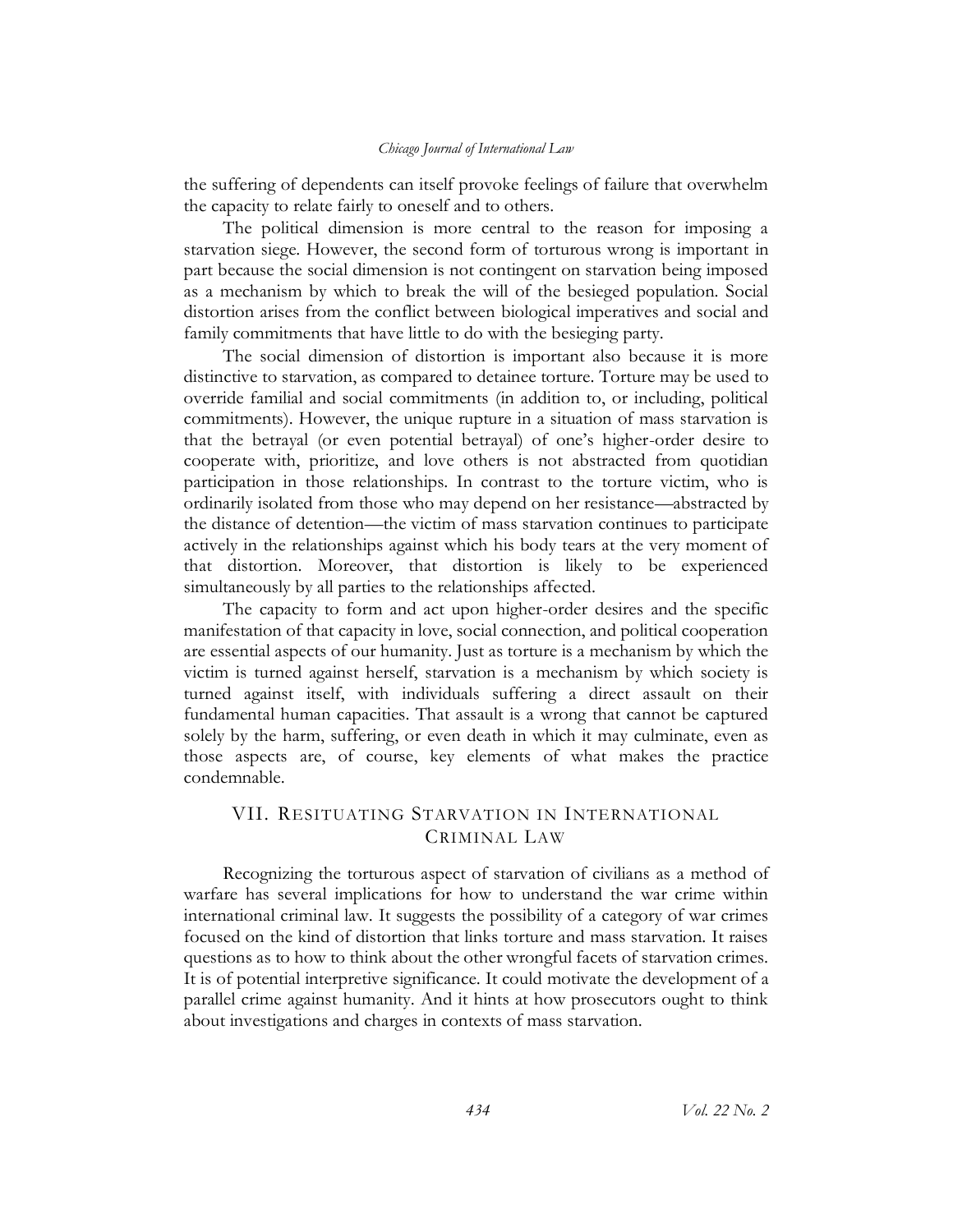# A. A Genus of Crimes Involving the Distortion of Biological Imperatives

Identifying the normative connections between torture and starvation as a method of warfare suggests a genus of war crimes defined loosely by the distortion of bodies or biological imperatives against selves. Given the way in which distinctions within the category map onto other ways of classifying war crimes, the category may be best understood as cutting across several of the types of war crimes discussed above, rather than as offering an alternative to them.<sup>367</sup> Thus, torture might be conceptualized most effectively as both a crime of abuse against persons under the total control of the perpetrator *and* a crime that distorts the victim's biological imperatives against herself. Similarly, starvation might be best understood as both an attack on civilians *and* a crime that distorts the biological imperatives of the starved against their capacities for higher-order commitments. Although a full exploration of the range of crimes that might join torture and starvation in this cross-cutting category is beyond the scope of this discussion, there are several that are notable immediately for their analogous features.

<span id="page-68-0"></span>In the realm of customary international law, the war crime of intentionally inflicting terror on a civilian population shares notable features. Part of the function of inflicting terror is to create the kind of accumulating and overwhelming fear or panic that can crowd out the capacity of affected persons to consider their higher-order commitments with a contemplative attitude. The infliction of terror might, in other words, be understood to serve not only to coerce, but to "break the will"<sup>368</sup> of the adversary population through the steady drumbeat of attacks over time.<sup>369</sup> That, at least, is plausibly central to what distinguishes such methods from other forms of indiscriminate or targeted attacks on civilians. In contrast to starvation, where the mechanism of distortion is physical, the weaponization of victims against themselves in the war crime of inflicting terror operates primarily on the psychological dimension. Additionally, the latter crime is unlikely to cause the social distortion that is central to the second dimension of the starvation wrong. Nonetheless, at least in scenarios (such as the siege of Sarajevo) in which a system of terror is maintained over time to manipulate the psyche of those affected, there are significant parallels to the torturous aspects of the starvation crime. $370$ 

<sup>367</sup> *Cf. supra* Sectio[n III.F.](#page-33-0)

<sup>368</sup> Riordan, *supra* note [108,](#page-22-2) at 165.

<sup>369</sup> *See* Prosecutor v. Dragomir Milošević, Case No. IT-98-29/1-T, Judgment, ¶ 910 (Int'l Crim. Trib. for the Former Yugoslavia Dec. 12, 2007).

<sup>370</sup> In Sarajevo, the two methods operated in conjunction, even though it was the terror sniping that underpinned criminal accountability. *Dragomir Milošević*, Case No. IT-98-29/1-T, Judgment at ¶ 910 (Int'l Crim. Trib. For the Former Yugoslavia Dec. 12, 2007).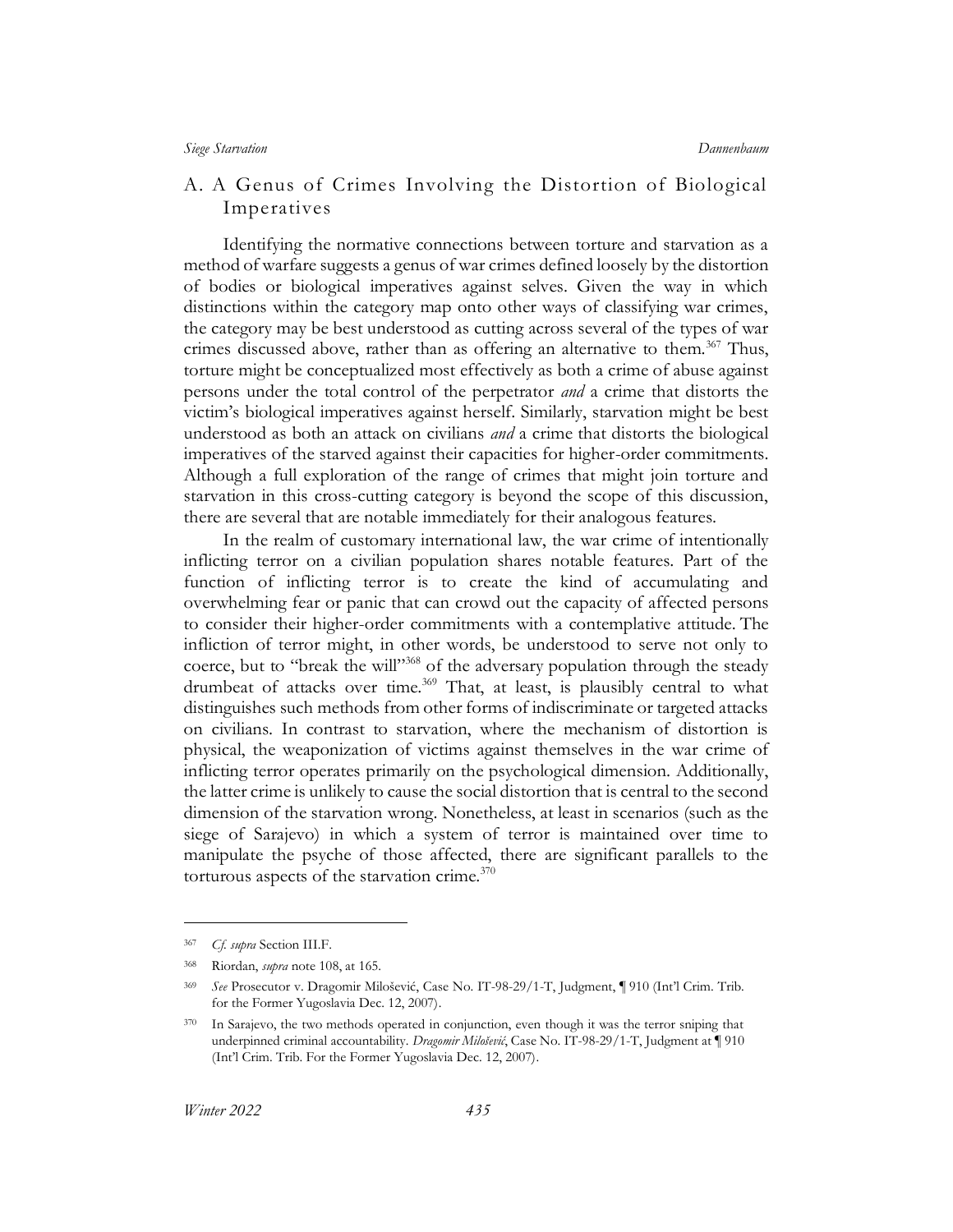Other crimes cause distortion in a different way, forcing or coercing the body into roles that contradict core commitments or principles of autonomy, rather than using the body to crowd out responsiveness to those commitments. The consequence can be an enduring internal dissonance and trauma. Rape, sexual slavery, enforced prostitution, forced pregnancy, enforced sterilization, other forms of sexual violence, and the crime against humanity of forced marriage all include a form of weaponization of body against self, alongside other wrongs associated with the gendered nature of such crimes and the discrimination or subjugation attached to them.

<span id="page-69-0"></span>Notably in this respect, rape has been equated explicitly with starvation in genocide jurisprudence.<sup>371</sup> It has also been recognized as a form of torture.<sup>372</sup> At the philosophical level, Sussman frames his account of torture as "more akin to rape than other kinds of violence characteristic of warfare or police action."<sup>373</sup> This is not to say that rape or other crimes of sexual violence are reducible to torture. As noted above, the differentiation of offenses within the category of sexual and gender-based violence crimes is itself explicable in significant part with reference to the value of precision in the moral expression of criminal law. $374$ However, the overlap spotlights the importance of the torturous wrong across several war crimes.

A plausible case could also be made for thinking about several additional crimes in this category of war crimes. For example, the war crimes of enlisting, conscripting, or using child soldiers, compelling a protected person to serve in the forces of a hostile power, and possibly taking hostages might all be thought to manifest aspects of the distortion of bodies against selves.<sup>375</sup> Here, too, there is no manipulation of biological imperatives to crowd out the victim's responsiveness to higher-order commitments. Rather, the victims in such scenarios are forced or coerced into roles that place their bodies into functions (whether a combat function, or that of a bargaining chip) that run contrary to their presumed political commitments or to the moral boundaries of childhood.

<sup>371</sup> Rape in genocide has been recognized as a condition of life designed to bring about its destruction, and in that form has been equated with "the starving of a group of people, reducing required medical services below a minimum, and withholding sufficient living accommodation for a reasonable period." Prosecutor v. Kayishema, Case No. ICTR-95-1-T, Judgment, ¶ 116 (May 21, 1999). *See also* IIFFMM, Detailed Findings (2018), *supra* not[e 8,](#page-4-1) ¶ 1406.

<sup>372</sup> *See* Prosecutor v. Delalić, Case No. IT-96-21-T, Judgment, ¶¶ 494–96 (Int'l Crim. Trib. for the Former Yugoslavia Nov. 16, 1998).

<sup>373</sup> Sussman, *supra* not[e 270,](#page-50-0) at 4.

<sup>374</sup> *See supra* notes [172](#page-32-0)–[178](#page-33-1) and accompanying text.

<sup>375</sup> Rome Statute, *supra* note [1,](#page-3-1) arts. 8(2)(a)(v, viii), (b)(xv, xxvi), (c)(iii), (e)(vii).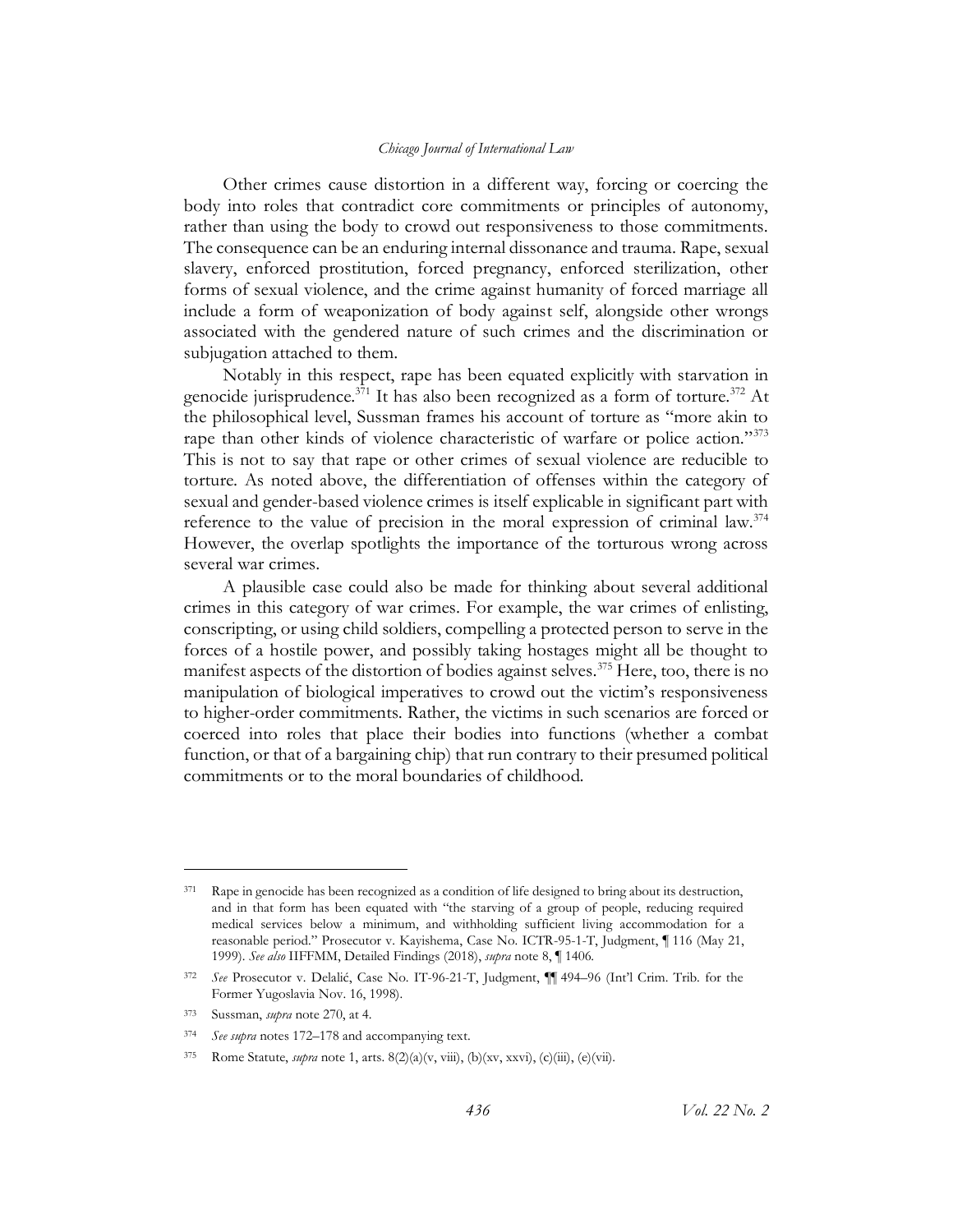# B. The Multifaceted Nature of the Starvation Wrong and the Interpretive Significance of the Torturous Element

To identify this common thread is not to assert its normative exclusiveness. Starvation entails the infliction of severe physical suffering, disease, stunting, transgenerational harm, mass displacement, and death on those not liable to be targeted (or indiscriminately afflicted) with such harms, often affecting the most marginalized members of society first and most severely.<sup>376</sup> These are important reasons for condemning the method and holding perpetrators accountable. The same can be said of the severe pain and suffering inflicted during torture. The way in which starvation methods put victims in a posture of internal conflict may be distinctively torturous among attacks on civilian populations, but the wrongful infliction of severe pain and suffering is itself sufficient for criminality and the condemnation attached thereto.

Nonetheless, there are good reasons not to lose sight of the distorting aspects of starvation in making sense of the crime. Although the normative argument is not always transparent, those who defend certain forms of encirclement starvation appear to assume civilian death and suffering to be the key elements of the *pro tanto* wrong and then to discount the degree to which those wrongful harms inhere in starvation tactics on two grounds.<sup>377</sup> First, those harms are not the goal of starvation campaigns that are targeted ultimately at the combatants ensconced within the affected population and that aim for a surrender that would obviate the escalation towards extreme suffering or death. Second, due to their incremental escalation, the full scope of those harms is avoidable by the targeted society through capitulation of one form or another.

On the account offered here, the slowness of starvation, as opposed to other forms of military attack, is not a virtue, or a reason to appraise it as less harmful than those alternatives; it is instead what underpins the infliction of a torturous wrong that operates in intimate connection with the suffering described above, but that is not captured by it. It is through the cumulative denial of biological imperatives that those imperatives are weaponized to crowd out higher-order commitments and reasons. The system of breaking the will of the besieged people and tearing at their social fabric is possible only because the deprivation endures over time.

Torture is prohibited categorically in the context of detainee treatment. Recognizing an analogous wrong to be a central and distinctive feature of the war crime of starvation can help to account for why that method of warfare may appropriately be the subject of an equally categorical ban—a ban unaffected by the possible military advantage of its use in a particular context and perhaps more

<sup>376</sup> *See supra* not[e 212](#page-39-1) and accompanying text.

<sup>377</sup> *See supra* Section [IV.B.](#page-39-2)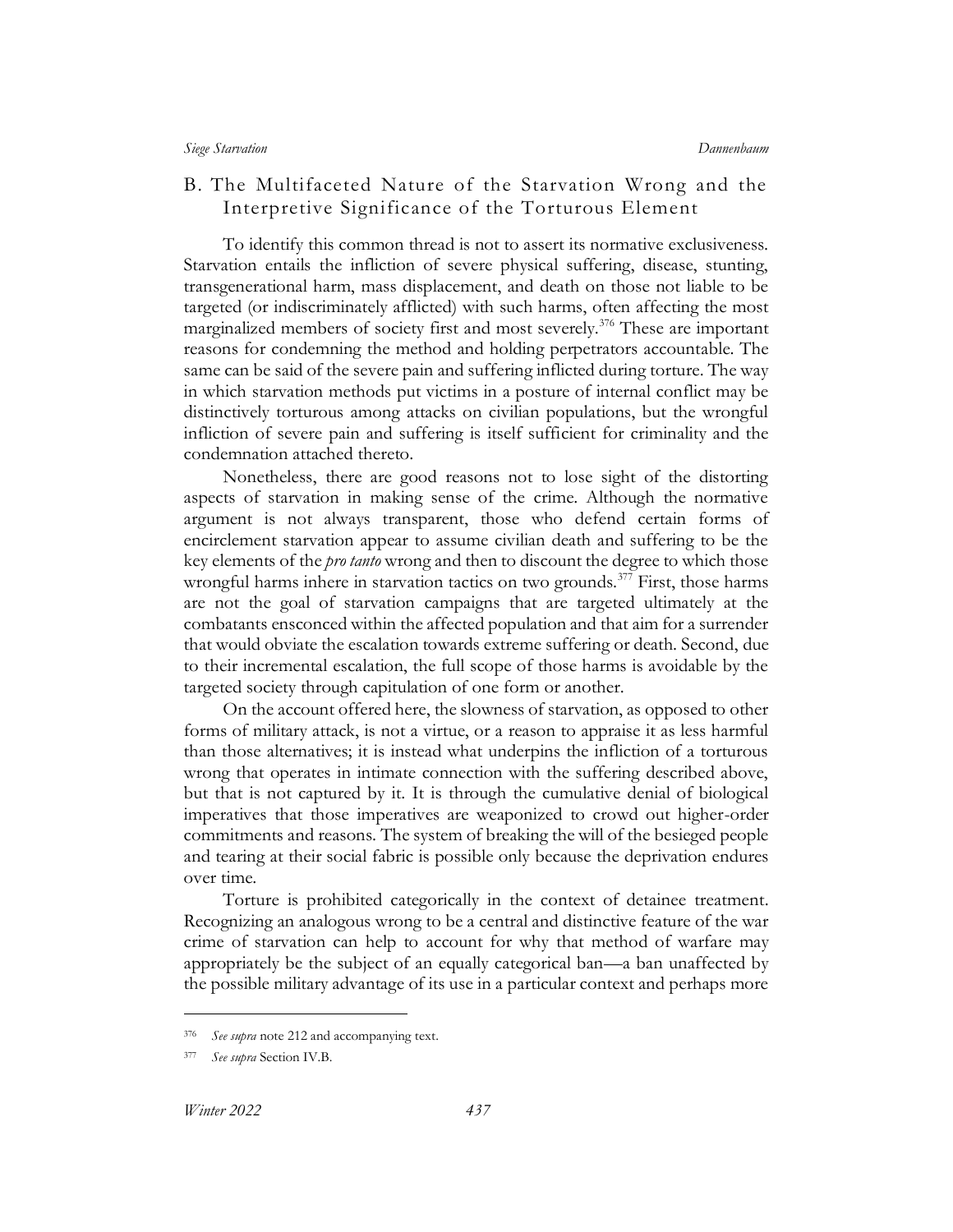(rather than less) robust than that applicable to kinetic attacks.<sup>378</sup> It offers an explanation for the "growing perception that, of all the ways in which death can result from an armed conflict, starvation is one which humanely we cannot accept."<sup>379</sup>

Emphasizing the torturous wrong of the starvation war crime also clarifies its role vis-à-vis the expressive function of international criminal law. That function is dependent on a criminal code that captures the distinctiveness of the wrongs condemned and that classifies wrongful conduct into different criminal categories according to morally meaningful distinctions. Precision in that respect is important if the system of international criminal justice is to articulate the object of the global community's non-acquiescence and to stand in solidarity with victims and survivors in a way that affirms the scope of the wrong suffered.

In many instances, those responsible for starvation campaigns could, in principle, be prosecuted for a range of international crimes.<sup>380</sup> However, in omitting the torturous feature of starvation, alternative categories would be expressively incomplete, even when evidentiarily straightforward.<sup>381</sup> To prosecute a starvation campaign only as extermination, for example, would miss an important dimension of the wrong.

# C. Overlapping Crimes and Cumulative Convictions

Of course, just as the criminalization of starvation captures dimensions of wrongfulness omitted by other categories, the converse is also true. Particularly since it can attach without any killing at all, the starvation war crime is not itself expressive of the wrong of mass killing. As such, relying on starvation charges alone might obscure an important feature of the wrong associated with a massively lethal starvation campaign. A full condemnation of the wrong in such a scenario may require cumulative starvation and extermination convictions for the same acts of deprivation. When such a campaign is inflicted with genocidal intent, a conviction for genocide may also be appropriate. In cases in which crimes of sexual or gender-based violence are part of the mechanism of starvation (used, for example, to prevent women and girls from venturing to sources of food or water) those, too, warrant separate and distinct recognition.<sup>382</sup>

<sup>378</sup> *See* Dannenbaum, *supra* not[e 327,](#page-60-0) at 368–69.

<sup>379</sup> Coco, Hemptinne & Lander, *supra* not[e 212,](#page-39-1) at 913.

<sup>380</sup> *See supra* not[e 186.](#page-35-0)

<sup>381</sup> *Cf. supra* notes [208](#page-38-1)–[211.](#page-38-0)

<sup>382</sup> *See* Conley & de Waal, *supra* not[e 4,](#page-3-0) at 700–01.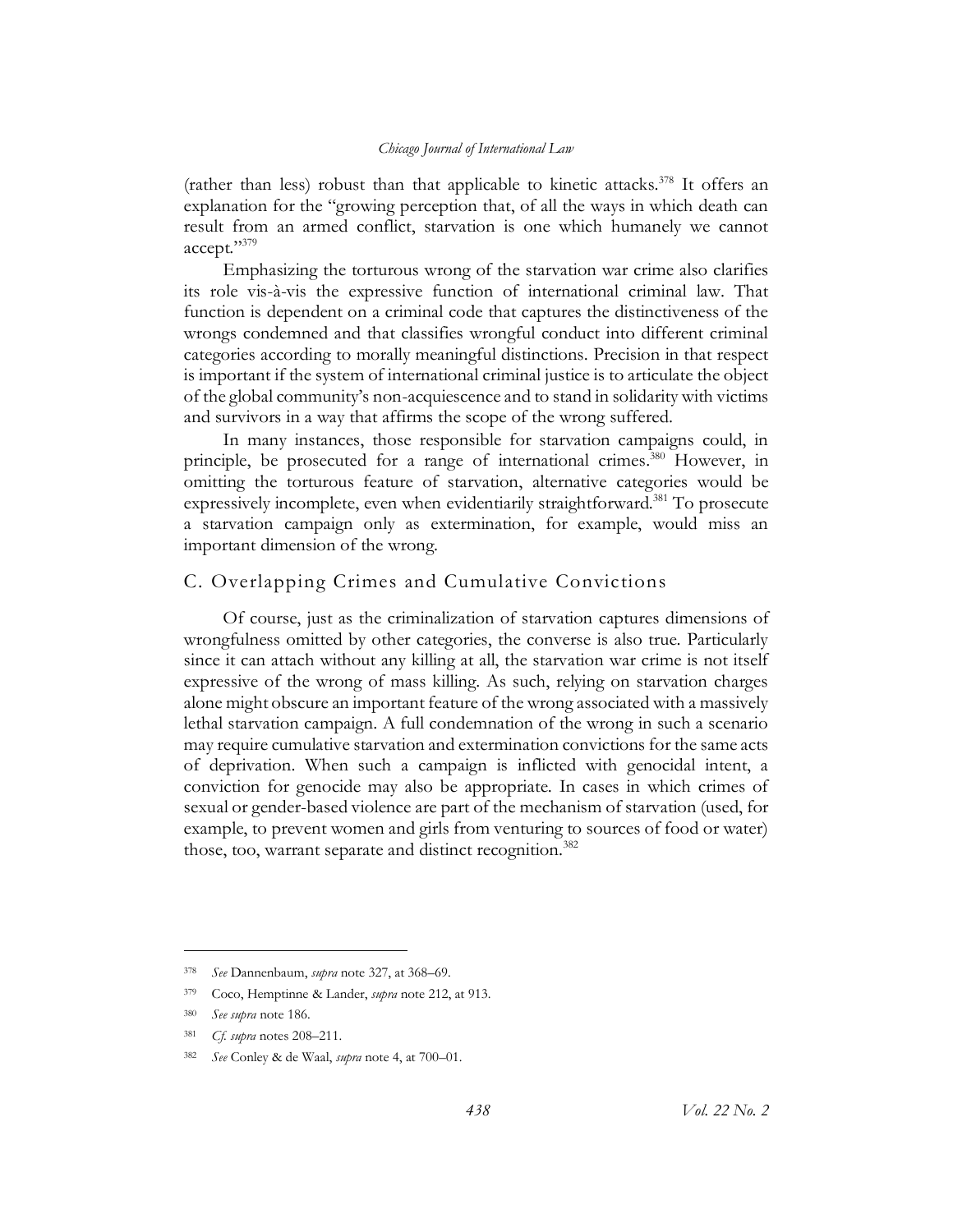### *Siege Starvation Dannenbaum*

<span id="page-72-0"></span>Doctrinally, the basis for cumulative convictions in such situations is that the crimes have mutually distinct elements.<sup>383</sup> The fact of that mutual distinction is not necessary for, and need not underpin, heightened sentencing. International criminal courts and tribunals issue sentences based on an overarching assessment of conduct and culpability, including aggravating and mitigating factors not captured by the elements of the criminal convictions. <sup>384</sup> In exercising their broad discretion in that determination, they have eschewed issuing consecutive sentences for cumulative convictions attached to the same underlying conduct,<sup>385</sup> seemingly in part due to concerns about double-counting.<sup>386</sup> Seen in that light, the value of cumulative convictions inheres not in the deterrent or retributive functions of criminal law, but instead in its expressive function. <sup>387</sup> The objective is a verdict that captures each facet of the wrongs done.

Expressive precision can also help to make normative sense of the absence of a human consequence element in the starvation crime.<sup>388</sup> As noted above, that lack of a consequence element can be explained in part with reference to the evidentiary difficulty of establishing causation in a context defined by stretched temporality and a complex multiplicity of overlapping causal factors.<sup>389</sup> However, the denial of objects indispensable to civilian survival is also the first step in the distortion of bodies against selves. As in the case of rape as a form of torture, the

<sup>383</sup> *See* Prosecutor v. Delalić, Case No. IT-96-21-A, Judgment, ¶¶ 412–13 (Int'l Crim. Trib. for the Former Yugoslavia Feb. 20, 2001); Prosecutor v. Musema, Case No. ICTR-96-13-A, Judgment, ¶¶ 361–63 (Nov. 16, 2001); Prosecutor v. Ntaganda, Case No. ICC-01/04-02/06-2666-Red, Appeal Judgment, ¶ 1202 (Mar. 30, 2021).

<sup>384</sup> International criminal trial chambers have significant discretion to determine the appropriate sentence in any given case in light of the "totality of the criminal conduct and overall culpability of the offender." *Delalić*, Case No. IT-96-21-A, Judgment at ¶ 430 (Int'l Crim. Trib. for the Former Yugoslavia Feb. 20, 2001). At the ICC, this includes "[b]alanc[ing] all the relevant factors, including any mitigating and aggravating factors, and consider[ing] the circumstances both of the convicted person and of the crime." International Criminal Court, Rules of Procedure and Evidence, *supra*  note [180,](#page-33-0) r. 145(b).

<sup>385</sup> *See* Carl-Friedrich Stuckenberg, *Cumulative Charges and Cumulative Convictions*, *in* THE LAW AND PRACTICE OF THE INTERNATIONAL CRIMINAL COURT 840, 851 (Carsten Stahn ed., 2015). *See, e.g.*, *Ntaganda*, Case No. ICC-01/04-02/06-2667-Red, Public redacted version of Judgment on the appeal of Mr Bosco Ntaganda against the decision of Trial Chamber VI of 7 November 2019 entitled 'Sentencing judgment' at ¶¶ 133–40 (Mar. 30, 2021).

<sup>386</sup> *Ntaganda*, Case No. ICC-01/04-02/06, Trial Judgment at ¶ 1202; *Ntaganda*, Case No. ICC-01/04- 02/06, Sentencing Decision at ¶¶ 31, 249; *Ntaganda*, Case No. ICC-01/04-02/06-2667-Red, Public redacted version of Judgment on the appeal of Mr. Bosco Ntaganda against the decision of Trial Chamber VI of 7 November 2019 entitled 'Sentencing judgment' at ¶¶ 134–36, 139.

<sup>387</sup> *See* Stuckenberg, *supra* not[e 385](#page-72-0), 844 ("if all provisions are applicable, then cumulative convictions are necessary in order to adequately express what the accused did. It is a separate question how to determine the sentences based on these multiple convictions, especially how to calculate the total amount of punishment.").

See supra notes [208](#page-38-0)-[211](#page-38-1) and accompanying text.

<sup>389</sup> *See* DE WAAL, *supra* not[e 4,](#page-3-0) at 30–31, 33.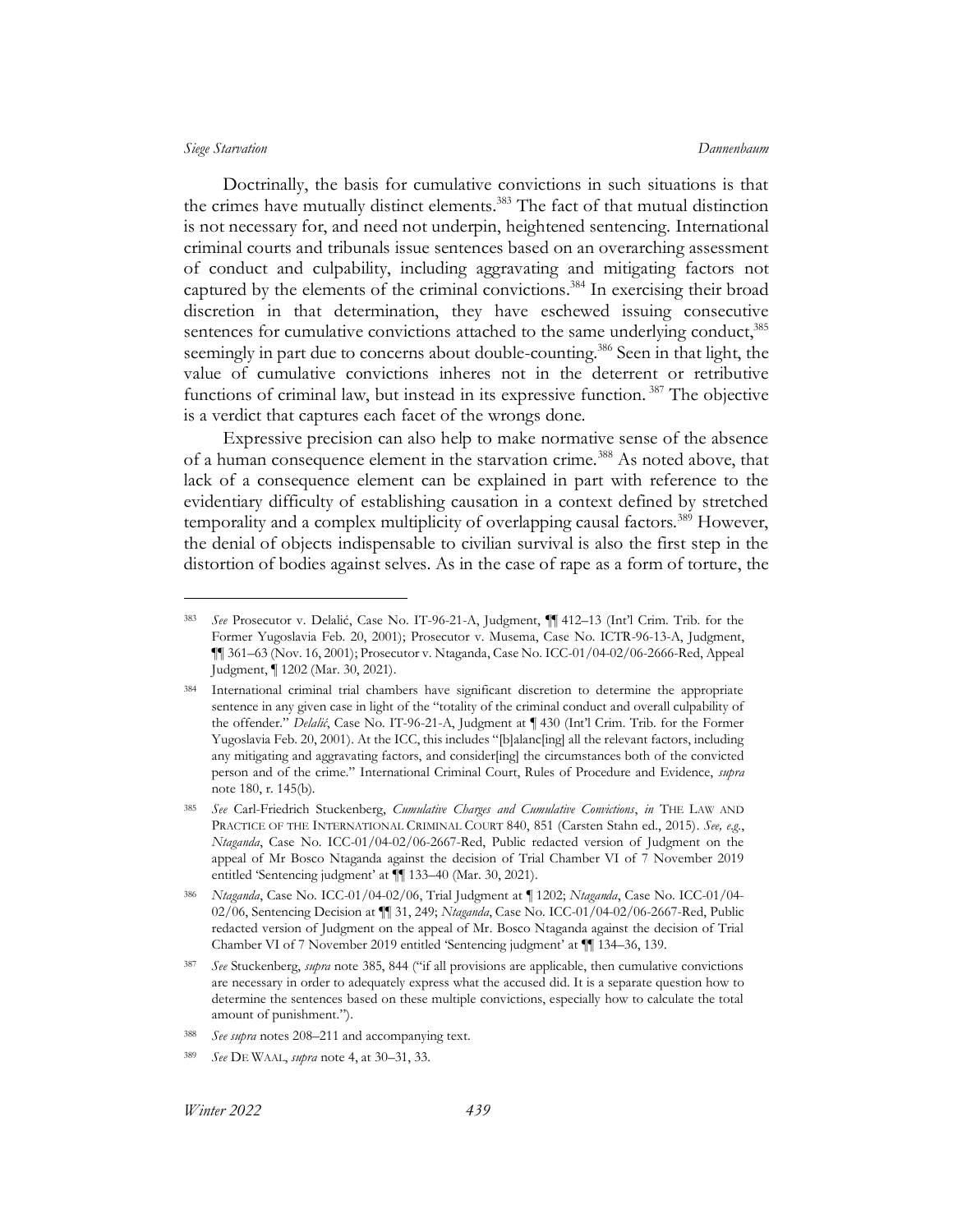### <span id="page-73-0"></span>*Chicago Journal of International Law*

wrongful harm arising from that distortion can be presumed given the action and context, without needing a further showing of specific indicia of suffering.<sup>390</sup>

# D. Starvation Beyond Conflict

Recognizing the torturous features of starvation that warrant distinct expression among war crimes spotlights the lack of an equivalent crime against humanity. That is of note both in addressing the infliction of starvation outside situations of armed conflict and in scenarios in which starvation occurs in a conflict zone but without the nexus necessary for it to qualify as a war crime. Crises relating to the supply of essentials in Venezuela and North Korea exemplify the phenomenon of contemporary mass starvation outside of armed conflict. Meanwhile, a recent report of the Independent Fact-Finding Mission on Myanmar, found that "in the majority of cases" government restrictions on movement and "deprivation of food and denials of humanitarian relief" were "not directly connected" with the armed conflict taking place in Myanmar at the time.<sup>391</sup>

The most viable path to recognizing the unique harms associated with starvation in crimes against humanity law would be via the residual category of other inhumane acts.<sup>392</sup> To qualify for inclusion in this category, an act must be of a "similar character" to other crimes against humanity and involve "intentionally causing great suffering, or serious injury to body or to mental or physical health."<sup>393</sup> This consequence threshold, although more legally demanding than the starvation war crime, does not pose the same evidentiary challenges with respect to establishing causation as is posed by extermination.<sup>394</sup> Indeed, it may be that serious injury to mental or physical health could be presumed in cases of the severe deprivation of essentials.<sup>395</sup>

There is already some developing jurisprudence of relevance in this respect. The U.N. Commission of Inquiry on Human Rights in North Korea has reasoned that that "knowingly causing prolonged starvation" is a crime against humanity under the "other inhumane acts" category.<sup>396</sup> Additionally, the Iraqi High Tribunal

<sup>390</sup> *See* Prosecutor v. Kunarac*,* Case Nos. IT-96-23 & IT- 96-23/1-A, Judgment, ¶¶ 150–51 (Int'l Crim. Trib. for the Former Yugoslavia June 12, 2002).

<sup>391</sup> IIFFMM Detailed Findings (2019), *supra* note [8,](#page-4-0) ¶ 174.

<sup>392</sup> For a view advocating for the use of other inhumane acts category in combination with extermination, see DeFalco, *supra* not[e 66,](#page-14-0) at 1176.

<sup>393</sup> Rome Statute, *supra* note [1,](#page-3-1) art. 7(1)(k).

<sup>394</sup> *See supra* notes [202](#page-37-0)–[211](#page-38-1) and accompanying text.

<sup>395</sup> On the likelihood this could be established, see Ventura, *supra* not[e 75,](#page-16-0) at 792. On the validity of similarly presuming severe pain or suffering to arise from rape (thus satisfying the consequence element of torture), see *supra* note [390.](#page-73-0)

<sup>396</sup> Hum. Rts. Council, Rep. of the Comm. of Inquiry on Human Rights in the Democratic People's Republic of Korea, ¶ 76, U.N. Doc A/HRC/25/63 (Feb. 7, 2014).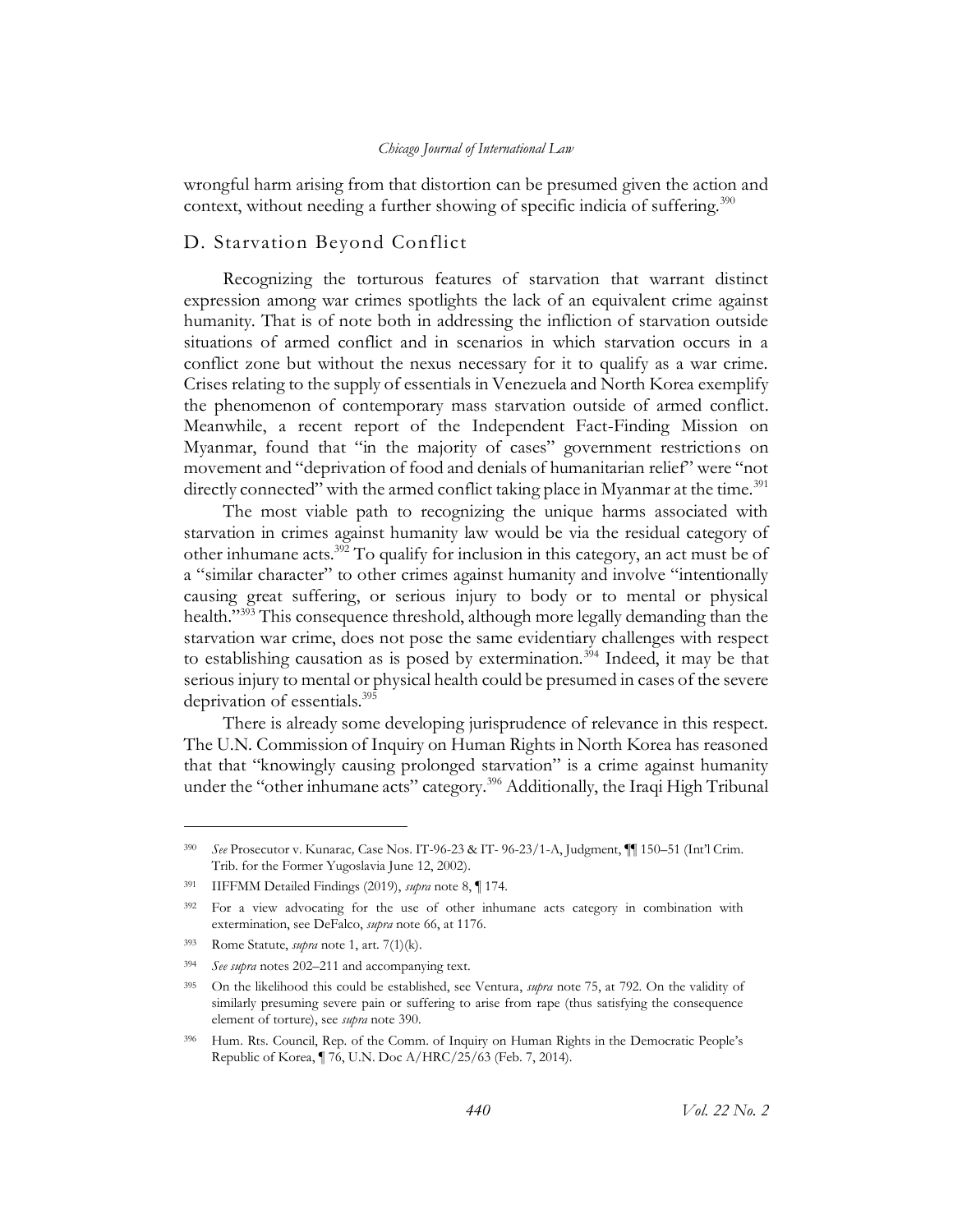recognized the 1982 razing of the orchards around Dujail as qualifying under the "other inhumane acts" category of its crimes against humanity provision. $397$ Affirming and developing the notion of starvation as an inhumane act within the residual category would allow for the development of a specific set of elements and a direct recognition of that wrong. As discussed above, precisely this kind of development has occurred on the issue of forced marriage.<sup>398</sup>

## VIII. CONCLUSION

The return of the use of mass starvation in war has reignited discussions regarding the ways in which the law might respond to such deprivation. Particularly since the amendment of the Rome Statute to include the starvation war crime for NIACs, the criminality of starvation has taken on an unprecedented political, legal, and academic prominence.

And yet, confusion endures regarding both the scope of the prohibition and what the crime is fundamentally about. A doctrinal case can be made for a broad and categorical understanding of the starvation war crime.<sup>399</sup> However, this Article has focused instead on the underlying normative foundations of the crime.

For many, the *pro tanto* wrongfulness of starvation of civilians as a method of warfare inheres in its status as a form of attack on civilians. That itself could plausibly provide the basis for a comprehensive and categorical prohibition. However, advocates of a narrow prohibition argue that the harm and death inflicted in starvation contexts is mitigated by its graduality. On this view, it is easier to justify subjecting an encircled area to starvation conditions than to indiscriminate bombardment, because the slowness of the former harm allows for its avoidance, most obviously through civilian exit or the capitulation of the ensconced adversary.

That standard account fails to understand the role of graduality in the starvation crime (and particularly in its instantiation in situations of siege deprivation). The harm and death inflicted on civilians in a starvation siege are clearly an important part of the wrong. However, starvation is more complicated in its moral content. Reducing it simply to pain, suffering, and death obscures a sense in which it inflicts a qualitatively different kind of wrong on affected persons—a wrong much closer in kind to that which lies at the heart of torture. Clarifying that distinctive feature of starvation can illuminate some of the uncertainty surrounding the scope of the crime and clarify the function of the crime within the framework of war crimes law more broadly.

<sup>&</sup>lt;sup>397</sup> The Public Prosecutor in the High Iraqi Court v. Hussein, Judgment, Case No. 1/C1/2005, 45-46 (Nov. 4, 2005).

See supra notes [176](#page-32-0)–[178](#page-33-1) and accompanying text.

<sup>399</sup> *See* Dannenbaum, *supra* note [64.](#page-14-1)